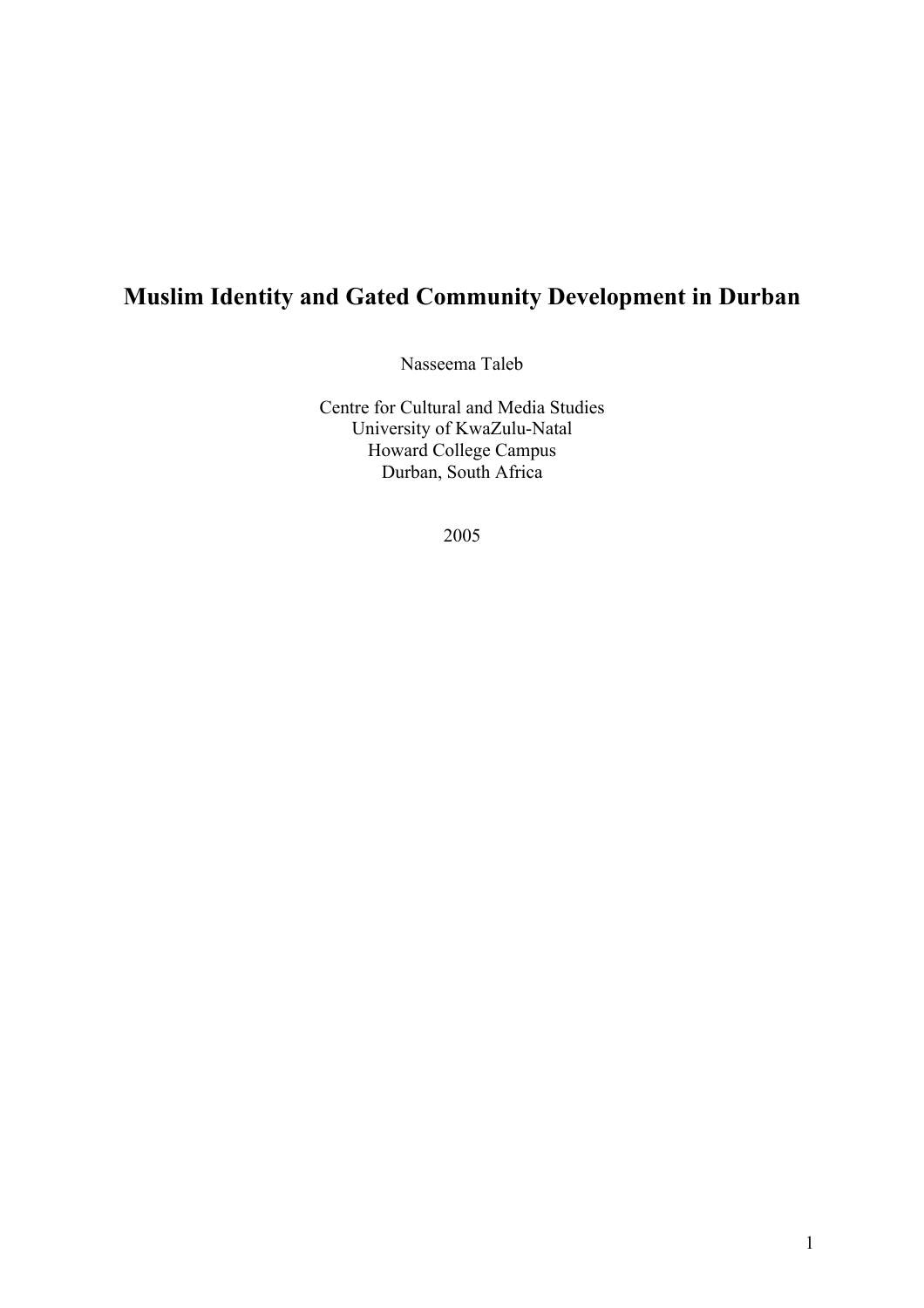## **Acknowledgements**

My thanks to my supervisor, Professor Keyan Tomaselli, and my advisor, Dr Matthew Durington, then a Mellon Post-doctoral Fellow based in the Centre for Cultural and Media Studies, University of KwaZulu-Natal, Durban I am also hugely indebted to Prof Tomaselli for making a very generous bursary available to me from the funds originally held by the Westville Residents' Support Group, which operated in the late 1980s as an anti-Group Areas resistance movement. My thesis continues the research trajectory initiated by The Group and it is hoped that my thesis will contribute to continuing debates on the topic.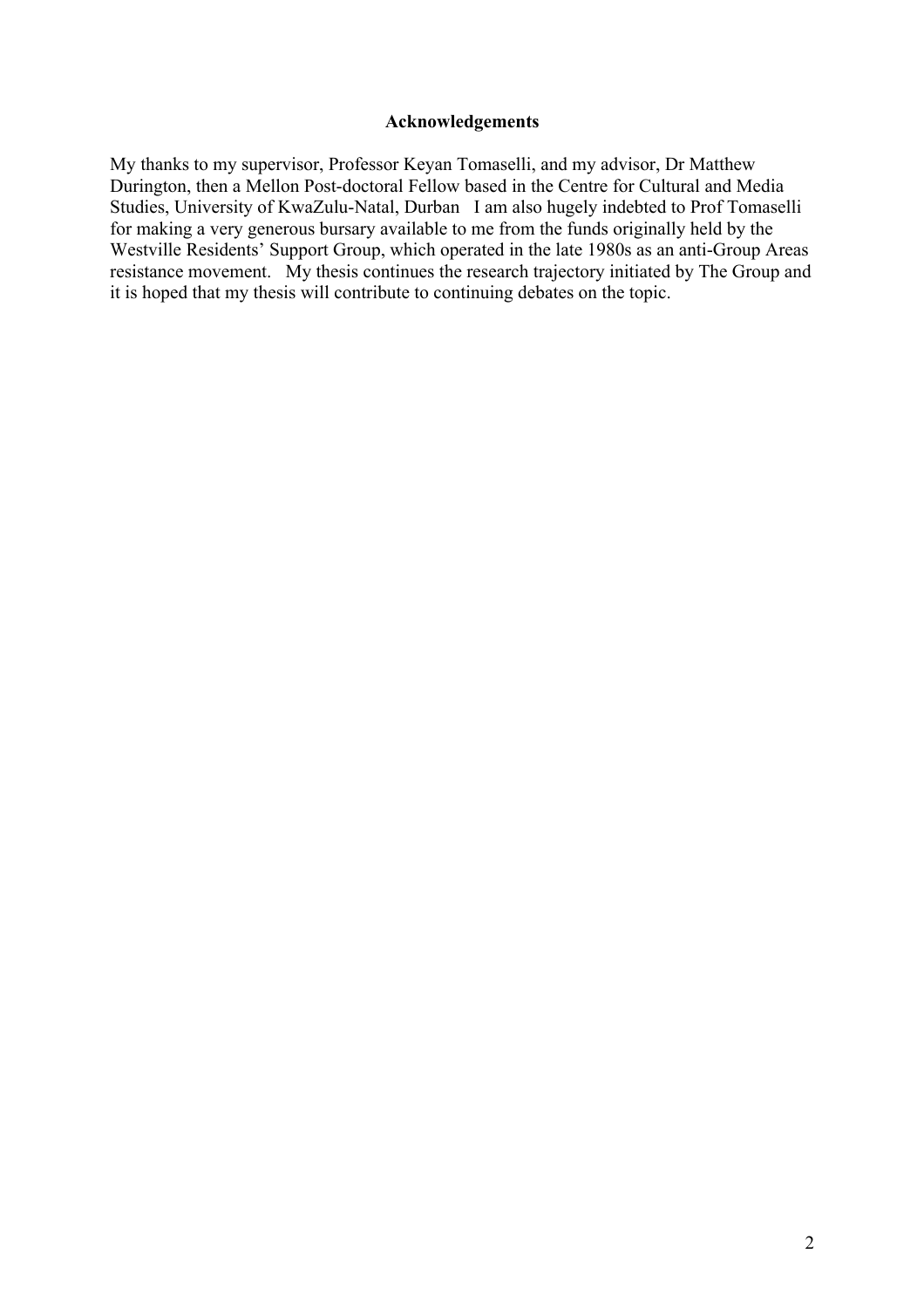## **CHAPTER 1**

## **INTRODUCTION**

## **Introduction**

The first South African all-inclusive elections marked a turning point and introduced a new era of democracy. In the aftermath of political transition, the country still faces many social and spatial changes. Although social transformations relating to racial issues are undeniably occurring, previously disadvantaged groups are still struggling with the consequences of former apartheid rule (Habib & Southall, 2003). Despite efforts by the new South African government to create an equitable and non-racial society, a separation along class and racial lines has intensified (2003). One manifestation of this division is the emerging reinforcement of gated community<sup>1</sup> developments. These environments are popularly understood to be "suburbs whose uniqueness and exclusiveness are defined by the amount of safety measures" (Jurgen & Gnad, 2001). In the case of enclosed neighbourhoods, existing areas are closed-off through booms and gates across roads. Many are fenced off or walled off as well, with a limited number of controlled entrances/exits and security guards at these points in some cases (Low 2003).

Specific spatial characteristics contribute to the particular urban pattern present in most South African cities. Urban environments are typified by fragmentation and spatial dislocation, separation and mono-functional zoning, and by low-density suburban sprawl. Among other reasons, these spatial characteristics also contribute to opportunities for crime (Landman, 2003). One of the goals of the proposed study is to challenge these popular conceptions of gated community environments by highlighting the nature and impact of these neighbourhoods on the privatisation of public space as well as to probe the 'real' reasons for the move to gated enclosures especially as regards fortress mentalities and ethnocentric tendencies (Durington, 2004). My research examines issues related to Muslim/Indian identity with regard to spatial environment in Umhlanga Halls, a gated community established in Umhlanga located north from the city centre of Durban in the KwaZulu-Natal province.

 <sup>1</sup> From a general point of view, gated communities are characterized by a number of security apparatuses including high walls, boom gates, razor wire, electric fences and armed security companies (Low, 2003). Gated communities take the idea of crime prevention through environmental design to its extreme, by applying the principles of territoriality, defensible space, access control and image (Landman, 2003).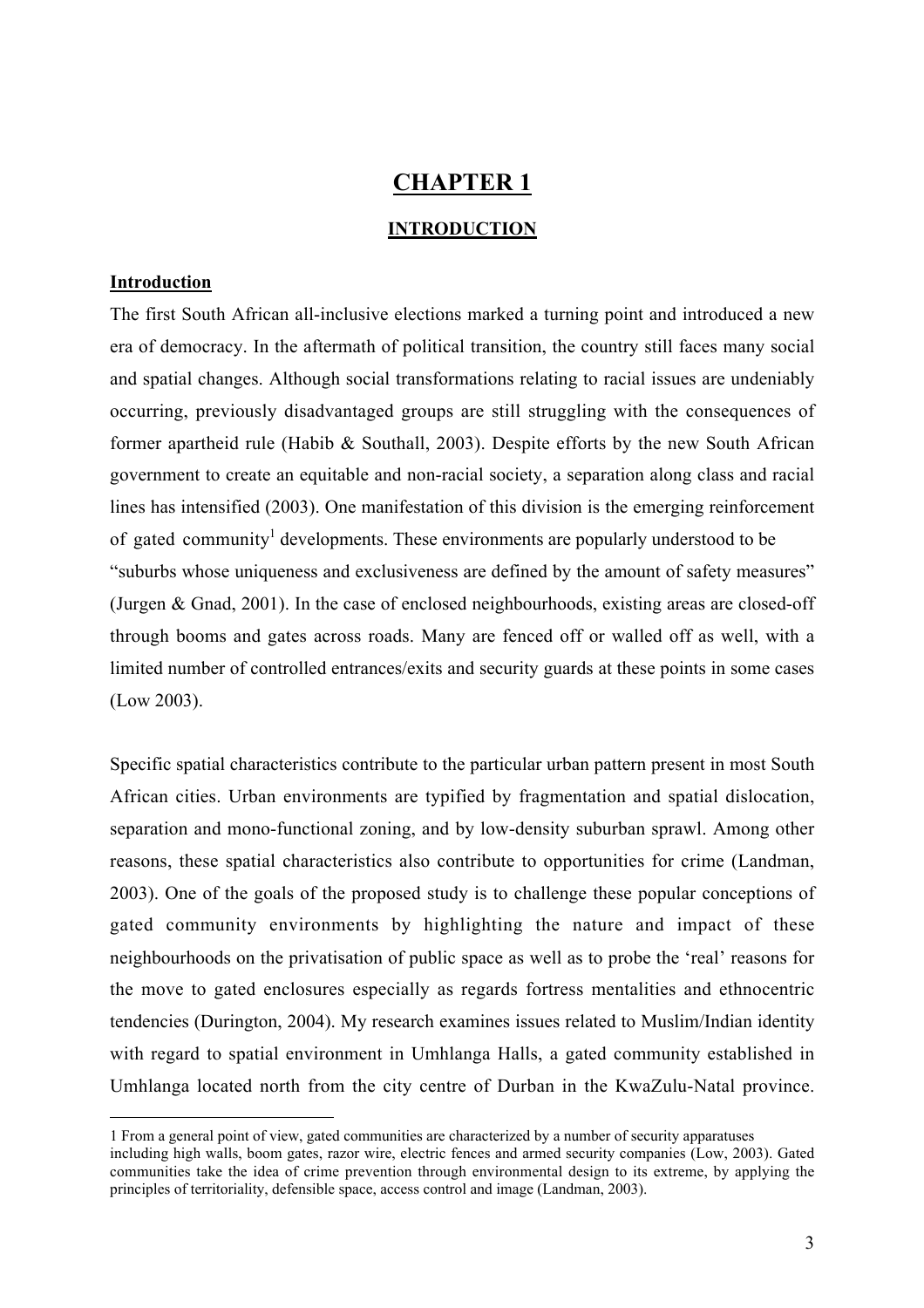Although the majority of residents of gated communities in Umhlanga are white, the community is also made up of various racial groups who were previously segregated in separate urban spaces under the apartheid system (Durington, 2004). Thus, my research seeks to explore if the same motivations for moving and purchasing homes in Umhlanga exist for the Muslim/Indian<sup>2</sup> racial group within these developments while examining the existence of social tensions between these groups within the community.

## **Reasons for research**

A motivation for doing this research is my own perception of crime in South African cities. Five years ago, when I came to South Africa for my tertiary studies, I was taken aback by the paranoia that many of my friends exhibited regarding security and crime. Indeed, crime has been determined to be a major social problem in post-apartheid South Africa (Schonteich, 2002) and it is high levels of crime that are giving rise to major changes in the urban landscape, such as defensive architecture and urbanism. Fear of crime as an influential factor has in turn led to an international resurgence of crime prevention through environmental design approaches, including harsher law enforcement, and increased focus on crime prevention (Landman, 2003). As a result, gated community developments have expanded during the past five years in South Africa due to perceptions relating to high crime rates. However, despite a lack of valid crime statistics, the majority of people in enclosed neighbourhoods feel safer (Booyzen, 2000). According to Booyzen, "peoples' perceptions of crime rates are closely linked to their perceptions of safety. People inside the enclave definitely feel that crime rates are lower in their area" (2000: 61).

Another major motivation was the issue of housing in the 'new South Africa'. Although the division of those living in gated areas from those living in less protected settings is increasingly along economic rather than merely racial lines (Kruger et al., 1997), these divisions defer largely to the structural socio-historical opportunities left behind by apartheid<sup>3</sup> (Hook & Vrdoljak, 2001). With current housing problems being dealt with by the government in an effort towards creating sustainable communities, the question of what suburban development means in post-apartheid South Africa becomes developmentally and ethically

 <sup>2</sup> My reason for using the term 'Muslim/Indian' is because I am focusing on the Muslims of Indian origin only.

There are other Muslims of Malaysian origin primarily located in the Western Cape and commonly known as the Cape Malays. However, the majority of Muslims in the KZN province are of Indian descent.

<sup>3</sup> Reference to the Group Areas Act passed during the 1960s whereby spatial and symbolic segregation was widespread. During that time, the Indian community was stuck in between and invariably became partly invisible and subsumed by the binary oppositions of black and white concentration (Hook & Vrdoljak, 2001).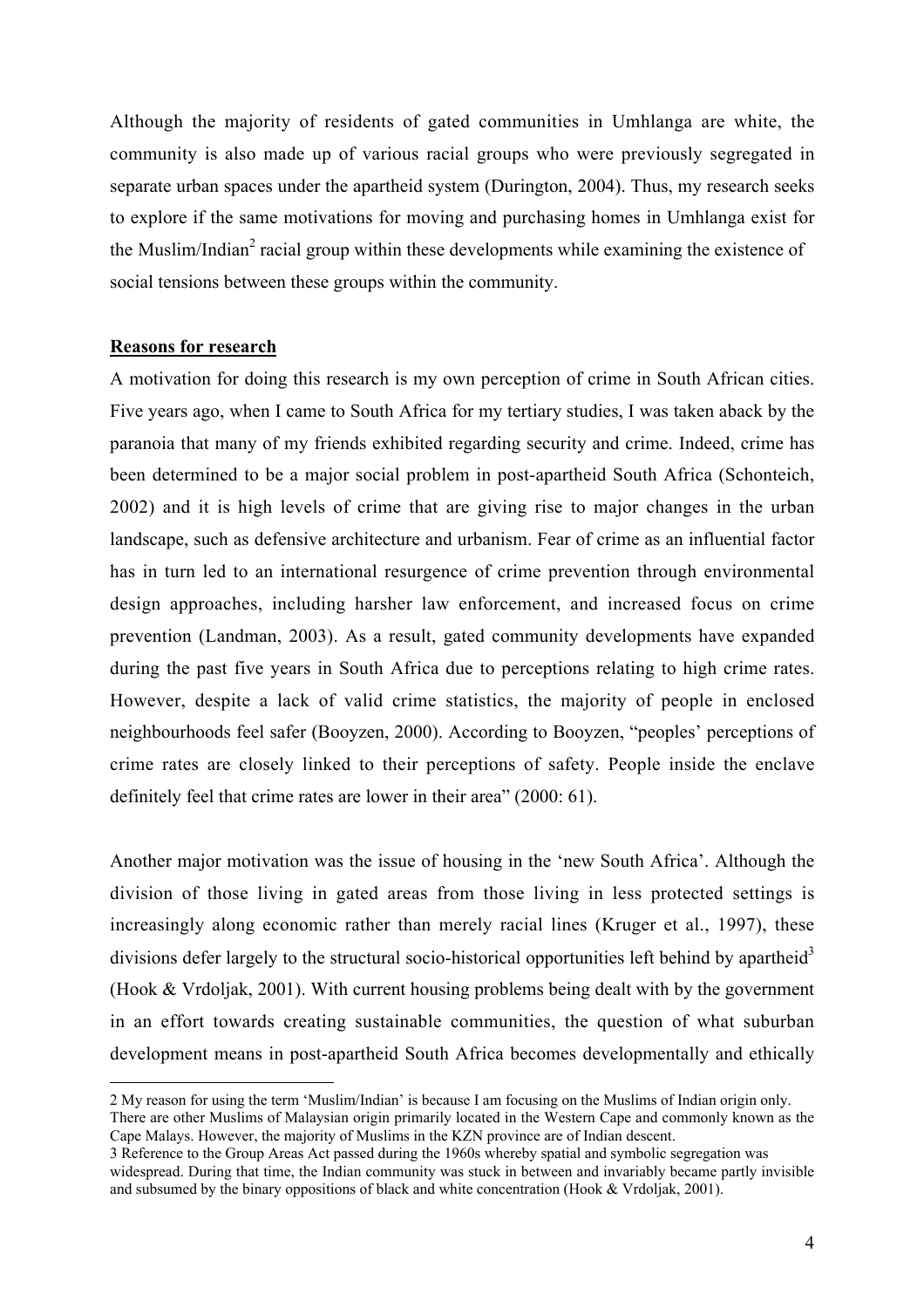problematic. This is especially relevant in regards to private-land developers such as Moreland Developers, who, actively promote the development of elite suburban areas similar to Umhlanga<sup>4</sup>, in an attempt to privatise space and create new places  $\frac{5}{3}$ . As such, the Durban Municipality's role in the perpetuation of these spatial inequalities is also explored.

Thirdly, I am interested in deconstructing the reasons for which a minority of Indian Muslims who have 'fled' from previously segregated areas have chosen to settle in predominantly white enclaved areas. The move of Indian Muslims to enclaves located far away from their previously segregated areas raises the concern of population movements in the 'new' South Africa. To avoid reductionism, the Muslim community in South Africa is considered in terms of its subgroups. Taking the Muslim *ummah*<sup>6</sup> as marker, I examine the historical migration of Indian Muslims to South Africa and investigate the reasons for population shifts that have occurred in gated communities in an attempt to gauge the identity variables of that community. In seeking to unpack three main issues dealing with the inter-relatedness of the categories of space, power and identity, its manifestations among Muslim residents in Umhlanga Halls and Umhlanga Crest and the reasons for which the minority rich Muslims seek to segregate themselves in enclosed spaces, I hope to understand the identity markers that inform the behavioural reasons for their move.

## **Structure**

The dissertation is structured in three sections. Chapter 2 deals with issues relating to the anthropology of space and urbanization to introduce concepts such as urban design, architecture and urbanization. Chapter 3 introduces discourses of globalisation and identity formation. The theories presented in those two chapters form the theoretical basis from which my data collected is comprehended and analysed. Chapter 4 details fieldwork while illustrating the theoretical arguments concerning the inter-relatedness of the categories of space, power and identity and its manifestations among Muslim residents in Umhlanga Halls

 <sup>4</sup> Since its inception in 1992, the leading private leading private-land developer Moreland, the property division of London and Johannesburg-listed Tongaat-Hulett group has developed the Zimbali Coastal Resort, Mount Edgecombe Country Club Estates, Umhlanga Ridge, La Lucia Ridge, La Lucia Ridge Office Estate, Umhlanga Ridge New Town Centre and the Empangeni Old Mill Industrial Estate.

<sup>5</sup> Space refers to the surrounding environment that people inhabit. Places, however, are socially constructed or manipulated spaces that are deliberately politicized, culturally relative and historically specific to match the needs of people inhabiting those meaningful spaces.

<sup>6</sup> The Ummah is the community of Allah (God) for Muslims. The Ummah transcends boundaries, frontiers, nationalities, citizenship, linguistic differences and all other forms of cultural, political, economic or social differences.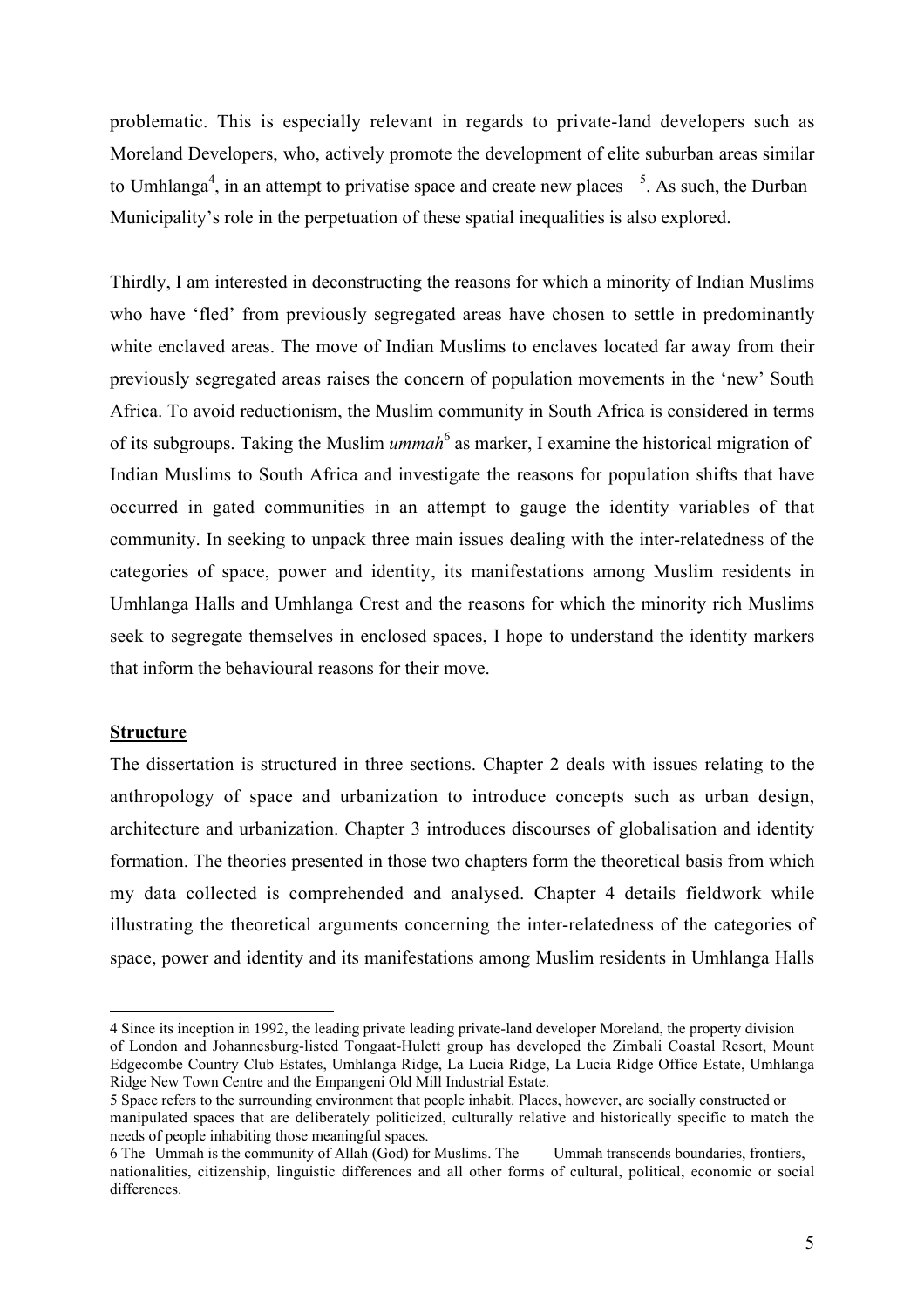and Umhlanga Crest, the motivations of my subject community's choice to segregate itself along class and ethnic lines in fortified gated developments; and, the factors in identity formation among Muslim/Indian inhabitants of gated communities. The main methodology used in this chapter is informed by ethnographic techniques as the research is of a qualitative nature. The data gathering process includes participant observation, contextual research, interviewing, and, archival research. The first phase examines the developmental history of Umhlanga in order to elicit how companies, such as Moreland Developers, and political entities that enable the construction of these fortified enclaves initiate development. Archival research is used as a background to compare interviews and participant observation amongst a small number of seven families selected for intensive participant study. The second phase involves regular visits to Umhlanga Halls and Umhlanga Crest, making contacts, participating in some of the women's activities in order to establish a relationship between my subject community and myself<sup>7</sup>.

Historically, ethnographic research has developed out of a concern to understand the worldviews and ways of life of actual people from the 'inside', in the contexts of their everyday, lived experiences. The method of participant observation is the means by which researchers have often done this. As its name suggests, it involves researchers moving between participating in a community – by deliberately immersing themselves in its everyday rhythms and routines, developing relationships with people who can show and tell them what is 'going on' there, and writing accounts of how these relationships developed and what was learned from them – and observing a community – by sitting back and watching activities which unfold in front of their eyes, recording their impressions of these activities in field notes, tallies, drawings, photographs and other forms of material evidence (Hammersley & Atkinson, 1995). Its basic form can be described as a three-stage process in which the researcher somehow, first gains access to a particular community, second, lives and/or works among the people under study in order to take on their world views and ways of life and, third, returns back to the academic context to make sense of this through writing up an account of that community's 'culture' (1995).

<u>.</u>

<sup>7</sup> As a scholar, my intention is to be honest and self-critical and to keep my results as tangible and intelligible as possible. I have had the privilege of meeting and interacting with interesting people during my research, who have given me permission to use their thoughts and opinions in my work. I honour their presence in the research process. I do not presume to speak on their behalf, but to tell a story of my own experience with them and my own interpretation of their circumstances, which may (hopefully) be of use to them.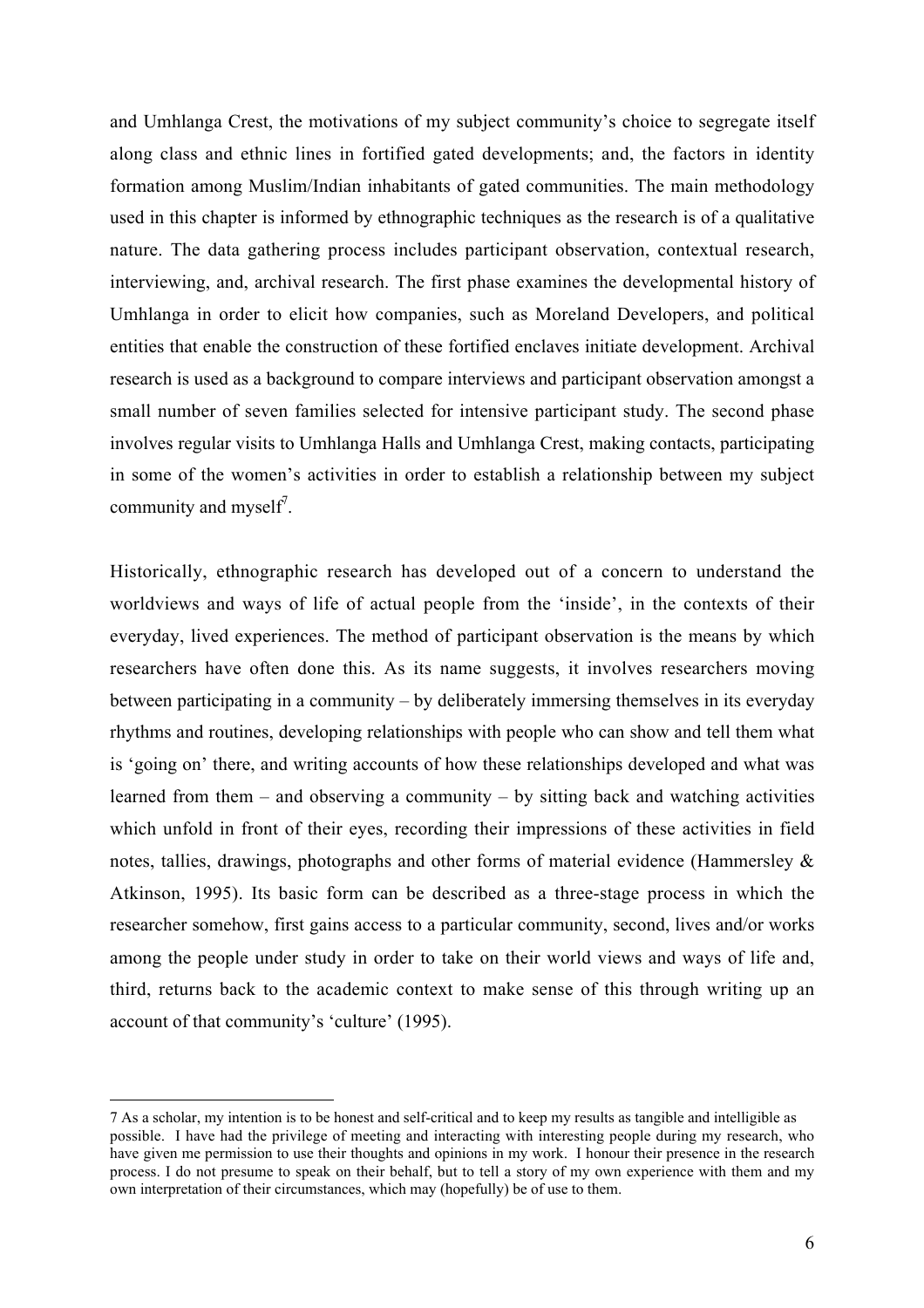Chapter 5 forms part of my data analysis whereby I take on a personal voice, the voices of my interviewees, and a professional voice. The three voices (active participant, biased researcher and academic commentator) are employed so as to convey the immediacy of the field by providing texture and variety in the style of writing. While I neither claim to speak on behalf of my subject community nor make generalizations about peoples' opinions and behaviour, I do undertake the difficult task of attempting to understand the reasons that inform my subject community's choice to live in Umhlanga Halls and Umhlanga Crest. The dissertation is interspersed with a few photographs depicting settings, personal anecdotes, fieldwork notes and quotes from known fellow academics related to the field. A bibliography and a list of appendixes are provided at the end as reference. Furthermore, following the rules of ethnographic practice, I make use of pseudonyms instead of using the real names of the people I had the opportunity to work with. Umhlanga Halls and Umhlanga Crest are also substitute names for the two gated communities I studied. All information provided by the people I interviewed and interacted with has been approved and confidential information has not been divulged.

#### **Theory used**

My research engages with Pierre Bourdieu's (1997) concept of 'habitus' and 'cultural capital' in an attempt to highlight the various dynamics involved in the creation and perpetuation of spatial segregation in identity formation. 'Habitus' is the word used by Bourdieu to define a person's socially acquired 'dispositions', whereas cultural capital refers to the cultural knowledge that people acquire through their upbringing, as well as through the socioeconomic status of their family environment, amongst other factors (Bourdieu, 1997). In keeping with anthropological approaches to space and place, it is implied that various sites are endowed with meaning only when they are invoked in practice, the combination of meaning and action as expressed by Bourdieu (1997). In contemporary South Africa, the cultural memory of apartheid and the institutional policy of demarcating space and establishing boundaries by race under this institutional racist regime has been sidetracked by a new set of politics that binds conceptions of space and place by race and class (Durington, 2004). Hence, in using 'habitus' and cultural capital as conceptual frameworks, I attempt to unpack the motivations for which spatial relocation is a need for my chosen community.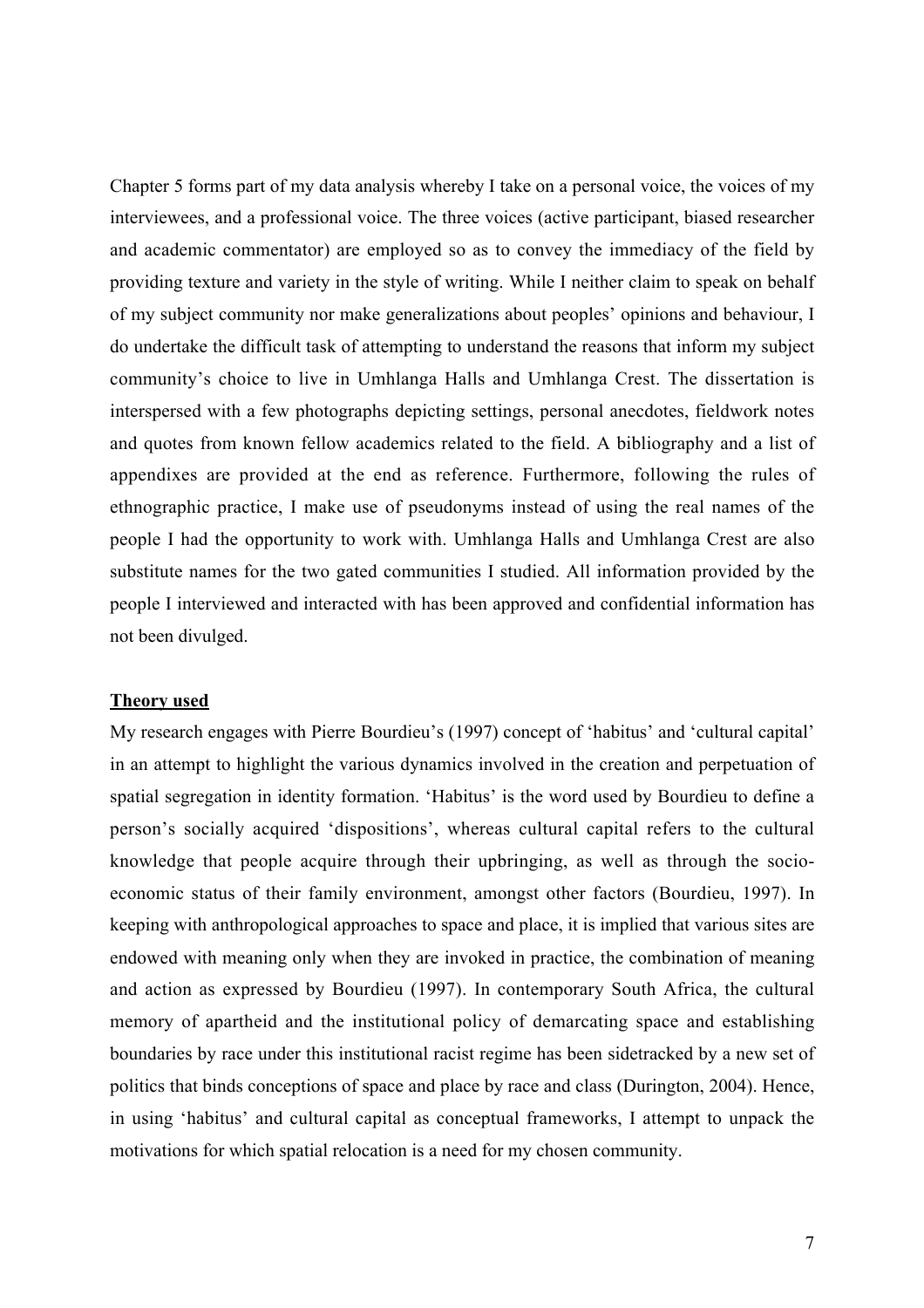Another theoretical marker used employs Arjun Appadurai's (1990) notion of global ethnoscapes and globalisation, and its impacts on the restructuring of various socio-spatial configurations. Global ethnoscapes correspond to global flows of people (transnational migrations) and are inscribed as the restructuring of matrices of power in which social groups are embedded. However, global ethnoscapes can also refer to the world's virtual communities that are created through information and communications technologies. Hence, in addition to transforming class relations, ethnoscapes can be interpreted as a series of gendered and racialized processes. As the nodal points of global webs, urban locales constitute the sociospatial arenas within which ethnoscapes and capitalscapes $\delta$  meet, combining to produce distinctive power configurations. To conceive of urban cities as socio-spatial articulations of ethnoscapes and capitalscapes, Foucault's (1986) notion of "heterotopias"<sup>9</sup> is employed. The term heterotopia provides a rich metaphor with which to imagine cityscapes, the microcosms where global movements of people and capital are condensed (Soja, 1989).

Thirdly, my dissertation uses Hall's (1996) theory of identity to explore the ways in which the concept of identity "raises fundamental questions about how individuals fit into the community and the social world and how identity can be seen as the interface between subjective positions and social and cultural situations" (Hall, 1996). Under apartheid Muslims had 'hybrid' identities that were situationally specific. Since 1994, Durban Muslims have been repositioning themselves, in the context of an African-ruled democratic South Africa (Vahed, 2000). Using Hall's notion of symbolic marking, that is, the way people make sense of social relations and practices through inclusion and exclusion, I explore the underlying dynamics that inform Muslim identity in gated communities.

Finally, I make use of Ruby's argument for reflexivity, which was developed from Fabian's (1971:27) concept of the "dialectical unity between producer, production and product". Fabian argues for the need for a "unity of theory and praxis", that the "study of a

 <sup>8</sup> Capitalscapes refers to the global movements of capital. The globalization of the circuit of productive capital has enabled certain transnational corporations to become deterritorialised, essentially eliminating national socialspatial considerations. Identified by Appadurai as the "finanscape", the formation of transnational networks of money capital represents the most striking feature of globalization.

<sup>9</sup> Heterotopias are spaces that have been converted to utopic places in an attempt to reproduce the utopia aspired and desired by people inhabiting those places. Heterotopias are sites of difference, "capable of juxtaposing in a single real place several spaces, several sites that are in themselves incompatible".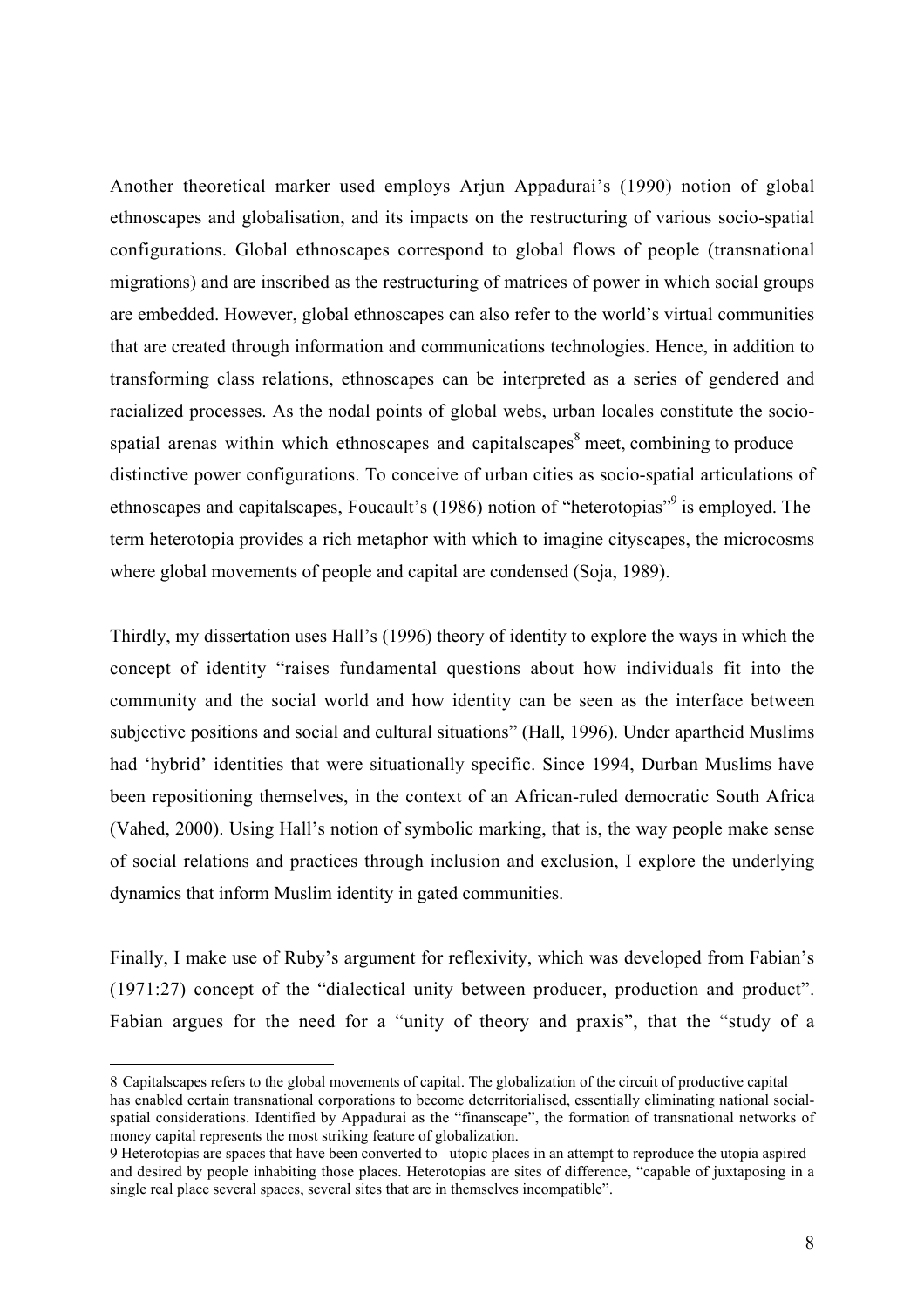people…must be 'communicative' rather than 'observative', i.e. research works two-way, involving the researcher's own involvement in the research process. Reflexivity stems from the acknowledgement that we rely on our own presuppositions of the world, in our daily lives, none of which is subjected to test. Most of the time this reliance on our instincts, thoughts and personal perceptions do not hinder our understanding and interpretation of events occurring around us, and social research is no different from other activities in this respect. Reflexivity entails the conscious reflection on what seems problematic, while leaving open the possibility that what currently is not problematic may in the future become so. Similarly, the fact that as researchers, we invariably affect the dynamics of subject community relationships does not mean that the validity of our findings is restricted to the data elicitation situations on which we relied. One can minimize reactivity and/or monitor it, but also exploit it: peoples' responses to the presence of the researcher may be as informative as how they react in other situations. Another significant trait of the reflexive approach is the recognition that data collected cannot be regarded as the 'final word of God', but rather, treated as a series of inferences in which hypothetical patterns can be identified and their validity tested (Hammersley & Atkinson, 1995).

Before formally beginning research for my thesis, I had (and still have) several ideological misgivings. My main concern was twofold: firstly I was apprehensive about immersing myself into a community that was, on many levels, very different from my own background and, as a result, I was concerned about making some *faux pas* that could be irreparable. I did not want my subject community to feel I was a probing academic, who was only using them to get information that would be used for my own personal gain – my thesis. Secondly, I was torn between my Islamic and secular values and was not sure how to negotiate my own identity in relation to my subject community. As a Muslim woman, coming from a middleclass intellectual background, I had always identified myself more in terms of my personal achievements rather than as being Muslim. I was therefore apprehensive about having to decontextualise my own identity during my trips to Umhlanga where I felt the need to conform to the rest of the women with whom I interacted. At the same time, I did not want to compromise my integrity by projecting myself as someone I was not. Finally, I was concerned with being involved in a research project where I might become one more in a long line of often well intentioned academics, filmmakers, photographers, tourists whose presence serves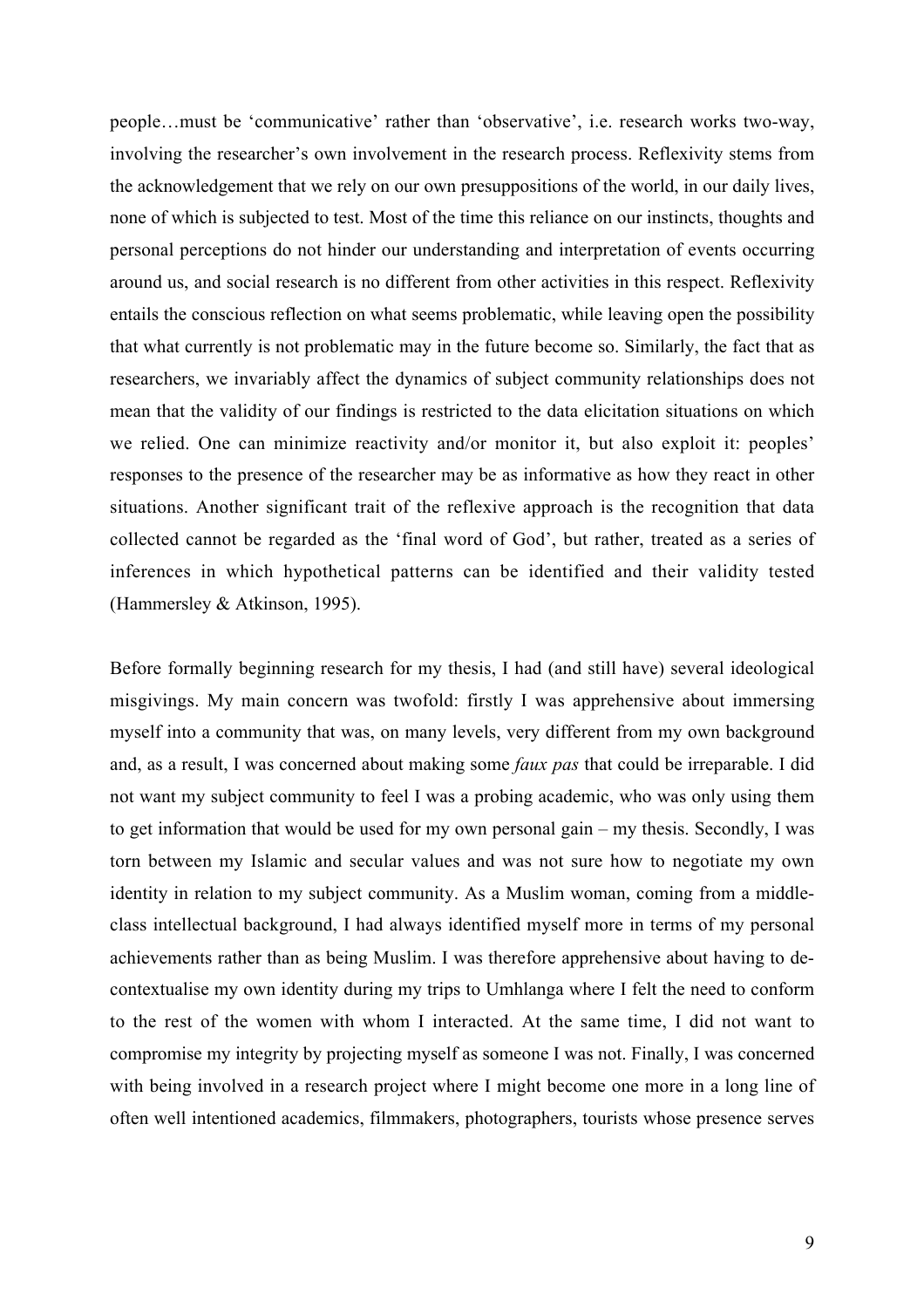no purpose but to highlight social differences<sup>10</sup>. By locating my position as a researcher, as a Muslim woman; an ethnic and religious insider, but at the same time, as a local outsider, I managed to gain internal access in the community in order to examine the dynamics and tensions involved in data gathering, and eventually, in the final outcome.

## **Methods employed**

During my data gathering process, I took part in some of the weekly religious activities organized by the women of Umhlanga Halls. The activity concerned was called a *Taalim*, and involved the collective recitation and reading of *Hadiths* and *Surahs*. Because I was considered to be a guest and wanted to give the activity my full attention, it became practically impossible for me to carry out formal interviews. In an attempt to avoid disrupting the smooth flow of conversation, which usually took place after the recitations, I resorted to using semi-structured interviews as a research strategy. This way, I was able to participate in conversations without ostracizing myself as the researcher versus the insiders. In a case like this, formal interviews would have come across as opportunistic and I did not want to make the women feel that I had come to the *Taalim* only to gather data, but rather to partake in their weekly activities in an attempt to integrate more with the community. Very few structured interviews were carried out with some women on few other occasions, although I never used a tape recorder, once again in my attempt to reduce distance between researcher and researched. Very often, when the subject of caste and religious background was being discussed, I felt compelled to share information about my own background as well in an effort to connect more with some of my interviewees. I also interviewed the Imam of the Umhlanga Mosque, located at the end of Emerald Park, another enclosed condominium, inhabited by several Muslim families as well as non-Muslim families. I was however unable to have any in-depth interviews with any of the men frequenting the mosque as the idea of a non-married woman

 <sup>10</sup> Some like Abu- Lughod (2000) argue that there is a need to find ways to write that work against the typifications of communities that make them into distinct and alien cultures because of the way such distinctions are inevitably hierarchical and tied to larger geopolitical structures of power. She suggests that in our own sociocultural worlds, whatever objectification takes place in forms of social-scientific representation is countered by what I call the discourses of familiarity. In other words, although ethnographic and reflexive accounts sometimes encompass peoples studied as a whole, it is crucial to consider the various intricacies and differences that peoples of a community have, as it is impossible to consider the subject community as an entity10 in its own right due to the countless variations involved. The main focus of working with the Muslim residents of the gated communities was on the interplay between social structure, sentiment and ideology. I began to explore more systematically what difference it would, might, or should make to be a religious insider but a local outsider – both particular positions and identities – doing ethnography. By reproducing some conversations coupled with my own fieldwork notes, I tried to recreate the immediacy of being in the field.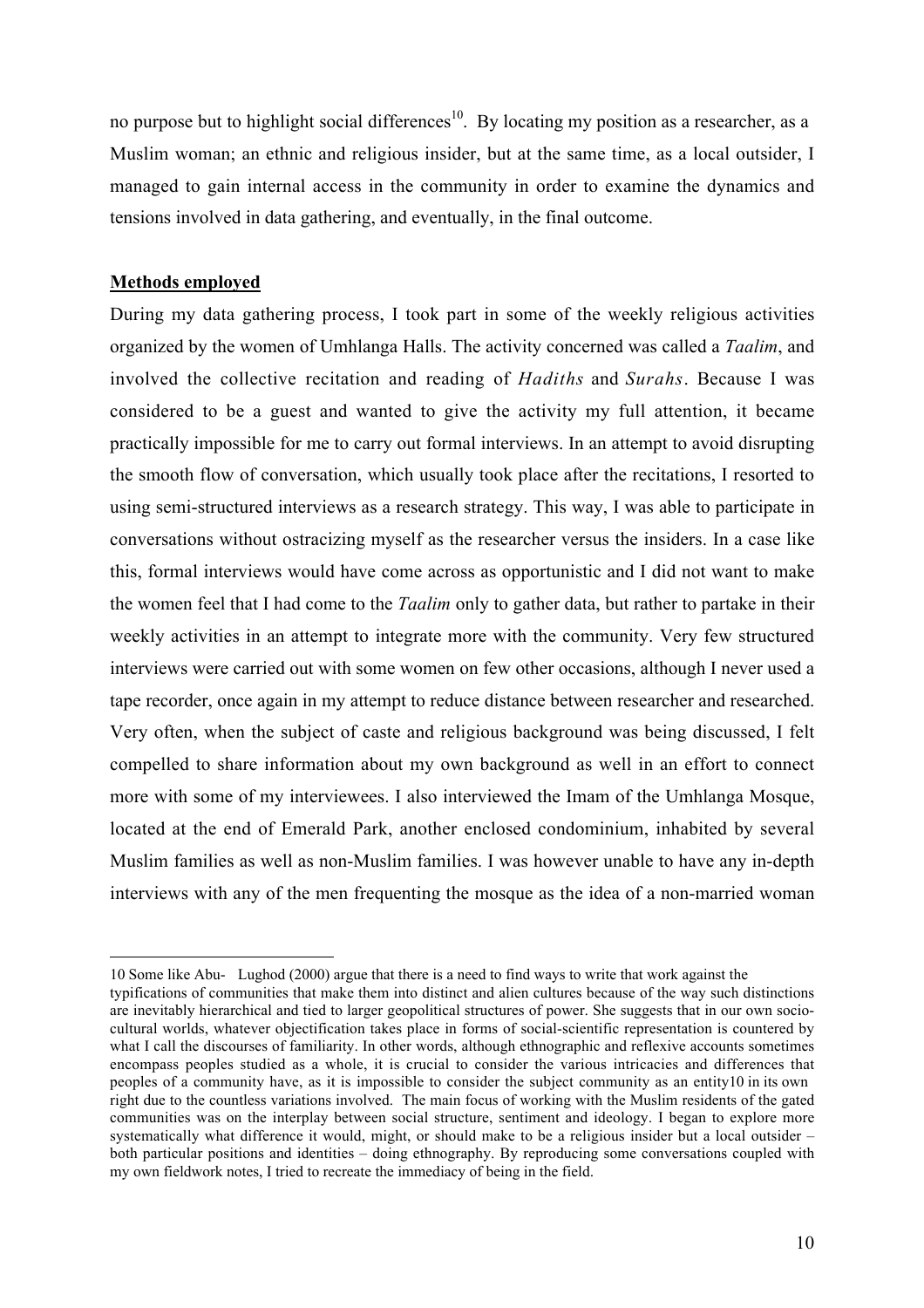talking to unknown men would have been deemed inappropriate. The bulk of my information was therefore from the women with whom I worked.

Contextual research to understand the developmental milieu in which gated communities are imagined and created was carried out through interviews with the relevant surrounding institutional entities that facilitate their construction (Durington, 2004). As such, semistructured interviews were conducted with members of Durban's Municipality Management, and city planners responsible for the planning and marketing of Durban. The main focus of those interviews was to gauge the Municipality's plans regarding the sustainable urban development of the greater Durban area. I was referred to several websites reiterating the Municipality's plans over the next ten years. Finally, newspapers, television presentations and conversations with friends and colleagues provided data for the broader cultural context of public life.

The ethnographic descriptions presented in the case study and data analysis that follows is based on short-term fieldwork that I conducted in Umhlanga, from June to November 2004, focusing on two gated communities, namely Umhlanga Halls and Umhlanga Crest. I was concerned that participant-observation in the private spaces of peoples' homes would not capture the 'real' nature of interactions and activities because of the fact that I was infringing on the privacy of my subject community's homes. The data gathering methods I used were very effective in providing various kinds of data that could be compared and analysed. The content analysis of the field notes, interviews, maps and historical documents generated a series of themes and theoretical insights into the cultural underpinnings of gated community design and use. The observations, interviews, archival documentation, and spatial and architectural maps and drawings provided distinct "texts" that I could read in relation to one another in the search for breakdowns and incoherence that in turn reveal areas of cultural conflict and contestation (Geertz, 1973). Lastly, my fieldwork notes provided insightful anecdotes that allowed me to unpack various behavioural and trends that inform identity and choice to live in gated communities.

One of the problems I encountered during my research included the relationship, during my anthropological theorizing, between place, comparison, and generalization. Appadurai (1986) argues that anthropological theorizing has been unwittingly affected by the shifting loci of its production, such that comparison becomes difficult, for a critical dimension of variability (not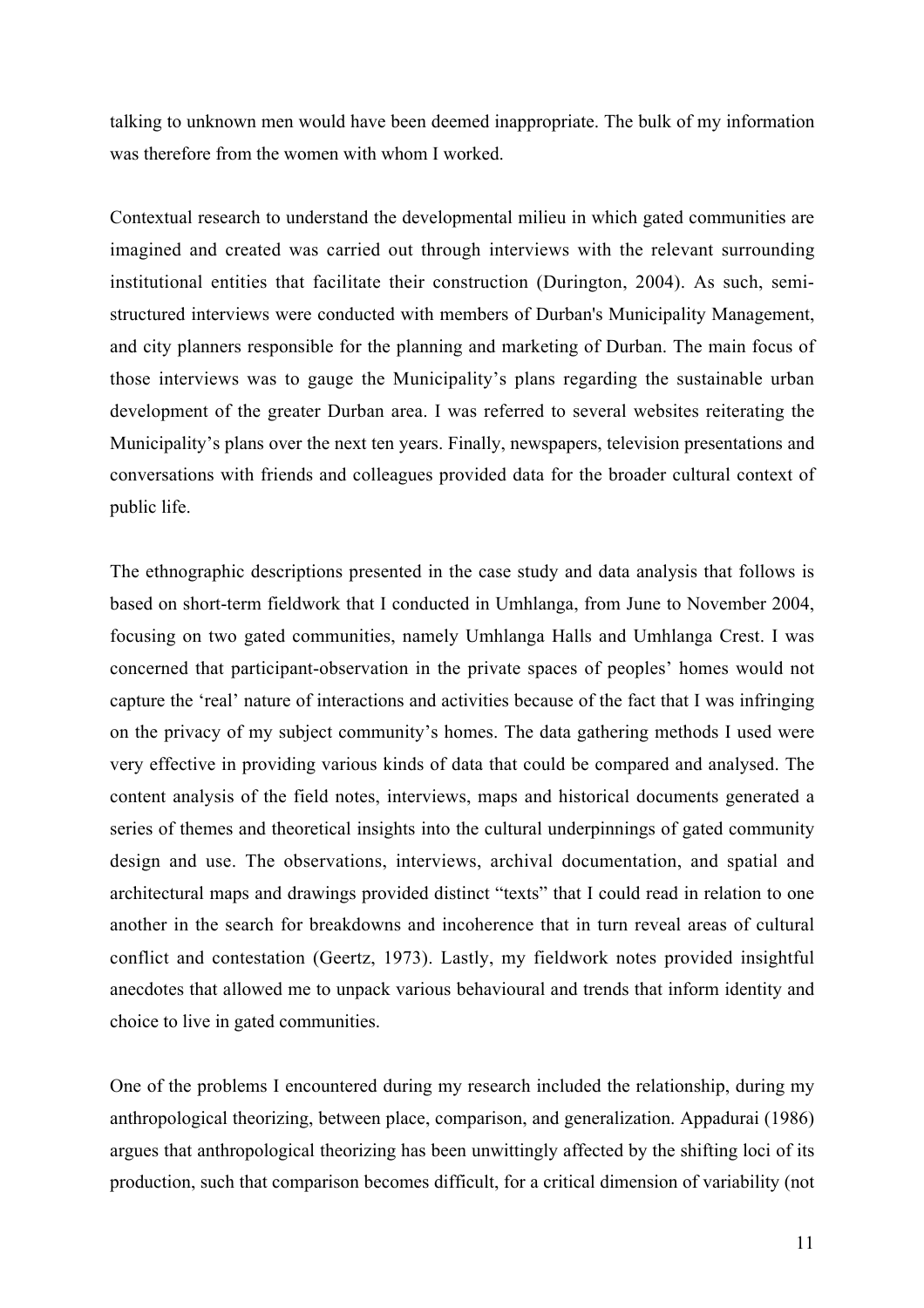just in the data but in the relationship between observer and observed) is left unexamined. Where comparisons (and generalizations) have been successful in anthropology, they have occurred most often in the context of small-scale societies and have involved highly schematised aspects of social life, such as kinship terminology. However, as the societies under consideration become more complex, literate, and historical, the kind of decontextualization that facilitates generalization becomes harder to accomplish. Comparison becomes difficult when theoretical interest focuses on qualitative, subjective, and experiential aspects of social life, rather than on quantitative, objective, or structural phenomena (Appadurai, 1986). Therefore, in an attempt to avoid losing myself in generalizations, I state clearly that the data gathered on my subject community does not necessarily represent a larger community living in gated communities located in other parts of South Africa and the world.

My case study of Umhlanga is a tale of a place somewhat different from the more popular studies done on global cities such as Los Angeles, San Francisco, London or of the central (economic) mechanisms of global transformation. However, the urban trend in South Africa is not unconnected to the trajectory of cities in the West as well as if its transformation. Histories of cities 'out there' are also histories of the West. Not just reflective of the 'dark side' of modernity, then, the apartheid city is perhaps archetypically modern – contrary to popular claims as to the archaic character of racism. The landscapes of racial segregation in South Africa, for example, were described, created and managed by well-intentioned citizens, not very dissimilar from those who housed the poor in Western cities and certainly strongly influenced by these earlier reformers. Similarly, as some writers have demonstrated, the styles and influences of colonial planning also found their way back to the centre (Rabinow, 1989a; King, 1990). I have focused on the historical emergence, socio-political and economic development, patterns of social use, and experiential meanings of gated community life and design as a means of empirically working out the implications of the broader social production of space and social construction of space perspectives. Although the research I conducted was not a classic ethnography<sup>11</sup>, the ethnographic illustrations highlight sociopolitical factors, spatial practices, and efforts at social control that provide insight into the conflicts that arise as different groups attempt to claim and define these urban spaces. Furthermore, these processes elucidate the ways in which the forces and limits of the social

1

<sup>11</sup> The research I conducted did not involve long-term participation with the subject community and therefore does not qualify as a classic ethnography. However, I employed ethnographic techniques of analysis to illustrate my arguments.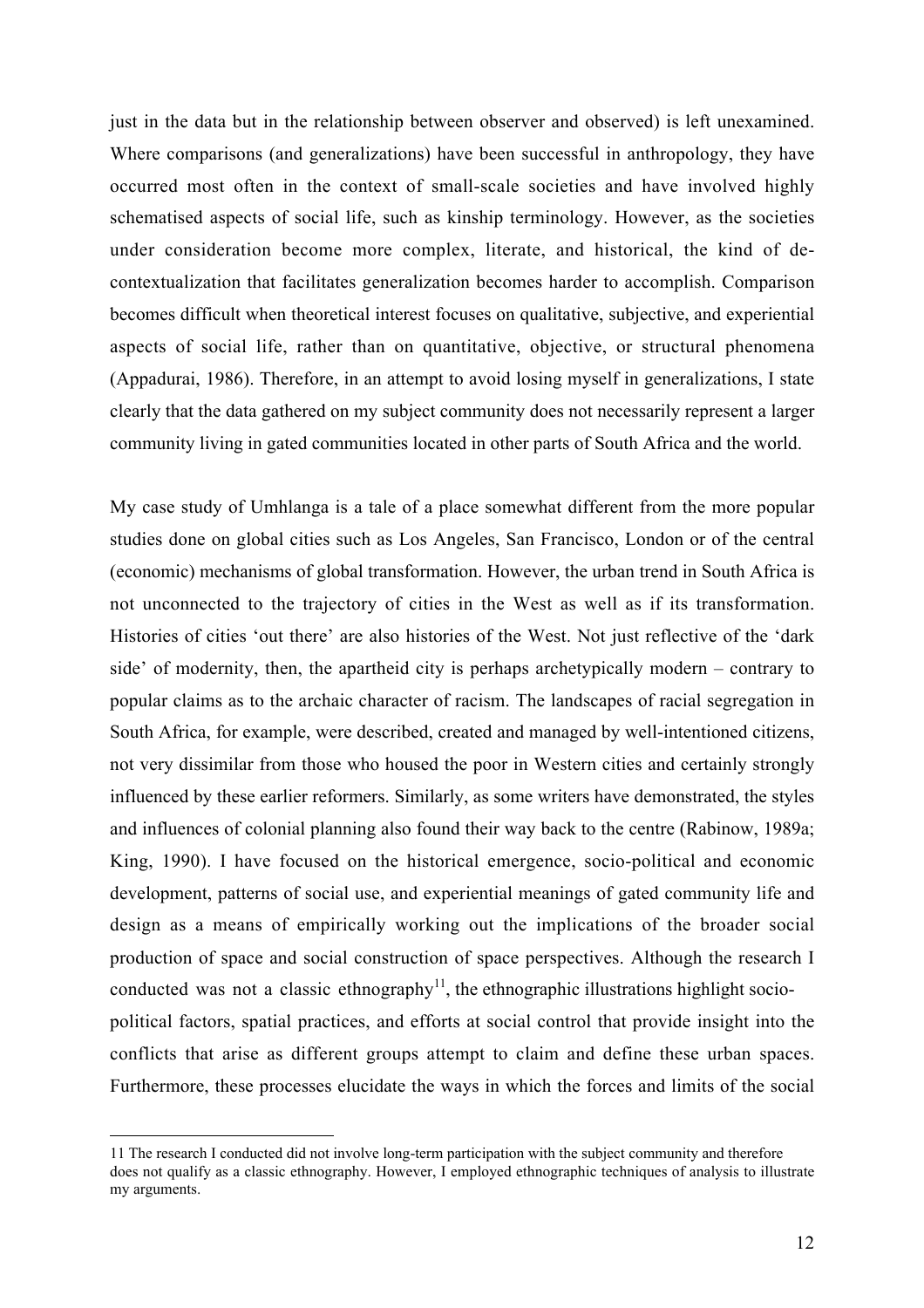production of space and social construction of space are engaged and contested in public arenas.

## **CHAPTER 2**

## **SPACE, URBANIZATION, GATED COMMUNTIES & HETEROTOPIAS**

## **The anthropology of place and space.**

Space is not a "reflection of society," it is society… Therefore, spatial forms, at least on our planet, will be produced, as all other objects are, by human action. They will express and perform the interests of the dominant class according to a given mode of production and to a specific mode of development. They will express and implement the power relationships of the state in a historically defined society. They will be realized and shaped by the progress of gender domination and by state-enforced family life. At the same time, spatial forms will be earmarked by the resistance from exploited classes, from oppressed subjects, and from dominated women. And the work of such a contradictory historical process on the space will be accomplished on an already inherited spatial form, the product of former history and the support of new interests, projects, protests, and dreams. Finally, from time to time, social movements will arise to challenge the meanings of spatial structure and therefore attempt new functions and new forms. (Castells, 1983:4)

Understanding the development of particular spaces such as gated communities requires the unpacking and analysis of suburban and urban space. Chapter 2 does just that by using the notions of space and spatiality as background to understand how space is not devoid of political and social meaning. A discussion of the anthropology of space and place is engaged in so as to establish a working analytical vocabulary and address issues relating to the importance of theorizing the city in spatial terms, and, the role of space in forging identities. Furthermore, by discussing issues of space as unstable and moving, space as not transparent, the importance of location and locatedness, and, spatiality as an incomplete process of identity formation (Pile & Keith, 1997), this chapter seeks to understand space and its manifestations in the suburban area of northern Durban.

Indeed, while anthropologists have traditionally employed the concepts of space and place by using spatial dimensions of cultural beliefs and practices to exemplify cultural contexts and provide conceptual frameworks from which to situate their subject communities, they have increasingly started to examine space and place as revealing entities of their own (Low et al., 2003). As a result, notions of space and place have become an ardently enquired subject by geographers, anthropologists and philosophers during the past decade and many have highlighted the inherent relationship between landscape and meaning (2003). Cultural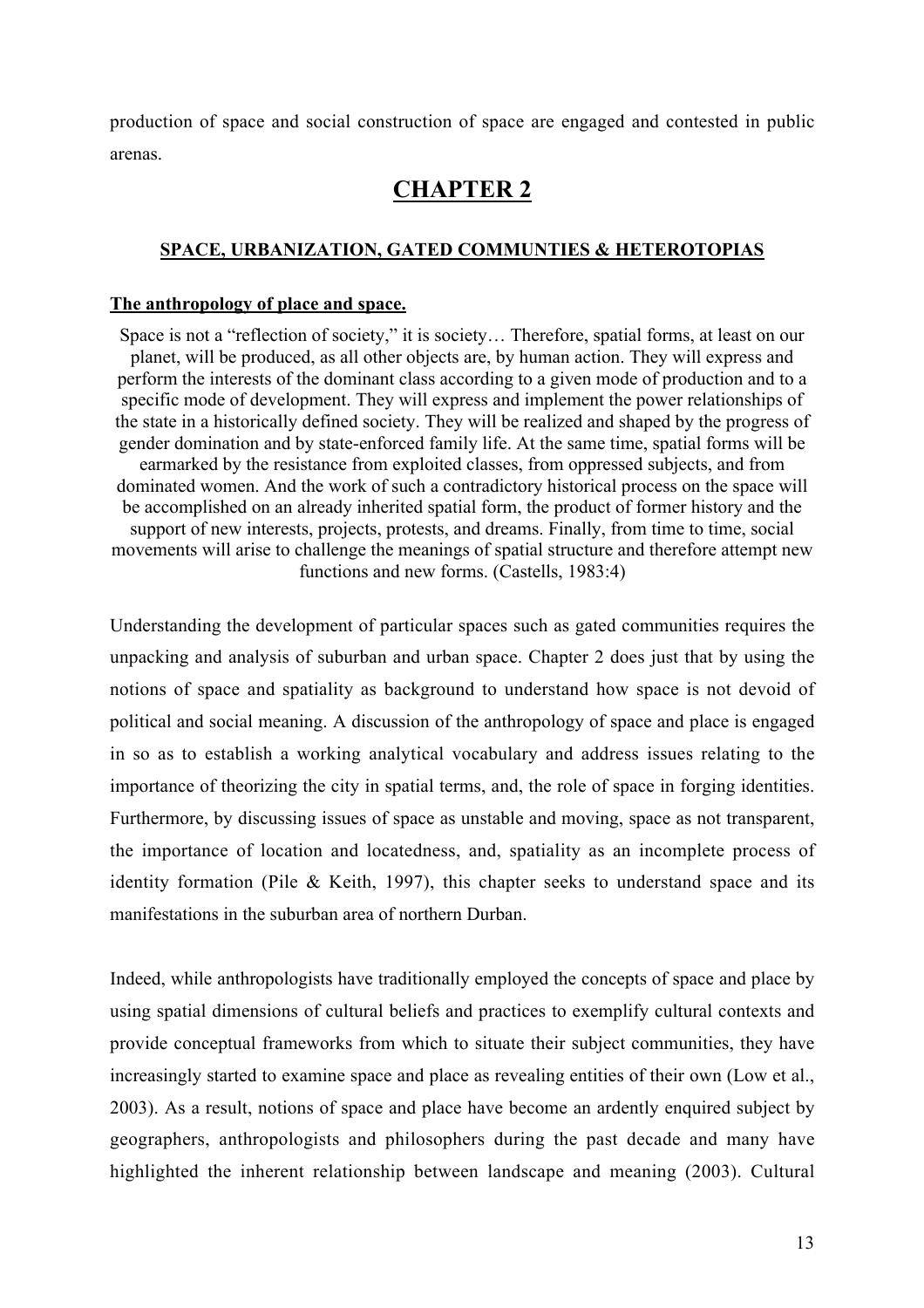geographers, traditionally concerned with the morphological characteristics of landscapes, have increasingly turned to the symbolic and cultural meanings invested in them, recognizing that "the place is inseparable from the consciousness of those who inhabit it" (Daniels, 1985: 151). Landscapes can be explored as "symbolic fields", as "maps of meaning", as "ways of seeing", indeed, read as texts, all of which rests on the presumption that social groups actively produce meanings but do so in ways that can 'pinch' out emancipatory impulses (Thrift, 1989: 151). Some like David Harvey (1990), for instance, suggests that in highly urbanised Post-Fordist societies, whereby social, political and economic barriers constantly fluctuate in unpredictable ways, time and space are being re-structured into what he terms as a "timespace compression" phenomenon. According to Harvey (1990), spaces can no longer be understood merely in terms of physicality but should be perceived more in terms of cultural expressions whereby conventional meanings attached to geographical locations can now be easily overthrown by new technologies and rapid turnovers of goods $12$ . It is largely due to the changing realities of the 21st century's post-Fordist societies that have led to the rethinking and re-conceptualising of culture in spatialized ways. Michael Watts (1992) identifies four broad areas of spatial/geographical inspection; the social production of space, the new regionalism, locality, globality, and modernity, and landscapes as ways of seeing or maps of meaning. In discussing the society-space question, geographers geared towards a Marxist tendency have attempted to analyse the inner dynamics of capitalism with uneven development and spatial differentiation, what Soja (1985: 176) calls the "encompassing process" of the social production of space. However, as Watts (1992) suggests, David Harvey is probably the one geographer who has been able to outline the theoretical linkages between space and capitalism with near-perfect precision and is worth quoting at length:

"Capitalism also "encounters barriers with its own nature," which force it to produce new forms of geographical differentiation. The different forms of geographical mobility (e.g. capital, labour power…)…interact in the context of accumulation and so build, fragment and carve out of spatial configurations in the distribution of productive forces similar to

1

<sup>12</sup> Flexible production, in other words the flexible version of industrial urbanism, has been investigated from three paradigmatic realms: technological, organizational, and territorial or spatial. New technologies are seen as promoting flexibility through computer-processed changes in product lines, just-in-time delivery systems, reduced inventory costs, and many other labor and fixed cost-saving devices and strategies. Corporate organizational structures have become more flexible in various ways. Corporate mergers have formed huge conglomerates with many diverse specializations that, when successful, can be flexibly expanded or closed down depending on performance, without having negative effects on other units. Much more attention, however, has been given to the vertical disintegration of the production process and the externalization of risk through subcontracting, outsourcing, more effective control of labor-management relations, and many other forms of flexible specialization. The accumulating impact of these technological and organizational changes is viewed as generating new patterns of territorial development, driving the restructuring of the geopolitical economy of city space, and shaping the formation of the postfordist industrial metropolis (Soja, 2000).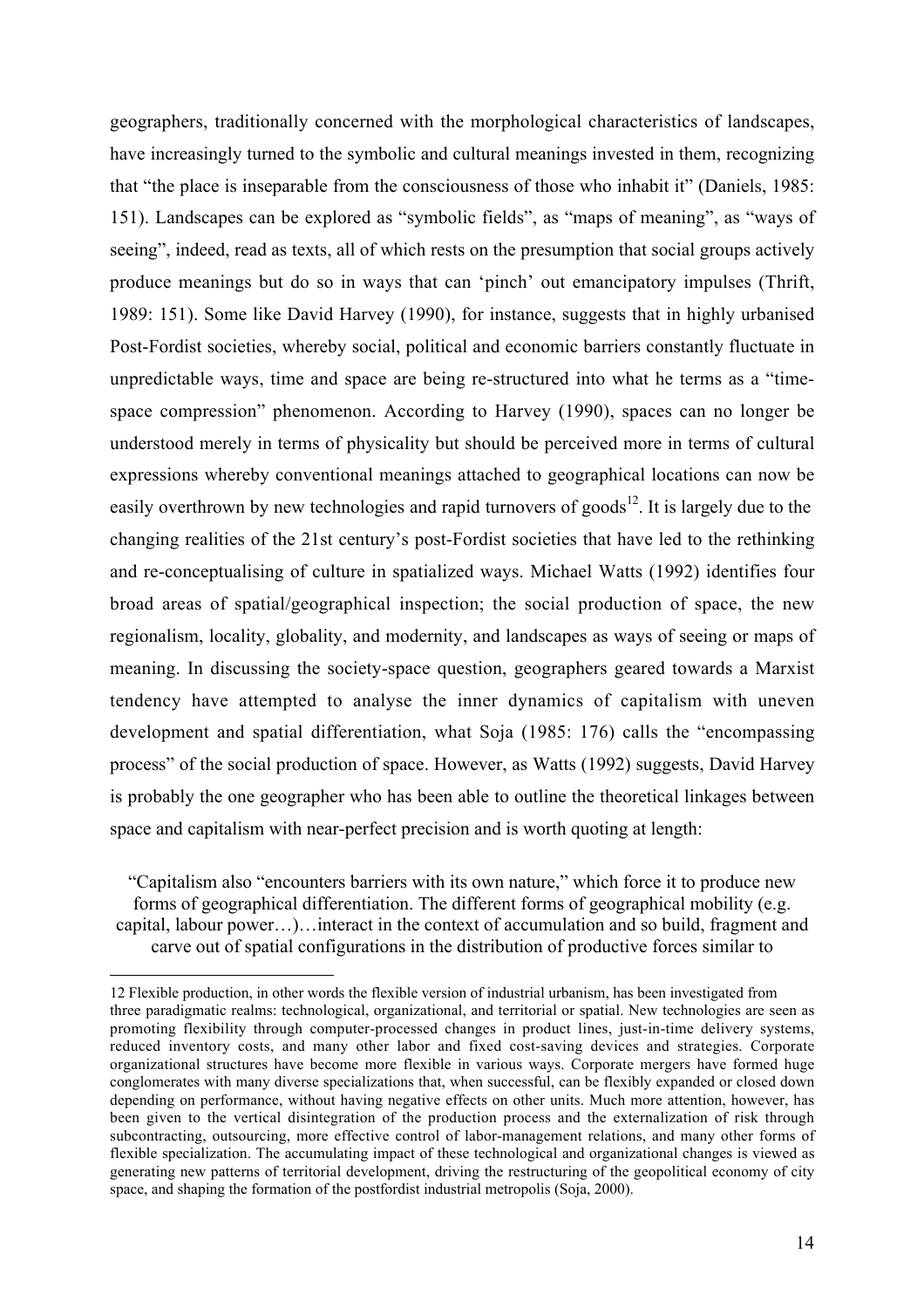differentiation in social relations, institutional arrangements and so on. In so doing, capitalism frequently supports the creation of new distinctions in old guises… It is important to recognise, then, that the territorial and regional coherence that…is at least partially discernible within capitalism is actively produced rather than passively received as a concession to "nature" or history. The upshot is that the development of the space economy of capitalism is beset by counterposed and contradictory tendencies. On the one hand spatial barriers and regional distinctions must be broken down. Yet the means to achieve that end entail the production of new geographical differentiations which form new spatial barriers…" (Harvey, 1985: 11).

A particular regime of capitalist accumulation produces a particular landscape whose very fixity becomes a barrier to be overcome in the next wave of inevitable restructuring triggered by the relentless, competitive pursuit of profit on a global scale (Watts, 1992). According to Harvey (1985), periods of re-composition or mutation, which in effect have attempted to annihilate space with time, involve massive devalorization, what he calls "creative destruction". Capitalism's periodic mutations are, in this view, forms of "space-time compression" - a sort of speeding up, a new, faster form of capitalism, in which capitalism "constructs objective conditions of space and time sufficient to its needs and purposes of material and social reproduction" (Harvey, 1990: 419). The recurrent, serial production of new spaces, practices, and patterns is accompanied by, in other words, new experiences of space and time. To the extent that space and time are constitutive elements of what is broadly termed modernity, then to the same extent the history of capitalism is the story of multiple capitalisms and multiple modernities (Soja, 1989). With these arguments in mind, I investigate how the focus on spatial issues has challenged anthropologists to examine their own 'modern' urban surroundings instead of studying cultural phenomena in faraway and isolated places (Low et al., 2003). The remaining part of this chapter explores the meaning of space and place in anthropological study as well as provide examples of spatial theorizing, especially as regards to urban space.

Marcuse & van Kempen (2000) suggest that within developing and developed cities alike, coexist various 'cities' in a quartered fashion; the luxury city of the inherited class with erected walls, the city of the gentry, the suburban city of the middle-classes, the resident city of the working class (blue and white collar) and the abandoned city of the migrants and excluded poor, all of which are differentiated along levels of development, income classes, racial zones, and socio-political importance. An example of this division is the Group Areas Act passed in South Africa during the 1960s and having the purposeful aim of confining racial groups into specific regions in an attempt to avoid and reduce any possibility of social interaction between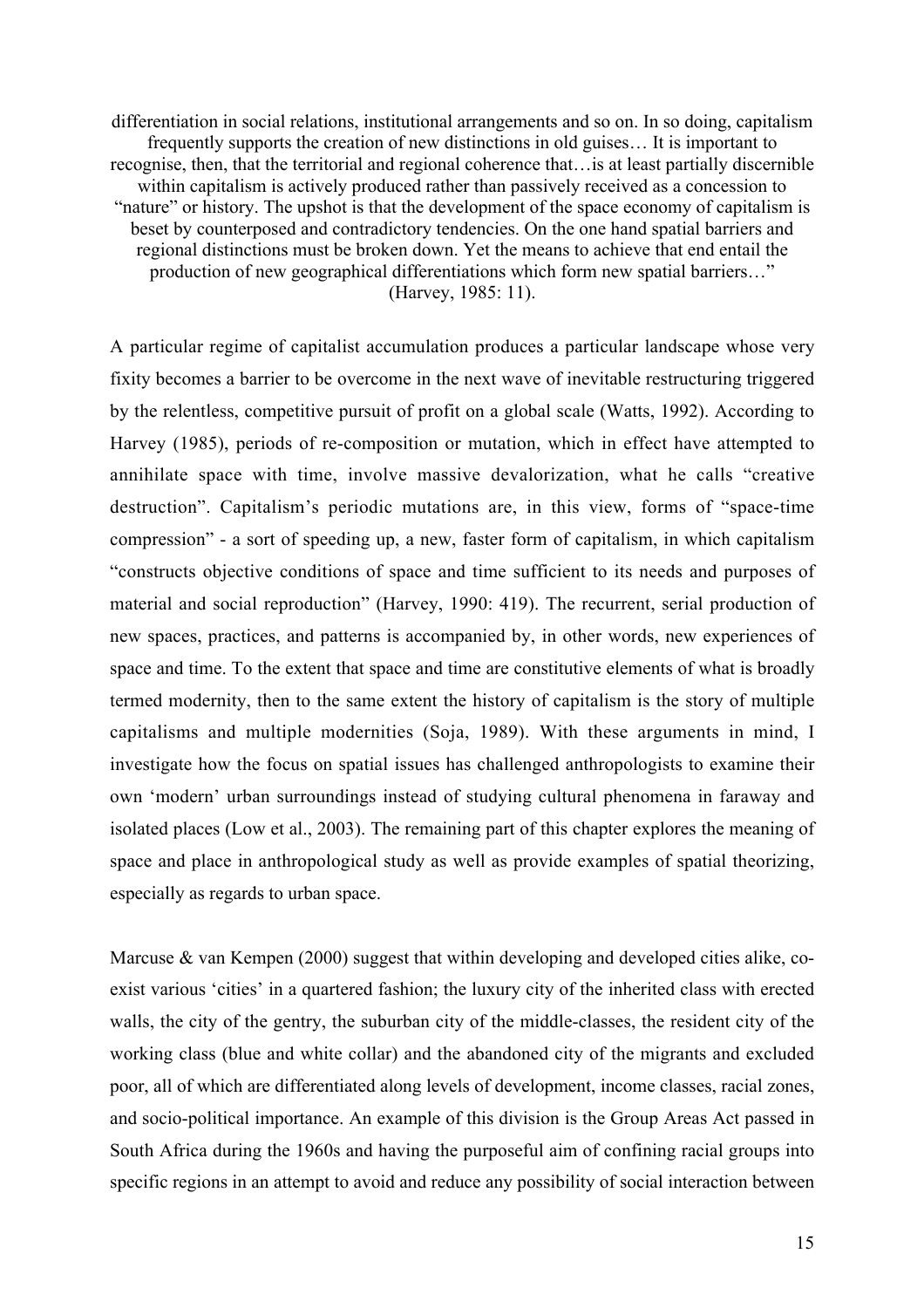different races<sup>13</sup>. In this way, the economic and political power of the Afrikaner white ruling minority could be upheld without any interference (Zegeye et al., 2003). In addition to this, Hannigan (1998) describes the post-modern 'fantasy city' to allude to the tremendous commercialisation of leisure and the metropolis itself in selective middle-class 'eatertainment', 'shopertainment, and 'edutainment', in centres of wealth and conspicuous consumption, ignoring realities as homelessness, unemployment, social injustice, crime, and disease (Hannigan 1998: 90). It is therefore no coincidence that the phenomenon of 'sanitised' and privatised spaces to the full enjoyment of a minority of the world's population is represented by the epitome of commercialised capitalism, in the form of the twentieth century 'fortified shopping mall', which is more often than not, located in rich suburban areas. The hypotheses of Harvey (1990), Marcuse & van Kempen (2000), Hannigan (1998) and many others, aptly summarise the opinion that cities have and are still becoming increasingly polarized internally with public space privatised as the "…triumph of market over place, as brand identity and protection is extended from manufactured goods to the spaces of the city" (Hannigan 1998: 194). Social polarization, as explained by Hannigan (1998), is not only the result of spatial divisions, but also due to economic transformations of cities as globalisation takes over and the gap between poor and rich gets bigger, while the middle class is slowly eroded. This is captured more succinctly relating to residential divisions in:

"Boundaries between divisions, reflected in social or physical walls among them, are increasing. The result is a pattern of separate clusters of residential space, creating protective citadels and enclaves on the one side and constraining ghettos on the other, in a hierarchical relationship to each other. The market produces and reproduces these divisions, but the state is deeply involved in their creation and perpetuation. The state can also ameliorate them, and will tend to do so under specific conditions." (Marcuse & van Kempen 2000: 3).

1

<sup>13</sup> The Group Areas Act (no. 41 of 1950), adopted on 7 July, determined and controlled the space in which each population group – as defined by the Population Registration Act – was to be relocated and live, and reinforced the effects of the Amended Immorality Act. This law, which guaranteed the physical separation of Blacks, Coloureds and Whites by confining each groups to different geographic areas, was meant, as its subtitle indicates, to 'provide the establishment of group areas, for the control of the acquisition of immovable property and the occupation of land and premises, and for matters incidental thereto.

On the one hand is the fear of the loss of economic and political power and the fear of seeing their race disappear through miscegenation. One the other hand, there seems to be the fear of the unknown. It is the fear of the 'Other' which underlies the willingness to live in separate spheres. Thus, through locking up each group in a geographically confines area, Whites in general, and Afrikaners in particular, hoped to live hermetically and become impenetrable to invasion by other groups. The Group Areas Act locked and bolted South African society in such a tangible and objective manner that communication between individuals from different groups became almost impossible (Ebr-Vally, 2001).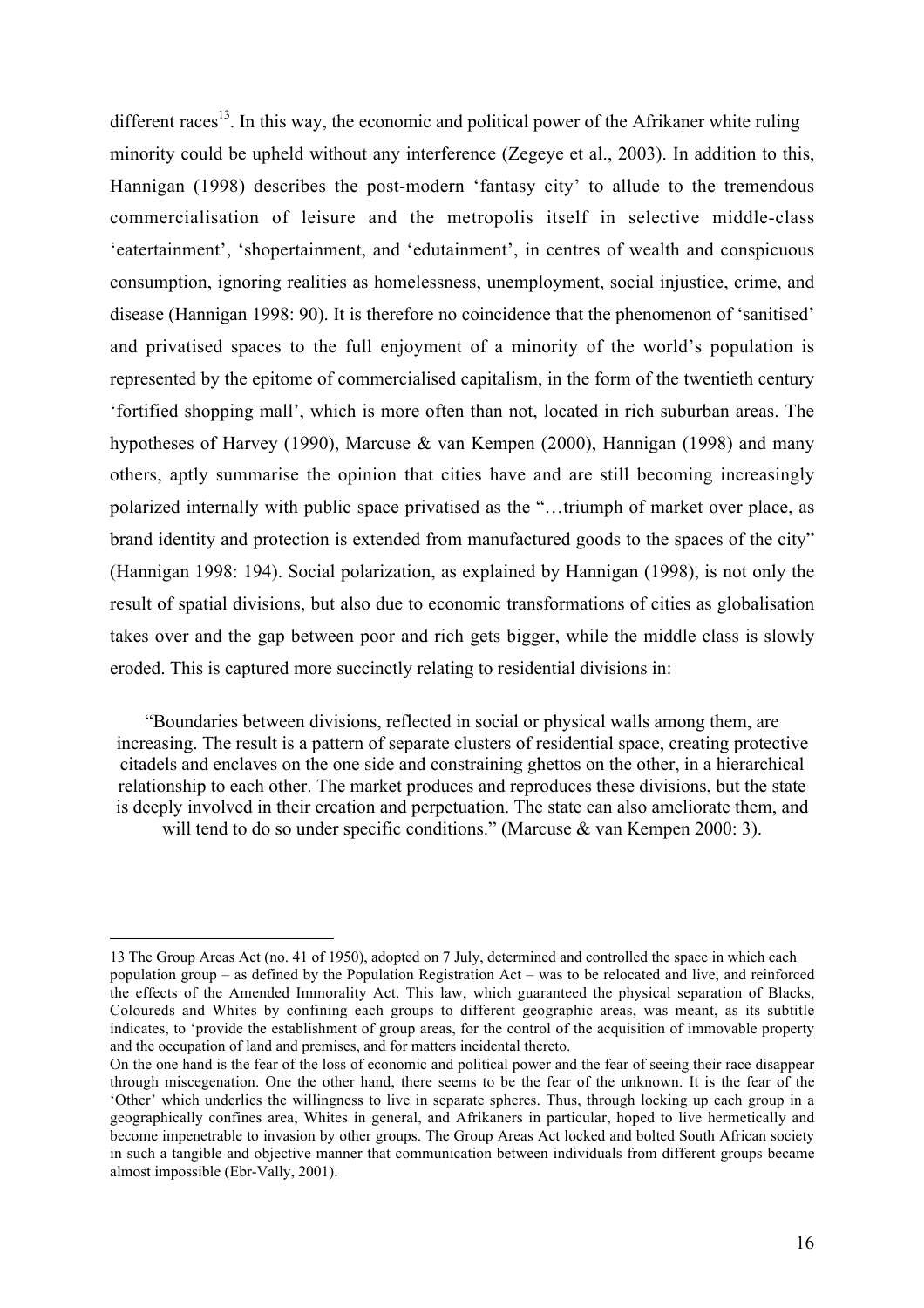#### **Some conceptual structures accounting for spatial dimensions**

Amongst the various spatial dimensions that Low et al. (2003) identify, contested spaces and trans-national spaces are the most relevant to my research. The study of contested spaces addresses social conflicts that are focussed on particular sites. 'Contested spaces' is defined as "geographic locations where conflicts in the form of opposition, confrontation, subversion, and/or resistance engage actors whose social positions are defined by differential control of resources and access to power", such as is the case in the dialectic of rich and poor (Low et al. 2003). Whereas those meanings mainly centre on the meanings invested in particular sites, or derive from their interpretation, they disclose broader social struggles over profoundly held collective myths (McDonough, 1992). Low and others (2003) argue that spaces are contested precisely because they concretise the fundamental and persistent ideological and social frameworks that structure practice, a practice that in turn informs peoples' 'habitus'. The urban milieu provides many opportunities for spatial contests due to their complex structures and differentiated social entities that collude and compete for control over material and symbolic resources. Macro level analyses of such spaces have centred on scuffles to control the outcomes of urban redevelopment schemes related to housing and neighbourhood (Castells, 1983) and 'urban sacred space' (Harvey 1985) where local residents organize themselves to oppose the dominant classes and political elite. These investigations of classbased struggles emphasize how space is constitutive of power, and how people can resist and object against state-imposed regimes. The study of contested spaces allow me to analyse the power dynamics involved in the choice to move to richer, 'sanitised' neighbourhoods, away from what Davis (1992) calls downtown, to more uptown urban markets in North Durban.

The second spatial trope relevant to my study is 'trans-national spaces' which comprises of global, transnational, and translocal spatial transformations produced by the economy of late capitalism, focusing on people on the move. In discussing these three perspectives to transnational spaces, and their utility in formulating an anthropological approach, Low et al. (2003) highlight the movement of peoples rather than the flow of capital and commodities. Global spaces is conceived as the flow of goods, services and people, as well as capital, technology, and ideas, across national borders and geographic areas, resulting in not only the compression of space, but also its deterritorialization. Anthropologists have challenged the view of globalisation as taking over every part of society, by studying 'the local' and examining the articulations of the global and the local (Low 1999; Ong, 1999). Fran Rothstein & Michael Blim (1991) and others for instance, investigate how global industrialization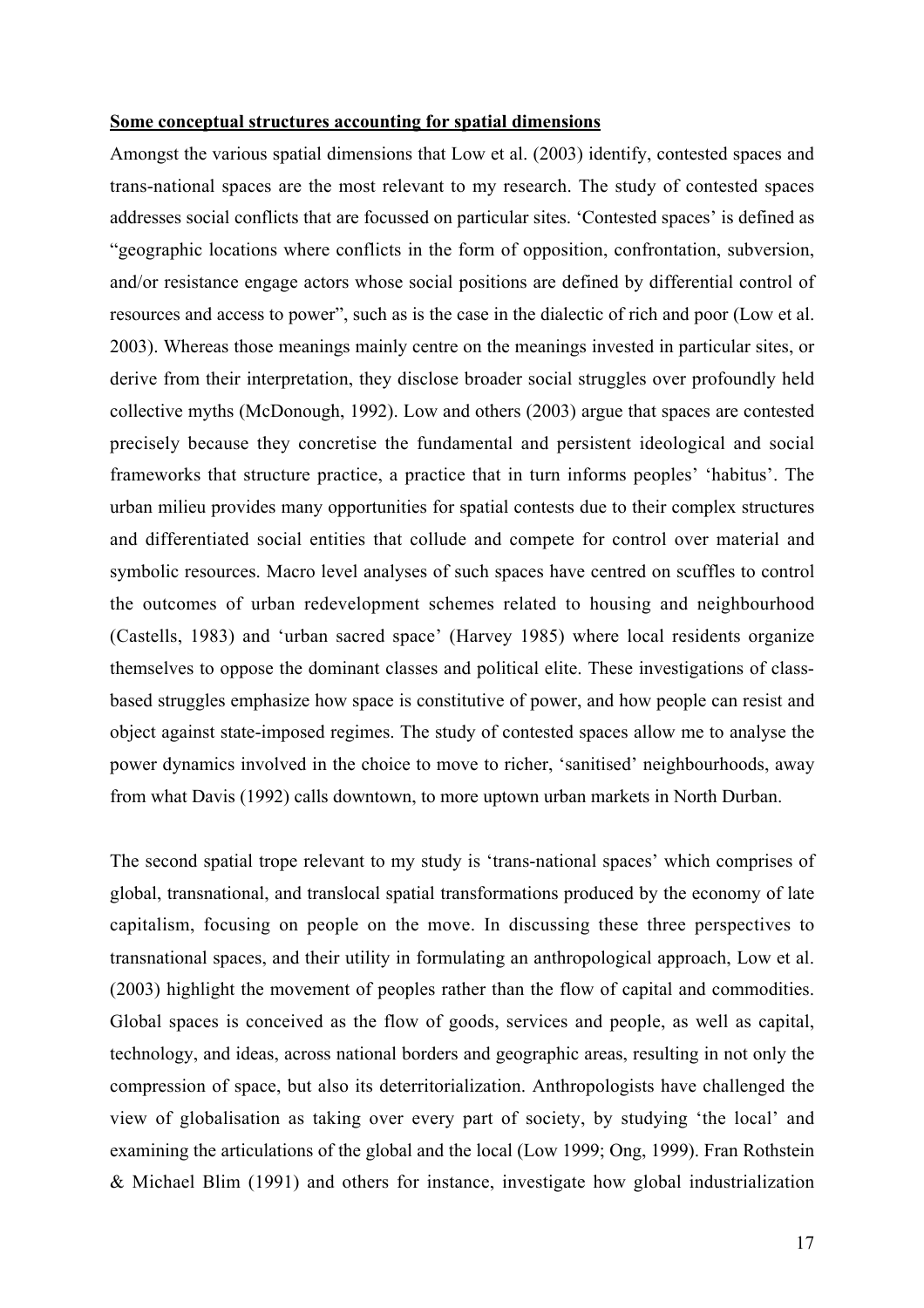reforms the everyday lives and localities of factory workers, and how new workers rebuild meaning and community in the context of their transformed lives. Studies of transnational spaces, on the other hand, focus on the movement across spaces and formations of new relationships between nation-states and capital. While some people consider borders as increasingly potential sites of crossing, others see them as militarised sites of "immobility and surveillance, controlling and restricting movements of individuals by race, gender, and class" (Elder, 1998). These migration studies challenge conventional notions of borders, boundaries, nations, and community by redefining the relationship of the global, transnational, and the local. As a result, they reformulate social and political space, overthrowing traditional concepts of centre and edge, as well as cultural core and difference at the margins, to create fluid, transnational space produced by 'ordinary' people (Marston, 1990). On the other hand, the studies of translocal spaces deal with the way anthropologists write about their subjects as located in 'one place' and speaking with 'one voice'. The lack of multi-vocality and multilocality very often present in ethnographical research leads to a number of problems: an incapacity to deal with people who live on the borderlands and account for cultural difference within a locality; an assumption that countries embody their own unique culture and society; and a lack of understanding of hybridity in post-coloniality (Gupta & Ferguson 1992). All of these three perspectives, the global, the transnational and the translocal, offer a key approach to spatiality and the production of space.

Particular representations emerge from specific material spatial practices and from certain forms of domination and control of space, yet they can become material forces in their own right (Watts, 1992). These dimensions of the material (flows, patterns, movement), presentational (spatial signs, codes and maps), and the imaginary dimensions of space can be, as it were refined along certain axes of spatiality: access/distanciation, appropriation/use, domination/control, and social production (Watts, 1992). The strongest geographical suit has been in material spatial practices, what Peet & Thrift (1989) have called the political economy approach in human geography, documenting the uneven development of capitalism, the social production of spaces and regions, the changing spatial divisions of labour, and the means by which spaces, for example cities, are appropriated (e.g. gentrification), controlled, and regulated (Watts, 1992). Another dimension of locality that takes off from the reality of wider economic, cultural, and political processes being worldwide in scope, and the individual being automatically enmeshed in global webs in historically unprecedented ways is the "critical cosmopolitarianism" as Paul Rabinow (1986: 258) calls it, that speaks to the lack of fit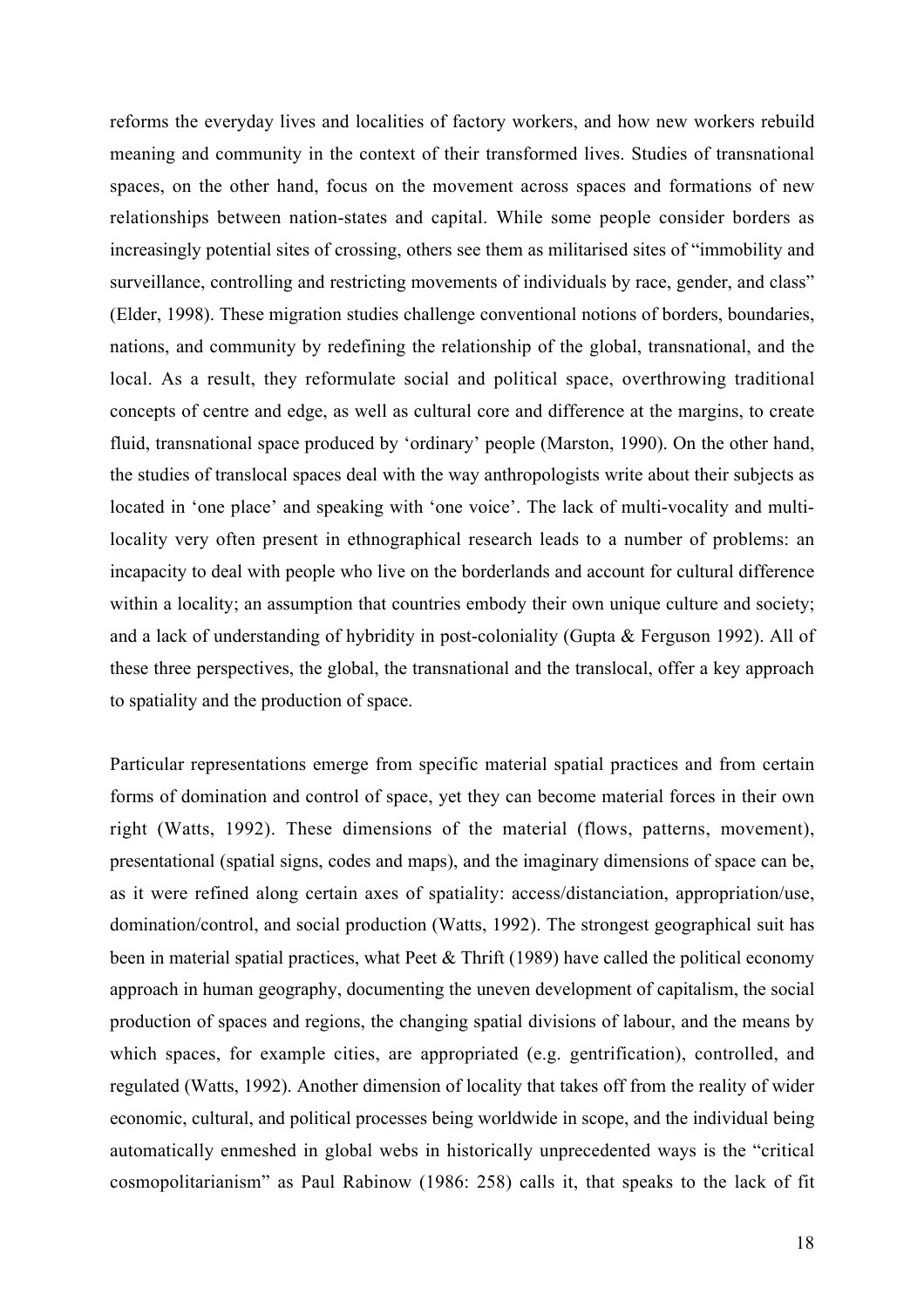between the local and the global. Communities become locations in which trans-national circuits of capital, labour, and information intersect with one another and with local ways of life, obscuring identities and imploding the Third World into an experience in which "the space of flows...supersedes the space of places" (Henderson & Castells, 1987: 7).

Space is not static, nor is time spaceless (Keith & Pile, 1993). It is crucial to recognize space and conceptualise it as constructed out of interrelations, as the concurrent coexistence of social interrelation at all spatial scales, from the most local level to the most global. In human geography, the recognition that the spatial is socially constituted and that the social is necessarily spatially constituted too. One the one hand, all social (and indeed physical) phenomena/activities/relations have a spatial form and a relative spatial location: the relations that bind communities, whether they be 'local' societies or worldwide organizations; the relations within an industrial corporation. The spatial spread of social relations can be closely local or widely global, or anything in between. Their spatial extent and form also change over time. But, whatever way it is, there is no escaping the fact that the social is inescapably also spatial. My intention here is that this social aspect of space be used to define the spatial. Thus, the spatial is socially constituted. 'Space' is created out of the vast intricacies, the incredible complexities, of the interlocking and the non-interlocking, and the networks of relations at every scale from local to global. What makes a particular view of these social relations specifically spatial is their simultaneity. It is a simultaneity, also, which has extension and configuration (Keith & Pile, 1993).

As the above arguments suggest, in assessing their interaction for any particular period, or in regard to any particular problem of theory or method, the nature of particular places is an important and under-appreciated factor. The central fact here is that what anthropologists find, in this or that place, far from being independent data for the construction and verification of theory, is in fact a very complicated compound of local realities. In the cases of anthropology and history, given their idiographic, qualitative, and narrative orientations, place is not just a trivial contingency associated with data gathering, but a vital dimension of the subject matter of the disciplines (Appadurai, 1986). There is also the question of identity, what it means, how we approach it. Watts (1992) argues that a significant weakness of the postmodernism debate in geography is the relatively little consideration given to how people define themselves, how identities are stitched together to act in the new spaces of post-Fordist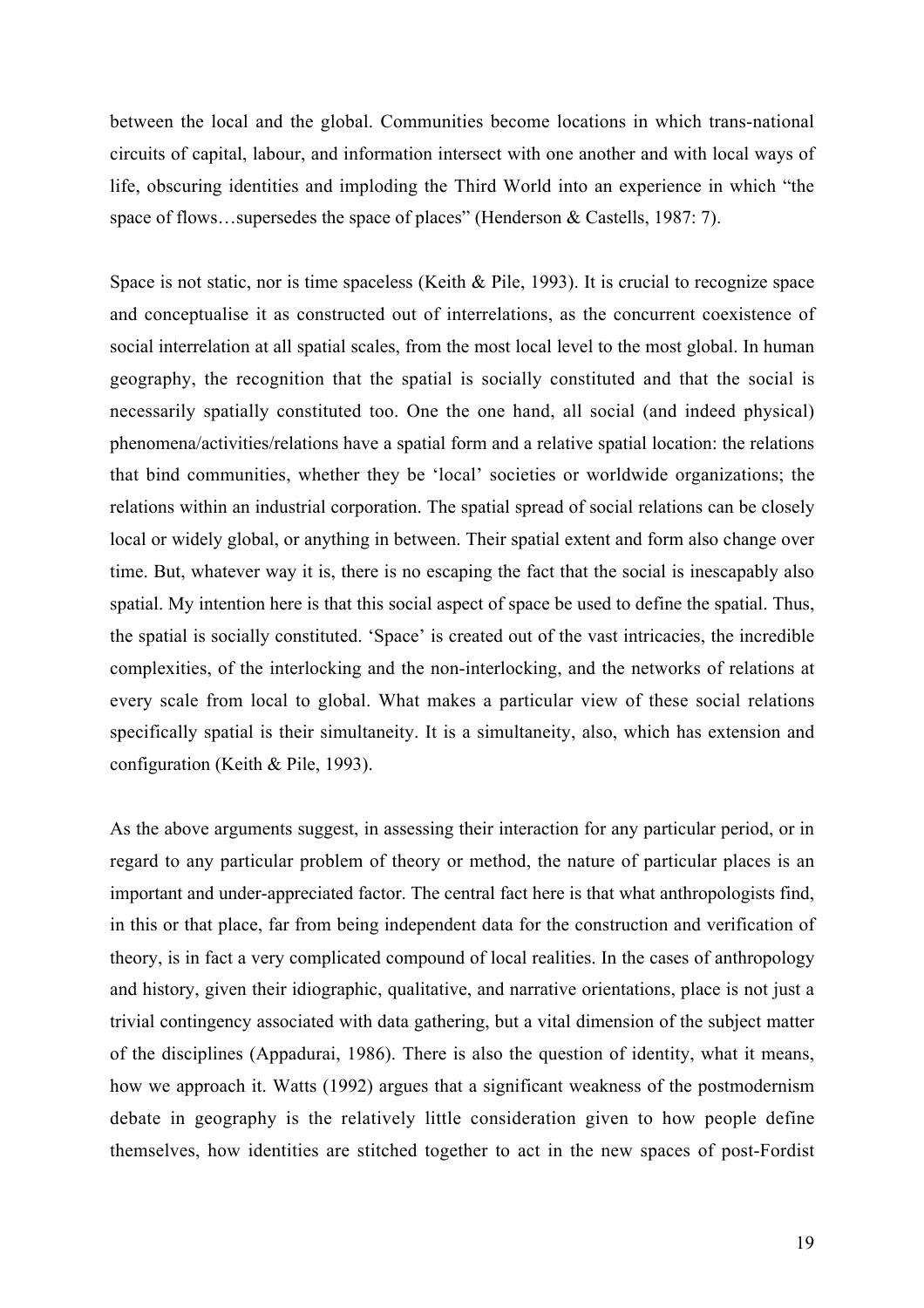economy. Amidst the debris of modernist fragmentation and disengagement, how can identity be constructed at all, especially in the context of multiple identities?

## **Urban space and the city**

Low (1996) argues that the cultural meaning of urban space reflects an attempt to understand "the meaning of urban spaces through the knowledge of the people who live within them". Studies of the relationship between space, culture and the city are characterized by the search for the underlying social and cultural values and power politics that give form and meaning to the cityscape and the built urban environment. Low (1996) argues that theorizing the city is an integral part of understanding the changing post-industrial, advanced capitalist, post-modern movement in which we live. The city, being a site of everyday practice, provides "valuable insights into the linkages of macro processes with the texture and fabric of human experience. The city is not the only place where these linkages can be studied, but the intensification of these processes – as well as their human outcomes – occurs and can be understood best in cities" (Low, 1996).

In *Imagining and Theorizing the City*, Low (1996) gives us some conceptual metaphors and images with which to conceptualise the various types of cities that have been and are emerging. These include the divided city and the fortress city. The divided city is described as evoking hidden barriers of race and class encoded in metaphors of uptown and downtown, upscale and ghetto. Explorations of the economic, social, and political consequences of racism include the concept of 'white public space' to analyse how 'white' institutions control even the production of 'blackness' and how race, class and gender relations through the organization of capitalism, which she defines as a materially based and state-reinforced social and cultural construction. In other words Low (1996) explains the divided city through the unequal distribution of 'cultural capital'<sup>14</sup>; the symbolic repertory whose meanings individuals learn and use as members of particular social networks – and 'social capital'; the relations of reciprocity between individuals and groups. The fortress city, on the other hand, is what Davis's (1992) calls the militarization of the public space. The fortress city is drawn from its radical history of the development of Los Angeles, in which Davis (1992) traces the control of media, seizure of land, busting of unions, rigging of water rights, and exclusion of minorities from political participation, all of which has resulted in the destruction of public

 <sup>14</sup> Cultural and social capital are defined by physical vectors such as urban space and by collective constructions such as social class, race, and gender, and thus are toponomical, dependent on physical and social location (ref).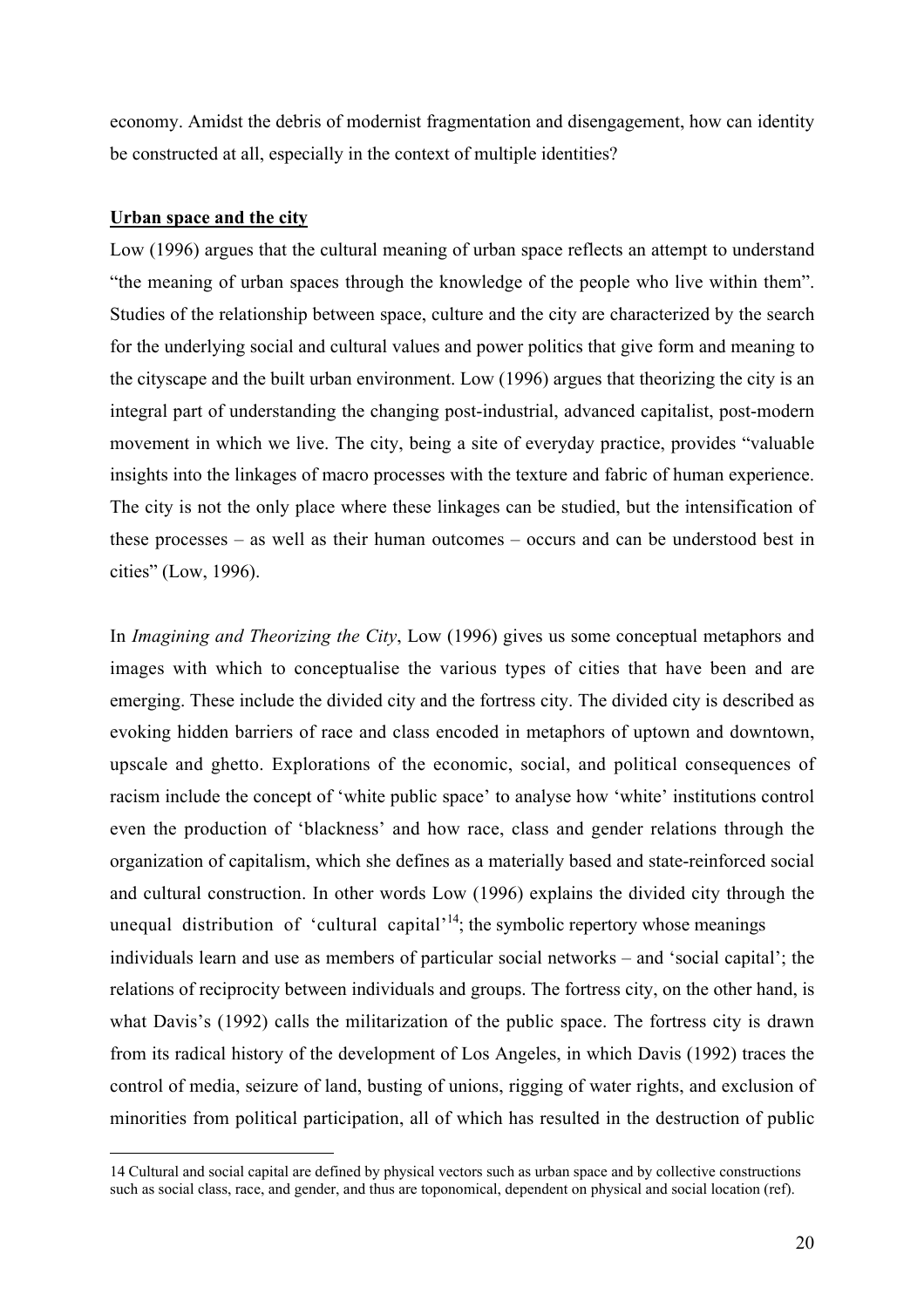space. The fortress city refers to not only the uneven distribution of city space, but also to the privatisation of certain spaces for the purpose of certain social groups within society. These two conceptual metaphors allow me to compare and contrast the gated community within the larger metropolitan area of Durban.

Furthermore, Low's (1996) two metaphors of imagining cities allows us to gain a comprehensive understanding of the complexity of the cities and their accompanying social, cultural and economic baggage. It has already been established that city space is not devoid of the social. In the remaining section, I discuss city space in terms of economic capital in a post-Fordist society in an attempt to provide a clear framework with which to understand the geography of our metropolis in crisis. Harvey (1978) describes the city as an economic hub in which:

Capital represents itself in the form of physical landscape created in its own image, created as use values to enhance the progressive accumulation of capital. The geographical landscape which results is the crowning glory of past capitalist development. But at the same time it expresses the power of dead labour over living labour and as such it imprisons and inhibits the accumulation process within a set of physical constraints…. Capitalist development has therefore to negotiate a knife-edge path between preserving the exchange values of past capitalist investments in the built environment and destroying the value of their investments in order to open up fresh room for accumulation. Under capitalism, there is then a perpetual struggle in which capital builds a physical landscape appropriate to its own condition at a particular moment in time, only to have to destroy it, usually in the course of crises, at a subsequent point in time. The temporal and geographical ebb and flow of investment in the built environment can be understood only in terms of such a process. (Harvey, 1978: 124)

In response to Harvey's critique, it is argued by Soja (2000) that these cultural and consumption issues and problems are not only very important, but that they can also be better comprehended and reconceptualized through a thorough rethinking of the dynamics of social production and divisions of labour, especially in relation to the dramatic industrial restructuring that occurred in the last third of the 20th century. Soja (2000) particularly argues that the industrial restructuring process is having the effect of using up out and polarizing urban labour markets, the latter being one of the primary expressions of the social divisions of labour in city space. The previous middle sector of the labour market as well as the middle class more generally are now being squeezed, with a select few rising above economically into managerial positions, while much larger numbers, mostly unionised blue-collar workers, are feeling the effects of severe reductions of household income and edging toward what has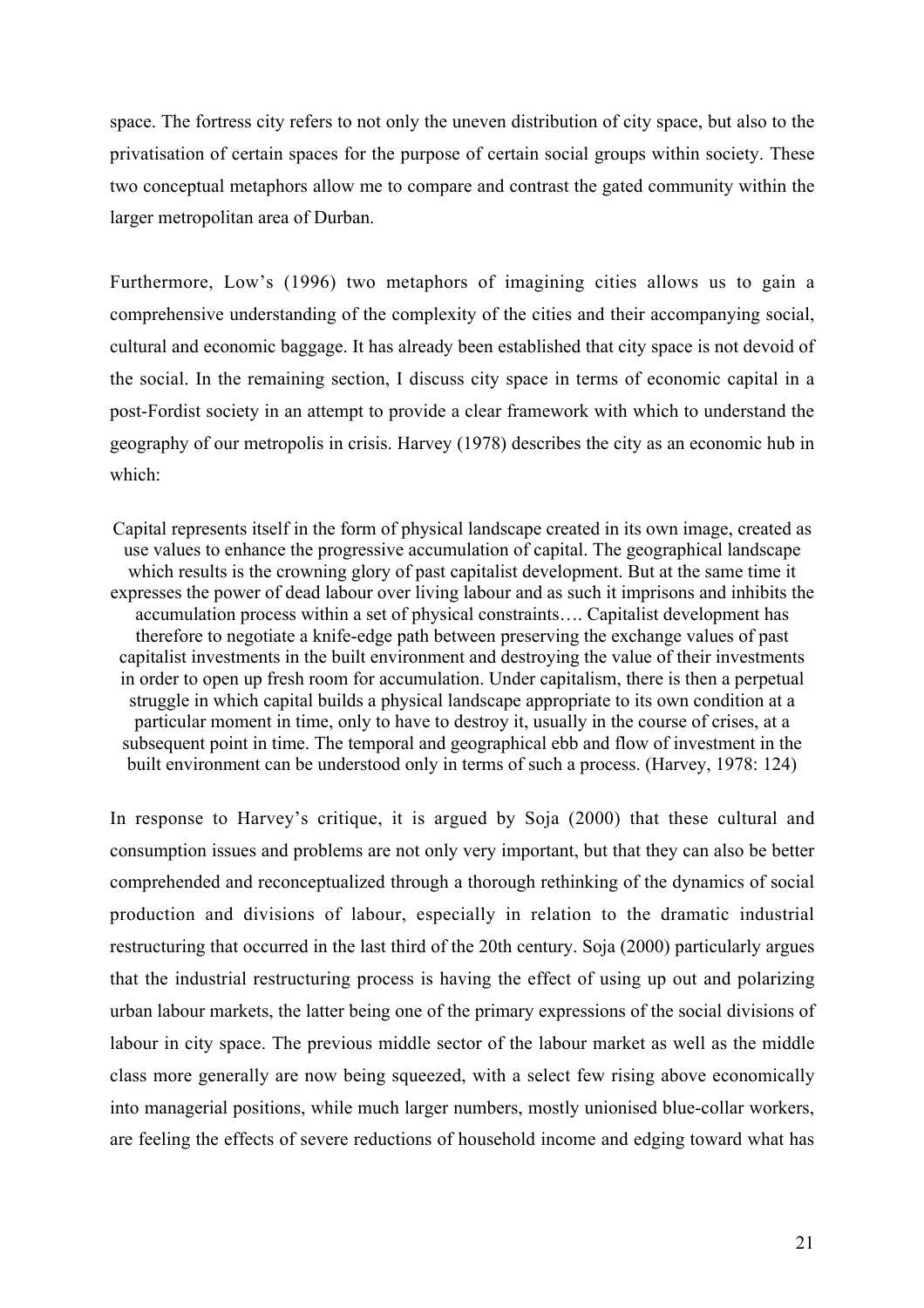recently come to be called the welfare-dependent urban underclass<sup>15</sup>. Needless to say, the deconstruction and reconstitution of Fordism has had a significant disciplining effect on all three components of the Fordist social contract. Big Business, Big Government and Big Labour have all been drastically "downsized" to become, in Bennett Harrison's pungent phrase, increasingly "lean and mean". As Harrison (1994, rev.edn. 1997) argues, this has allowed the Fordist trio to survive in the Age of Flexibility but at an enormous economic, political, and social cost to the general population. It is also becoming clear that the new postfordist economies and geographies, rather than relieving these costs, are compounding them in what increasingly appears to be a vicious cycle of social polarization and widening economic inequalities.

## **The Post Metropolis**

1

What Soja (2000) calls the post metropolis is represented primarily in terms of its reconfigured empirical geography, the new 'patternings' and specificities or urban form, function, and behaviour that have emerged with the advent of globalisation and post Fordist economic restructuring. The focus shifts to the synchronized and interdependent reshaping of the urban social order and the new patterning of social stratification and socio-economic inequality. What is emphasized here are the geographical outcomes of the new urbanization process and their concrete effects on everyday life, the planning and design of the built environment, as well as the uneven patterning of 'intra-urban' economic growth and development (Soja, 2000).

In most of the literature of urban historians, the notion of suburbia was viewed primarily as a product of intentional residential decentralization, primarily of a wealthy elite but soon followed, closer to the city centre, by workings-class inner suburbs and further out by mostly white middle-class "pioneers" pushing ever outward the suburban "frontier". This hunt for 'better' housing, supported by improved public transport facilities and backed by ambitious real estate developers, was seen as the major driving factor behind suburbanization. As a result, a sprawling landscape of detached and privately owned homes and a culturally homogenous and "consumerist" suburbia where most jobs remained outside the local milieu developed (Soja, 2000). One of the main features of this new trend was a simulacrum of the

<sup>15</sup> Charting the social and spatial impact on industrial restructuring on urban labor markets and their

segmentation by gender, race, and ethnicity, as well as occupation and location has been a major research focus for the industrial urbanists (Soja, 2000).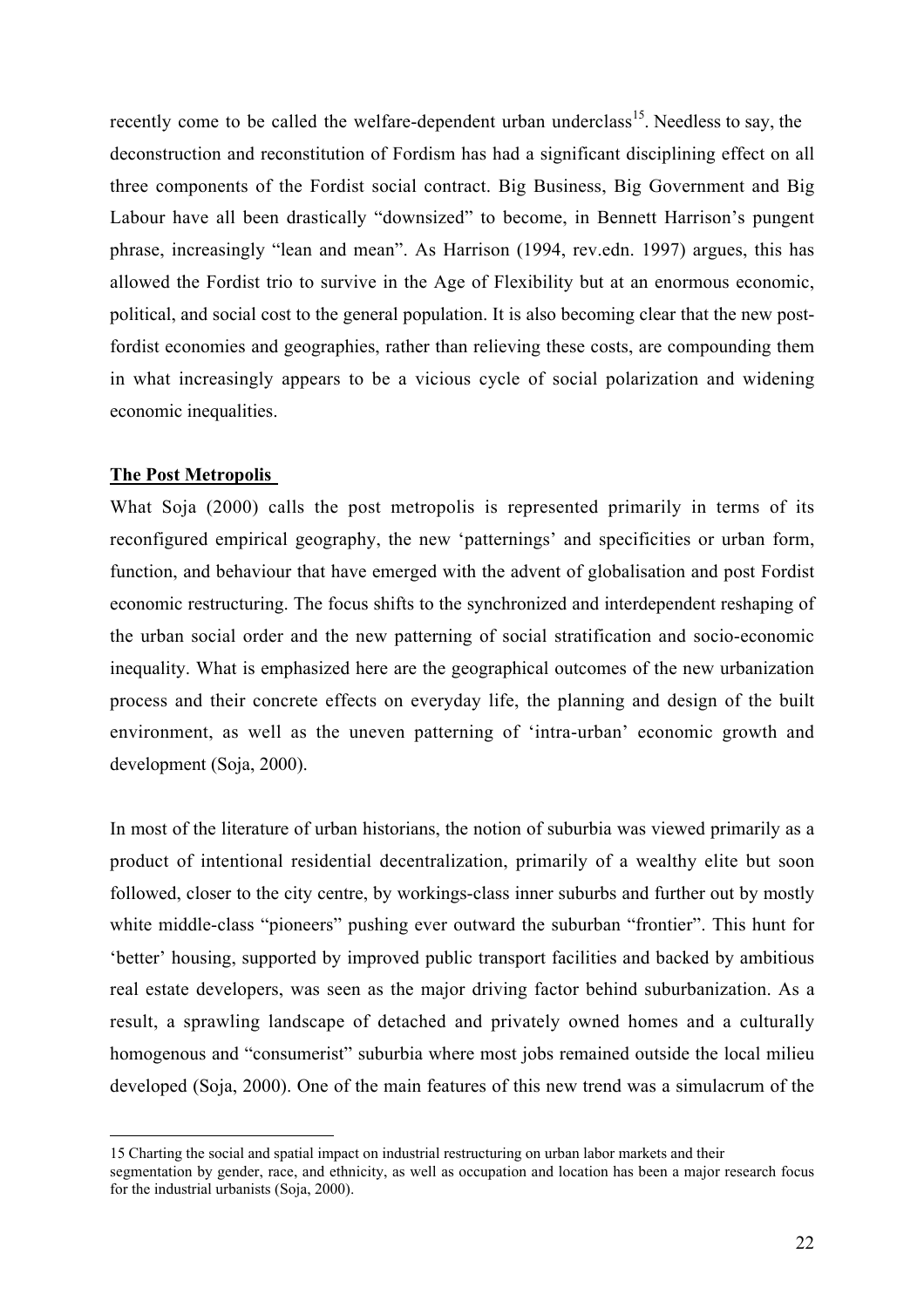old dichotomy of city and countryside, now reproduced in the modern metropolis around the division between urban and suburban landscapes or worlds, each with their distinctive "ways of life", very much characterised by gated community developments located in wealthy peripheral suburban areas.

### **Urban Apartheid**

Following this theoretical framework of the city discourse, it is important to consider the urban situation during the pre and post Apartheid eras by discussing the spatial geography of apartheid and analysing the historical nature and physical characteristics of the Apartheid city. Spatial segregation can be traced back to the 19th century and the strictures that colonial society imposed upon southern Africa's urban areas. Case studies indicate that many South African suburbs consisted of heterogeneous racial groups to a much larger degree than is generally acknowledged by Apartheid historians, and despite the fact that black and white were uneasy neighbours, they were generally known to have shared urban facilities with relative success (Frescura, 2001). A major change in this state of affairs happened however in 1923 when the Union Parliament passed the Natives (Urban Areas) Act, which laid down the principles of racial segregation and reinforced the myth that the African population had no permanent rights in the towns. Despite the Act's propositions, the now 'white' suburbs remained more or less integrated to varying degrees until 1948 when the Nationalist Party came to power. From then on, the process of separating various racial communities was put into practice by placing upon it an ideological traction, and was given necessary importance by a variety of inter-linking residential, squatting, labour and security legislation (Frescura, 2001). Although, the dialectic under which Apartheid principles were based has changed over the years, its concrete effect upon the black community has led to the dispossession of their homes and land, often with no reparation. They have also been denied access to markets, infrastructure, and civic amenities, leading to their impoverishment and increased economic hardship.

While many other authors have emphasized capital accumulation, a docile workforce, white agitation or just plain racism, it has been suggested that the organization of urban space into racially segregated living areas was central to the persistence of the racial state and, indeed, that it was one of the key technologies/strategies which facilitated the effective implementation of state power in South Africa's urban areas (Robinson, 1996). Urban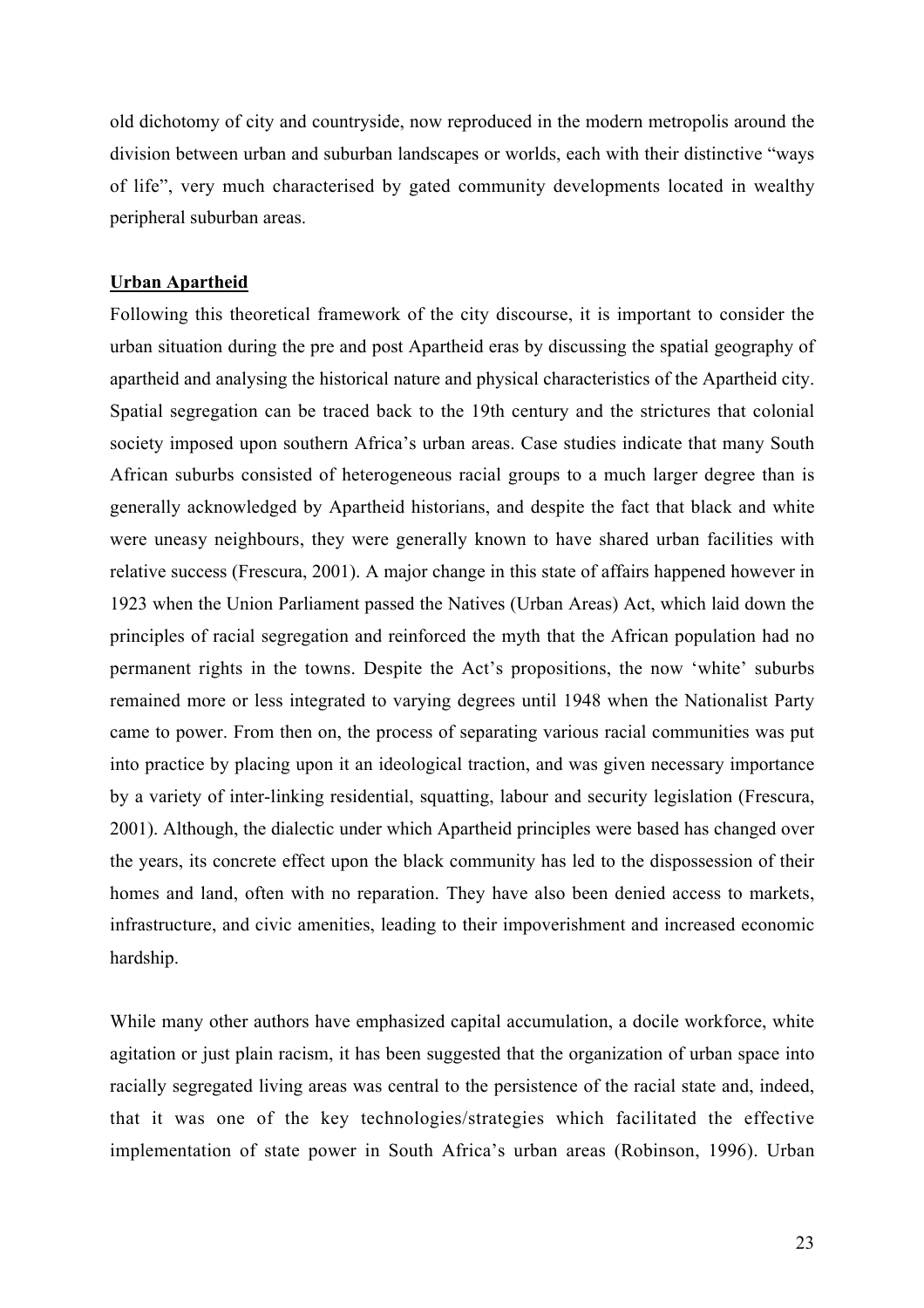apartheid<sup>16</sup>, then, was a particular historical form of a spatial technology of power, which emerged in the arena of state intervention in the city (1996). Without a gathering of the racially defined Black African population into spatially contained areas and the evolution of specific methods of administration and governance in these areas, the implementation of various racial policies would have been at the mercy of the racial and physical 'chaos' of the early 20th century city. The power of apartheid and the setting apart of racial groups, was therefore much more than simply an expression of a political order, the spaces of apartheid constituted and sustained that order (Robinson, 1996).

Apartheid city planning was marked by a number of features which, if read in historical context, could be interpreted as part of a segregation residential policy. Franco Frescura, (2001) discusses some of the characteristics of this segregation. He illustrates how buffer zones were used to create and reinforce racial segregation, the land was owned by the white controlled municipalities and consequently these areas were often developed as industrial townships. Thus, although businesses in these areas employed workers from the nearby black suburbs, their rates and taxes were paid to the white municipality under whose control they fell (2001). Another spatial strategy included extended city planning whereby, black residential suburbs were invariably removed from the Central Business District (CBD), an obvious link with the colonial 'Segregated City'. Extended road links were also one of the most obvious features of the Apartheid City with its wide spread residential suburbs linked by relatively long travel links. An integrated city on the other hand, would probably have developed along more compact lines. Finally, radical street planning by city architects was used in many black towns to facilitate military operations within their other streets. This dated back to the time when Verwoerd was Minister of Natives Affairs. The planning of radical roadways and the provision of limited access to an area was not the invention of the architects of apartheid, but was a salient feature of mine compounds planning (2001). Urban racial segregation has created blatantly divided landscapes with sprawling, infrastructurally poor black townships disconnected from the high-rise commercial city centre and suburban areas. These different places 'mattered' not only as contrasting contexts for social life but because

 <sup>16</sup> Apartheid, a universal signifier of political and racial domination, has a specific literal meaning as well,

<sup>&</sup>quot;apartness". It is a social system founded upon the "setting apart" in space of different race groups. The power of apartheid was crucially dependent upon this spatiality. Apartheid – setting apart – was itself constitutive of the power of the South African racial order. But the spatial technology upon which this political order rested was invented long before the term 'apartheid' became popular – indeed, even before its predecessor, segregation, emerged as a coherent political platform. And unfortunately, the spatiality of apartheid persists to confound postapartheid urban managers in their project of repairing the damages of the past (Robinson, 1996).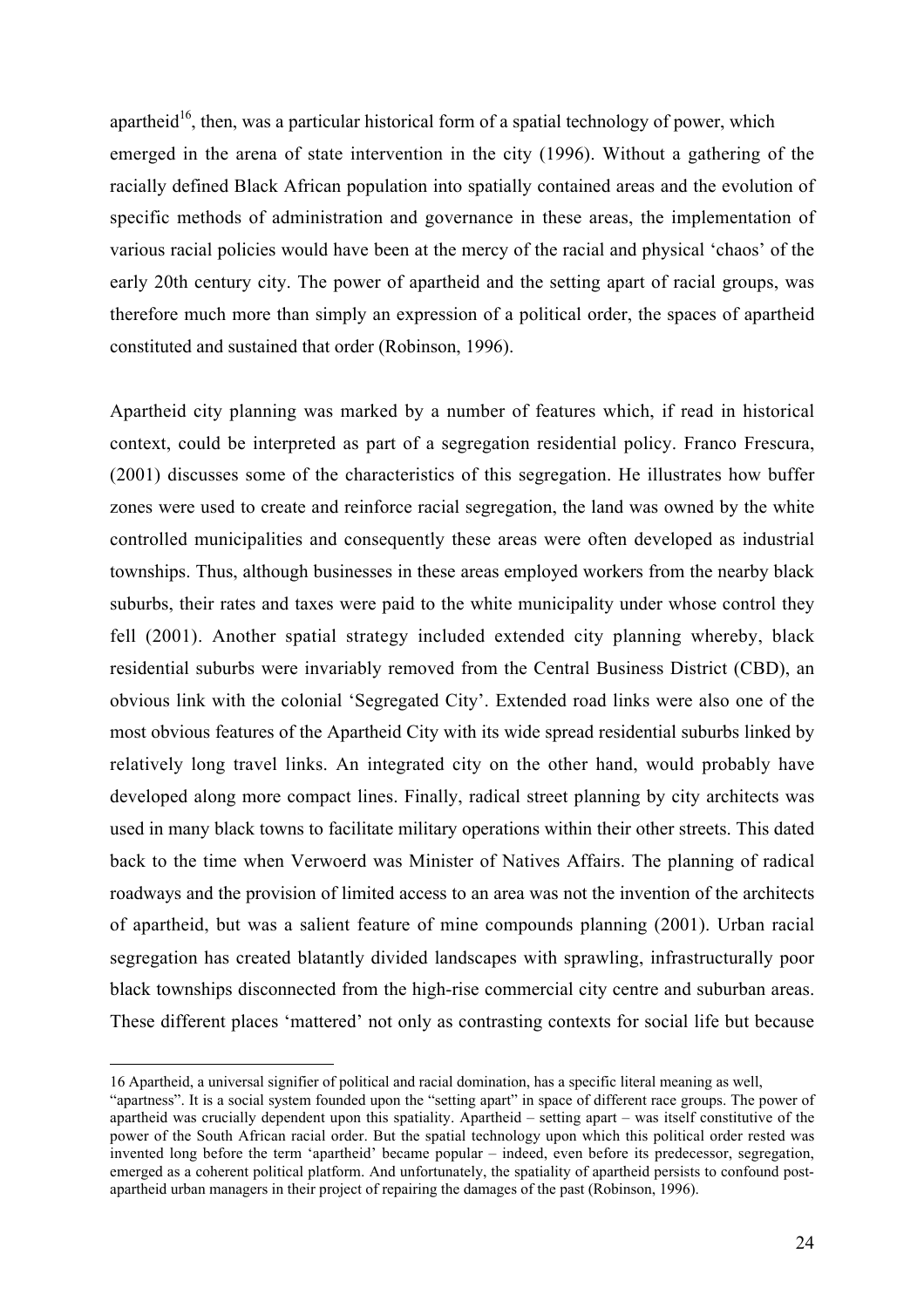they also constituted a making of state power. As opposed to most other accounts of urban segregation, which have focused on racism or economic interest to explain this urban phenomenon, the reasons for which the state itself chose to intervene in the urban arena in this way is worth investigating.

All these groups contributed to the construction of a discourse or urban native administration, which greatly influenced the shaping of the form and content of state interventions in 20th century South African cities. It is interesting to note that these discourses were not only outside modernity but also that the tactics and rationalities, which materialized to regulate urban space in South Africa, were closely in parallel to modernizing strategies throughout the West. Needless to say, urban segregation had already been established long before (during the colonialist era)<sup>17</sup> it was articulated as part of a relatively coherent ideology of Apartheid segregation. The general neglect in South African studies on the state's own interests and the importance of spatiality in power relations has served to conceal the early history of the location strategy in South Africa (Robinson, 1996). By focusing on the country's economic demands in describing the history of urban segregation, the continuity of purpose (effective government and political domination) in the location strategy has been understated<sup>18</sup>. Therefore, apartheid did not become merely the means of plundering the wealth of the country, and of placing it in white Afrikaner hands. It was also a social system, which ensured that, once racism has abated, class would replace race as the primary means of social

1

<sup>17</sup> Whereas the formal and legal political ideology of segregation only materialised after the turn of the century, it was only in the 1880s that white racist agitation over African living conditions has emerged in towns. The location strategy was first implemented in the 1830s in rural areas and the late 1840s in urban areas in the eastern Cape. The particular theoretical and empirical lenses they have adopted have inevitably, influenced the search by historians for the 'origins' of segregation in South Africa.

<sup>18</sup> Robinson (1996) has identified 3 phases in the evolution of state interventions in the urban arena. The first, he suggests, was primarily associated with public health and disease control, and was embodied in the Public Health Act (No. 36 of 1919) and the Slums Act (No. 53 of 1934). Under these provisions, housing could be declared 'unfit for human habitation' and the occupants removed or the buildings demolished. A second phase of legislation was more directly concerned with achieving control over African people living in towns. One of the main problems faced by the state in enforcing both this and the public health legislation was the lack of available alternative accommodation for those whom they wished to remove from certain areas. This problem was not successfully resolved until the 1950s, although the state persisted in its efforts to improve its capacity to implement these policies. It was agreed that African settlement in urban areas should be limited in order both to secure better control and to effects some state regulation of the distribution of the labor supply. The third phase of urban intervention – the apartheid state – was in many respects a consolidation and streamlining of previous urban policies, and it saw the apartheid government finding solutions to the severe constraints on urban intervention and housing provision that has disabled the pre-1948 state. Legislation requiring African residence in locations could then be fully enforced for the first time. However, segregated housing for defined 'coloured' and 'white' people was also to be legally required under the Group Areas Act. There had been forerunners to this Act, both legislative and customary. Under the Housing Act, for example, finds and planning approval were only provided for segregated housing schemes; racially restrictive clauses were frequently inserted into title deeds of private housing developments and the Pegging Act in Natal had been designed to resolve Indian-White competition for residential and commercial in favour of whites (Robinson, 1996).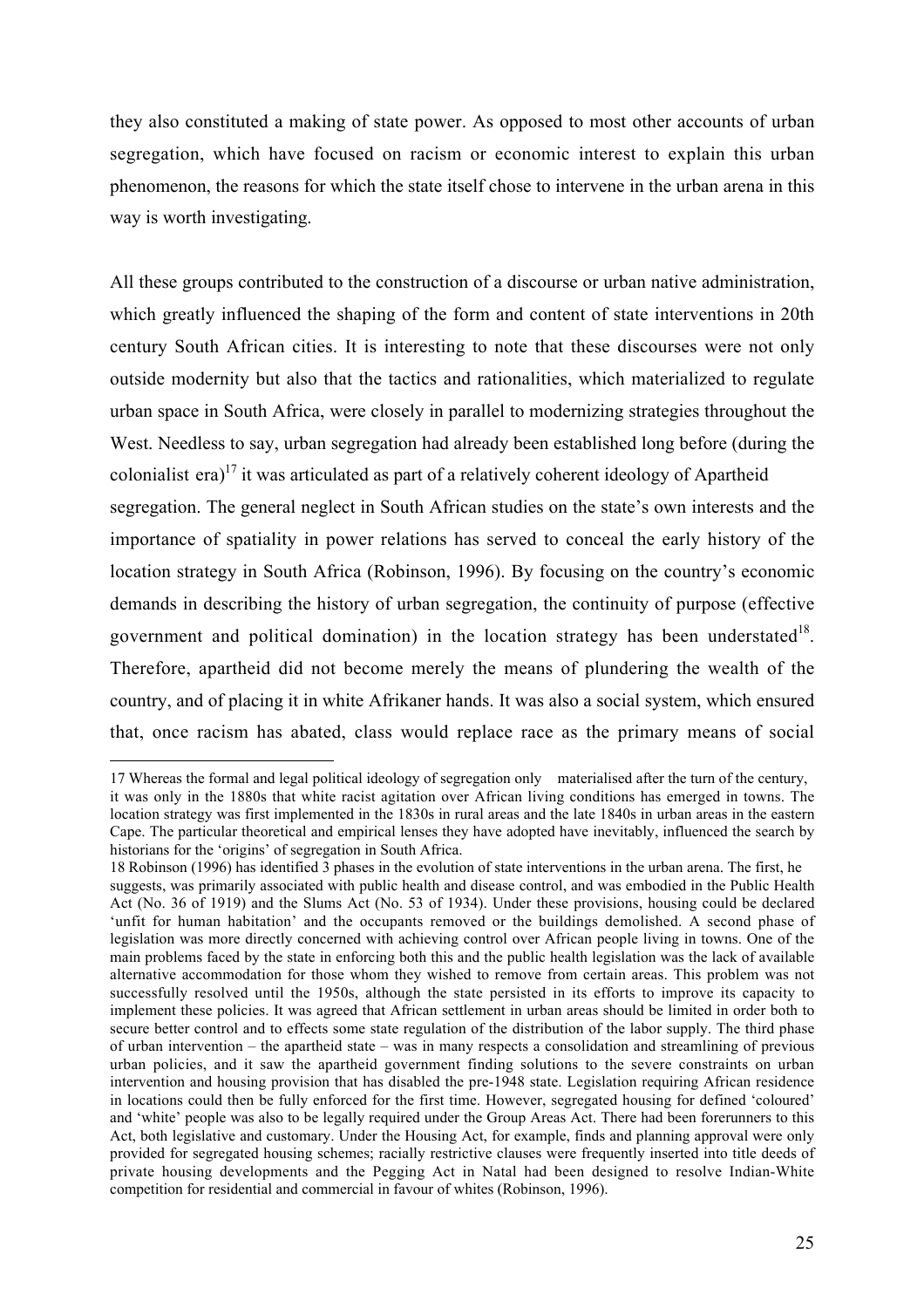demarcation. Apartheid therefore set out to create in perpetuity a proletariat, which, by no coincidence was also black (1996). It turns out that this is exactly what happened.

Until the Soweto unrest of 1976, and the ensuring gradual loosening of apartheid laws and ordinances, security measures to protect private houses from intruders and, in particular, gated communities, were largely unknown in the predominantly European-style cities of South Africa. Instead of building walls or fences aimed at separating mini-communities from the outside world, apartheid policies were designed to segregate ethnically defined parts of the population on a large scale in order to contain generally the so-called 'swaart gevaar' (The Black danger) (Bahr & Jurgens, 1993), which had been a constant concern of the white population. During the 1980s, and particularly after the abolition of the Group Areas Act in the early 1990s, an obvious shift in population structure took place (Jurgens, 1991). This development took place on a larger scale in the inner cities. Non-whites (Africans, Indians, Colored) moved into residential areas that had been originally predominantly occupied by whites. At first, this urban move was done in an illegal way (the development of so-called 'grey areas') (Tomaselli & Tomaselli, 1998), although the police often tacitly chose to ignore it. However, in 1991 legal restrictions were lifted (Jurgens, 1991) and the new dwellers moved into vacant apartments in the previously 'white' sector of real estate into apartments, which they would never have received in the townships. In some areas, the long-term result was a distinct change in atmosphere from the original European one towards a more African urban environment.

With this new urban development, the perception of a society in transition as well as the very real fear of crime and falling real estate prices increased, particularly among the white population. Whites not only found themselves confronted with an increasing number of squatters, both in the outskirts of the cities and in municipal parks but also had to deal with the new race groups that were 'invading' their properties. This infiltration created much more than just an image problem. Needless to say, the politically motivated unrest of the black population against the apartheid system in the mid-1980s, and the state's implicit acceptance of violations of apartheid rules which had begun in the late 1970s had triggered a 'paranoia' of personal insecurity and political uncertainty as well as the development of various construction measures designed to protect citizens in the predominantly white cities (Jurgens, 1991). From the mid-1980s, the security business developed into the fastest growing sector of the South African economy. In the mid-1990s, up to 150 000 people worked in this field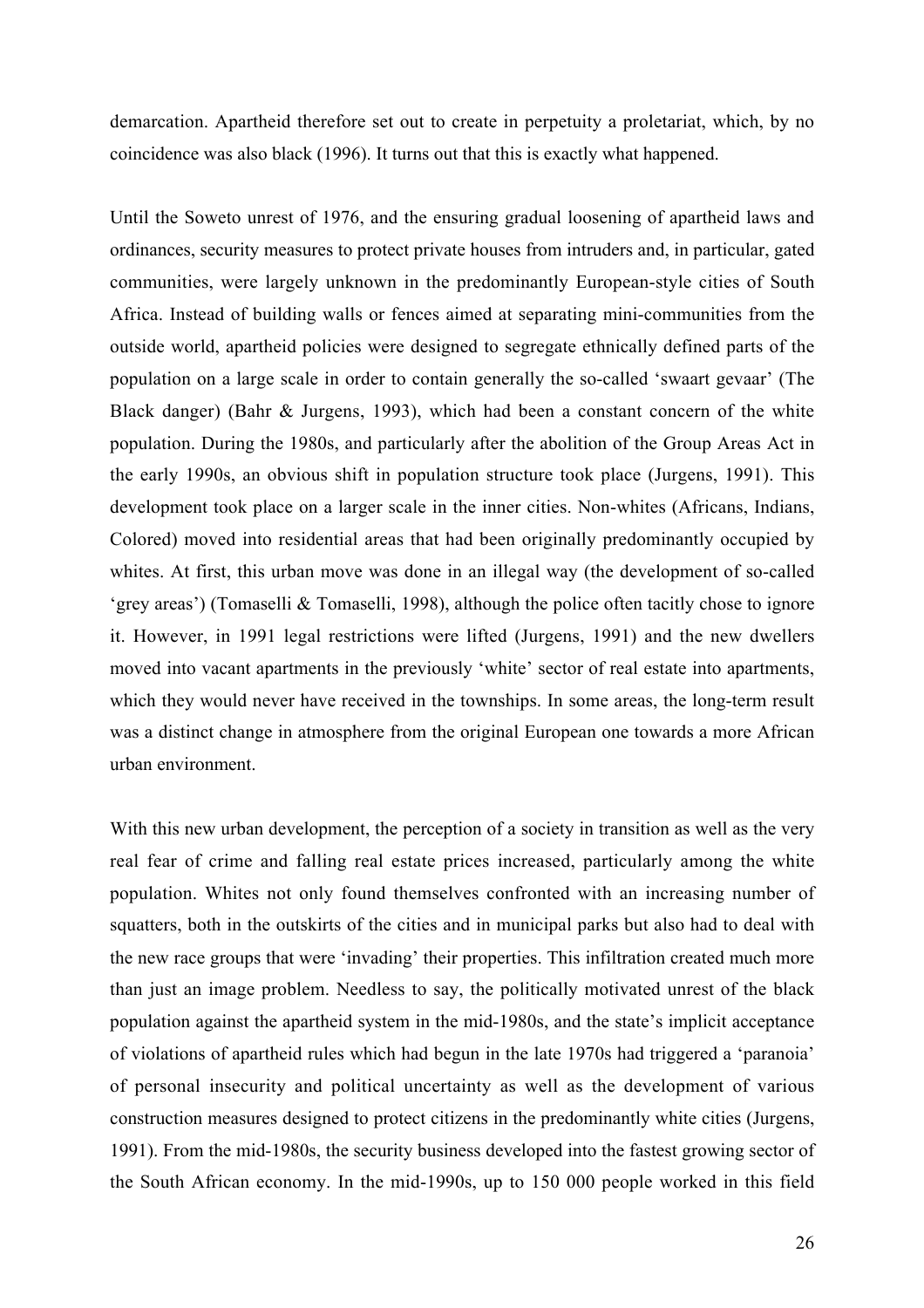(CSIR, 2000). Today, South Africa is amongst the few countries, which has more private security personnel than the state's police (2000).

In 1991, when all apartheid laws were finally abolished, mobility control over non-whites stopped. However, the obvious social contrast between 'rich' white residents and 'poor' black street merchants, beggars, and taxi drivers became a daily sight in residential areas that had originally been declared as exclusively 'white'. After the democratisation of South African society, the predominantly white police force could no longer concentrate on the protection of these residential areas in their daily routine. This in turn led both to a sharp increase in crime in general and to its even more distribution among formerly black and white residential areas (Mills 1991: 92). In a survey conducted in 1998 on crime rates, it was indicated that 62% of 1266 interviewed persons from all population groups in Johannesburg stated that either they personally, or family members, had become crime victims between 1993 and 1997; nationwide, the figure was 44%. Some 28% suffered more than one incident (Statistics SA, 1998: 41). Although white persons are victims of serious crime less often than are non-whites, on a nationwide basis they are almost twice as often victims of property offences as are people from the middle-income stratum and this figure rises with increase in annual household income (1998).

This fear of crime has led the population to react defensively by hiring 'paid-for protection' (armed response) or by 'mob justice' in order to compensate for the perceived inactivity of the police force and the penal system (CSIR 2000). It has been said that fear of crime has become an everyday concern in South African society. 'Rich' people in particular react to this with 'target hardening' – "physical strengthening of building facades or boundary walls to reduce the attractiveness or vulnerability of potential targets" (2000: 6). The growing expansion for security-enforced neighbourhoods was further enhanced after the first democratic elections of 1994 (Roberts, 1996). Although a new stable system of government was established, one which allayed fears for the future among the white population, those who could afford it preferred to take matters in their own hands and move to communities which were enclosed and had restricted access, using the crime factor as official pretext. Crime drove the market, analysts concluded (Cohen, 1997). Therefore people from upper classes as well as people from the white and the aspiring new black middle class fuelled the demand for walled communities.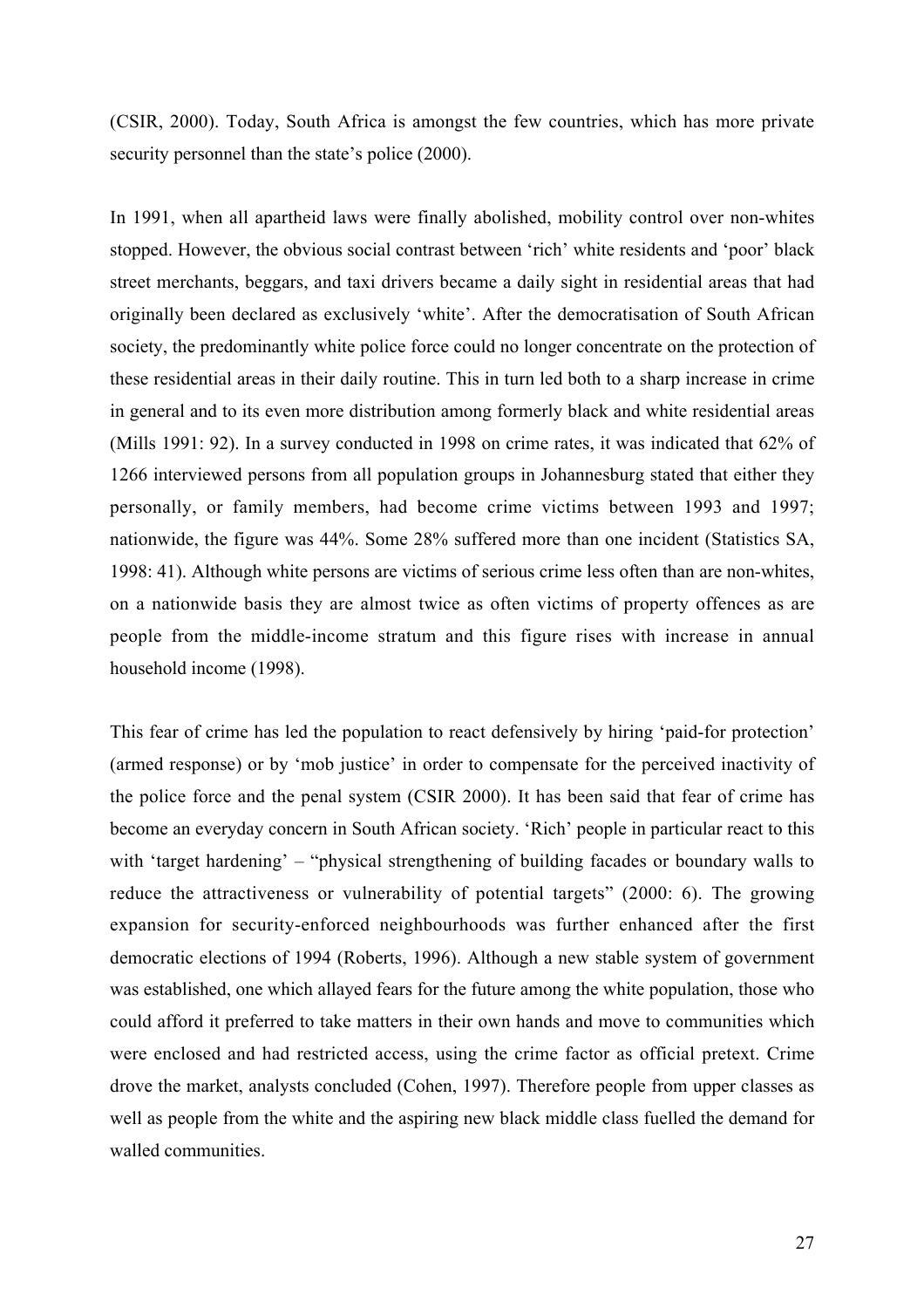## **Gating in South Africa**

The result of this spatial segregation has left the country riddled with huge social, economic and environmental disparities amongst the various race groups existing in South Africa. As a consequence, the present government faces two particular challenges regarding those inequalities: to upgrade existing underdeveloped areas through the provision of sufficient infrastructure and services and to integrate these areas with the rest of the city. This integration might also indirectly contribute to crime prevention<sup>19</sup> as the government speculates in a number of crime prevention strategies. Meanwhile, many citizens are responding in their own way in disregard to the government's intentions of creating a more integrated society. High levels of crime<sup>20</sup> and the fear of crime, are giving rise to major changes in the urban landscape, such as defensive architecture and urbanism. The emergence of gated communities is transforming the face of South African cities (Landman, 2000). Spatial responses to crime ion Johannesburg, Cape Town and Durban, have varied from interventions to buildings (burglar bars, security gates, steel shutters etc.) and physical protection of properties and street blocks (fencing, alley-gating, etc.), to the closing-off of entire neighbourhoods (gated communities) (Landman, 2000). The implication of this deliberate and overt spatial segregation raises the question of whether these interventions should be viewed from a single perspective or whether they call for a multi-dimensional interpretation, both in terms of spatial manifestation and institutional responses.

Once Apartheid crumbled, and spatial barriers were removed, various race groups started moving out of their previous residential areas. For instance, a large proportion of blacks started to move to the inner cities where jobs were more available (Frescura, 2001). However, being from lower economic groups, they often resorted to live in cheap housing, known as townships, offered by the government such as Chesterville, informal settlements and squatter camps. This infiltration in turn led to a transformation in the urban landscape of the cities. Blacks seeking jobs now populated certain areas in central Durban, such as West Street,

 <sup>19</sup> Dramatic political transition is often followed by social, economic and spatial transition as well. Comparisons of the links between political transitions and the growth of crime have indicated remarkable links between political transition, rising crime levels, and socio-economic and spatial changes (Shaw 1997; 2000). South Africa faces huge challenges in terms of poverty, unemployment and high crime levels. It is estimated that more than 50% of the population lives below the poverty line and that more than 30% of the population is unemployed. Overall crime levels increased by almost 5% between 1997-1998, 7% in 1998-1999, and 7.6% in 1999-2000 (Shonteich 2002).

<sup>20</sup> Crime is an everyday reality in South Africa and a major concern of the majority of the South African.

Overall crime levels increased by almost 5% between 1997-1998, 7% in 1998-1999 and 7.6% in 1999-2000 (Shonteich 2002). Many people are reaching out to find additional ways to prevent crime. One such a response is gating communities.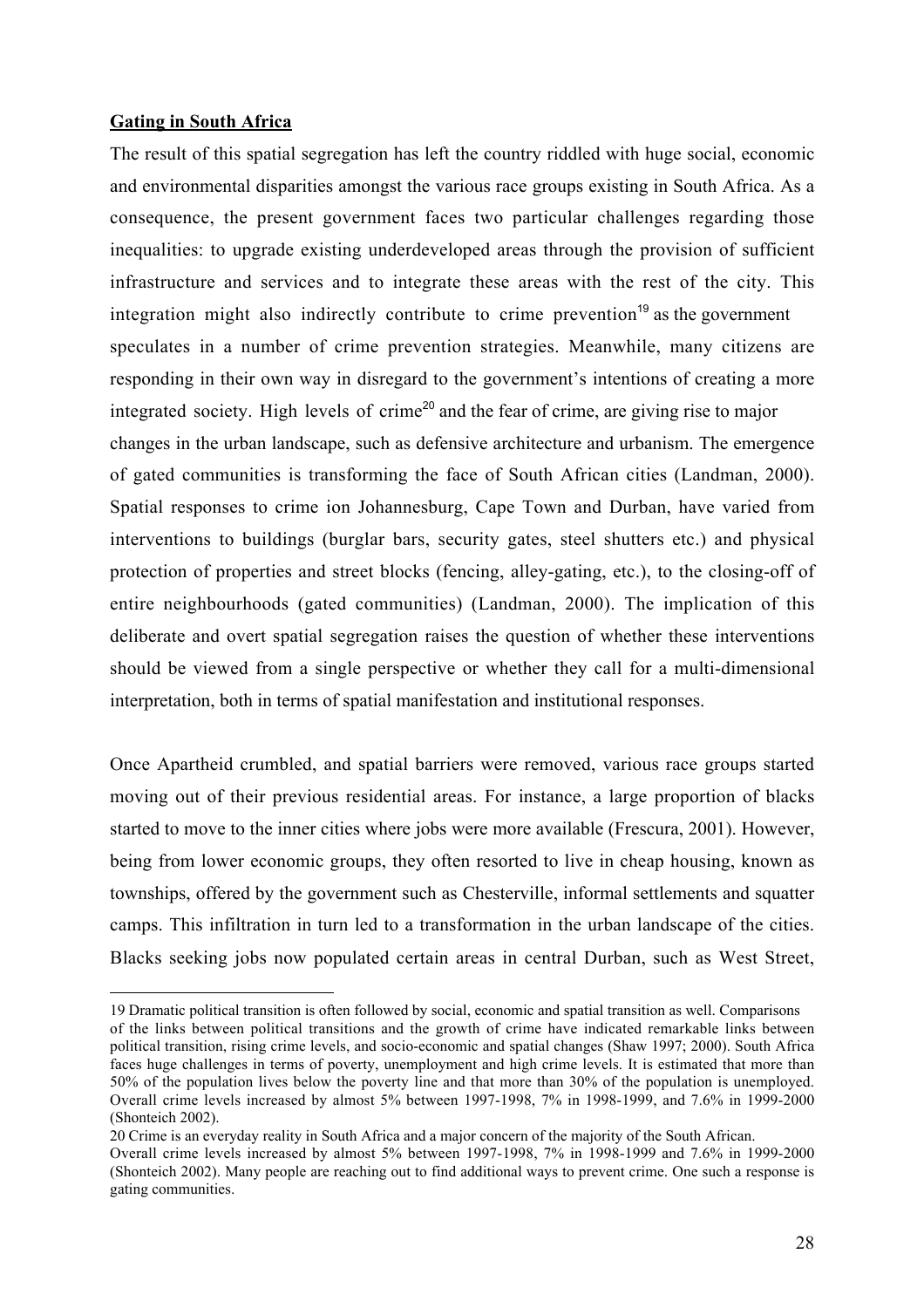which had been mostly frequented by Whites and Indians during Apartheid. As a result, the levels of crime in the CBD increased for many reasons ranging from poverty, invasion of gangs, to unemployment. This sudden change was perceived as a threat to Whites and Indians, and those who could afford it, chose to move out from the in the inner cities and settle in suburban areas (Ebr.-Vally, 2001). Private developers took the opportunity and did not hesitate to supply to demand for safer and homogenous residential areas. As a result, the most affluent families resorted to move into gated condominiums in areas like Umhlanga, La Mercy, and La Lucia, all located in northern Durban. Needless to say, these gated condominiums and complexes had specific target markets and demographics (2001).

## **The Gated Community**

Most of the works on gated communities<sup>21</sup> have been in the United States and about the United States. Blakely & Snyder (1997) have systematically analysed the motives for this type of planning and they distinguish various types of communities including lifestyle communities, which attract prospective residents with a variety of leisure activities and other aspects of personal comfort; prestige communities, which are characterized by the elitist social standing and the corresponding public image of their inhabitants; and security-zone communities whose inhabitants, because of either fear or paranoia of the outside world, base their decision to live there on the various security measures<sup>22</sup>. Gated communities  $2^3$  are essentially residential areas with restricted access such that normally public spaces have been

 <sup>21</sup> Neighborhoods or precincts that are fortressed from the rest of the city through walls, gates and high

technology surveillance systems, yet sustained through guarded, dedicated highway gates, customized water and energy connections, and telecommunications grids, that selectively connect them to the wider urban constellation and the universe beyond (Garham & Marvin 2001: 4). This is contributing to a condition that Garham & Marvin (2001) refer to as Splintering Urbanism. Across the world, residential neighborhoods, commercial centers, retail spaces, entertainment districts and office parks are fortified and privatized in this way as a result of actions of private business, large corporations and wealthier citizens and sometimes those of local authorities as well (Marcuse 2001; Blakely & Snyder 1997). The result is that many residents are now living in "fortress cities", brutally divided into 'fortified cells' of 'affluence and places of terror' (Davis 1995).

<sup>22</sup> Gated communities take the idea of crime prevention through environmental design to its extreme, by

applying the principles of territoriality, defensible space, access control and image. In the case of enclosed neighborhoods, existing neighborhoods are closed-off through booms and gates across roads. Many are fenced off or walled off as well, with a limited number of controlled entrances/exits and security guards at these points in some cases. The emphasis is on security. In fact, applications for neighborhood enclosures can only be approved for security reasons. The roads within these neighborhoods were previously, or still is public property and in many cases, the local council is still responsible for public services to the community within (Landman, 2003).

<sup>23</sup> An important aspect in the functioning of security villages is their internal organization. For instance, in the gated community I focus on, known as Umhlanga Halls, the owners of property within the compound are obliged to abide by conduct rules, as are their tenants. In Umhlanga Halls, the rules prohibit behaviour and illegal modifications to the buildings. Trustees and a chairman serve as representatives and spokespersons of the community. There is also a homeowners association. These people are obliged to make their decision balancing the private interests of individuals and the interest of the community as a whole.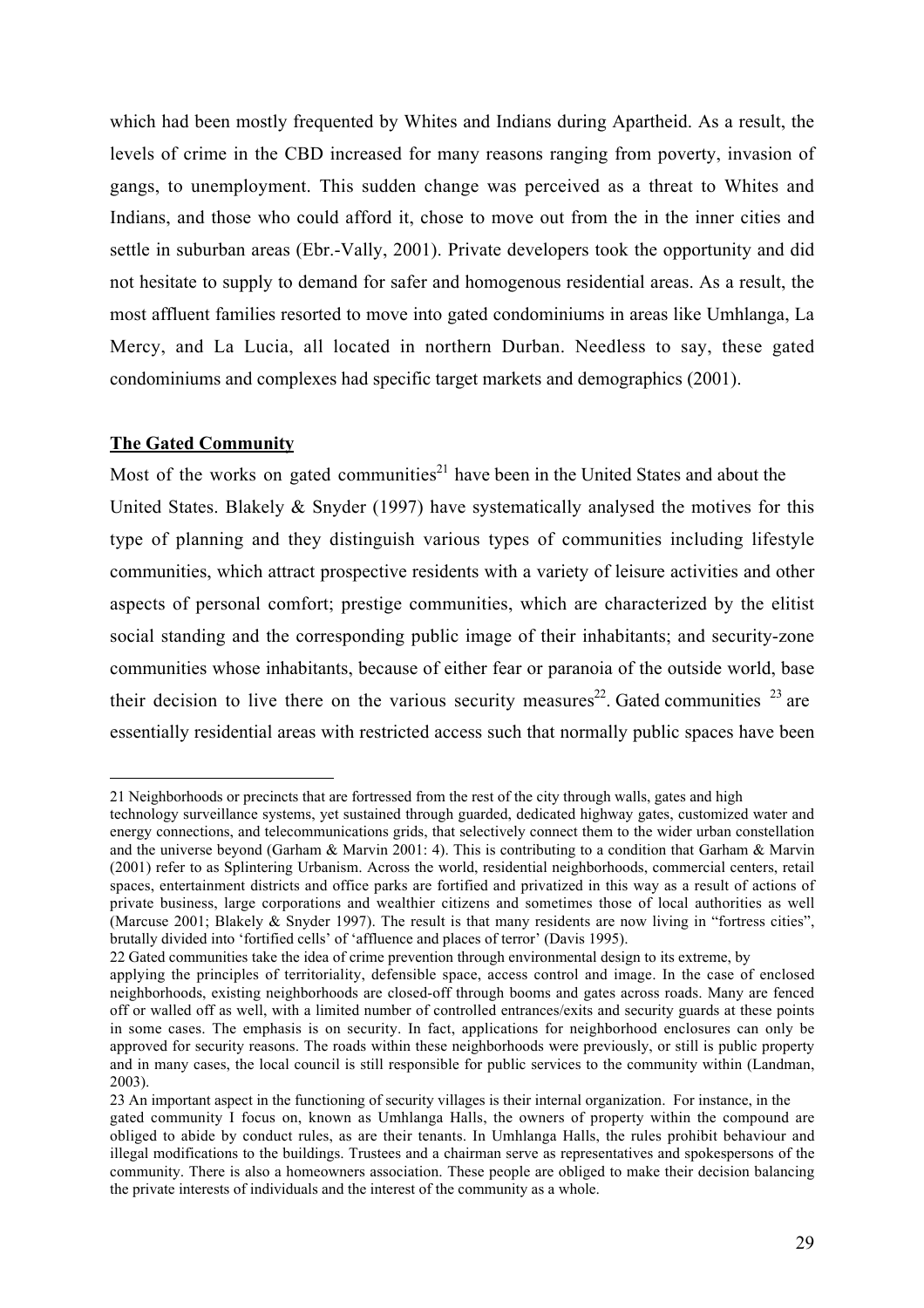privatised and where internal access is controlled by physical barriers: walled or fenced perimeters and gated or guarded entrances (Blakely & Snyder, 1997). Gated communities are more than just apartment or condominium buildings with a doorman controlling access to the lobby, instead they "preclude public access to roads, sidewalks, parks, open space, playgrounds – all resources that in earlier days would have been open and accessible to all citizens of a locality" (Blakely & Snyder 1997: 62).

It was Marcuse (1995) in particular, with his concept of the quartered city, who pointed out that there are also other, invisible or symbolic, forms of social segregation. The aspect of 'community' emphasizes the integration of interacting individuals into a social network. As far as gated communities are concerned, the success of such networks does not necessarily depend on a mutual emotional understanding between neighbours (Johnston et al., 1994); rather, it is guaranteed through the 'control' of the neighbourhood by means of codes of conduct – covenants, conditions and restrictions as well as by organizational structures – (homeowners' associations). Such are the instruments designed to defend the desired harmony and stability of secluded private residential areas against the disordered and fragmented society outside. In essence, although there are many other influences, the increasing trend towards fortification and privatisation is strongly related to perceptions of fear and insecurity among urban residents. As such, Ellin (1997) argues that "form follows fear" in the contemporary city, resulting in people in perceived high risk areas constructing defensive enclaves of various forms and nature to protect their range of interests. In this sense, the ability of pay is essential in many cases, which also incorporates a second theme, closely related to the first, namely that of "form follows finance" (Ellin 1997). In developing and developed cities, gated communities proliferate. Many of these focuses on residential land use and reflect responses from citizens to modify their living environments to prevent crime and reduce the fear of crime. Such tendencies are increasingly visible across the world, including the USA, Brazil, South Africa, and India etc. (Landman, 2003).

The two main gated communities that I focus on are known as Umhlanga Halls and Umhlanga Crest, both located north of the city of Durban. Large walled-in and securityriddled community living spaces, Umhlanga Halls and Umhlanga Crest accommodate the homes of typically elite and demographically homogenous group. Constructed on land that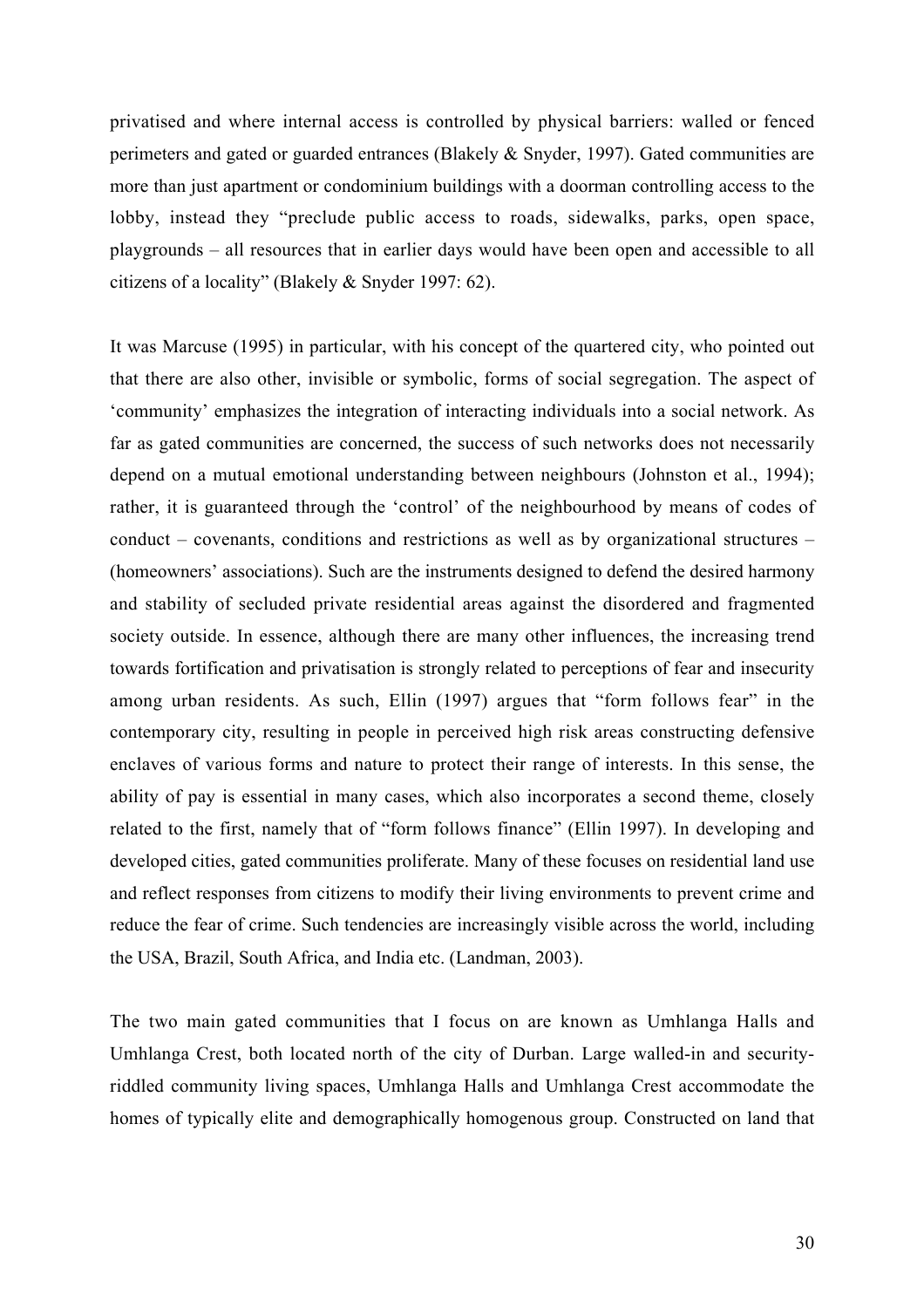had been previously owned by Tongaat-Hulett<sup>24</sup> (a predominantly white company and used for the plantation of sugar-cane fields, the gated communities in Umhlanga (Mount Edgecombe, Zimbali Lodge, Umhlanga Manors, Umhlanga Ridge) are not only symbolic sites of previous racial exploitation, but also epitomize the principles of racial superiority through their very outward power of repressive force. A general description of Umhlanga Halls and Umhlanga Crest would include the pretentious aspect of the neighbourhood, the high walls which, appear as severe concretisations of both the unbending authority of apartheid's power, the unquestionable presence and prerogatives of its supremacy, and not to mention the extreme warrants and control. All in all, the two gated communities could be interpreted as being assemblages of economic power, idealised values, indexical natural elements, with simulated happy-looking, feel-good houses. This overt simulacrum of the 'perfect' and 'safe' residence brings us to the issue of what Foucault (1997) calls the heterotopia.

## **The heterotopia**

Foucault's (1997) notion of the heterotopia is a way of conceiving social space, a model, as Lees (1997) puts it, of contemporary socio-spatial life. It acts as a spatial frame for analysis, from which larger commentaries may be drawn about the values, practices, and discourses of a particular social site. It will be helpful so as to inform the analysis to come, to provide a brief characterization of this spatial-political concept. Foucault (1997) argues that the heterotopia posses a precise and well-defined function within society. According to Foucault (1997), the study of heterotopias leads the analyst to the over-arching schema of political practices and discourses of the society in which it is localized and makes for a viable theoretical tool for linking space and power, politics and place; as analytic node through which one might deduce greater networks of power. Hook & Vrdoljak (2001) make the distinctions between two major forms of the heterotopia; the heterotopia of deviance are those places occupied by individuals who exhibit behaviour which deviates from current or average standards of a society; the asylums, psychiatric clinics, prisons, rest homes, schools for delinquents, old people's homes etc. and, the heterotopia of crisis is recognized as that "privileged or forbidden place reserved for the individual or society in a state of upheaval, difficulty or breakdown with reference to the greater environment in which he lives" (2001: 70).

 <sup>24</sup> Tongaat-Hulett has been a major company dealing in sugar cane and sugar production. The company owned and still owns a large part of north Durban's land. Together with Moreland Developers, the property arm of sugar giant Tongaat-Hulett, the company has brought about large economic revenues to the whole area over the past fifty years.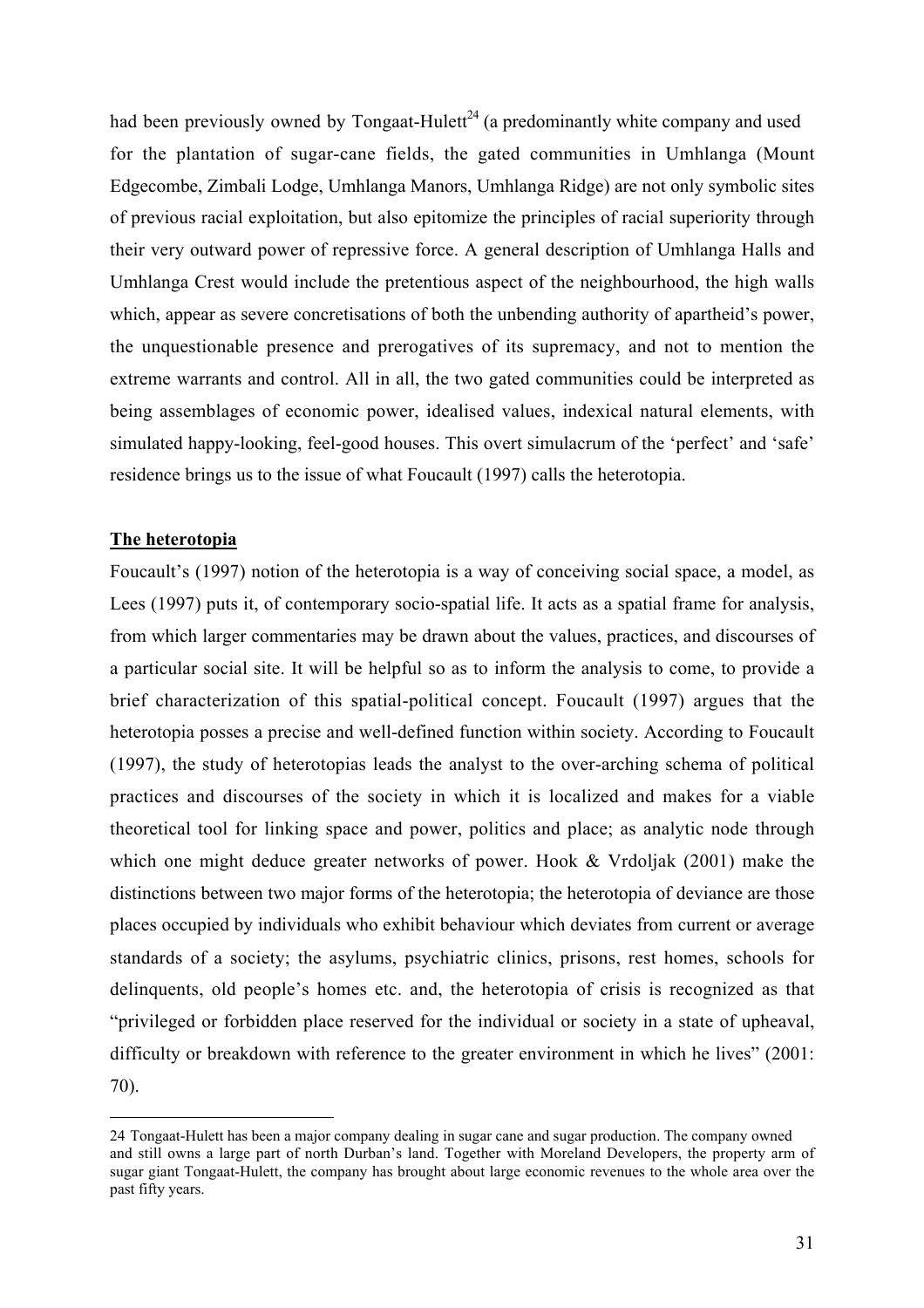As such, the gated community qualifies as heterotopic by virtue of its precise and welldefined function within society, a functioning which, typically, links it to presiding structures of power (Hook & Vrdoljak, 2001). The three main functions of a heterotopy place include: exclusion, separation and avoidance. In this sense, the heterotopic gated community is not only about providing security, crime prevention and a new sense of community, but is also about etching a historical structure of into space. Although at some level these pragmatic rationales for gated community development would hold, as would such given reasons, in a superficial sense, in the case of the psychoanalytic symptom, they detract from a more fundamental function. This inscribing of privilege and power means that the political prerogatives of exclusion, separation, and avoidance have been effectively institutionalised and legislated existence in the apartheid era (Hook & Vrdoljak, 2001).

A further characterizing feature of the heterotopia is that it is directly related to other spatialities. Although the heterotopia is markedly distinct from the spaces around it, it does connect and link with other spaces, even if such connections work to enhance effects of contrast and difference more than anything else. Following Foucault (1997), the role of the heterotopia is either to create "a space of illusion that exposes real space as still more illusionary", or, to create a space that is "other, another real space, as perfect, as meticulous, as well-arranged, as ours is messy, ill constructed, and jumbled" (1997: 356). The heterotopia then, by definition, is a differential space, extremely similar to, but always fundamentally different from, the places that surround it, a sort of simulacra of an aspired utopia. Given this quality, it is not surprising that, as Foucault (1997) reiterates, the heterotopia "has the power of juxtaposing in a single real place different spaces and locations that are incompatible" (1997: 354).

We have already noted that heterotopias are differential spaces; the fact that they are typically sites of crisis and deviance only strengthens this differential quality. Indeed, it is from this difference, their very 'otherness' that stems their ability to offer critical perspectives on other places. Similarly, the heterotopia is a "place that lies outside all places and yet is localizable" (Foucault, 1997: 352). One assumes from this that the heterotopia is a place able to transcend its basic social function and to thereby subversively mirror the typical kinds of social intercourse of a society (Hook & Vrdoljak, 2001). As both spaces of 'otherness' and highly specified social function, it would seem that the heterotopia should be able to demonstrate a certain amount of friction between its normative and extraordinary identities. This would in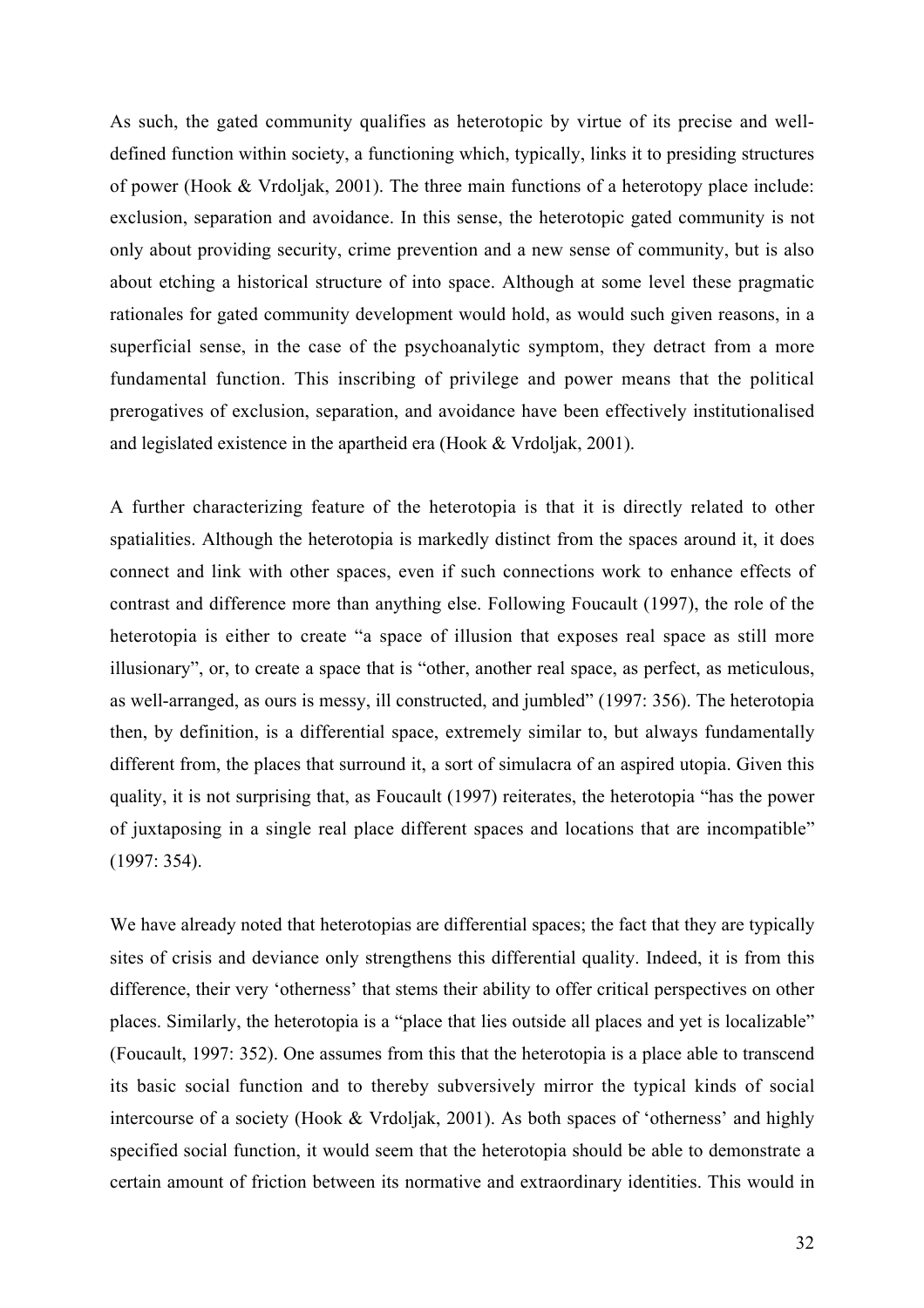turn precisely illustrate the condition underlying its "ability to represent a point of slippage, or destabilization, for current socio-political or discursive orders of power" (2001). It is this factor of the heterotopia that renders the prospects of meaningful forms of resistance and political action realizable. Hence, in Lees's (1997) terms, the heterotopia is a spatially discontinuous ground that opens a critical space that provides a real site of heterotopias as "socially-constructed counter-sites embodying…form[s] of resistance" (1997). In this way one may understand how the heterotopia stands as Foucault's (1997) theoretical conversion of the idealized notion of the utopia into pragmatic, 'real-world' terms. However, whereas utopias are ideal sites with no real place, therefore remaining imaginary and fundamentally unreal, heterotopias are "real sites" of "effectively enacted utopias" (1997: 24). Heterotopias are then potentially transformative spaces of society from which meaningful forms of resistance can be mounted. These are the places capable of a certain kind of social commentary that may be written into the arrangements and relations of space. Following on this, Lees's (1997) claims that the practical politics of the heterotopias would not be merely analogies or figurative comparisons of resistance, as in the case of the imagined space of the utopia, but would instead constitute real-world interventions within the political fabric of society, acted upon rather than simply spoken forms of criticism commensurate with realized and actual field of political action and power (Hook & Vrdoljak, 2001).

Given that the heterotopia arises around points of crises (particularly those of living spaces), the gated community could qualify as a heterotopy, especially considering the fact that much of the upper-class South Africa perceives the current crime problem as of attaining crisis proportions (2001). The characteristic of the heterotopia, as a 'spatial answer to a problem' is, apparently, exactly what provides the gated community with a rationale for its extreme and highly structured control of space. The gated community could also qualify as heterotopy by virtue of its specifically well-defined function within society characteristically linking it to presiding structures of power; i.e. the gated community as a place of superbly secured community domicile, certainly serves a necessary function (Hook & Vrdoljak, 2001). Furthermore, the way in which the security park serves a well-defined socio-political function, in particular, that of housing a homogenous class demographic in a residential complex where that demographic maintains a large degree of self-governance and autonomy, is a noticeable function of the gated community. On a similar level, these same social demographic groupings are those that are increasingly non-participatory in schemes of national unity, reconstruction and reconciliation. In this connection, the spatial autonomy of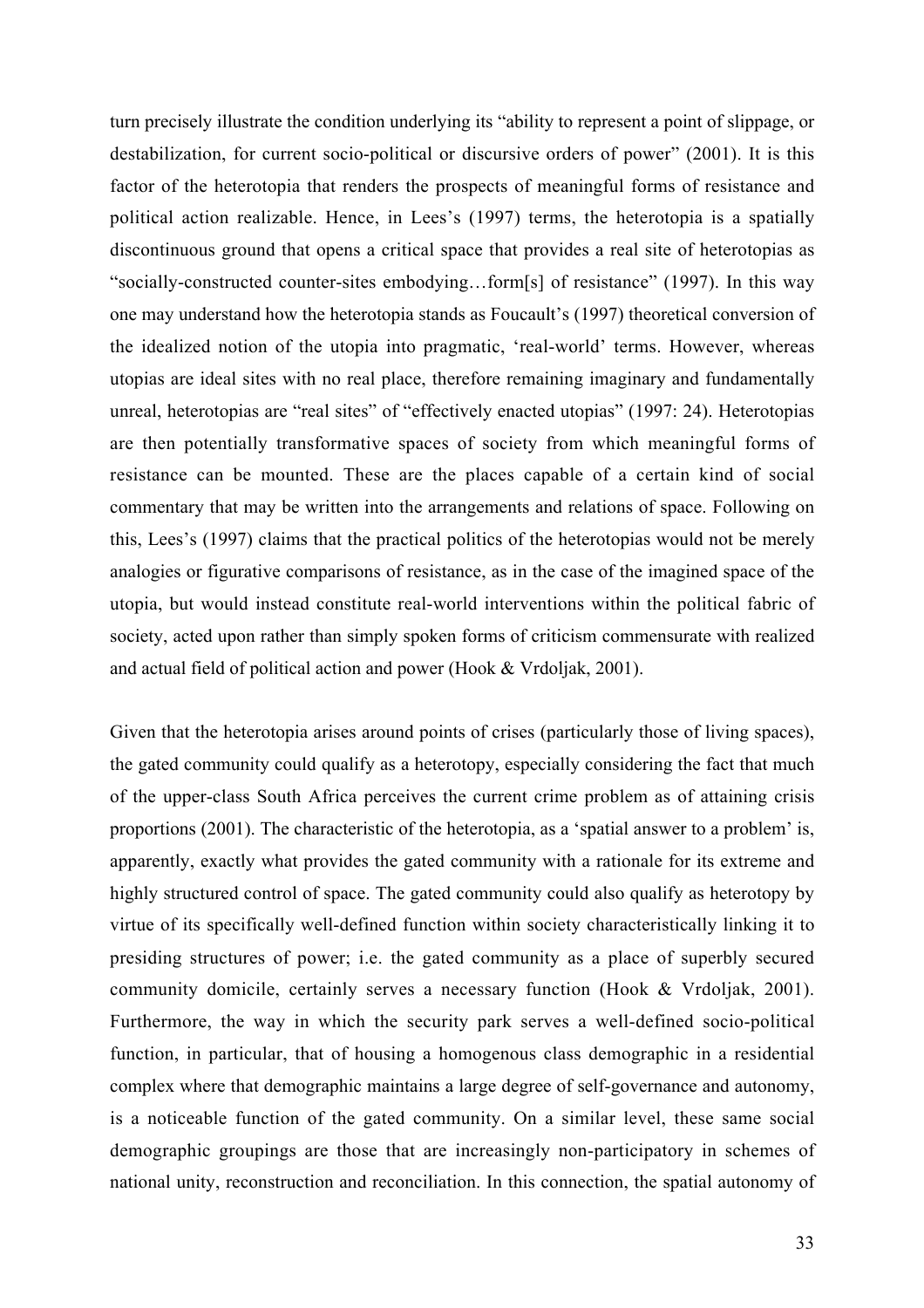gated communities contributes largely to removing this elite grouping from a sense of equitable political responsibility (Hook & Vrdoljak, 2001). In more than one ways, the privatisation of the gated community domain, and the prerogatives it accordingly cedes to its inhabitants (to exclude undesirables, to protect oneself with force, to choose a removed geographical location) suggests the extent to which the upper-class has decided that national (or macro) politics is no longer their prioritised choice through which to pursue their interests. As Foucault argues (1997), the functioning of the heterotopia is most often than not indicative of more wide sweeping changes across a social sphere. In this respect, the gated community serves as a model to how the elite engages with their political concerns in the supposedly 'new' rainbow nation South Africa.

The gated community may certainly be read as utopian in the sense that it is the realised compromise-formation of utopian ideals. In fact, in many ways, the heterotopia is the closest permissible version of a homogenous and sequestered mini-society. One should be wary however of pushing such comparisons too far; gated communities do not always exhibit as homogenous cultural and demographic make-ups as one might imagine, furthermore, they seem to bring together far less explicit political objectives and agendas. In this respect it becomes clear that the gated community is a particularly reactionary variation of the heterotopia, that is, if by 'heterotopia' one is assuming some kind of progressive politics of space. In many ways, the gated community is an embodiment of exactly the kinds of spatially infested power, of exactly the increasingly surveyed, segregated and simulated socio-spatial order that Foucault (1997), and more progressive heterotopic spaces take as their object of criticism. Furthermore, the production of heterotopic places follow a global trend in the sense that post-modern urbanism is closely informed by the creation of utopic spaces for the benefit of a global middle-class to upper-class elite who seek to inhabit 'perfect' spaces. The globalisation process invariably affects and influences the restructuring of various sociourban/architectural spaces in local cultures and, as a result, has an underlying impact on cultural identities, which brings us to the next chapter dealing with identity formation in a global world.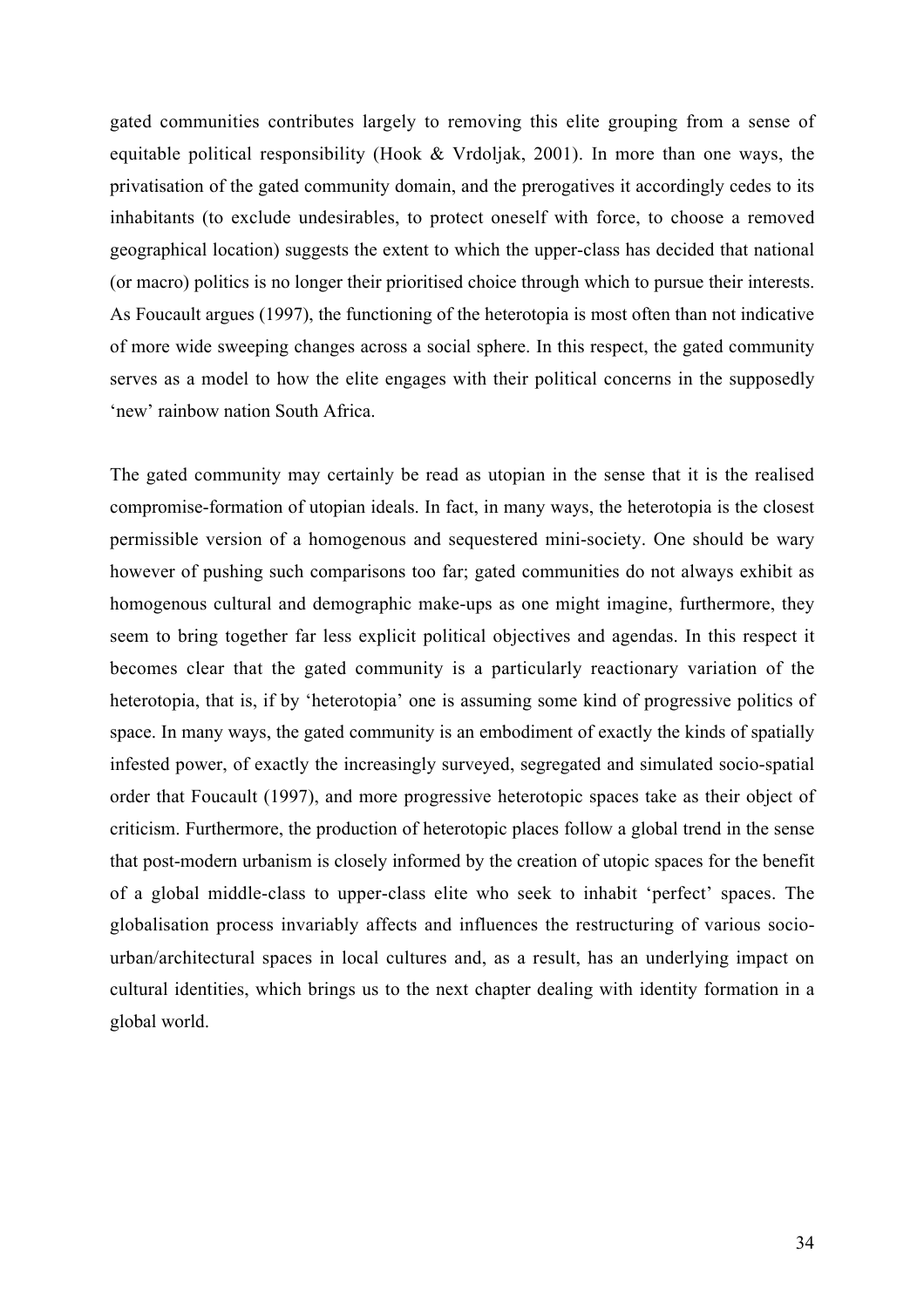## **CHAPTER 3**

## **DIASPORIC IDENTITIES, THE UMMAH & GLOBALISATION**

#### **Introduction**

In trying to unpack the reasons for which South African Muslim Indians adopt a western culture, while promoting Islamic beliefs of humility and conservativeness through regular religious practices, this chapter discusses issues of identity in an attempt to understand the negotiation between Islamic identity, Western influence, diasporic attachments and caste purity. The theory presented in Chapter 3 tries to lay a theoretical framework from which to comprehend the choice of South African Indian Muslims to segregate themselves in gated communities, as well as their need to establish their differential social space through segregation while maintaining their Islamic values. This chapter uses the discourse of diaspora as a marker to discuss the various factors informing Indian Muslim identity in Durban, by tracing the migration history of Indian Muslims to South Africa. Using their migration history and migration patterns in general, the chapter engages in a discussion on globalisation and how global processes affect the city and its people at a local level, especially in the context of the South African political and urban past. Issues that are raised include Arjun Appadurai's (1990) notion of ethnoscapes and their impacts on the restructuring of various socio-spatial configurations at the urban level. Stuart Hall's (2000) explanation of identity and how space informs identity is also used to support the arguments made about diasporic identities.

## **Understanding Diasporas**

The concept of diaspora is a highly contested issue. According to Safran (1991), diasporas are 'expatriate minority communities' that are dispersed from an original 'centre' to at least two 'peripheral places'; that maintain a 'memory, vision, or myth about their original homeland'; that 'believe they are not - and perhaps cannot be fully accepted by their host country; that see the ancestral home as a place of eventual return; that are committed to the maintenance or restoration of this homeland; and of which the group's consciousness and solidarity are 'importantly defined' by this continuing relationship with the homeland (1991: 83-84). These, according to Safran (1991), are the main features of diaspora: a history of dispersal, myths/memories of the homeland, alienation in the host country, desire for eventual return, ongoing support of the homeland, and a collective identity importantly defined by this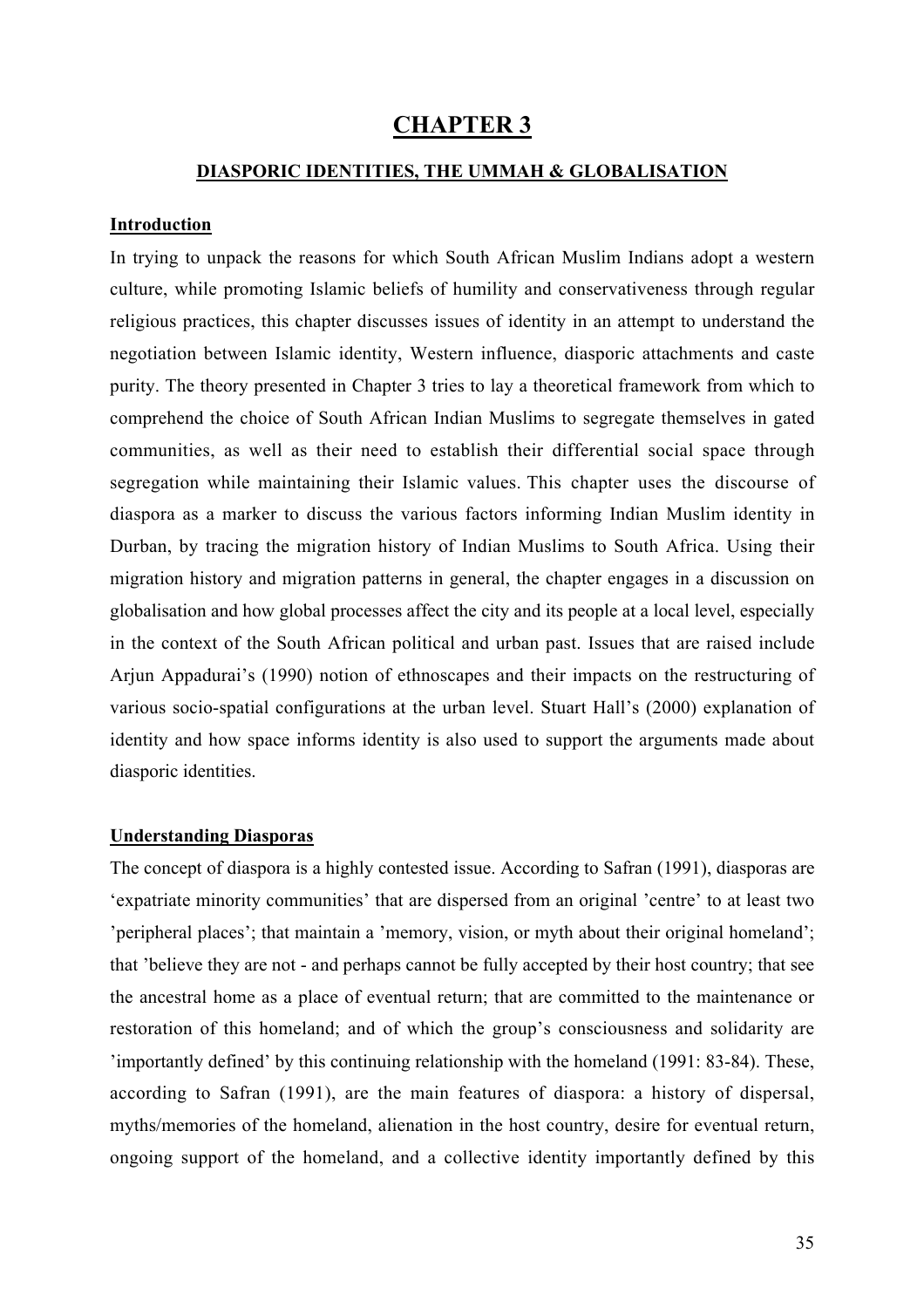relationship (Clifford, 1994: 304-305). In other words, a diaspora could be seen as a transnational network of dispersed political subjects. One important feature of some kinds of diasporas (Jews, Muslims, Armenians) is that ties of co-responsibility connect them across the boundaries of empires, political communities or (in a world of nation-states) nations (Clifford, 1994). Diasporas are therefore deterritorialised imagined communities which conceive of themselves, despite their dispersal, as sharing a collective (very often geographical) past and common destiny, and hence also a simultaneity in time. One crucial point relating to the notion of diaspora however is that it is dependent upon the discourse of nationalism. The idea that nationalism is a pre-condition for the construction of diaspora, given the fact diasporas tend to take the form of the nation (for example, Palestinians, Armenians, Assyrians) is most often than not true. In a sense, diaspora could refer to a nation in exile. The boundaries that the discourse of nationalism draws around a community are that which prevents the dissolution of that community once it is displaced from its locality. Nationalism constitutes both nations and diasporas - that is a peoplehood that is territorially concentrated (nation) and territorially displaced (diaspora) (Clifford, 1994).

The term diaspora may be used in a descriptive manner to refer to an empirical situation in which settler communities are relocated from their ordinary homes (Sayyid, 2003). While the term diaspora was originally employed to describe the experience of the Jewish displacement, Indian and African diasporas have now become templates for the understanding what constitutes a diaspora. Clifford (1994) outlines that modern diasporas are very often ethnic minority groups of migrant origins residing and acting in host countries but maintaining strong sentimental and material links with their countries of origin - their homeland. Consequently, the notion of diaspora rests on three inter-linking co-ordinates: homeland, displacement and settlement. In other words, a diaspora is constituted when communities of settlers articulate themselves in terms of displacement from a homeland. The homeland acts as a point of reference around which the community frames its collective subjectivities. A diaspora is therefore formed when a group of people are displaced but continue to narrate their identity in terms of that displacement. For example, the Jewish diaspora exists because unlike other groups that were deported by various ancient conquerors (Assyrians, Neo-Babylonians), the Jews managed to maintain their collective identity even when they were territorially displaced and politically subordinated (Sayyid, 2003). However Clifford (1994) also puts forward the argument that borderlands are distinct in that they presuppose a territory defined by a geopolitical line: two sides arbitrarily separated and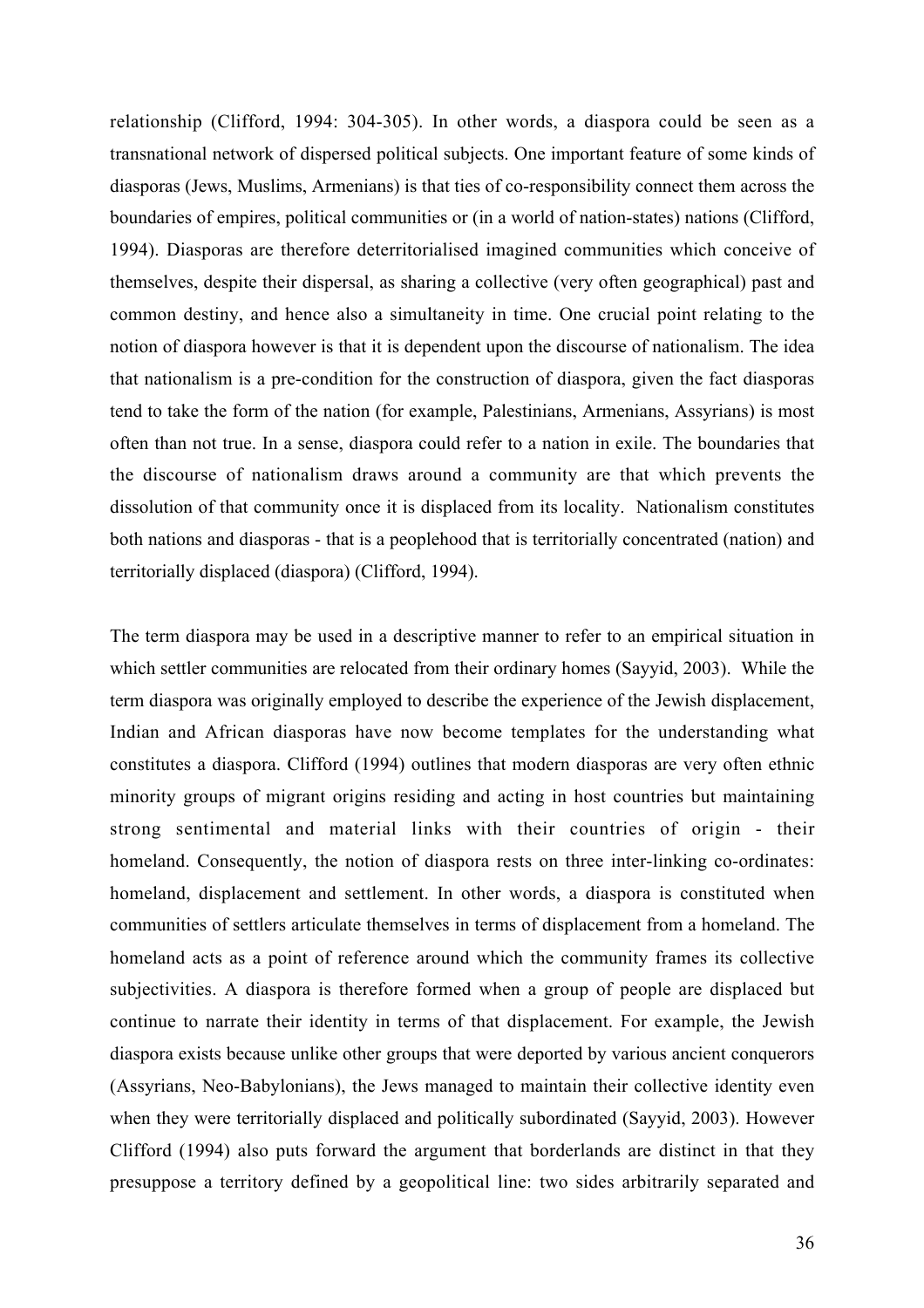policed, but also joined by legal and illegal practices of crossing and communication. Diasporas usually presuppose longer distances and separation more like exile. It is worth holding onto the historical and geographical specificity of the two paradigms, while recognizing that the concrete predicaments denoted by the terms border and diaspora bleed into one another.

Castells (1998) argues that for a variety of reasons we are now living in a world of flows that relate to diasporic movement. He argues that these flows are unsettling because they disrupt the continuities that allowed collective identities to be formed, maintained and projected. Globalisation is one way of summing up the transition to this world of flows since it is a process that is fundamentally linked to the formation of dislocated communities, populations that no longer fit within the Westphalian "vacuum". The vacuum is unable to contain not only due to increased mobility but also because its own walls are becoming blurred and flexible. Castells (1997) identifies five main processes, which seem to be characteristic of globalisation. First there is the emergence of a nascent global civil society through not only a propagation of NGOs which operate across national state boundaries, but also the beginnings of an attempt to construct a "consensus" on issues such as human rights, economic management, gender issues and so forth. As a result, the institutional framework for this consensus is provided by elements that are not restricted to a particular national space; these elements often take on roles such as "intellectual and moral leadership", which are more often than not, being very critical of Westphalian notions of state sovereignty. Second, the development and increasing integration of the world political economy acts to link disparate economies. For instance, the formation of supranational state-like structures such as the European Union (EU) also contributes to the over-taking of the Westphalian paradigm. These "super state" structures dangerously serve to undermine the relationship between national forms and sovereignty. Third, there is the rise of cosmopolitan significant international capitalist nodes and provide the terrain where many of the trends associated with globalisation can be manifested. These global cities are spaces from which attempts to articulate a global culture is sited but also to large extent, cut-off from the nation-states in which they are situated. In many ways, however, they have a distinct identity. Fourth, the generalisation of the experience of distant travel (whether it takes the form of labour migration, the compulsory movements of refugees or tourism) has led to a situation in which very large numbers of people are on the move or have moved. In this movement, one can trace the implosion of the Western colonial empires as well as the imperatives of the world economy. And fifth, there is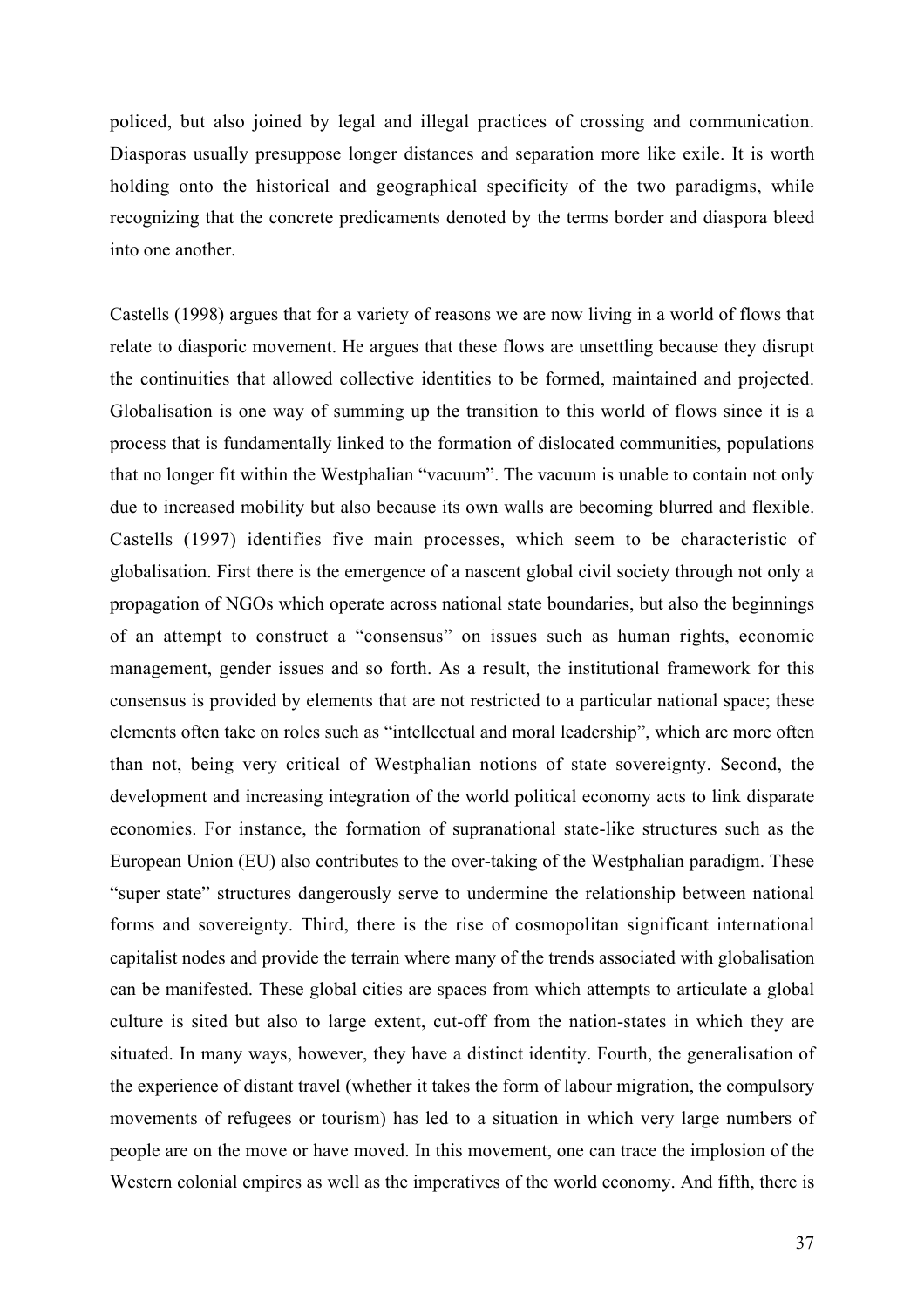the availability of modern technologies of transport, communication and labour migration which leads to previously dispersed peoples, once separated from homelands by vast oceans and political barriers, increasingly finding themselves more at ease to maintain a link with their original land. Airplanes, telephones, tape cassettes, camcorders, and mobile job markets reduce distances and facilitate two-way traffic, legal and illegal, between the world's places (Clifford, 1994)<sup>25</sup>. It is in the context of these processes of globalisation, that the need to find a vocabulary to describe political/cultural communities that transcend the limits of the Westphalian model becomes necessary. One such community is that of the Muslims.

#### **The Muslim Ummah - a case of Muslim diaspora?**

Muslims all over the world are linked to what is known as the Muslim *Ummah* - the *Ummah* being the symbolic link to Islam itself and to other Muslims. The *Ummah* is the community of Allah (God) for Muslims and transcends boundaries, frontiers, nationalities, citizenship, linguistic differences and all other forms of cultural, political, economic or social differences<sup>26</sup>. Theoretically speaking, there are three main factors that point towards the formation of a Muslim *Ummah*. Firstly, there is the assumption or rather assertion of an explicit Muslim subjectivity. This feature is Islam has pervaded in all Muslim communities (Rahman, 1979). Secondly, Islam is heavily represented through the presence of immigrant Muslim communities throughout the developed world. The reason for this fact is two-fold; it is due partly because of migration that has been attended upon decolonisation, but also due to the large percentage of Muslim refugees since the 1980s. Thirdly, like most recent migrants, Muslims have tended to concentrate in urban areas, the latter that happen to be the nodes of the new developing planetary networks (Castells, 1997). The resulting effect of these developments has been to create situations in which Muslims from different traditions converge around commonalities. In turn, this constant juxtaposing of various Muslim populations has the effect of producing the conditions for the articulation of a Muslim Ummah. What is crucial here is that the idea of nationhood in Islam is interpreted by

 <sup>25</sup> Diasporic subjects are, thus, distinct versions of modern, transactional, intercultural experience. Thus historicized, diaspora cannot become a master trope or 'figure' for modern, complex, or positional identities crosscut and displayed by race sex, gender, class and culture (Clifford, 1994).

<sup>26</sup> The Muslim makes the conscious decision of turning away from everything that is his or hers and supplanting it with the memory of Arab Islam. In this way, the holy lands of Islam: Mecca, Medina, (often the whole of Arabia is regarded as sacred by many Muslims) Jerusalem (known as Al-Quds) and so forth, become the locations of memory instead of the country of which he or she is a citizen. The sacred language of the Muslim is Arabic and though he or she may not communicate in Arabic, the Muslim's language is regarded as being inferior to Arabic. In rejecting their own story, converts become, whether they like it or not, a part of the Arab story. They then develop fantasies about who and what they are (Ebr.-Vally, 2001).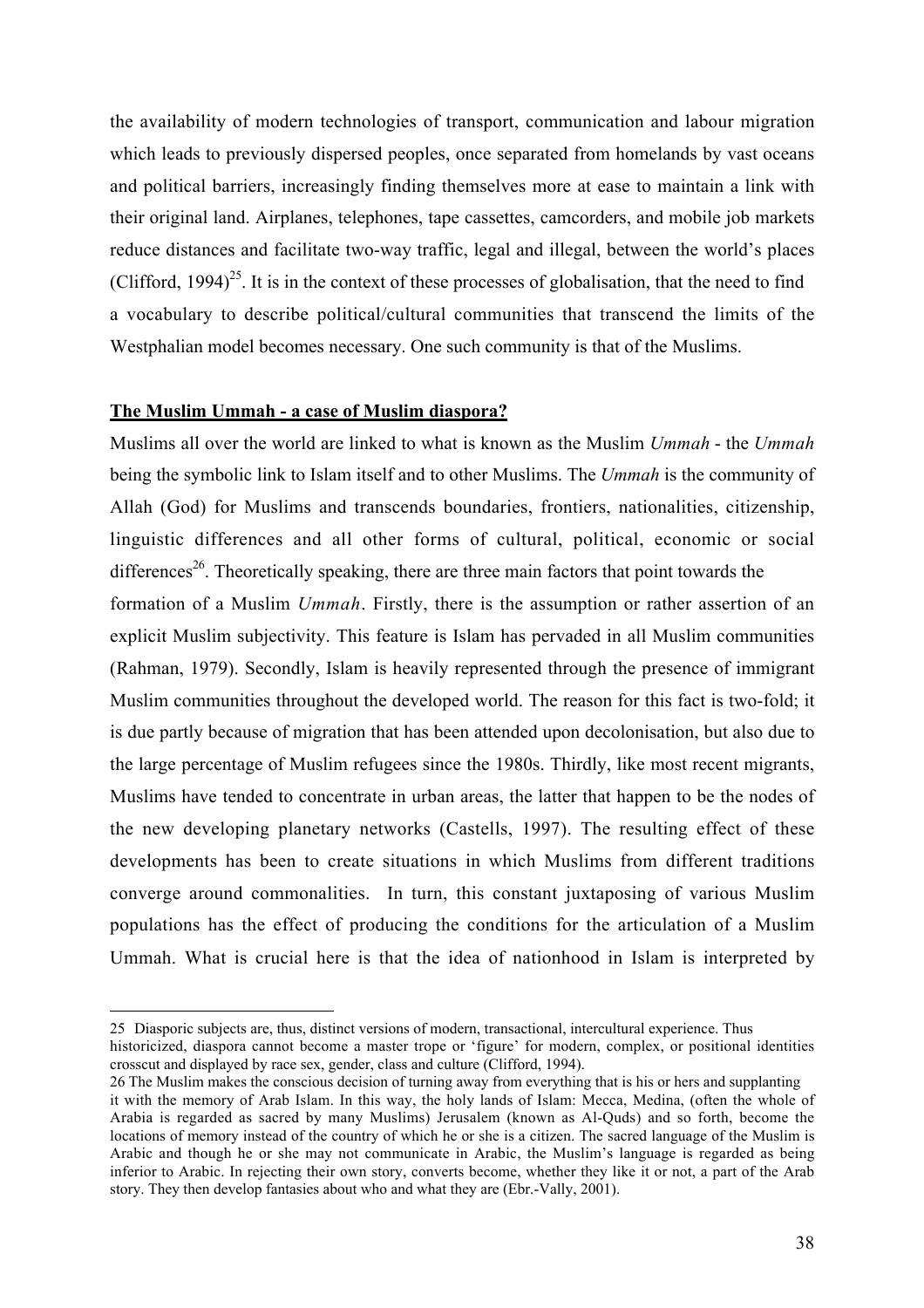highlighting the problem of integration; i.e. how to include various populations within the boundaries of a nation, while focussing on the problem of their loyalties to an edifice larger than the nation. In other words, Islamism undermines the logic of the nation and at the same time it seeks to transcend the logic of the nation. However, on a conceptual level, the notion of the Ummah is to create a collective, a large united community of believing men and women, much like the idea of nation, but without the physical boundedness that nationhood implies. In other words, the Ummah is a way of transcending national state boundaries and instead linking all Muslims to this symbolic community (Rahman, 1979).

Although Islam can offer a sense of attachment elsewhere, to a different temporality and vision through the concept of the Ummah as the space outside Islamic geographical space has a lesser importance for Muslims, the Ummah cannot be regarded and interpreted as representing a nation (Sayyid, 2003). The main reason for this is that while the nation is at most an enterprise based on an exclusionary universalism, by its boundedness, the idea of the Ummah rejects all such Cartesian limits as its universalism and implicit expansionism is constantly reiterated. Nor is the Muslim Ummah a common marker. In spite of supposedly pious statements from organizations such as the ICO (Islamic Conference Organization), it has been argued many times that Muslims do not necessarily trade with each other, nor do they co-operate with each other about other economic matters. My point here is that the Ummah cannot be conceptualised as a structure arising out of economic integration. The unifying feature of the Ummah does not owe itself to global networks of labour and capital flows, although these flows do exist to a certain extent. These flows are not, however, the factor that helps in suturing the Muslim Ummah. Nor is the Muslim Ummah a common way of life or a linguistic community. There have indeed been arguments that the Ummah could be seen as a collective base around a more or less homogenous elite culture; for instance the Arabic language very often functioned as the lingua franca of the elite. Despite some practices, which are common among Muslims (e.g. all Muslim pray towards the direction of Mecca, and read their prayers in Arabic), it is impossible to conclude that these common features in Muslims' way of life constitute the Muslim Ummah. In a manner of speaking one can look at the Ummah as a cause for a Muslim diaspora, as all Muslims around the world are linked to that Muslim community through the Ummah. However, in the case of the Muslim experience (which should not be seen as a homogenous experience, unaffected by division and diversity, but that still forms a unity) the idea of the Ummah being 'the' symbolic homeland is inadequate. Although it is the case that there are many Muslims living as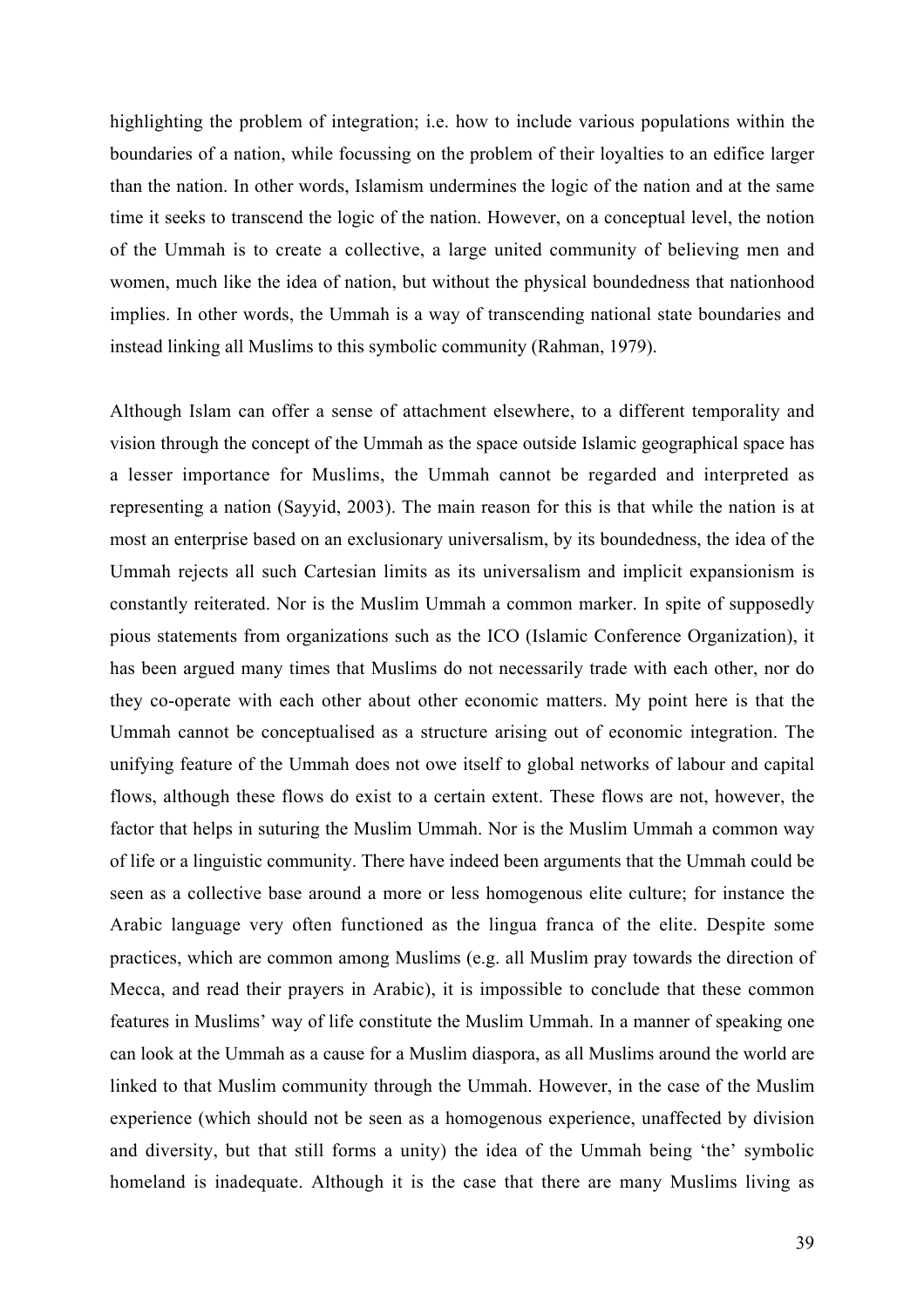minorities throughout the world, the idea of a diaspora demands both a displaced population and a physical and therefore geographical homeland - the point from which the displacement originates. Such a homeland is clearly lacking in the Muslim Ummah case. Moreover, Muslims do not have a place of redemptive return, in spite of the fact that Mecca is the direction that all Muslims across the world turn to when they pray. "The Universalist urge within many Muslim discourses makes it difficult to locate a unitary point of origin, and so there is no homeland, imagined or otherwise" (Sayyid, 2003). Therefore there is no act of displacement. For the Muslim Ummah is not only reducible to displaced population groups but also includes the Muslim population in Muslim countries. It is due to the reasons mentioned above that the notion of diaspora is an incorrect metaphor for describing the Muslim Ummah. Thus, while the Ummah is not a diaspora itself as it transcends territoriality, the Muslim Indian community that came to settle in South Africa is very much a diaspora, as shall be explained in the following section.

#### **The Muslim Indian diaspora in South Africa.**

1

To understand how South African Indian Muslims use religion to conceptualise their identity, we have to analyse the Muslim community from a historical point of view<sup>27</sup>. The first wave of Muslims that came to South Africa was during the late 1800s when Muslim Indonesians immigrated to Cape Town. Today they are known as the Cape Malays. The second wave of Muslims was from India during late 1800s and early 1900s, some time after the Indonesians arrived. On close examination of the entire Indian diaspora, we notice that it falls into two distinct phases. I call them settler and visitor diasporas. The first category refers to all those who were forced to migrate on account of slavery or indentured labour, otherwise known as the 'British Indians'. Most of the Indians that came to work in sugar cane plantations arrived from Calcutta, Madras and Hyderabad. The second category, which, arrived much later in the 1870s, encompasses the voluntary migrations of businessmen and professionals who came to

<sup>27</sup> Identity formation, it is argued throughout this chapter, is a two-way dynamic process in which the presence of the other is an essential component. Talking about 'Indian' identity implies also talking about past and present stereotypes. The specific physical features of Indians make them recognizable as such anywhere in the world. This stereotyping is necessary for it allows the non-'Indian' as well as the 'Indian' to display their likes and dislikes of the other. Within the 'Indian' community differences are articulated to allow sub-groups to identify their members and to place other 'Indians' into specific groups. These groups may be based on religious, linguistic, or geographical criteria. These principles of differentiation were active within the community during the colonial period and the Apartheid era but, in general, the predominant image of 'Indians' was one of a group defined through a supra-identity. The advent of democracy in South Africa and the recognition of diversity became a reason for the 'Indians' to claim their specificity. Though the arguments to recognition are situated within the realm of religion, the effect is to consolidate the sub-communities as an integral part of South Africa's diverse society.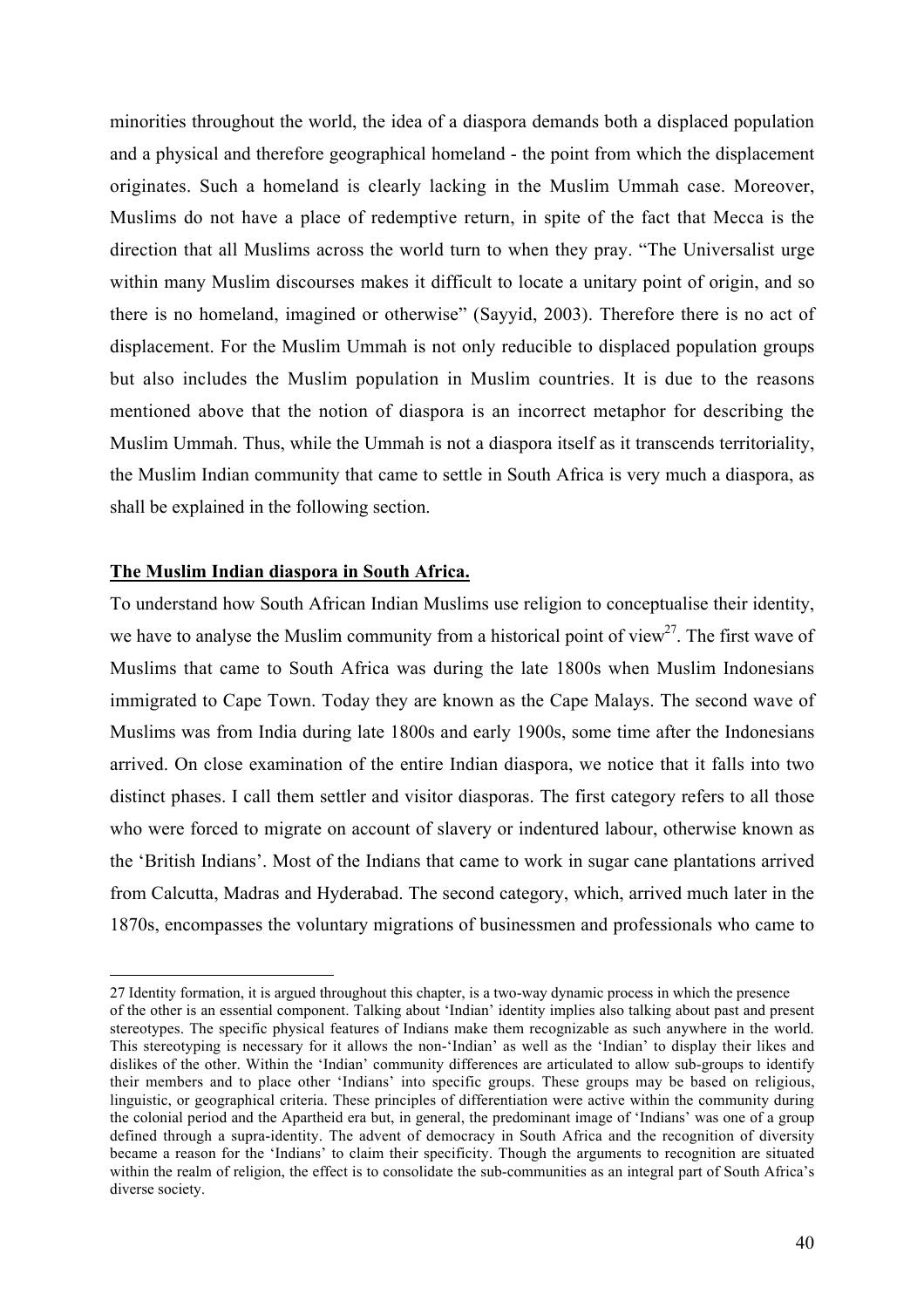South Africa in search of fortune. Most of them came from the state of Gujarat in India and needless to say, the second category had much more economic capital. Among them were Indian traders from established cities in India wanting to expand their commercial operations in South Africa. Since the latter paid their own fare to South Africa, they were known as 'passenger Indians' because they had no legal and financial obligations to the South African state in this regard (Vahed, 2000).

These two very distinct groups may be defined not just by the causes and patterns of their migration, and the geographical areas from which they migrated, but also by the historical period in which the migrations took place. Furthermore, these two diasporas may also be contrasted by their destinations and class backgrounds, attitude to the mother country, economic status, language of creative expression, market access, and so on. As Mishra (1996) puts it:

'This narrative of diasporic movement is, however, not continuous or seamless as there is a radical break between the older diasporas of classic capitalism and the mid- to late twentiethcentury diasporas of advanced capital to the metropolitan centres of the Empire, the New World and the former settler colonies." He calls these two "interlinked, but historically separated diasporas" as the "old ('exclusive') and the new ('border')" diasporas (Mishra, 1996: 422).

I argue that these two diasporas produce two different kinds of migrant communities in the host country. In the case of the older diaspora (those of indenture ancestry), there has been a significant break with the motherland (India). This break, far from being voluntary, but rather enforced by the distances between India and the migrant settlement, the much slower modes of travel of the time, and, above all, the lack of economic means to make frequent journeys, made the older diaspora invariably lose contact with their fellow Indian acquaintances (Ebr.- Vally, 2001). In fact, the labourers who were shipped out rarely had enough money to make the journey back to India; for most, it was a one-way ticket to another land. In other words, the distance, both physical, but more so psychological, was so vast, that the motherland remained frozen in the diasporic imagination as a sort of sacred site or symbol, almost like an idol of memory and imagination. The poverty of the homeland, which caused the diaspora in the first place, was forgotten or overwritten with the feeling that it was home, a place where the present alienation of the diasporic person did not exist. Because a physical return was virtually impossible, an emotional or spiritual renewal was an ongoing necessity. This was done through a process of replication, if not reproduction (Ebr.-Vally, 2001). As Mishra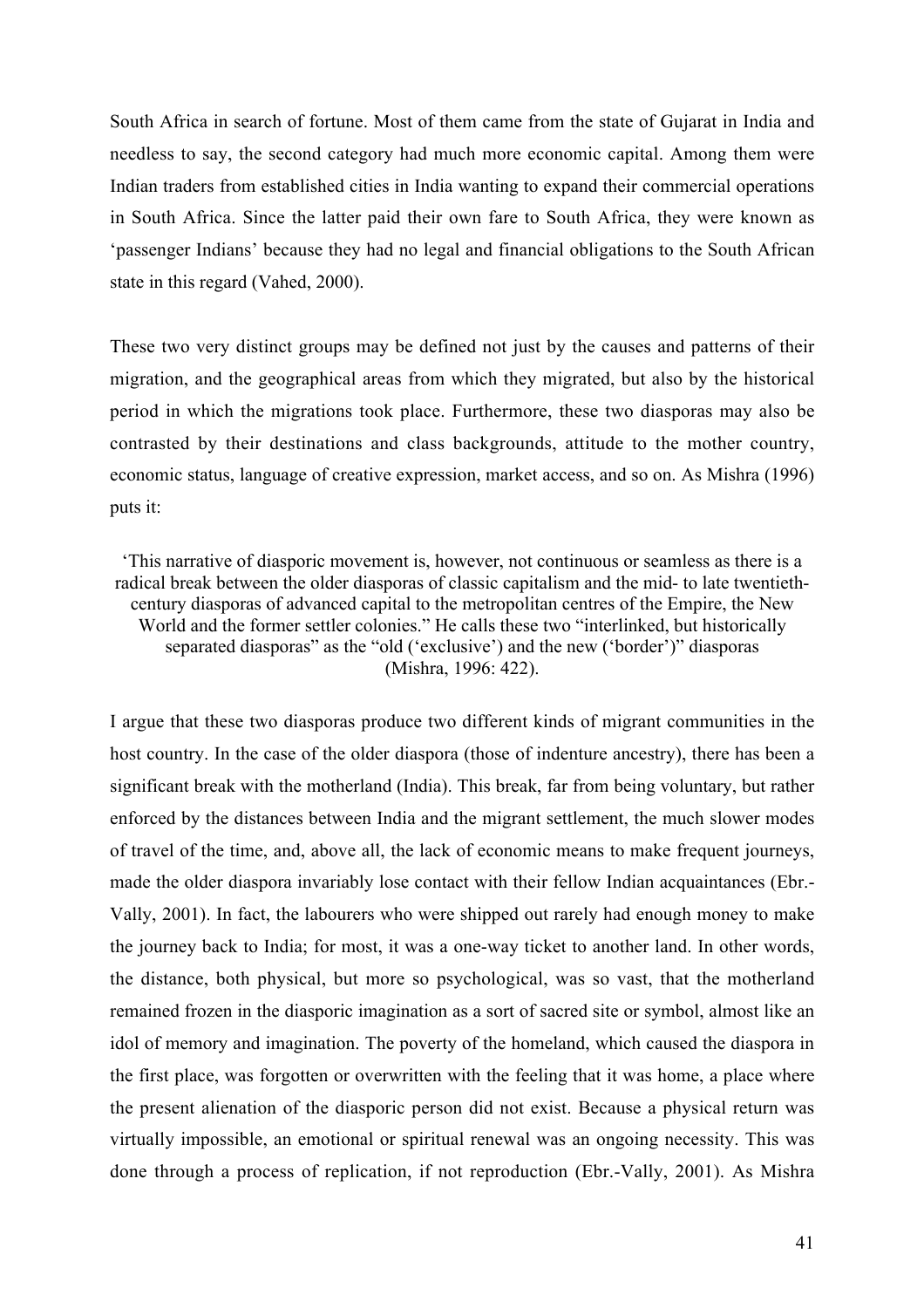(1996) puts it, "the old Indian diaspora replicated the space of India and sacralized the stones and rivers of the new lands" (1996: 442). To put it differently, the old diaspora carried with it a sort of "Hindu toolbox" or frame of reference to Indianize its new surroundings:

Their homeland is a series of objects, fragments of narratives that they keep in their heads or in their suitcases. Like hawkers they can reconstitute their lives through the contents of their knapsacks: a Ganapati icon, a dog-eared copy of the Gita or the Quran, an old sari or other deshi outfit, a photograph of a pilgrimage or, in modern times, a videocassette of the latest hit from the home country (Mishra, 1996: 68).

It is also important to note that the old diaspora, which constituted of mainly subaltern and underprivileged classes, hardly produced any literature at all. Theirs was still mostly an oral culture. This oral cultural feature is still very inherent among the Muslims of indenture ancestry living in South Africa today. Due to their close geographical but also class and economic association with mostly Hindu and Tamil Indians dating back from long ago, they have internalised some Hindu and Tamil religious practices and have adapted those to their own interpretation and practice of Islam. Today the Sunni Sufis, which follows the tradition of the Saints, is proof of this religious assimilation and adaptation, a religious trend amongst Durban's Muslims informed by the Barelwi school, founded in India by Ahmad Raza Khan (1856-1922), of Bareilly, Uttar Pradesh. In South Africa this tradition found expression through Soofie Saheb and his family (Vahed, 2000). The main followers are amongst Urduspeaking descendants of indentured Muslims and this folk religion is a more populist form of Islam. It involves the public celebration of important occasions such as the birthday of the Prophet, the holding of Mawloods, and the recitation of communal salutations (*salaam*) during which followers stand as a mark of respect for the Prophet. On the other hand, the new diaspora followed the Deobandi school of thought, which was established in India from the 1860s at Deoband near the Saharanpur in the United Provinces. They focused on ministering to the educational and religious needs of Muslims. Deobandi Ulema in Durban have always been closely aligned to the Gujarati trading class. In this tradition emphasis is placed on the central role of the Ulema in defining the 'correct' practice of Islam. Closely allied is the role of the Tabligh Jamaat, founded in India by Maulana Muhammad Ilyas (1885-1994). The focus of this movement is on 'an unquestioning loyalty to a literal interpretation of Prophetic authority. Followers of the Jamaat go from mosque to mosque and house to house to preach a 'purified' form of Islam. The movement first made inroads in South Africa in the early 1960s amongst Gujarati traders.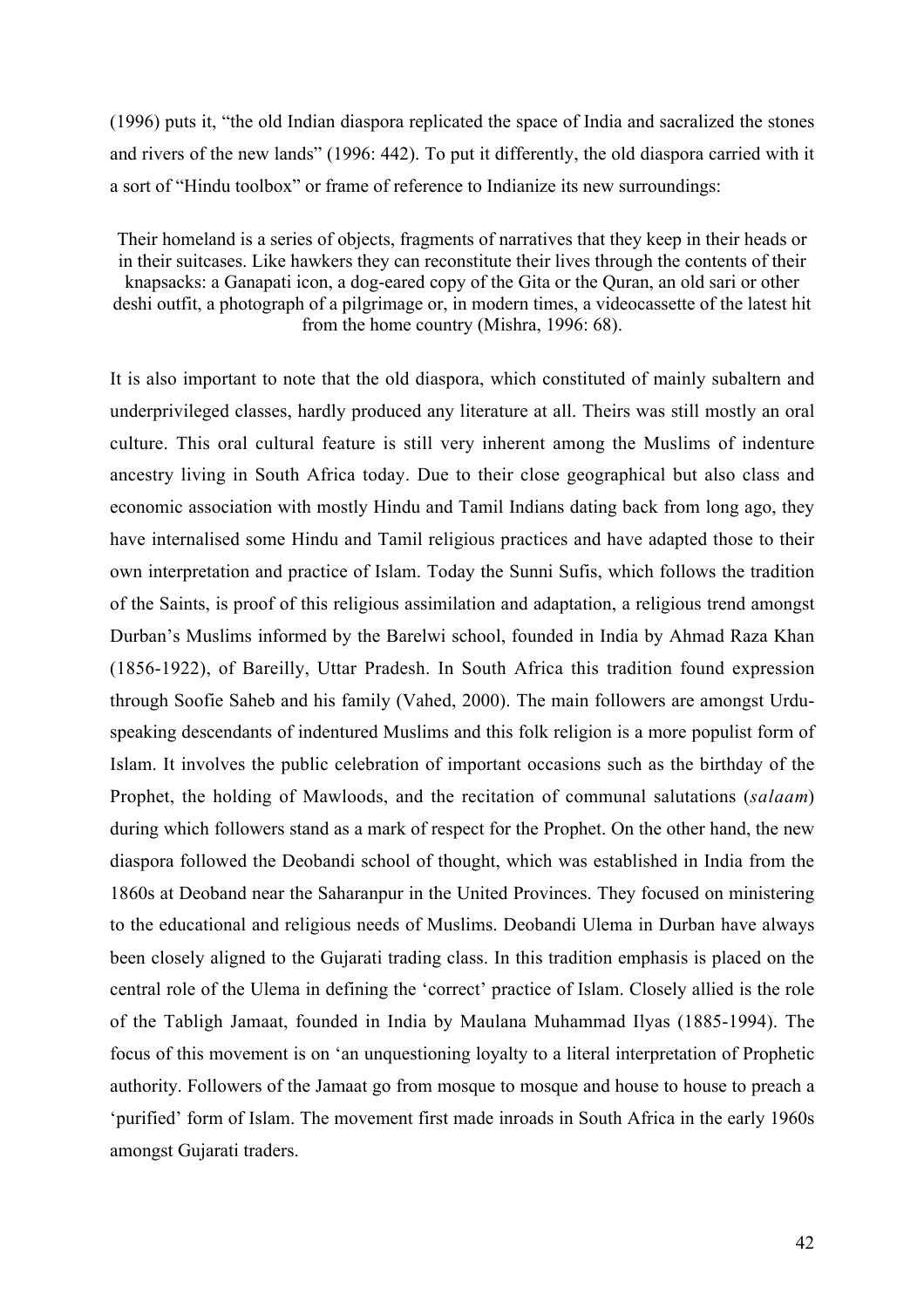One of the major factors that differentiated the indentured labourers and the passenger Indians was the fact that the passenger Indians kept a regular and lively correspondence with their Indian counterparts living in India. This was a result of two factors; firstly the passenger Indians had the financial means to post letters, or travel back to India for visiting their families and friends, unlike the indentured labourers who were not allowed to leave South Africa due to contractual obligations and lack of money; secondly the passenger Indians were educated and consequently had the cultural capital that allowed them to keep contact (Ebr.- Vally, 2001). Unsurprisingly enough, this supposedly superior characteristic of the passenger Indians allowed them to predominate over the other Muslim Indian migrants. The passenger Indians further differed from their indentured counterparts by the way they formed and organised sub-communities. Unlike indentured labourers who were forced to compromise on religious and social values due to their restricted quarters, which in turn, forced Muslims, Hindus and Tamils to co-habit close to each other, the passenger Indians could use their values to form different sub-communities, much like is the case in Indian Gujarati social structure (Vahed, 2000). The obvious purpose of this exercise was to re-create the social and religious structures with which they were familiar. In this way, people from the same villages in Gujarat could re-group together and speak their common language in an attempt to reestablish the systems of network that pervaded in India and stratify social classes. For example the indentured Indians spoke Urdu, which was regarded as inferior by the passenger Indians, whereas the latter group spoke Gujarati, which was seen to be more refined. This also functioned as a means of determining the status of a family in terms of lineage. An important result of this stratification was to openly differentiate between languages spoken by Muslim Indians in order to recognize which were/are of indentured origin and who of passenger Indian origin.

An interesting phenomenon is that the Gujarati language acquired a different status from that in India. Whereas, in India, Gujarati is a means of communication, in South Africa it was and is still viewed as the language of Hindus. This is largely due to the high literacy rate of Gujarati prevalent amongst the Hindus who originated from the State of Gujarat. As a result, Indian Muslims who came from Gujarat tend to associate the language with Hinduism. They therefore send their children to madrasahs, or Islamic schools, where their children learn about the precepts of Islam but also learn Arabic. Strangely enough, the curriculum is such that children learn about Islamic geographic spaces and not those of India, once again highlighting the importance of the Ummah in Islamic teachings.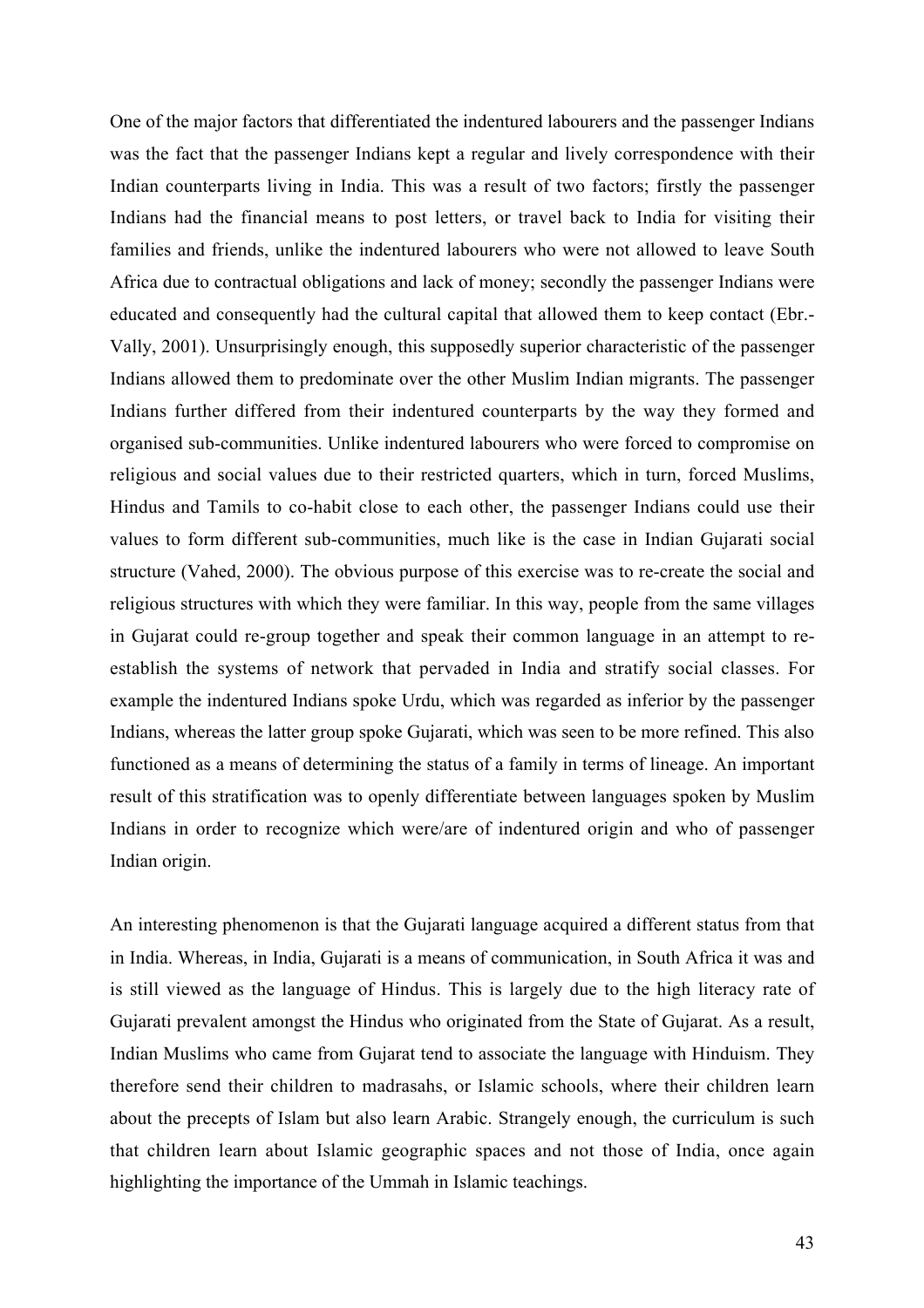Another fascinating phenomenon is that Indians in South Africa were regarded with contempt by the Blacks and Whites alike, where proficiency in English and/or Afrikaans improved their levels of adaptation. Their survival in South Africa did not depend on how well they spoke their own vernaculars, but on how proficient they became in some of the South African languages. Thus the quasi-disappearance of the vernacular languages impacted not only on the image and memory they retained of India but also on the form that Islam would take, more so amongst the passenger Indians (Ebr.-Vally, 2001). The fading of Indian in their memories was also seen as the purging of their 'Hinduness', or 'Indianness, in their practice of Islam. Although this in contradiction to the level with which Indian Muslims maintain the caste system, their religion, Islam, as an identity marker is a trope that allows us to comprehend how they have modified their identity to construct a distance between them and India, and in so doing implant themselves more firmly in South Africa. Though, as pointed out earlier, Islam being an essentially egalitarian and equalising religion, rejecting the caste system, forms of social stratification resembling the caste system still pervade among the Indian Muslims in Natal-Natal to this day. The most striking example was/is the arranging of marriages that is based in many ways, on kinship ties from India. In spite of strongly denying the presence of a social class system, Muslims acknowledge that marriages are often done according to the biradari (fraternity), the kutum (joint household), as well as specific marital rituals practiced by well defined groups in South Africa. This transpires clearly when for example, Sunni Sufis would read the salaam (praise of the Prophet) in jamaat (congregations), whereas the Tabliquis condemn that practice as being haraam (un-islamic), thus showing how converts to Islam in India transformed and Islamified erstwhile Hindu practices.

Moreover the manner in which the new diaspora imagines India is consequently to be comprehended in terms of the logic of this dominant culture, of which it is an ambivalent or unwilling part. While the old diaspora was cut off from the motherland, the new diaspora has unprecedented access to it by virtue of its privileged Non-Resident Indian status. What transpires then is a narrative logic of continuous incorporation and appropriation, which reinforces the self-validating logic of the new diaspora. Not forced to leave the motherland, these traders have chosen to relocate themselves in the metropolitan centres chiefly for economic gains. Some like Sayyid (2003) argue that choice of voluntary detachment from Indian breeds a certain anxiety, if not guilt towards the homeland. In the international academic and literary marketplace there is, and has always been, a niche market for fictional representations of India. Whereas English, European and American writers previously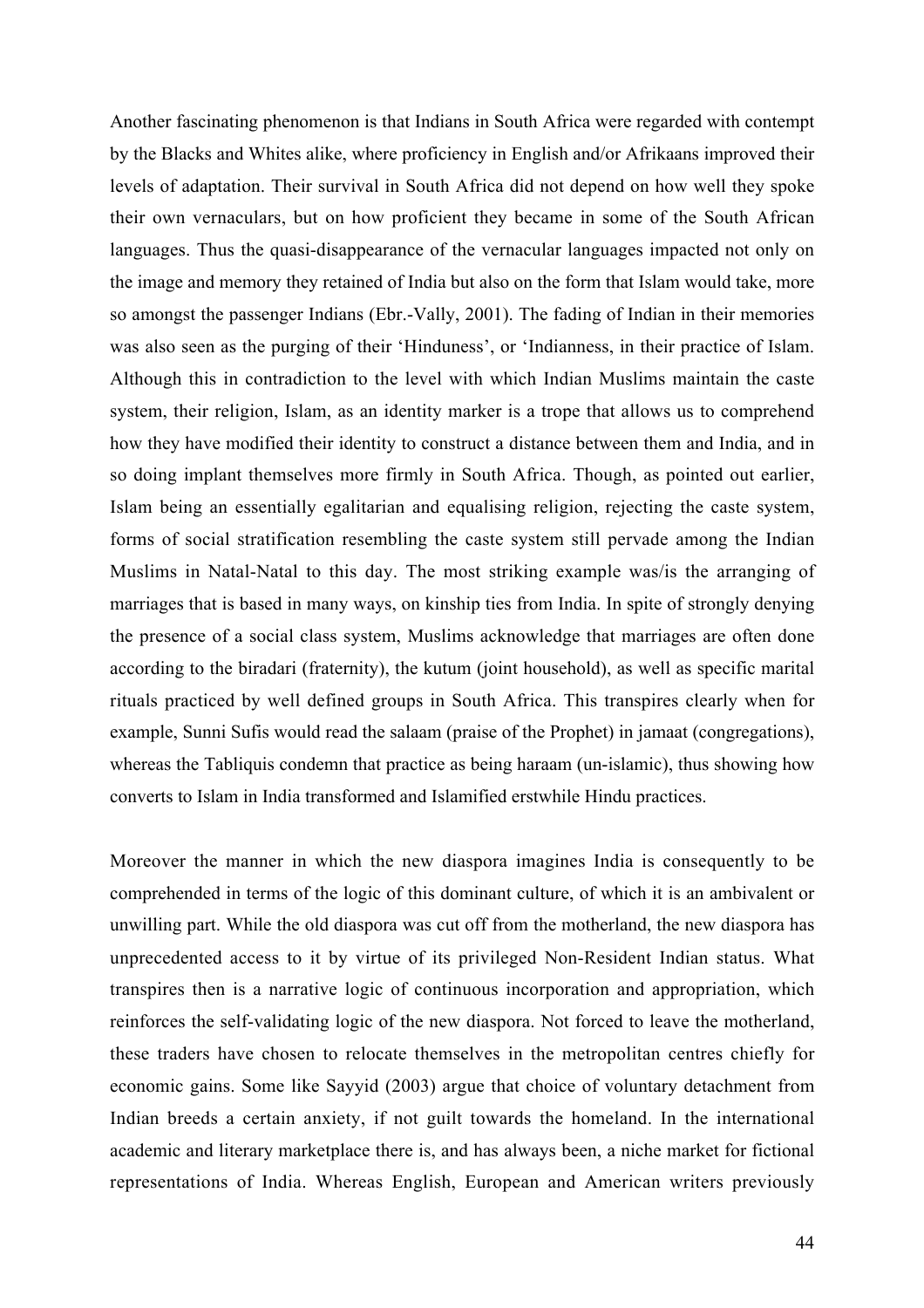occupied this Anglo-Indian slot, the Indians have now moved in. If the older indentured somewhat subordinate culture of the old diaspora wants to be recognized in the same way, it will have to reinvent itself in the image of the dominant culture of the metropolis. As Rushdie (1991) argues:

Diasporic representations of India can be harmful and misleading in at least two related ways. First, they might end up usurping the space, which native self-representations are striving to find in the international literary market place. Secondly, they may contribute to a continuing "colonization" of the Indian psyche by pandering to Western market-tastes, which prefer to see India in a negative light. Both these dangers arise not necessarily from a design on the part of the expatriates to "sell" India, though the latter possibility cannot be dismissed too easily. Rather, they are born out of the peculiar cultural politics of the diaspora (Rushdie, 1991: 19).

Therefore, in an attempt to avoid reductionism, it is vital to analyse and consider the Muslim community in South Africa in terms of its subgroups. The selected parameters that illustrate mutations and beliefs and practices that subgroups use to consolidate and propagate their Islam points to the fact the Muslims community is not a homogenous entity. These beliefs and practices are meaningful to members of a subgroup as well as to the larger Islamic community. For, in such instances, the beliefs and practices act as 'markets of mutual recognition that determine the cohesion of the subgroup' (Ebr.-Vally, 2001) as well as informing their daily religious behaviour. In doing this, we can understand how Indian Muslims make use of religion as their fundamental identity parameter to negotiate their space in South Africa. The 'new' space negotiated through the prism of Islam can become either inclusive or exclusive; in other words only Muslims can be members.

Yet, as in other religions, the implementation of Islam in specific places (geographies) with specific cultural norms, necessitates that Islam is practised in tandem with a specific cultural identity<sup>28</sup> (Rafudeen, 2002) in spite of a supposed aversion of cultural characteristics that are considered as being 'un-islamic' (related to beliefs that human-made cultures taints the practice of 'true' Islam). Culture, is defined by Hall (1995) as meaning "the systems of shared meanings which people who belong to the same community, group, or nation use to help them

 <sup>28</sup> Hall's theory of identity to explore the ways in which the concept of identity "raises fundamental questions about how individuals fit into the community and the social world and how identity can be seen as the interface between subjective positions and social and cultural situations" (Hall 1996). Under apartheid Muslims had 'hybrid' identities that were situationally specific. Since 1994, Durban Muslims have been repositioning themselves, in the context of an African-ruled democratic South Africa (Vahed 2000). Using Hall's notion of symbolic marking, that is, the way people make sense of social relations and practices through inclusion and exclusion, I aim to explore the underlying dynamics that inform Muslim identity in gated communities.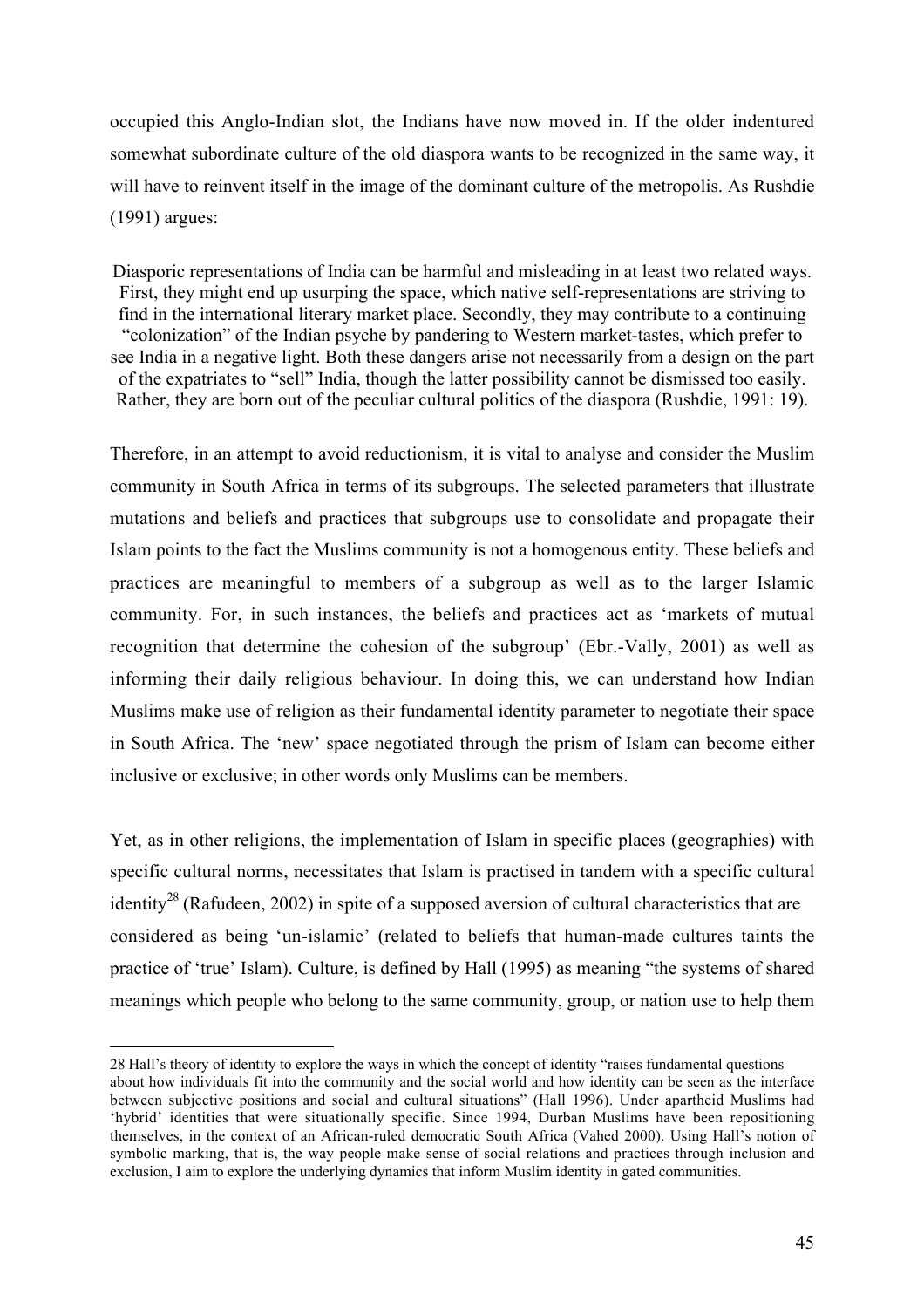make sense of the world" (Hall, 1995:176). Therefore, group identities of those who keep a balance between culture, nationality and Islam need not always be negative (Rahman, 1979; Ebr.-Vally: 2001b). For instance, as Rafudeen (2002) explores, culture was the major determinant that gave the Indian group in South Africa a sense of belonging and commonality especially during the apartheid era, which was often needed to uphold one's individual identity. Within the confined spaces allocated to Indians (Hindus and Muslims), the apartheid system caused Indian Muslims to identify more with their Indian cultural markers, over and above their Islamic identities, due to the need to identity a specific racial group. With the advent of globalisation and identities of resistance, the dynamics of identity formation have undergone significant paradigmatic changes amongst the South African Indian Muslims.

#### **Muslim Diaspora in Durban**

Today Durban is the most cosmopolitan city in South Africa in racial and cultural terms. Islam is a minority religion in contemporary South Africa. However Muslims are far more conspicuous and have a much more prolific profile than their numbers suggest. This is partly due to the fact that large mosques dominate the skyline of every major South African city, while men adorning traditional Arab dress and Muslim women in hijab (veil) are found everywhere. In 2000, it was estimated that there were 79, 630 Muslims in the Greater Durban area. Most are third and fourth generation. Although Indian Muslims are removed to the migration experience to a large extent (Statistics show that 93% consider English as their first language) (Vahed, 2000), a large proportion of them still use their Indian languages at home. An examination of their second language reveals that around 59% regard Urdu as their second language, 28% Gujarati and Memon, and the rest declare Arabic, Telegu, Hindi, Tamil, Koknee, Afrikaans or English as their second language. These language distinctions coincide with class divisions. Table 1. illustrates the percentage distribution of Gujarati- and Urduspeaking Muslims in Durban by monthly income in year 1996.

**Table 1. Percent distribution of Gujarati- and Urdu-speaking Muslims in Durban by monthly income, 1996**

| Monthly Income   | Urdu-speaking | Gujarati-speaking |
|------------------|---------------|-------------------|
| $R6000+$         |               | 13.5              |
| R 2500-5900      | 19.5          | 29.5              |
| R Less than 2500 | 75.0          | 56.9              |

Source: South African Population Census, 1996.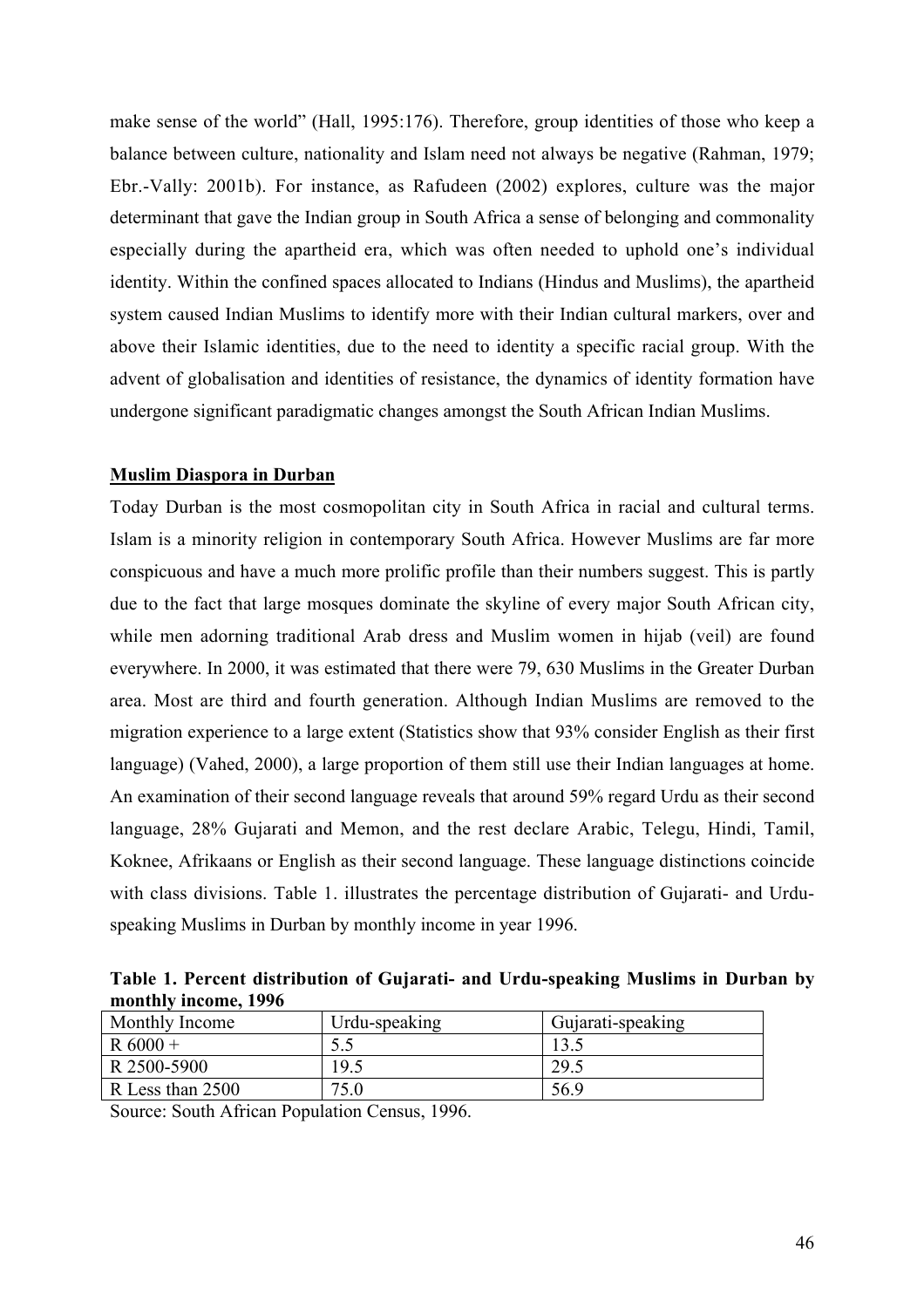An important step in reconstructing religious life among the Muslim community was the building of mosques. Mosques became the centre of Muslim worship and congregational prayer and became the means to build community spirit (Vahed, 2000). The first mosque was built in Grey Street in 1881 by the Indian traders Aboobakr Jhavery and Hajee Mahomed Dada and is today the largest mosque in the southern hemisphere. There are approximately 80 mosques in Durban, which are linked formally or informally into either the Deobandi or Barelwi networks. As the differences in these networks suggest, linguistic, regional, social class and socio-economic status formed an inevitable part of Muslim identity as they generated intrinsic differences in belief and practice. It is therefore incorrect to speak of a Muslim community; it is more appropriate to speak of 'communities' in the plural. Differences were not so much in what Muslims believed in but how they practiced.

Furthermore, prior to 1994, Indian Muslims in Durban were officially classified as 'Asian Indian' (Vahed, 2000). Merchants and indentured Indians were drawn together because the government promoted a pattern of stratification in which race shaped individual and communal life experiences. This neutralized the impact of class and religion. Politically, this forced a 'made in Natal' consciousness and consolidated the 'Indian community'. Festivals and rituals were important in consolidating religion. They were very visible markers of identity, distancing Indians from Africans and whites and strengthening the links between individuals and the 'community'. Many Hindus also participated in some of those rituals, such as the festival of Muharram. The joint participation of Hindus and Muslims abridged disparities between them and led them to focus on their common origins, a common history and a common (Indian) identity, so much so that Muslims and Hindus celebrated the independence of India together, as characteristic of diasporic communities (Vahed, 2000).

#### **The Globalisation Discourse**

Globalisation is conceived by Soja (2000) as:

"The compression of the world and the intensification of consciousness of the world as a whole, bringing with it the deepening and widening of worldwide social relations which link distant localities in such a way that local happenings are shaped by events occurring miles away and vice versa". (2000)

Much of the concept of diaspora can be linked to the local community I am analysing. Globalisation and its accompanying dichotomies of being a carrier of both opportunities and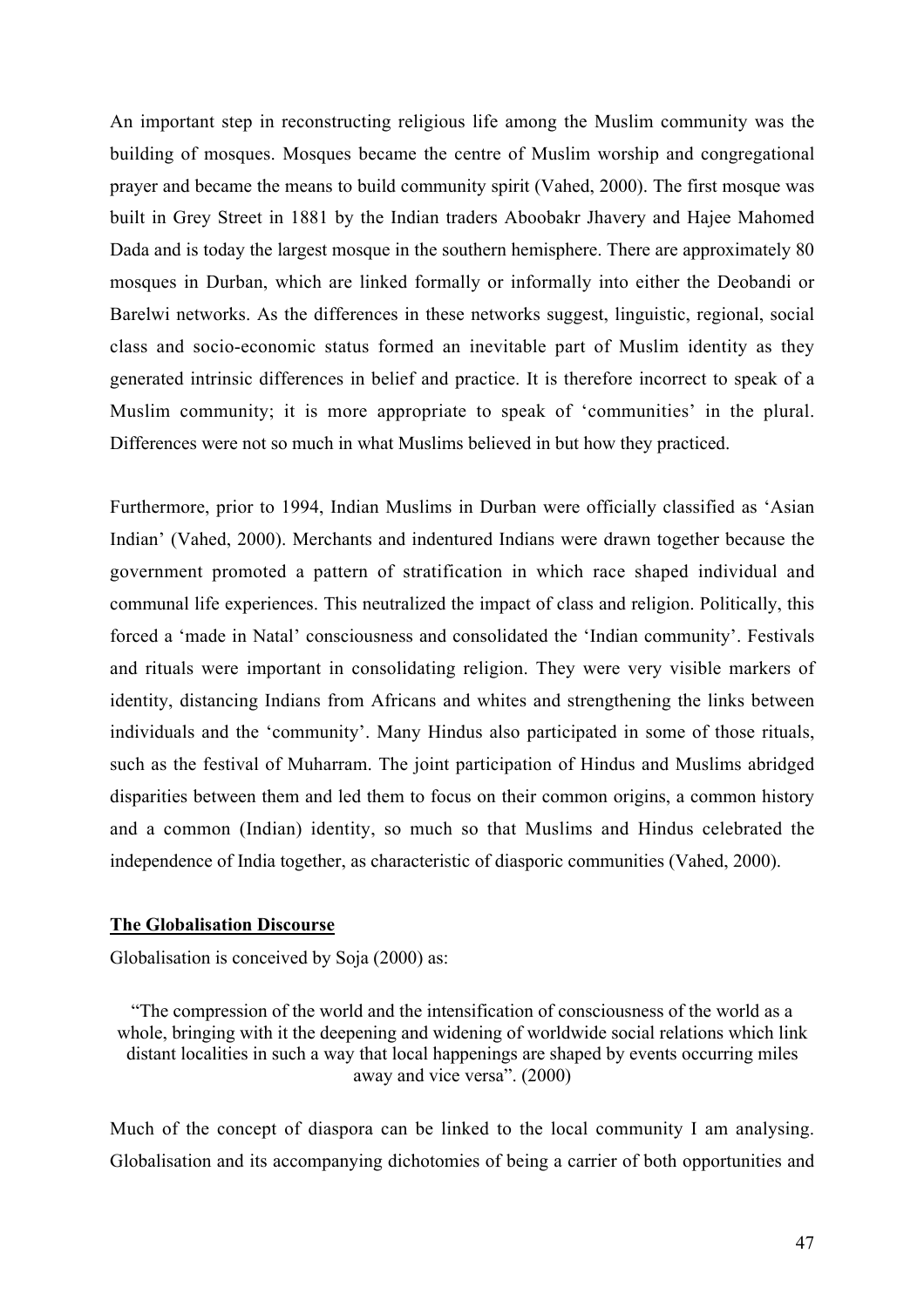complexities (Castells, 1996) especially on the socio-cultural arena, plays an important role in (re) shaping identities of global citizens. Within the age of globalisation, the domination of nature by culture is at its height (Castells, 1996). The metaphor of living in the global village results not only in questioning the validity of geography as a discipline itself, but also in an inevitable acceleration of life, experienced in particular in the urban areas, where the process of 'de-traditionalization', as elucidated by McLuhan (in Leyshon, 1995: 32), dominates in terms of "rolling social life away from fixities of tradition". Indeed, it is argued that we have entered an era of global capitalism that is marked by a new international division of labour in which industrial production/urbanism has become more widely distributed over the inhabited world than ever before (Soja, 2000). The rising status of the NICs (newly industrialized countries) and the creation of new industrial spaces which had previously never undergone major significant industrialization (for example, Silicon Valley), combined with the deindustrialization of many old Fordist manufacturing regions, are interpreted as embodying the emergence of a new and restructured global space economy<sup>29</sup>. Some of the reasons for this change in the new Age of Globalism are the accelerated movement of people, goods, services, and information across national borders and the growth of global markets for labour and globally networked commodities, the space-spanning and networking effects of the telecommunications and information revolution and, the concentration of political and economic power in a re-ordered hierarchy of global cities acting as command posts for controlling the changing financial operations of the world economy (Soja, 2000).

Each of these processes of change has provided a focal point in studying the geopolitical economy of globalisation and is the subject of a large and growing literature. To explain the geopolitical economy of globalisation, one has to consider two encompassing categories; the globalisation of capital and the globalisation of labour. The globalisation of capital is usually measured by indicators such as foreign direct investment, the growth of foreign investment in the domestic economy, the increasing importance of import and export trade, and the

 <sup>29</sup> It is precisely this ordered configuration of international relations, which has lasted in relatively stable forms since the late 19th century, that is currently being substantially restructured in what some have called an era of flexible accumulation and "disorganized" capitalism. While the commercial and financial circuits of capital are playing a vital role in this restructuring, it is the expanding geographical scope of productive industrial capital that most distinguishes the present era of globalization. Formerly confined to the core industrial countries, urbanbased industrial capitalist production has spread to many ,more parts of the world that ever before, exemplified most directly in the growing list of NICs. This has been associated with a breakdown of the old international (or interstate) capitalist world economy and its distinctive spatial (or territorial) divisions of labor based primarily on nation-states; and its reconfigurations as an intensified global or transnational capitalist economy with a "new world order" of networked flows and linkages that are no longer as confined by national boundaries as they were in the past (see Soja, 2000).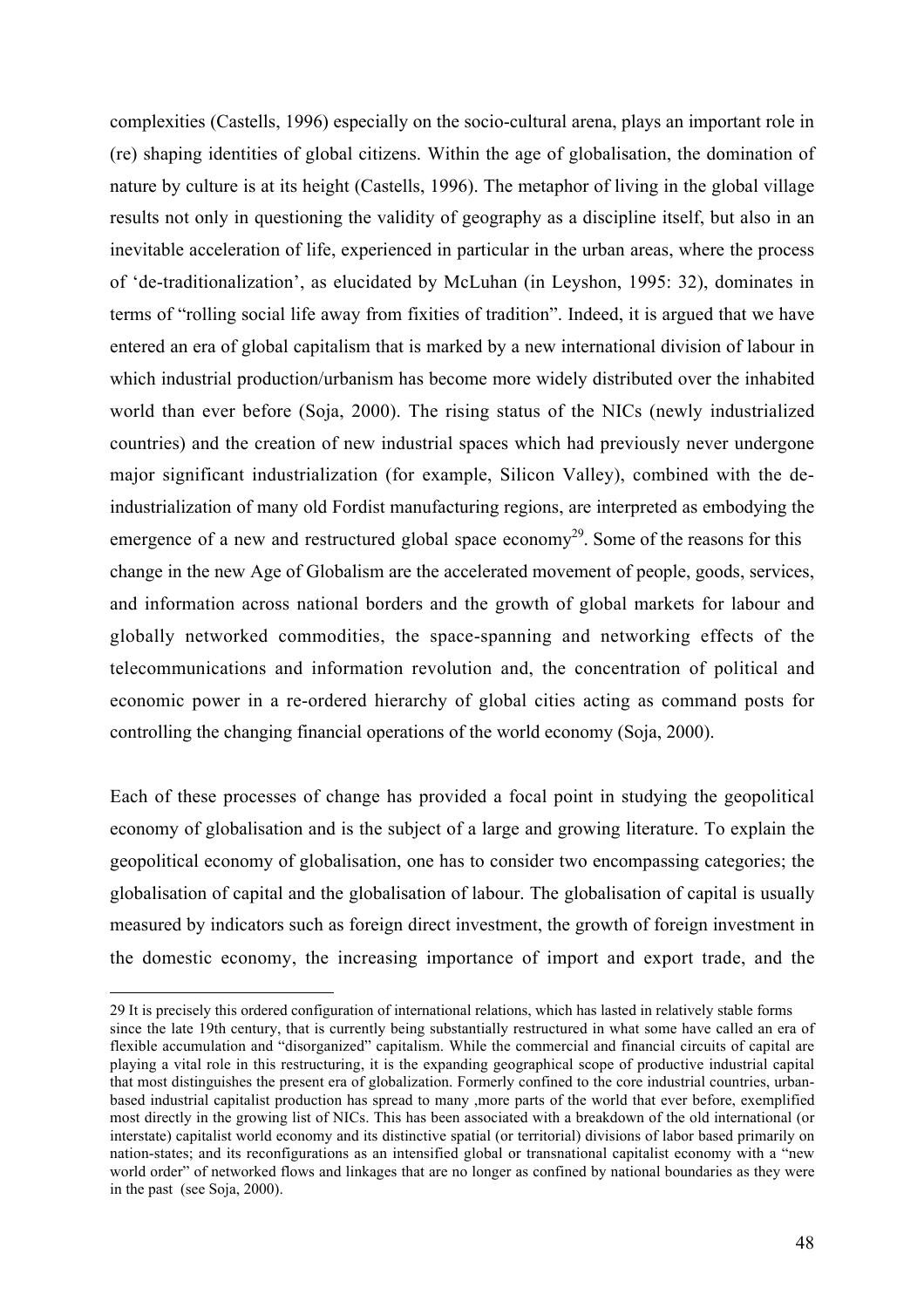intensification of other "flows (of money, jobs, services, and workers) across national borders. When viewed from a broader perspective, the globalisation of capital has traditionally been studied with respect to three interlocking circuits of capital flow: commercial trade, financial investment, and industrial production. As suggested earlier, it is the expansion, diffusion, and networking of industrial capital and industrial urbanism on a global scale that can be seen as the most distinctive feature of the current phase of globalisation (Soja, 2000). It is precisely the latter occurrence that concerns most geopolitical economists $30$ .

The other side of global capitalism is defined by the globalisation of labour. Capital is more flexible and able to 'move' more than labour, the latter remaining linked to national localized labour markets. However, the globalisation of production has induced by its very nature, an increased globalisation of labour, and larger-scale migrations of people towards the major globalised nodal cityscapes of the world. As a result, the past thirty years has witnessed an increasing volume of migration across national boundaries, including both voluntary and involuntary migration. Moreover, the nature of this migration has involved significant numbers of people from more countries and cultures than ever before, thereby populating global cities with what Appadurai (1996) calls ethnoscapes. This process has led to the production of a truly global proletariat, but one that remains highly fragmented, difficult to organize, and not yet conscious of its potential global power (Soja; 2000). However, this intensified migration of people is geographically haphazardly developed in its impact and intensity, as well as open to many different interpretations of its causes and consequences. Global flows of capital investment, labour migration, information, and technological innovation are reshaping city space and local capital-labour relations, creating new industrial spaces, a reshuffling of class identities, different urban divisions of labour, and a re-polarized and re-fragmented pattern of social and spatial stratification (Soja, 2000).

 <sup>30</sup> The general academic and policy discourse, however, has focused more heavily on either the commercial circuit, viewing globalization primarily in terms of the growth and repatterning of world trade; or the technology-led new phase of transnational financial integration and electronic networking that is reshaping the flow of money, credit, and investment in what some observers describe as an increasingly borderless world. On can crudely categorize the discourse on the globalization of capital according to which of these 3 emphases is given the greatest priority: Production, Trade, or Finance (Soja, 2000).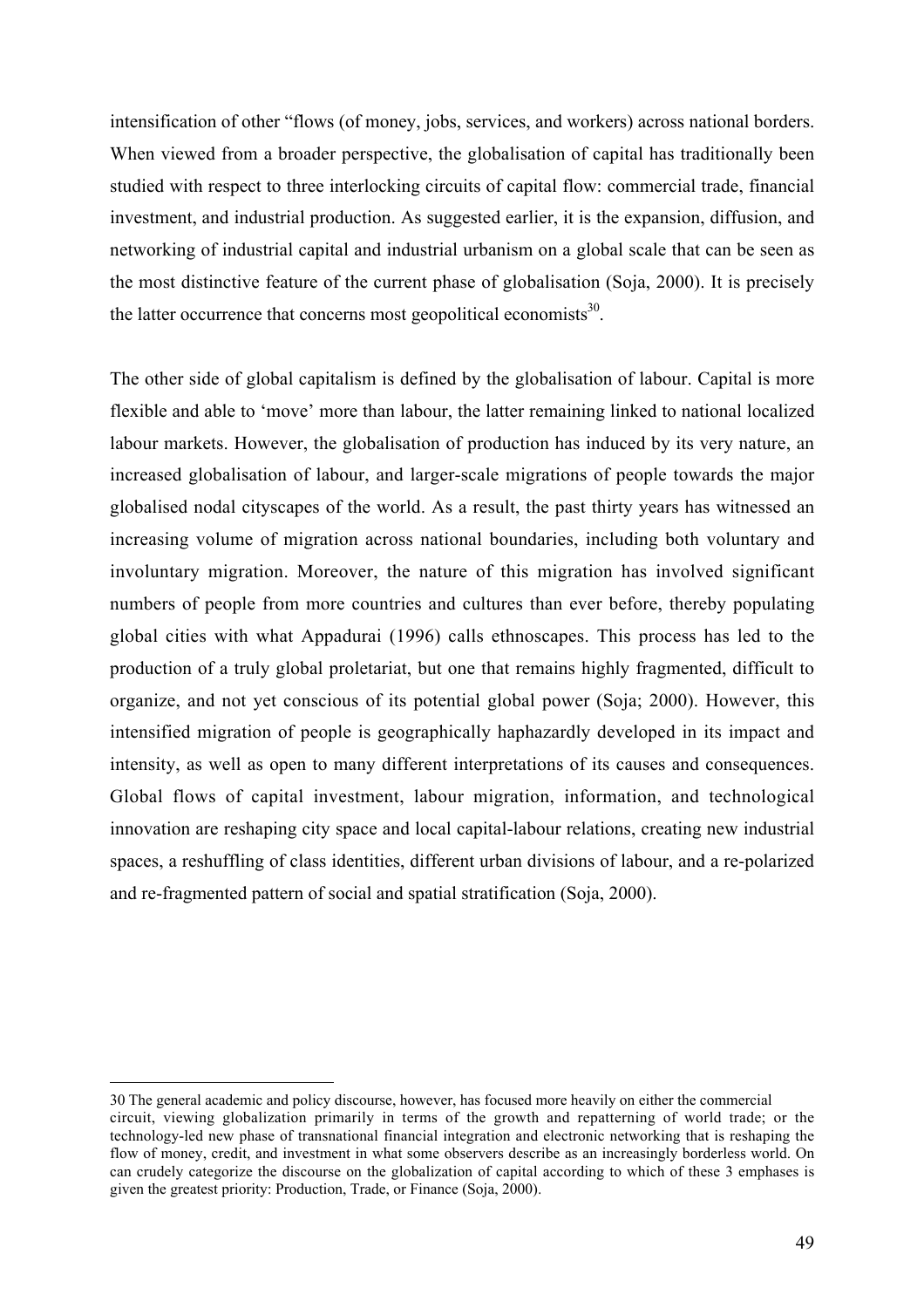Appadurai (1996) outlines a basic framework to explore "global cultural processes" based on five interrelated cultural-economic landscapes<sup>31</sup>, which he also calls ' imagined worlds'. "The suffix scape", he writes, "allows us to point to the fluid, irregular shapes of these landscapes, shapes that characterize international capital as deeply as they do international clothing styles" (1996: 33). Ethnoscapes, his primary interest, are formed by global flows of people (tourists, refugees and immigrants such as the Muslim Indians), now intensified to an unparalleled level of scale and scope both in material terms and in the global imaginary. Appadurai's (1996) trans-national anthropological study of 'scapes' and flows, characterizes the advent of a potent postcolonial cultural perspective that reflects more on the disruptive, conflict-filled heterogeneity of this disordered post-modern world than on the homogenizing effects of global interdependence and consciousness. The globalisation discourse is seen not simply from the dialectic of homogenization-heterogenization but around what is expressed as multiple scales of hybridity, the places and people who are most involved in the tensions and cultural manifestations arising from what Appadurai (1996) terms as cultural "glocalization" or trans-nationalism. Two of these scales feature most notably in the post-colonial critiques: the nation-state and nationalism on the one hand, and the production of locality and local identity on the other, but it is the interaction and hybridisation across many different scales, from the most global to the most local and individualized, that is of primary importance as well as the interplay between deterritorialization<sup>32</sup> and reterritorialization.

This recipe suggests the complex simultaneity of two intermingled processes of restructuring. One the one hand, deterritorialization, involving the collapse of Fordist means of production and traditional spatial divisions of labour, and established patterns of real-and-imagined cultural and spatial identity at every scale from the local to the global, and one the other hand, reterritorialization, being the critical response to globalisation and post-fordist restructuring,

1

<sup>31</sup> Finanscapes focus around the now more "mysterious, rapid and difficult to follow" landscape of global capital, where "megamonies move through national turnstiles at blinding speed". Further "defracting" the deeply disjunctive relationships between these first 3 scapes are two realms of created imagery. Mediascapes, based on "image-centered, narrative-based accounts of strips of reality" electronically disseminated by newspapers, magazines, television stations, film studios, and other globalized media, provide "large and complex repertoires of images, narratives, and ethnoscapes to viewers throughout the world, in which the world of commodities and world of news and politics are profoundly mixed" Appadurai, 1996: 33).

<sup>32</sup> Harvey discusses how capitalist enterprises control time and space by relocating operations. As he puts it, "any struggle to reconstitute power relations is a struggle to reorganize their spatial bases," which is why capitalism constantly detterritorializes and reterritorializes". Such deterritorialized nation-state building is something new and significant, a form of post-colonial nationalism that reflects and reinforces the division of the entire globe into nation-states. Deterritorialization in this sense contrasts with the concept of diaspora whereby people imagine themselves as a nation outside of a homeland". Another sense of deterritorialization has to do with the construction of "hyperspaces", i.e. environments such as airports, hyper-real places such as amusement parks and wax museums in which simulacra are seen as more real than the real thing" (Kearney, 1995:553)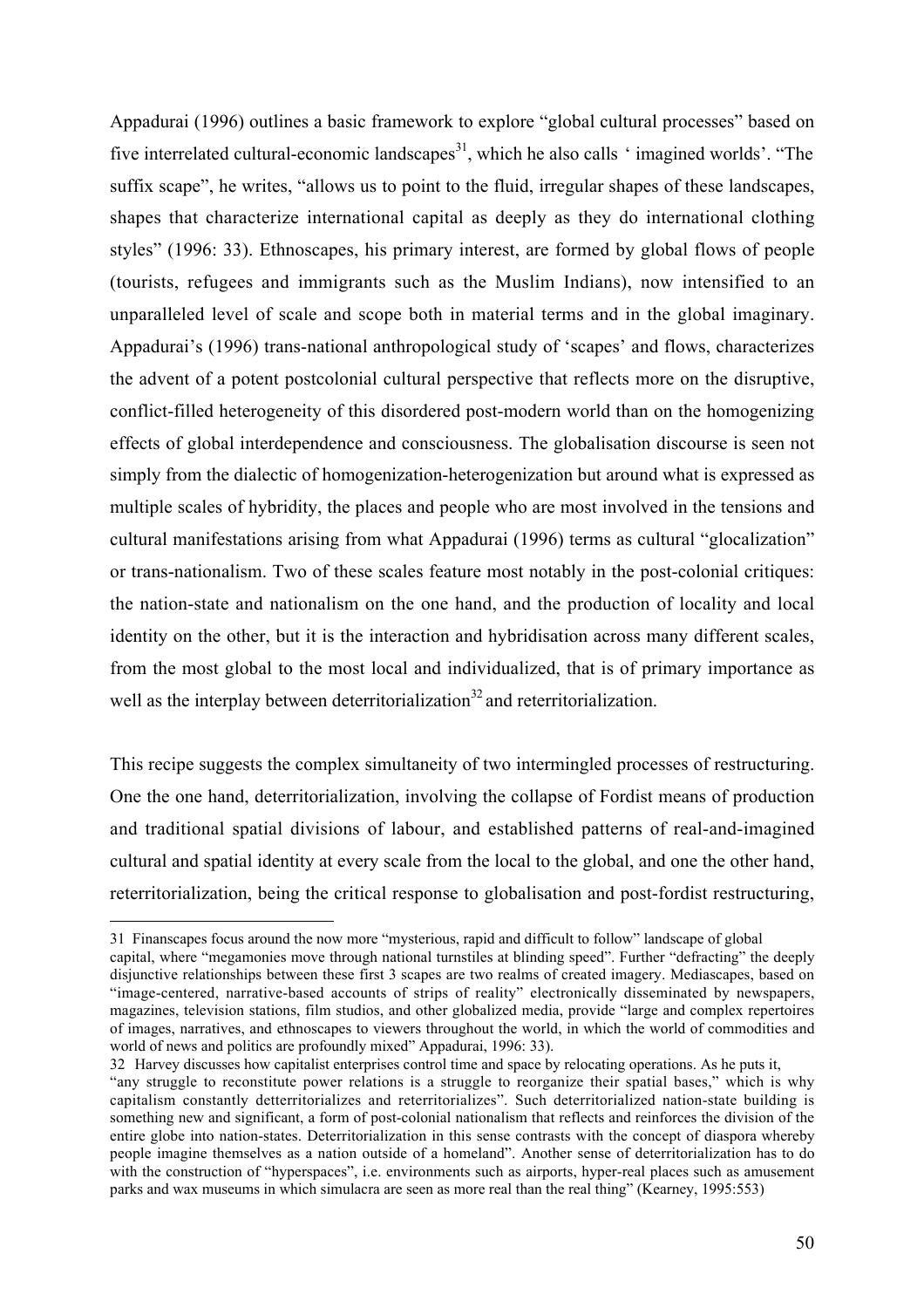generating new efforts by individuals sectors, cultures and nations, to reshape their territorial behaviour, their fundamental spatiality and lived spaces, as a means of resisting and/or adapting to the contemporary condition (Appadurai, 1996).

#### **Space and the Identity discourse**

As argued above, globalisation refers to social, economic, cultural, and demographic processes that occur within nations but also transcend them, such that attention limited to local processes, identities, and units of analysis yields incomplete understanding of the local" (Kearney, 1995: 548). In other words, globalisation is a process whereby the intensification of worldwide social relations helps to link far-away localities so much so that local activities are shaped and influenced by events occurring many miles away and vice versa (Kearney, 1995). Globalisation, being a process generated through migration, commerce, communication technologies, finance, tourism, etc. leads to a restructuring of the bipolar metaphor of space and time of modern worldview. The spatial correlate of this time has metropolitan centres and peripheral sites linked together by lines of communication. As a result, the process of globalisation involves a shift from two-dimensional Euclidian space with its centres and peripheries and sharp boundaries, to a multidimensional global space with unrestrained, often sporadic and interpenetrating sub-spaces (Kearney, 1995). As a result of this virtual proximity of centres and peripheries, local cultures are becoming increasingly detteritorialized. Not only does deterritorialization blur any notion of bounded cultures, but so does the constantly increasing volume and velocity of global dissemination of information, images, and simulacra that is a diffusion of cultural traits gone wild, and creating a nightmare for contemporary cross-cultural correlational studies. Such flows require a reconsideration of presumably bounded culture areas (Kearney, 1995)

Spatiality is a key concept in the present context of globalisation. Knowing where one is placed is fundamental to an understanding of self and it is therefore relevant to explore the ways in which space is able to inform identity<sup>33</sup>. Spatiality may in theory bear a huge

 <sup>33</sup> Identity matters, both in terms of social and political concerns within the contemporary world and within academic discourses where identity has been seen as conceptually important in offering explanations of social and cultural changes. The following chapters will explore the ways in which the concept of identity raises fundamental questions about how individuals fit into the community and the social world and how identity can be seen as the interface between subjective and social and cultural situations. Identity gives us an idea of who we are and how we relate to others and to the world in which we live. Identity marks the ways in which we are the same as others who share that position, and the ways in which we are different from those who do not. Often, identity is most clearly defined by difference that is by what it is not. Identities may be marked by polarization,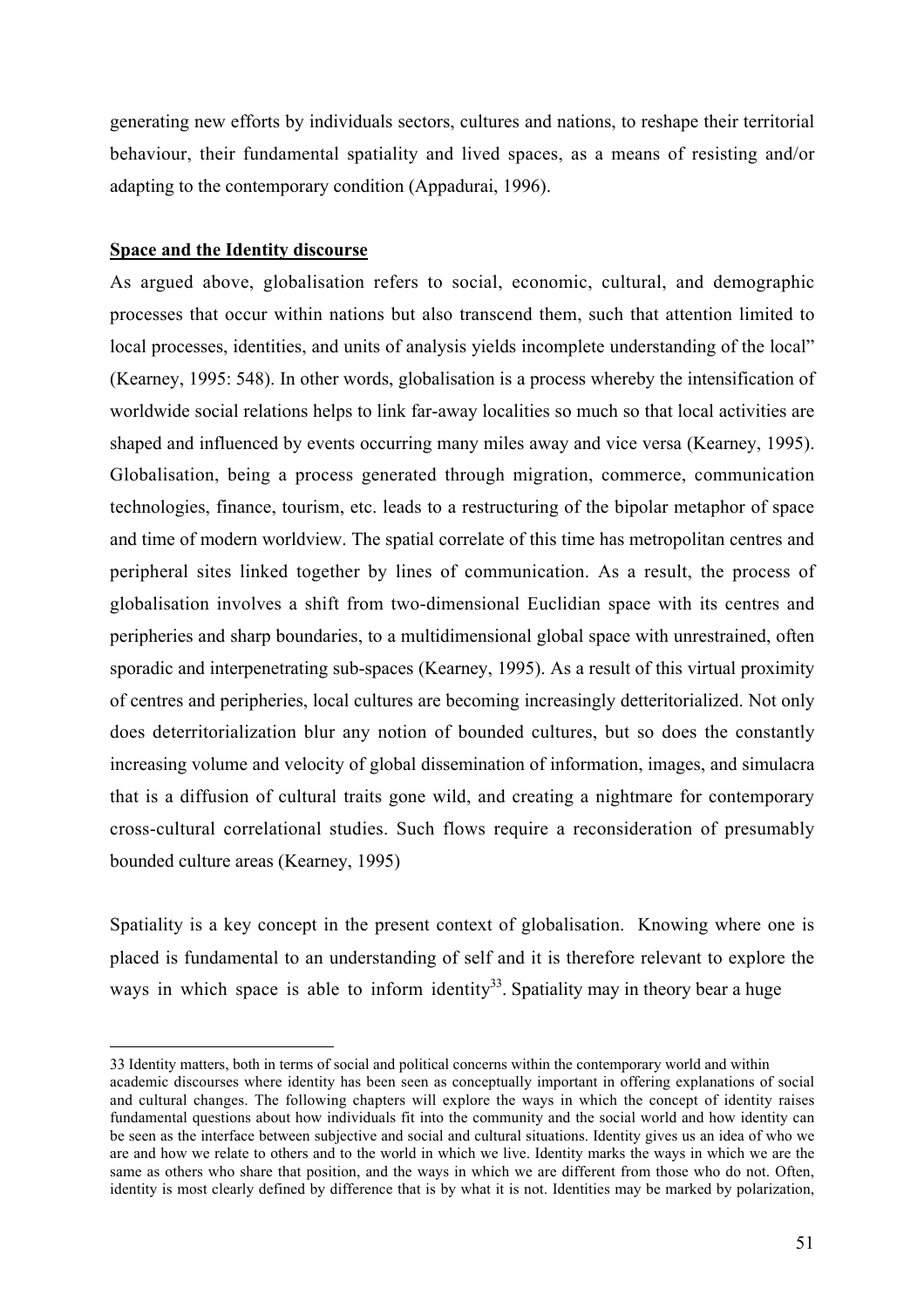influence on the identity of groups or individuals. Dixon & Durrheim (2000) have recently explored how the environmental concept of 'place-identity' may be framed within a critical discursive approach. Such an approach focuses particularly on the collective practices through which specific place identities are framed, reproduced and modified, in addition to how constructions of place are oriented to the performance of social actions (blaming, justifying, excusing, excluding, etc) (Dixon & Durrheim, 2000). One of the features that emerges in recent studies of human geography are non-essentialist and constantly evolving concepts of culture and identity, and how the two usually combine to impact upon individuals and groups in society (Gupta & Ferguson, 1992; Clifford, 1994). In the case of Islam, however, group/community identity, as well as a preference of religion over culture and nationality is viewed as the ideal over and above individual and situated identities as discussed earlier (Vahed, 2001).

#### **Resistance identities**

Drawing from the writings of Pile & Keith (1997: 14), a series of resistance strategies can be drawn through which people in the contemporary world express themselves, ranging from ear-splitting music and following outrageous fashions, from sit-ins to outings, all of which provide the individual the possibility to change things through finding their own ways to 'struggle', and avoid the forces in power that are seen as oppressive. According to Castells (1997), resistance identities arise from defensive reactions to three main trends, namely reaction against globalisation (which erodes the sense of control and autonomy of the marginalized), secondly against networking and flexibility which blur social relationships, and thirdly against the crisis of the patriarchal family which forms the basis of many societies worldwide but which is in rapid transition. Consequently, following Castells' logic, it is unsurprising that "these defensive reactions become the sources of meaning and identity by constructing new cultural codes out of historical materials" (Castells, 1997: 66). Due to the fact that the more intangible flows and the virtual realities of the Information Age encapsulated within the network society is beyond the mastering of the marginalized, resistance finds better breeding grounds in the space of physical places, or what Castells (1997) calls 'reverse information flows'.

for example in the most extreme forms of national or ethnic conflict, and by the marking of inclusion or exclusion – insiders and outsiders, 'us' and 'them'.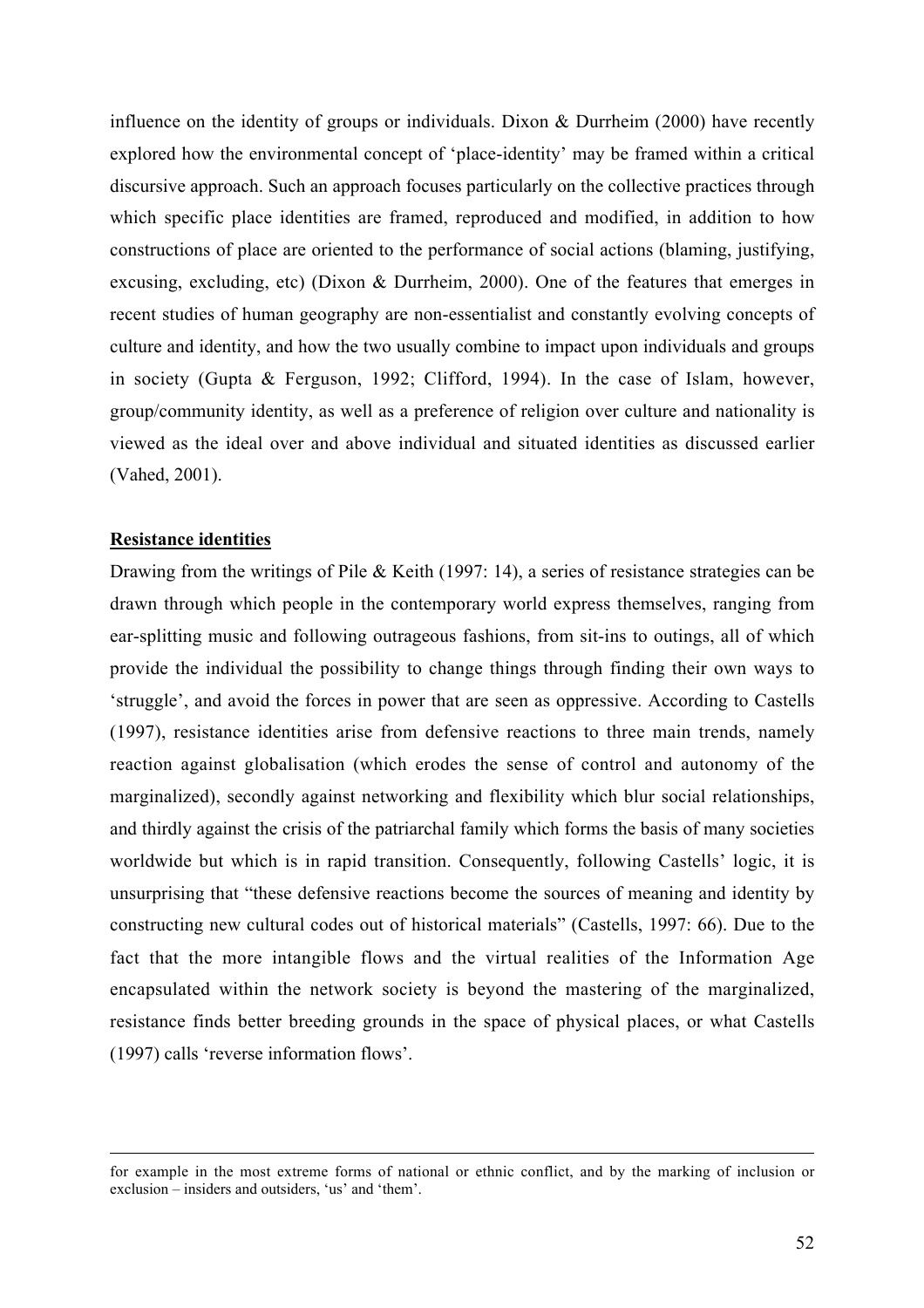As argued earlier, the construction and establishment of identity involves the process of individuation, as the individual is engaged in a private process of finding him/herself, as opposed to accepting societal identity roles. Out of three types of identity formations proposed by Castells (1997) namely; 'legitimising identity', 'resistance identity', 'project identity', resistance identity is seemingly most relevant for Indian Muslim identities in Durban. Contrary to legitimising identities, which generate a civil society in the form of organizations, institutions and social actors that rationalizes the sources of societal power relations through consent, 'resistance identity' is mainly concerned with the formation of 'cultural communes' or communities of resistance. Inscribed within identities of resistance, lie the questions of spatiality and the politics of lived spaces (Pile & Keith, 1996: 27). In other words, struggles that occur regarding issues of identity formation and political claims making, involve clear identified spatialities of struggle. This is in turn closely linked with one of the most important concepts within cultural geography; the sense of place that informs the 'rootedness' of identities (Rose, 1995). Identification with or against certain places and spaces on varying levels (local, national or global) is said to involve human emotions and memories but also politics and representation as social interactions and power relations define as individual's sense of place. The same is true when it comes to the human placedness of 'cultures' because they are socially constructed and imagined (Hall, 1995). Despite the localization of identities, it has been argued that in an age of globalisation where geography is being questioned, the trend is increasingly towards both the virtual and physical erosion of boundaries. Thus the 'rootedness' and the 'placedness' of identities (especially communal) is the subject of heated debate among scholars (Rose, 1995).

The politics of identity is consequently invariably linked with the politics of place and space, as with the geography of location and territorialization. Resistance involves the spatialities of location and boundaries, the process of movement from one place to another. What Robins (cited in Massay, 1995: 79) calls a 'geography of rejection' may entail a purification process, that is social groups desiring the maintenance of their exclusive and purified identities in space as a defensive strategy. This is precisely the space where the politics of identity is said to be fertile whereby the processes of claiming power through different sense of place is made, and as the insider-outsider dichotomy is played by different social groupings through the process of 'othering' (Rose, 1995). Scholars thus argue for a contextual understanding of resistance, as not always situated and emanating physically through spatial practices or places, but also through emotions or experiences often termed as 'power' such a desire, anger,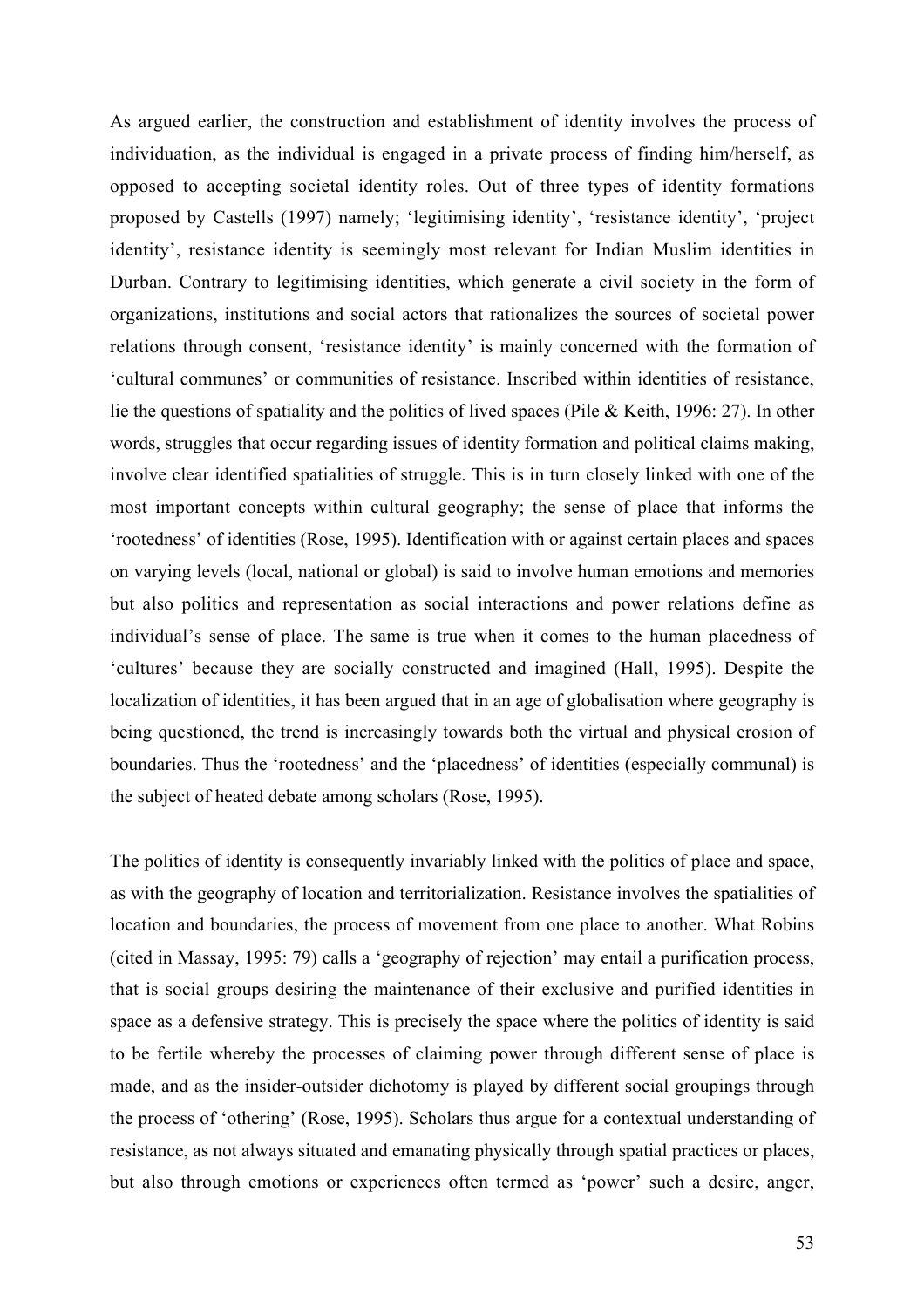happiness, fear and dreaming. In advocating geographies of resistance from this perspective whereby resistance involves spatialities that lie beyond 'power' in alternative grounds, Keith & Pile (1996) claim that tactics of resistance are inscribed into spaces that are only partly controlled by the powerful. This is in turn means that while the spaces of resistance are dislocated from the spaces of the powerful, resistance seeks to recreate new meanings out of imposed meanings and to "re-work" and divert space to other ends" (Keith & Pile, 1996: 16). Keith and Pile's use of the highly dynamic concept 'psychic resistance' is offered as another type of resistance, expressed out of sense of threat to one's identity and thereby through feelings of fear, desire, and nostalgia amongst others.

We have seen how identity and location are inseparable: knowing oneself is an exercise in mapping where one stands. Consequently, it is fair to suggest that spatialities, especially postmodern spatialities, have produced landscapes that are loaded with ethical, epistemological and aestheticized meanings. An articulation of identity is only momentarily complete, as it is always partly constituted by the forces that oppose it (the constitutive outside), always contingent upon surviving the contradictions that it subsumes (forces of dislocation). In such a malleable world of identity formation, subjects are articulated through "moments of closure that create subjects as surfaces of inscription, mythical and metaphoric, invariably incomplete" (Keith & Pile, 1996). Thus, identities and their conditions of existence are inseparable. Identity cannot exist outside of its context. "Identity depends on conditions of existence which are contingent, its relationship with them is absolutely necessary" (1996:20). It is crucial to understand that identity is always an incomplete process. Sometimes, while trying to make sense of a particular moment or a particular place (synchronic analysis), this process is stopped to reveal an identity, just like capturing a photograph of a racehorse at full gallop. While the photograph may be a 'true' representation of a particular moment by its frozen nature, it does not reveal the full identity of that horse as the photograph represents a momentary stop in this gallop, simultaneously real and unreal, it is a moment in time that has been captured and cannot be interpreted as being an accurate representation of the horse or that moment. On a more technical level, synchronic analysis is necessarily a process of sometimes justifiable misrepresentation (Keith & Pile, 1996). This is why identity is always incomplete, always subsumes a lack, and perhaps is more readily understood as a process rather than an outcome. Identity should always be a process, never an artefact.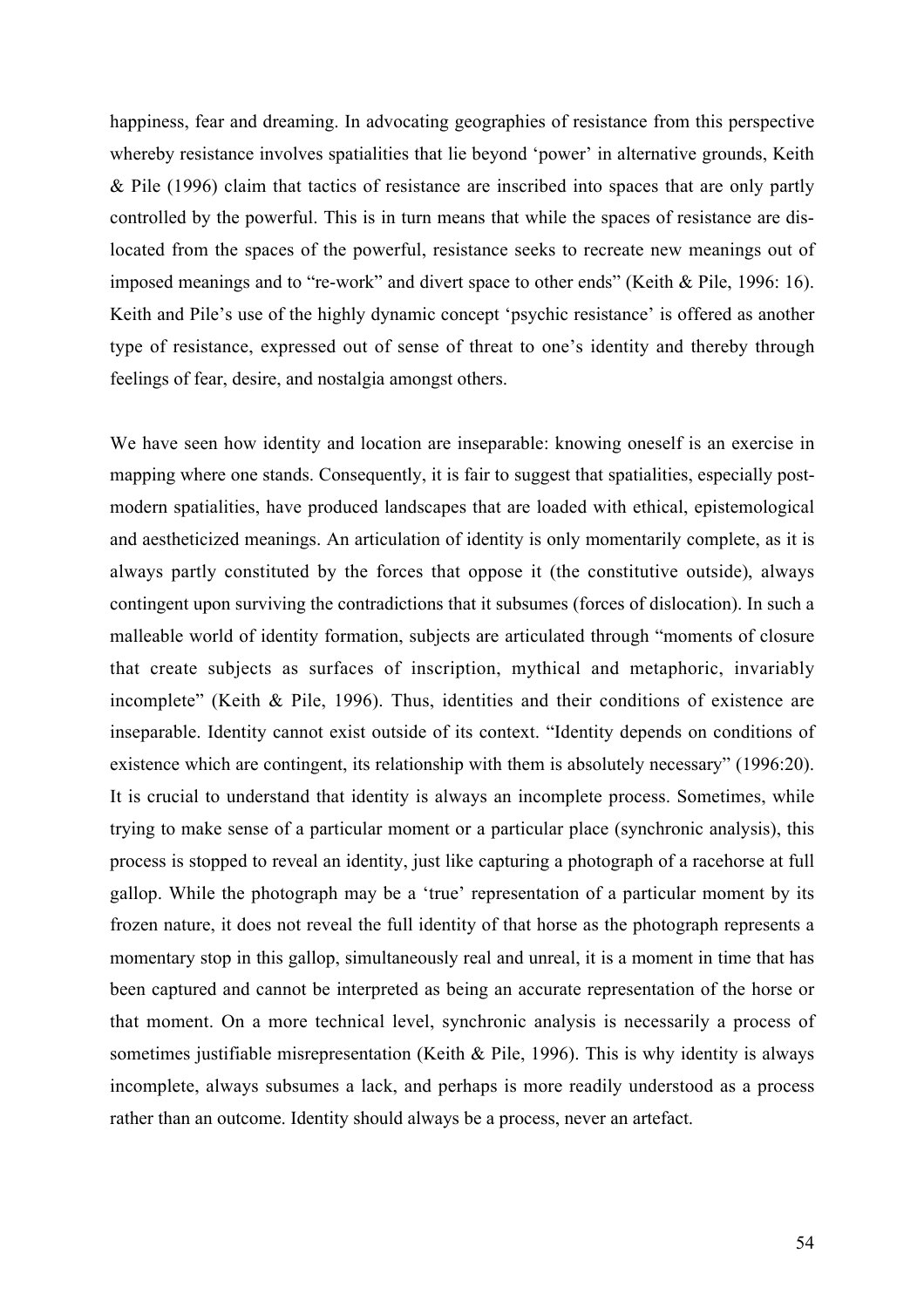The post-modern position is that identities, which provide individuals with concrete spatial locations as social individuals, are fluid and changing. According to Hall (2000), identities are constantly being negotiated in the 'interaction' between individual and society. The inner core of an individual (the real me) is adapted in 'dialogue with the cultural worlds outside and the identities which they offer' (2000). Consequently, identity becomes moveable: formed and transformed constantly in relation to the ways we are represented or addresses in the cultural systems that surround us. As far as South Africa is concerned;

"There is no fundamental identity that any South African clings to in common with all, or even most other South Africans. South Africans have multiple identities in common contexts (e.g. political party) and common identities in multiple contexts…a Muslim, may span many religious, political, social and cultural contexts and thus link them together into a social universe. These identities, then, can be said to be multiple and crosscutting in that each overlaps a range of contexts, or a common context or institution may contain many identities within it". (Thorton, 1996: 150-151).

The people living in Umhlanga Halls and Umhlanga Crest epitomize an Indian diaspora, which has maintained some aspects of its homeland culture but which has also joined the global capitalist marathon by advocating the existence of social and class disparities between themselves and the 'others'. By using the concepts of globalisation and identity formation, I analyse the markers that inform the identities of the people living in Umhlanga Halls and Umhlanga Crest, while taking to account their contribution in the re-shaping of the urban pattern of the city of Durban through their decision to uphold and move in suburban-gated neighbourhoods.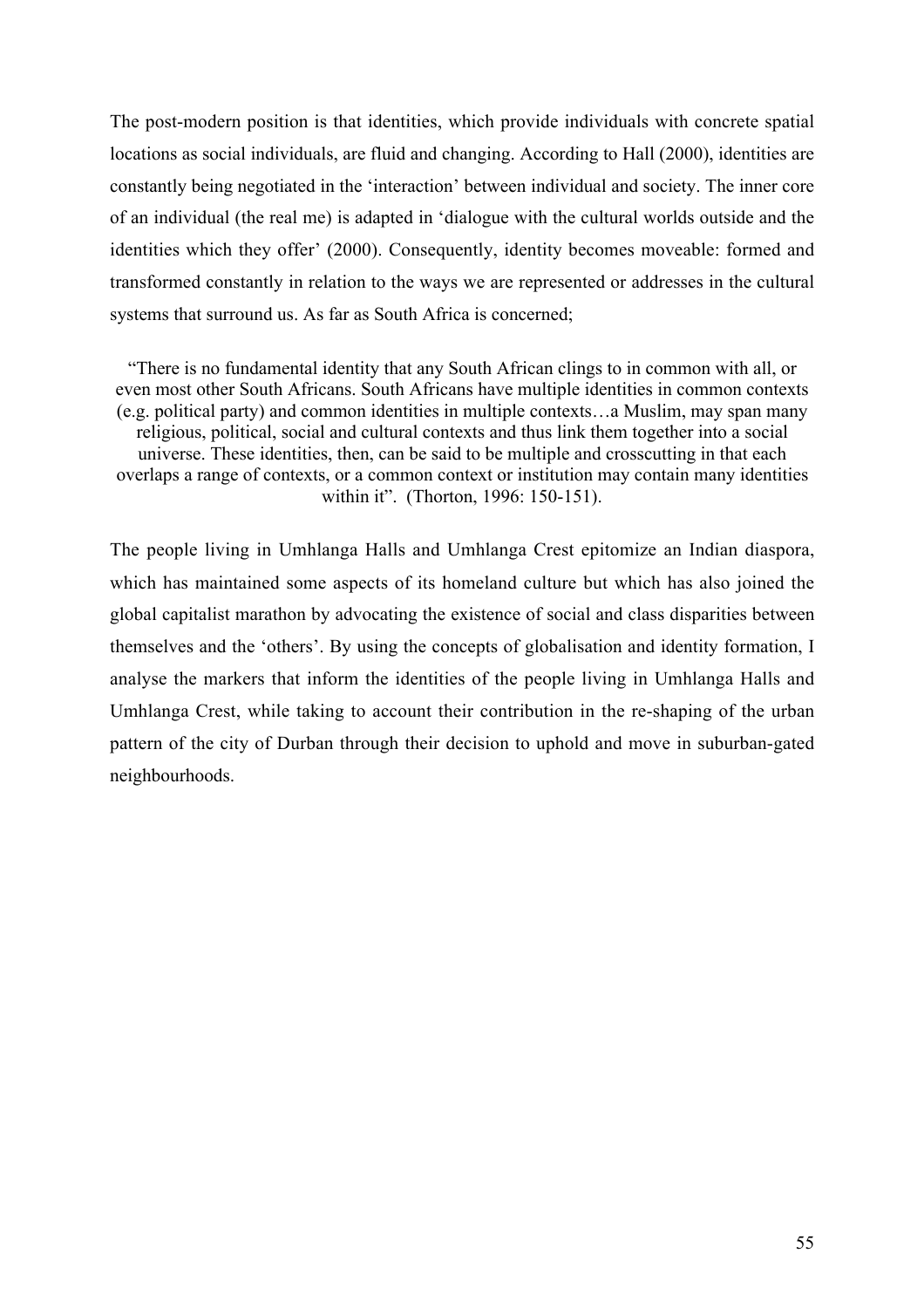# **CHAPTER 4**

# **INTO THE FIELD**

*I tap my feet impatiently on the pavement as I wait for the bus that goes to Umhlanga. The bus is 15 minutes late. I am going to Umhlanga for the first time. Beside me, stands a tall white girl, looking extremely lost and flustered. I hesitate a brief moment, I have never been one for talking to strangers but I smile all the same. She tells me that she has a job interview in Gateway and sighs in relief when I tell her that I'm waiting for the same bus. She says: "Oh thank goodness, it's my first time going on my own to Umhlanga and I am totally lost", and immediately moves away from me. Her reaction makes me smile internally; I had experienced the same relief a week earlier when catching the mini taxi to Umgeni to renew my study permit. I had met this black woman, asked her for directions, and then quickly withdrew to establish my differential space. Ethnocentric fear is entrenched to such a large extent in South Africa that it is practically impossible not to see it. But then I had withdrawn because I wanted to avoid any familiarity between the black stranger who was obviously of a lower social class than I was and who I wasn't sure I could trust.*

*Such is my first field note entry.*

*I watch the scenery from my window seat in the bus. As we enter Umhlanga, I see a golf course, one that is beautifully mowed and maintained. Unsurprisingly, the players are all white. The houses gradually become bigger and bigger. I am nervous – this whole area is so well kept and laid out… neat – so neat like I have never seen before. The bus occasionally stops to pick up passengers, a couple of young yuppie white passengers get into the bus; to my pleasure and surprise, the surfer-looking white lad greets a black mama sitting next to him in Zulu… a smile. Could it be that the younger generation is less ethnocentric that the older generation? We pass by "Our lady of Fathima Government School". The name Fathima is like a relief… a sort of instant recognition…. A feeling of warmth washes over me… there is no doubt that I have found some kind of connection with this Muslim name.*

*I worry about not being properly dressed to meet my host, I look down at my shoes, old unfeminine black shoes…. the same shoes that I wear everyday to go to campus because they're comfortable. I wonder whether I should not have dressed differently – maybe in a more formal way. This is silly…. and I feel silly…for being so self-conscious.*

*We reach a valley-like area populated by green-roofed houses, pretty and ornately designed. This is obviously not a squatter camp urban planning… I even come across a mini gated condominium. Somerset Park, I cannot help myself from marvelling at the beauty of the landscape of that community – sort of like the gated area I had in my imagination…. I wonder what it would be like to live like this…. Ten minutes later, I jump out of the bus and go to meet my first host. Bilkis.*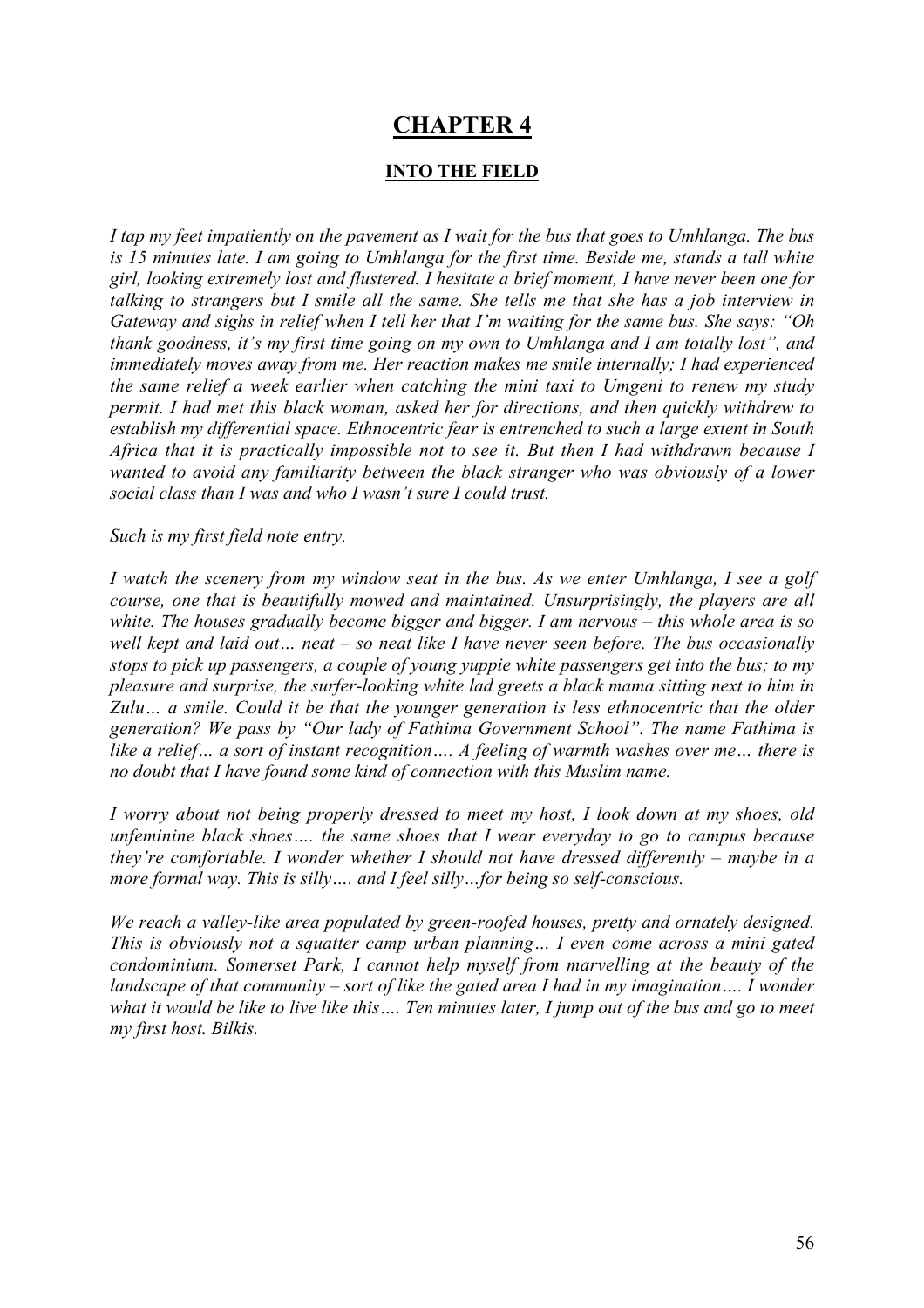#### **Introduction**

Understanding how Muslim residents make sense of living inside gated communities requires connecting the experiential and psychological levels of explanation with a critical analysis of society. Interviews and participant observation provide data on individuals, families, neighbourhoods, while comparative studies, theoretical treatises, and reviews of advertisements, television and radio transcripts, and newspaper reports generate a broader view of the societal impact. Bringing these levels together without losing the complex reality of individual experience can be accomplished by examining how social and political forces – through ideology and practice – are manifest in everyday behaviour and conversations. Another difficulty is portraying myself as an active participant in the creation of this work. Often, the author is presented as an uninvolved, anonymous observer without gender, class, tastes, or preferences. In critical analysis as well as in ethnography the author is sometimes obscured, as if he/she were not the narrative's producer, interpreter or guide. I address these concerns by using three narrative voices – a personal voice, the voices of the interviewees, and a professional voice – to present residents' lives, motivations and concerns. Through my eyes, thoughts, academic musings, and interpretations, the reader learns about my subject community. By interposing memoir and interviews, I elucidate the interconnection between the experience of me and my subject.

Due to the nature of the methodology used, results rely to a large extent on material, conversations, and observations as they were presented to me. For this reason, information gathered from women in Umhlanga Halls and Umhlanga Crest does not follow identical formats nor constitutes an equal quantity for all issues examined. I hope that respect for each research partner's opinion is conveyed, although it should be remembered that all data has been either consciously or subconsciously been submitted to my own reasoning and theoretical framework. I will examine these instances where possible. The opinions expressed by research partners are in the present tense to convey the immediacy of the field even though the data collected has a definite historical specificity, as the notion of changing circumstances and relations in identity construction is central to this research work. The oral expressions recorded here, however, are equal if not more valuable than the literary texts, which are cited in the present tense. First names are used (instead of surnames) for research partners to avoid repetition because several interviewees have the same surname. I begin this chapter with my own personal field note. I then examine the evidence and explore the conflicts – conscious and unconscious – in what is said, as well as in what is left unsaid. I am interested particularly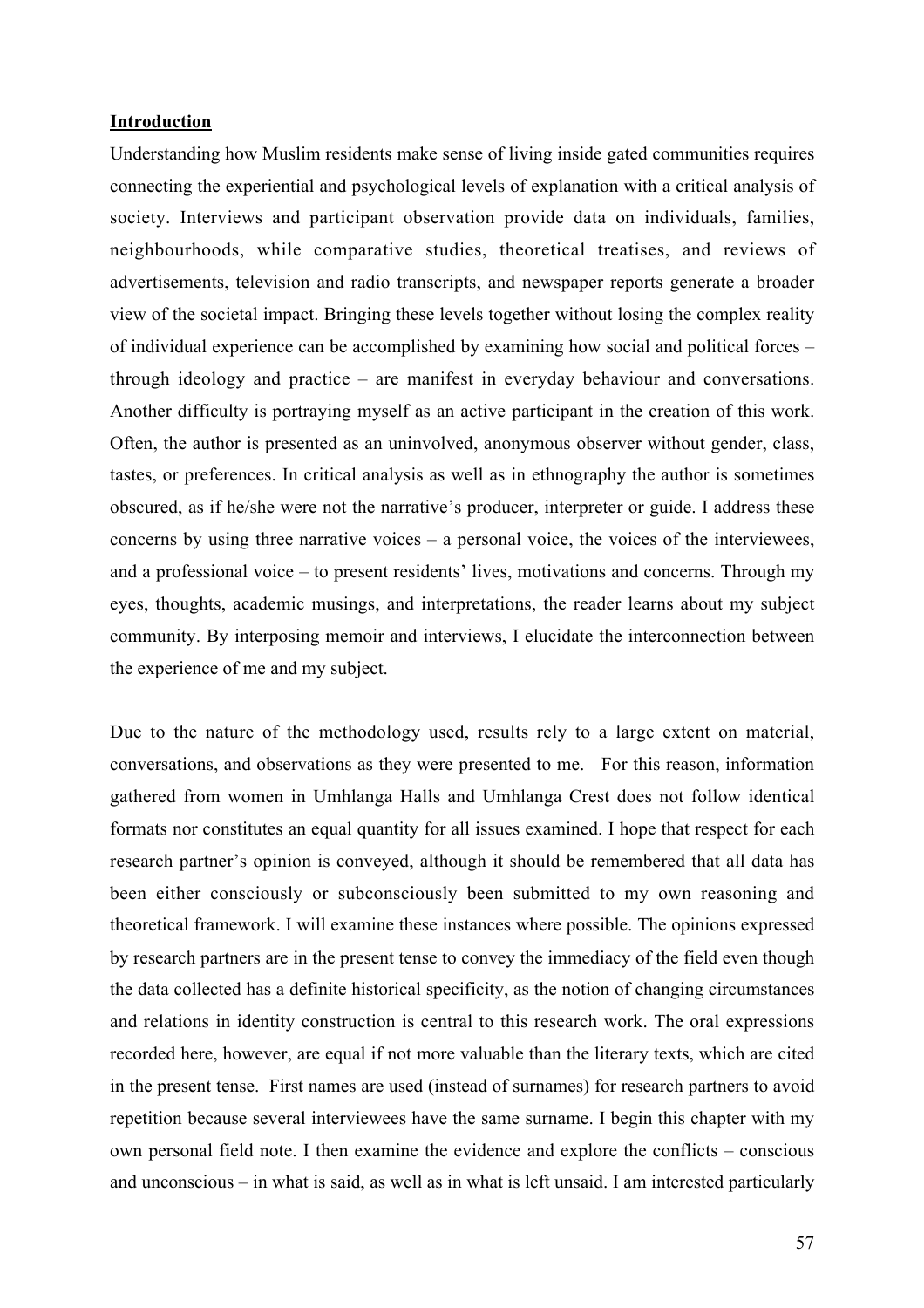in how political and economic perspectives illuminate the psychological, and how personal experience sheds light on the social.

#### **Heterotopia - The Case of Umhlanga Halls**

As has been previously established, the difference between space and place are that 'places' are to be understood as spaces that have become imprecated with social values, meanings and identity, whereas space is engaged in as principally as an element of discourse. In other words, space is used to refer to the surrounding environment that people inhabit. Places, however, refers to socially constructed or manipulated spaces that have been/are deliberately politicised, culturally relative and historically specific to match the needs of people inhabiting those meaningful spaces.

Ellin (1997) argues that although post-modern architecture and urbanism are very diverse, they can be understood simply as "a coherence…based on the heterogeneous substance and nature of modern society" (1997: 113). In other words, post-modern urbanism can be conceptualised as a re-action against modernism and its images of perfection and utopia (Giddens, 1990). It becomes a specific approach to urban design in a specific period of time: Furthermore, Ellin (1997) provides us with a summary of the characteristics of post-modern urbanism: historicism (reaction to modernism's break with the past), contextualism (character of peace and identity), use of symbolism, apoliticism, anti-autocratic, art as a commodity, traditional building and use of familiar elements. In short, whereas in modern design "form follows function", in post-modern design, "form follows fiction, fear, finesse and finance" (1997:133). In this sense, the phenomenon of gated communities in South Africa are a typical example of this post-modern feature as they are the creation of secured and peaceful spaces (form follows fear) with a distinctive identity and style (form follows fiction and finesse) to ensure a specific lifestyle and provide social and economic control. This is done through the privatisation of public space, services and governance (form follows finance) (Landman, 2002). As a result of these post-modern urbanist interventions, such as the emergence of gated communities, there has been a growing decline of public space and desire to control one's space, whereby the notion of space is now becoming increasingly transformed in a compartmentalized way (Ellin, 1997). It is evident from the discussion of the privatisation of space, manifested through various forms of gated communities, often leads to the privatisation of local control as well. This is often enforced by fortification and access control.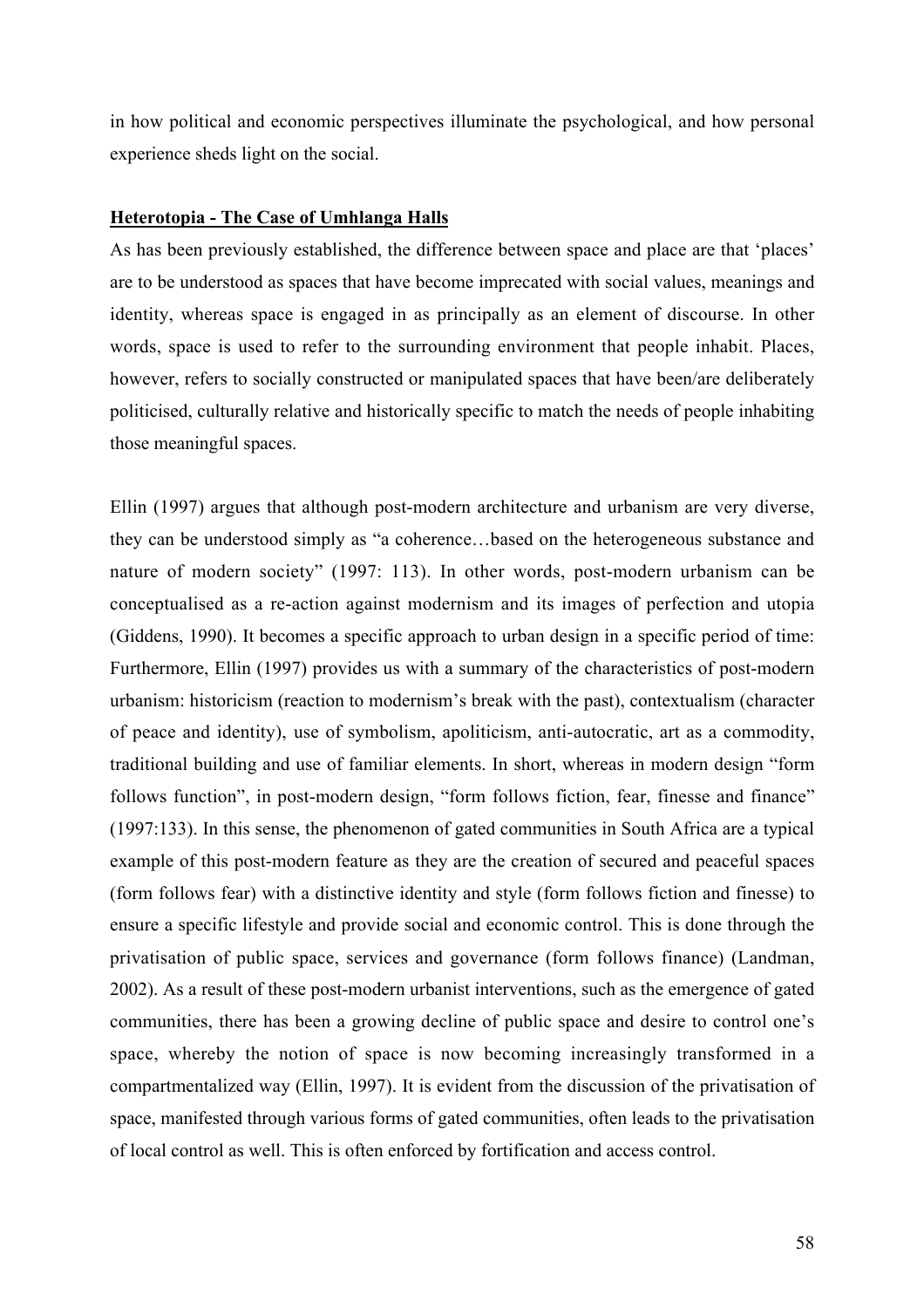The autonomy, which the Umhlanga Halls and Umhlanga Crest so outwardly strive to achieve, is indicated by the fact that these areas of development maintain not only their own bylaws, but also the 'architectural mandate' over their own areas to a very large degree (Hook & Vrdoljak, 2001). Unlike the large majority of building projects that are spread across the city of Durban, the eThekwini city council has only limited powers of intervention within such gated community complexes (2001). An obvious sign of the gated community's autonomy is given in its lack of engagement with national architectural and city-planning debates on how best to restructure South African cities in ways that will facilitate the desegregation, racial integration and overall urban renewal of cities (Hook & Vrdoljak, 2001). The main priority of the gated community developers is to build on the ever more northerly outskirts of Durban, beyond the traditional limits of the city, to escape by as far as possible the feared urban centre. The agenda of the gated community developers is the creation of severe and inviolable security, where one's right to property and personal privacy is sacred. The zeal of the attempt to fortify against the threat of crime has meant that gated community developers have placed an inordinate emphasis on familial and personal security, on efficient and safe-proof crime prevention. In a sense, these collaborations of local governance and building industry innovation have thus far outstripped any contribution by the state in respect of successful crime prevention (Kruger et al., 1997).

Furthermore, the guards who are employed to uphold security measures are typically welltrained and are often attired in para-military garb, prepared to strike in defence of the gated community space and to rebuff crime in an 'armed response' capacity. In line of this, it is no coincidence that private security personnel in South Africa now outnumber the police by two to one (Bremner, 1999). The separation of the gated community from the rest of the South African suburban/urban society is also a 'concrete' question of barred-off roads, impassable walls, electrified fences, booms and razor wire. This is a situation whereby suburban fortification has become so highly desirable that it has faded and fused into fantasy and pastiche (Bremner, 1999). The gated community is reminiscent of the game lodge, or the theme park, in its attempt to get 'closer to nature' and by virtue of its electrified fences and patrolling guards - in the way it attempts to ensure that an inner core of cleared space is sealed off from the country at large (Ndebele, 1999). The stark contradictions of nature against sophisticated surveillance technology, of safety despite urban detachment manifests very clearly in Umhlanga Manors. Security, manufactured and computerised to the utmost degree,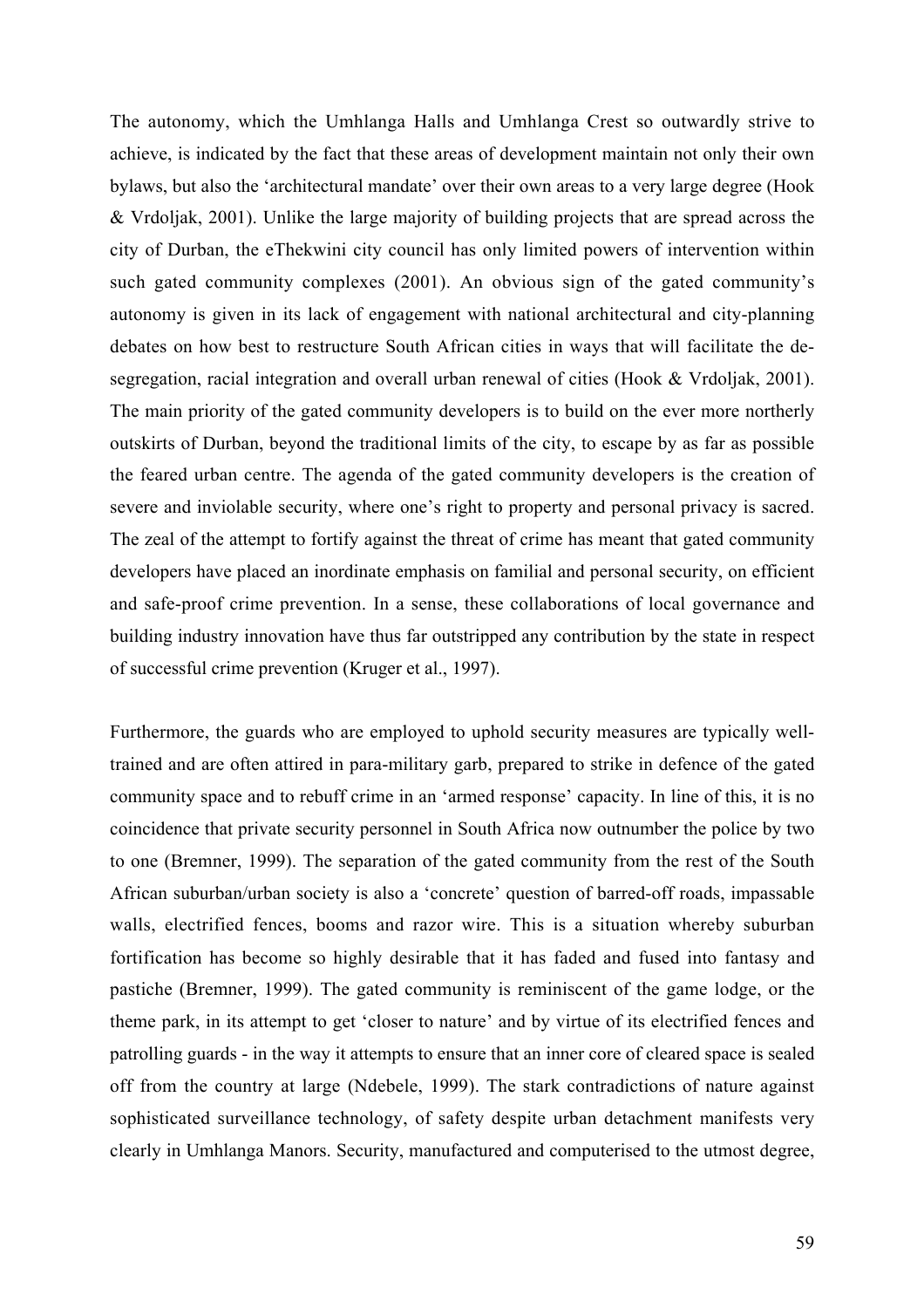becomes synonymous with this 'natural environment', and along with it, a pre-requisite for peaceful living (Hook & Vrdoljak, 2001).

## **Analysing the data**

Umhlanga is located some twenty kilometres north of the city of Durban, in the KwaZulu-Natal province in South Africa. Umhlanga, known for its beautiful scenery, protected natural environment, upper class citizenship, and economically stable government – has become not only an eco-tourism scene but also a desirable retirement for high-income Durbanites, and a highly sought-after 'safe' area in which higher-middle class people can buy property and be away from the city centre. Located in central Umhlanga, Umhlanga Halls is a gated condominium made up of large single detached houses, built on land that was previously owned by Tongaat-Hulette. A security guard controls the entrance gate and does not allow any unannounced visitors to go in without thoroughly scrutinizing them carefully. Houses are situated along a winding thoroughfare with dead-end streets branching off, leading to groups of houses clustered quite close together on small lots. The whole community includes approximately seventy houses. The houses are attractively neat, green-roofed with perfectly mowed lawns in front of each house and closely aligned to one another.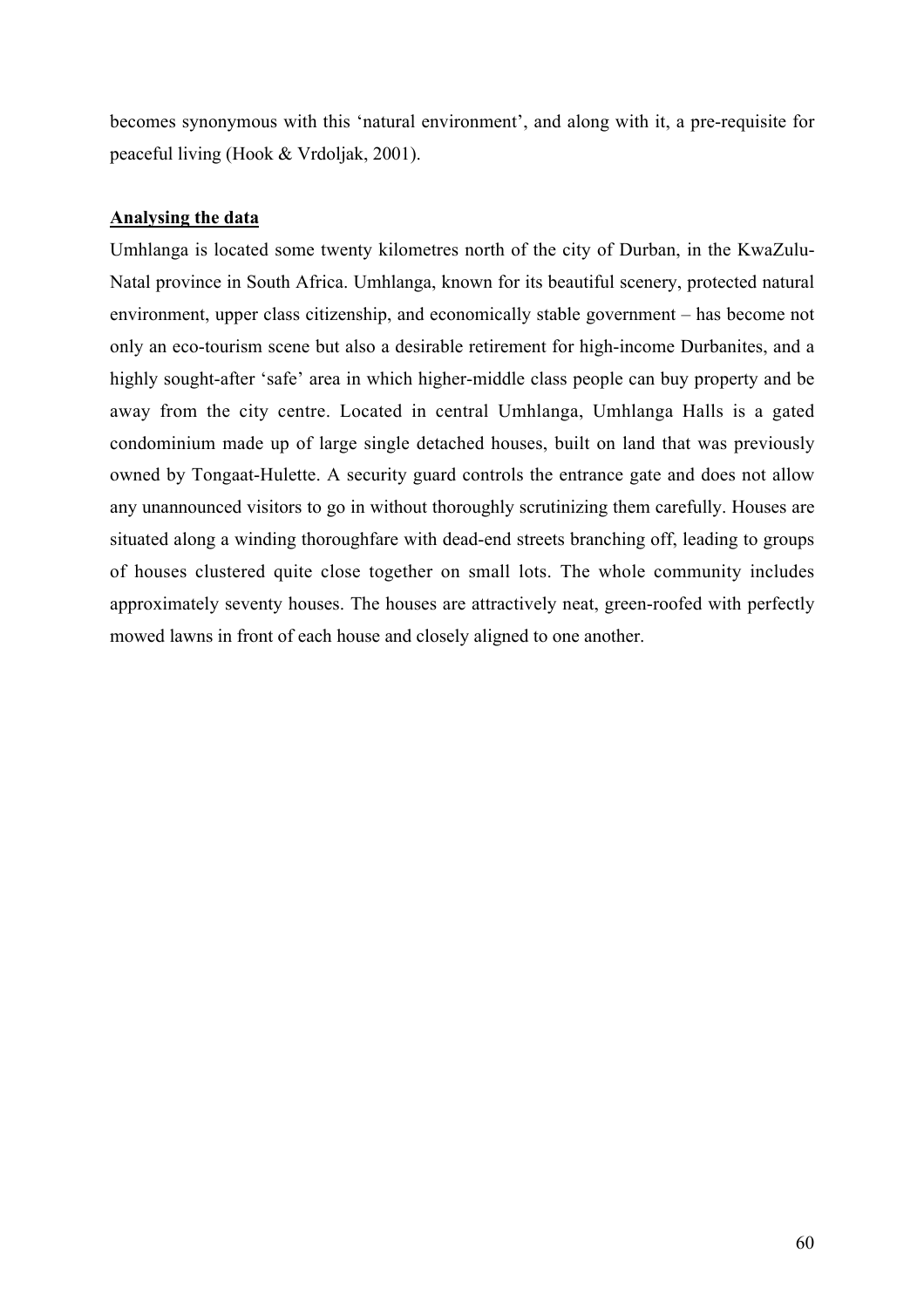# *Meeting Bilkis*

*I am meeting Bilkis for the first time. She meets me in Gateway, a very high-flying shopping centre. She is an attractive thirty-something woman, wearing khaki pants, t-shirt and her head of covered by a scarf. I hop into her large white BMW. She smiles and says hello. She is not what I expected at all. We start chatting right away and I instantly feel comfortable around her. She is articulate and gets right to the point. We talk about her reasons for moving to Umhlanga<sup>34</sup> – she tells me she was located in La Mercy <sup>35</sup> prior to 1994, and emphasizes that La Mercy was the only Indian community living near the beach during the apartheid era. She also points out that the Indians of La Mercy had privileges of use of the beach.*

*"I moved to Umhlanga because it was more convenient for my children, for school purposes. I never sent my children to the schools in La Mercy because the black kids started coming in and it became too rowdy and I preferred to send them to Umhlanga where I knew the schools were better and less mixed. When I was living in La Mercy, I had to drive some ten to fifteen minutes every morning to drop them, so now it's just around the corner and much safer too".*

*I wonder about the real reasons for which she moved. Could it be the fear of inter-racial mix? Despite the demise of Apartheid, it is quite common to find ethnocentric attitudes still prevailing among people in South Africa. People still define themselves according to race in contemporary South Africa. Somehow I have always been torn between trying to explain to my friends that being wary of black people does not help much in bringing about the 'rainbow' nation*<sup>36</sup> *that is very much talked about, and, trying to overcome my own fears, fears that are largely based on stereotypes.*

*"I was attacked twice. My car was stopped and I was robbed…you can never be safe in South Africa nowadays", she says, emphasizing her reason for moving to Umhlanga Halls. I cannot help but wonder what it would be like to be South African. The fact that I'm only a transient international student here does not allow me the luxury of fully understanding that inherent fear that seems to pervade in this country since the demise of Apartheid.*

*She takes me to the mosque and introduces me to the Imam who, I'm told is a black man from Malawi. I greet the man who looks rather friendly and approachable. Bilkis is very involved in the community. She is directly involved in the mosque as her husband sits on the directing committee. She is also in charge of the ladies' side of the mosque – she sees to the management and maintenance. We take a look around as the maid arrives. Bilkis reprimands the maid for not cleaning properly and tells her to go clean the marble floor again.*

*We talk briefly about the people that come to the mosque. "The mosque is for everyone in Umhlanga. When we moved here, the community decided that it was important for us to have a mosque because there was no other place that everyone could meet. So the men got together and built it with their own funds… unfortunately there are some people in the community that have disagreements with others… you know the Tabligh Jamaat and the Sunni Sufis have different ways of doing things, but the Imam has been asked to read for everyone. It was agreed by the committee that the mosque would be used by everyone".*

<u>.</u>

<sup>34</sup> Appendix 1 for location of the Greater Durban Area

<sup>35</sup> See Appendix 2 for location of Umhlanga

<sup>36</sup> As part of its reconstruction plan, the government has promoted the notion of the 'new' South Africa being a 'rainbow' nation, whereby people of all races (and therefore all colours) join together side by side to form a symbolic 'rainbow'.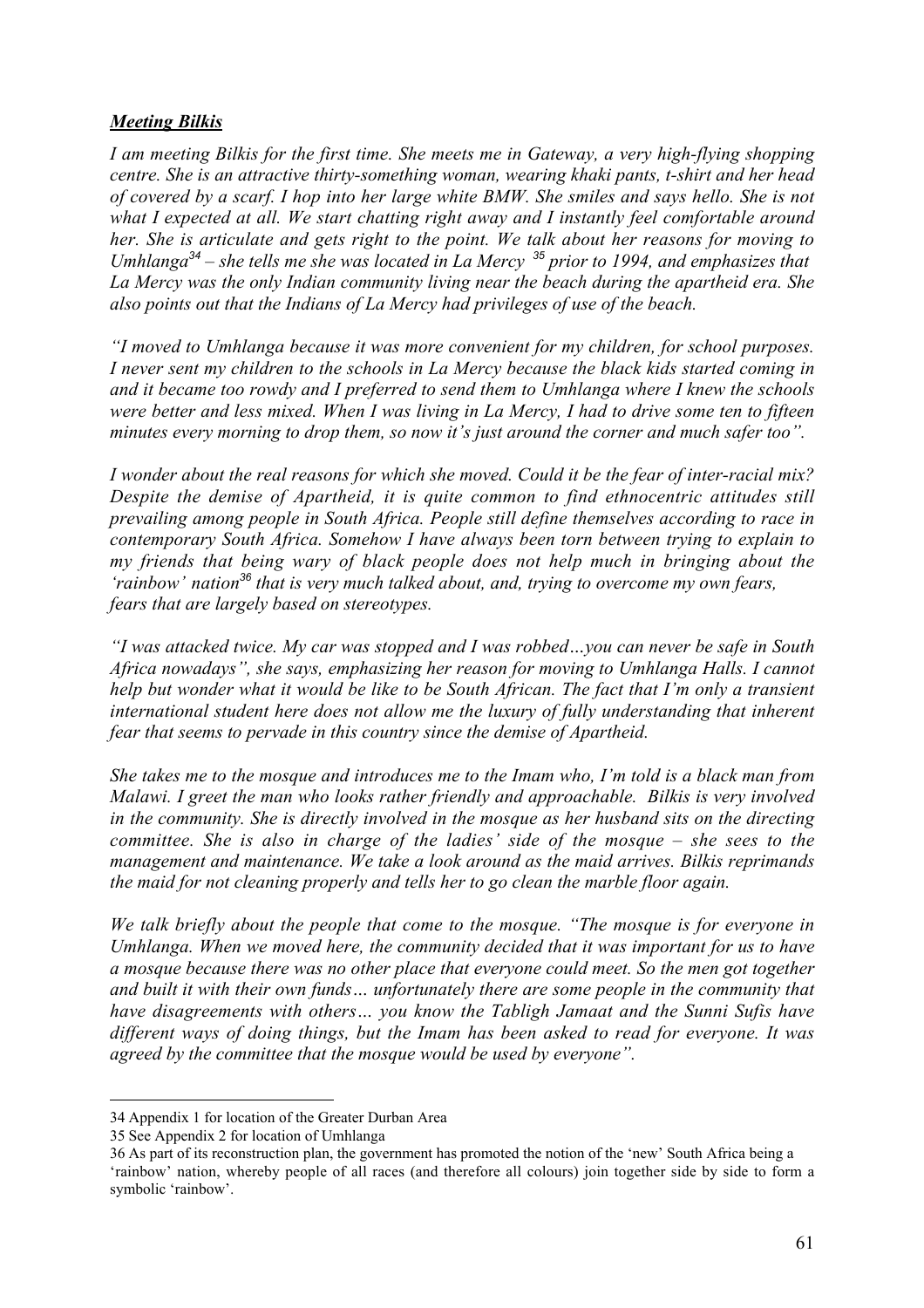"*My own husband is from a Sunni Sufi family, and he used to live downtown when I first met him. I hated the place he lived in, and my in-laws are totally oblivious to the situation. I just don't agree with their Sunni practices, and that's why I couldn't live with them. Of course I also wanted to have my own space. Besides, most of the Muslims living in Umhlanga are Tablighi", they are the ones who have the money".*

*I have to admit, I can identify with some of the things she says. Coming from a Muslim background, I have also been torn between the two schools of thought myself and am very acquainted with the numerous contentions between the opposite views.*

*A few minutes later, we leave the mosque and drive to her house. "Now you will see where I live, the servants quarters!" I look up in surprise, I am somewhat aghast by her comment. "The people living in Umhlanga Crest see us as living in servants quarters. All my friends joke and ask me why I chose this gated community – it's less up-market that Umhlanga Crest, but I told them that I liked it better there, it is quieter and there are less people poking into your affairs". We drive through the gate.*

*"The Indians in Chatsworth and Phoenix are very different from us. I have been to Chatsworth a few only and I hated it, it's disgusting there… you know how people live their lives there, the houses are so close to each other and it's so dirty. People have no class at all". We both laugh. I am a bit uneasy about my own position regarding her comment about Chatsworth and Phoenix being different.*

## **Markers of cultural capital**

Bilkis's comments raise a few important questions regarding the reasons for which she decided to move to Umhlanga Halls, one of them being the ongoing choice to segregate oneself from the rest of society. Drawing on Caldeira (1999), fortified enclaves represent a new alternative for the urban life of the middle and upper classes. As such they are codified as something conferring high status. The construction of status symbols is a process that elaborates social distance and creates means for the assertion of social difference and inequality. As such, the image that confers the higher status and is most seductive is that of an enclosed and isolated community, a secure environment in which one can use various facilities and services and live only among 'equals'. The advertisements of those luxury communities present the image of islands to which one can return every day, in order to escape from the city and its deteriorated environment and to encounter an exclusive world of pleasure among peers. The image of the enclaves, therefore, is opposed to the image of the city as a deteriorated world pervaded by not only pollution and noise but, more importantly, confusion and mixture, that is, social heterogeneity (Caldeira, 1999)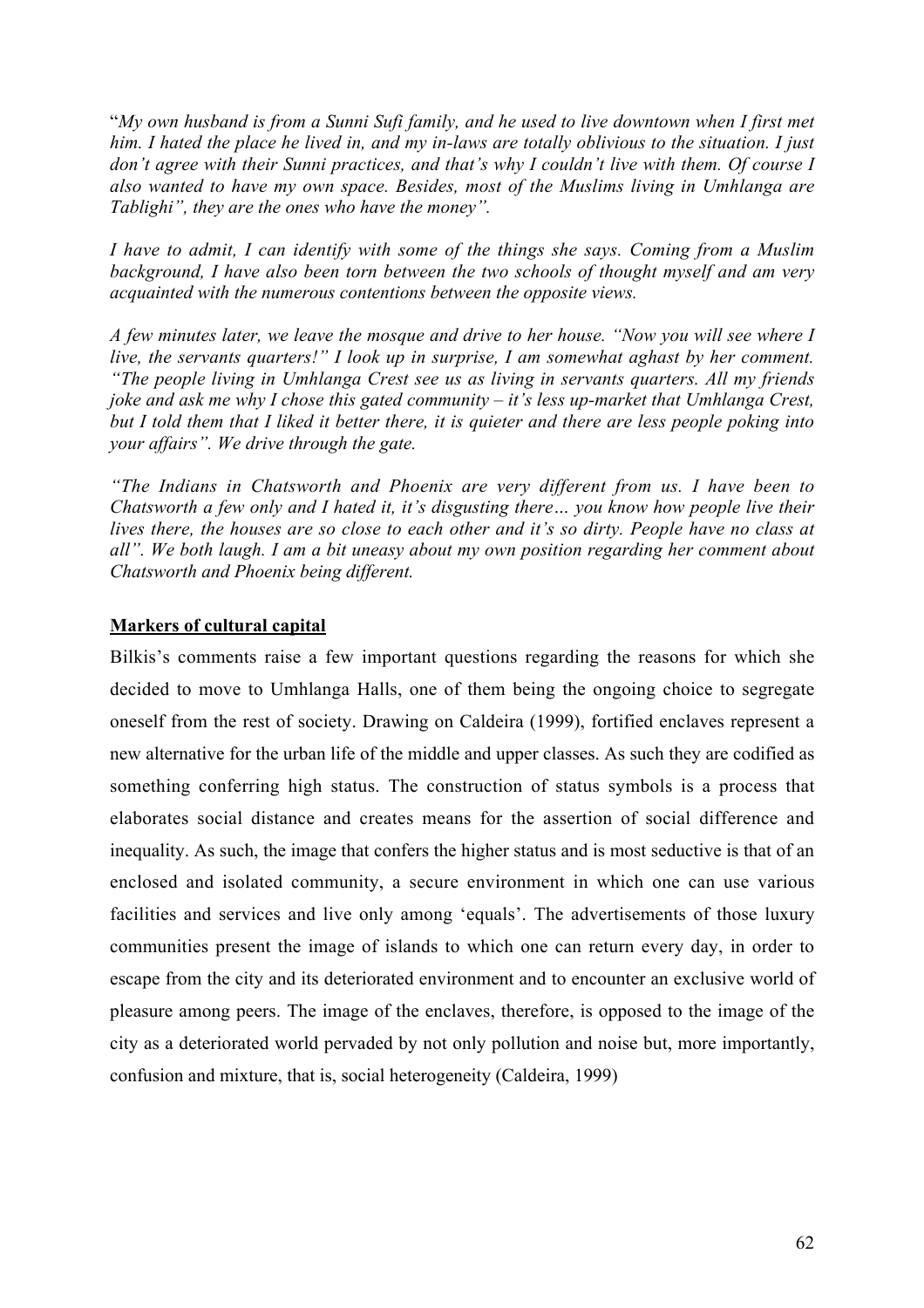Another important issue that is raised is Bilkis's inherent class-consciousness. Social wealth in the context of the suburban South Africa is not only about race, but is a class position and normative concept. Social wealth is measured by a person's "cultural capital" – that is, the accessibility of things such as higher education and social graces, vocabulary, and demeanour that allow one to prosper or at least compete within the dominant culture. It is also a sense of entitlement to certain privileges that are out of the reach of others. This upper-class social wealth is defined as much by mainstream acceptance of norms, values, and life expectations as by race or ethnicity (Low, 2003). Seemingly insignificant comments like "I live in the servants' quarters" are insightful anecdotes about how humour obscure social tensions and become the mechanism for determining one's views and political leanings as well. As the conversation progresses, Bilkis's comments about people living in Chatsworth become indicators of where she stands in relation to a number of cultural and social views. Her comments are also indicators of her habitus and cultural capital. I cannot help but think that by subjugating herself as living in "servants' quarters" Bilkis was unconsciously seeking to get reassurance of her social position from me, as she knew I would react and deny the remotest possibility of community being servants' quarters-like. That particular comment also leads to issues of differences between the two opposing communities as well; the difference between the 'nouveau riches', like herself, and the established rich like Aisha, as well as the inherent the tensions involved there.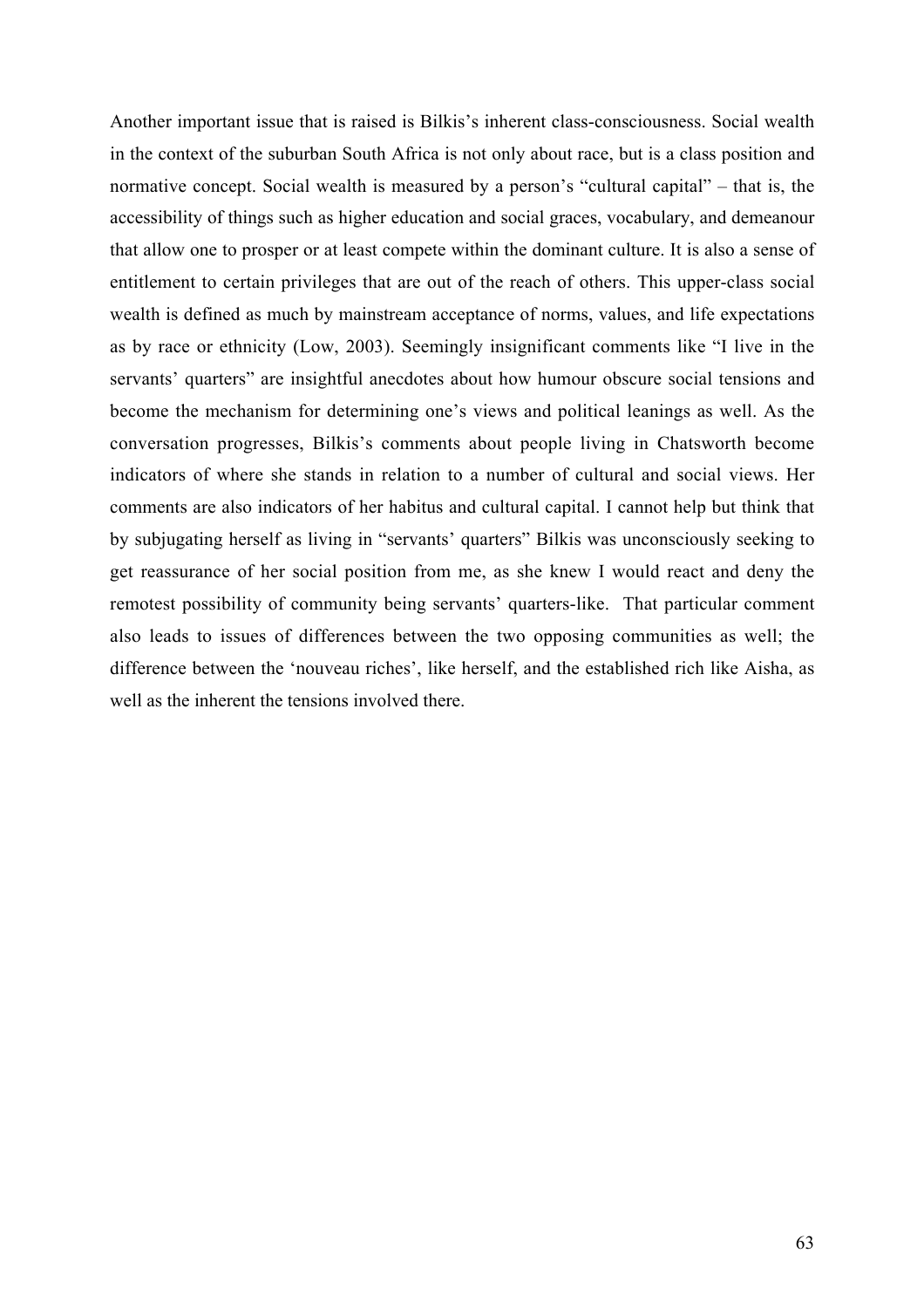#### *Aisha's car*

*Aisha is a tall woman, in her mid forties. She has bony but strong facial features and shows signs of affluence by the stylish clothes she wears and the conspicuous diamond rings she wears on her fingers. She smiles hesitantly and invites me in her huge two-storey house almost reluctantly.*

 *"I am sorry for not being able to talk to you for long, but I have to fetch my kids from madrasah in fifteen minutes. You can accompany me in the car if you want. I don't let my kids walk on the streets by themselves although the madrasah is just down the road. I ask her the reason for this and she replies that she doesn't want them to meet all kinds of strange people because it's dangerous. Besides, we have a car, there's no reason for which we shouldn't use it!"*

*We chat for a short while. Aisha tells me that she married a poor man although she came from a rich family. Her parents helped Faizel with his job, giving him the capital to start his own business. Now they are prospering in wealth and have two children. They have been living on the Ridge for almost five years.*

*"I like living on the Ridge. I wouldn't want to live anywhere else. I mean where else could I possibly go anyway? There's no other decent and safe place in Durban. Besides all my friends living around here, so there's no point in me leaving this place. Faizel and I have considered moving abroad, but then we decided against it. I like it here, we have a good life and I don't want to have to start all over again in a strange place".*

*A few minutes later, I bid Aisha goodbye and decline her offer to accompany her to the madrasah. I get a sense of reluctance around this woman and I do not want to push my luck.*

My short conversation with Aisha proves to be very enlightening in unpacking the dynamics of how upper class Muslims in Umhlanga view places that they are accustomed to. On the one hand the new residential enclaves of the upper classes, associated with shopping malls, isolated complexes, and other privately controlled environments represent a new form of organizing social differences and creating segregation in Durban and many other cities around the world. As a result, public streets become spaces in which the elite circulate by car and poor people circulate on foot or by public transportation. To walk on the public street is becoming a sign of class in many cities, an activity that the elite is abandoning. However, despite this tendency to look at social reality as the direct product of elite intentions, Davis (1992) elaborates a remarkable critique of social and spatial segregation and associates the emerging urban configuration with the crucial themes of social inequality and political options. For him, not only is there nothing inevitable about "fortress architecture", but also it has, in fact, deep consequences for the way in which public space and public interactions are shaped. People attach meanings to the spaces where they live in flexible and varying ways, and the factors influencing these readings and uses are endless. However, cities are also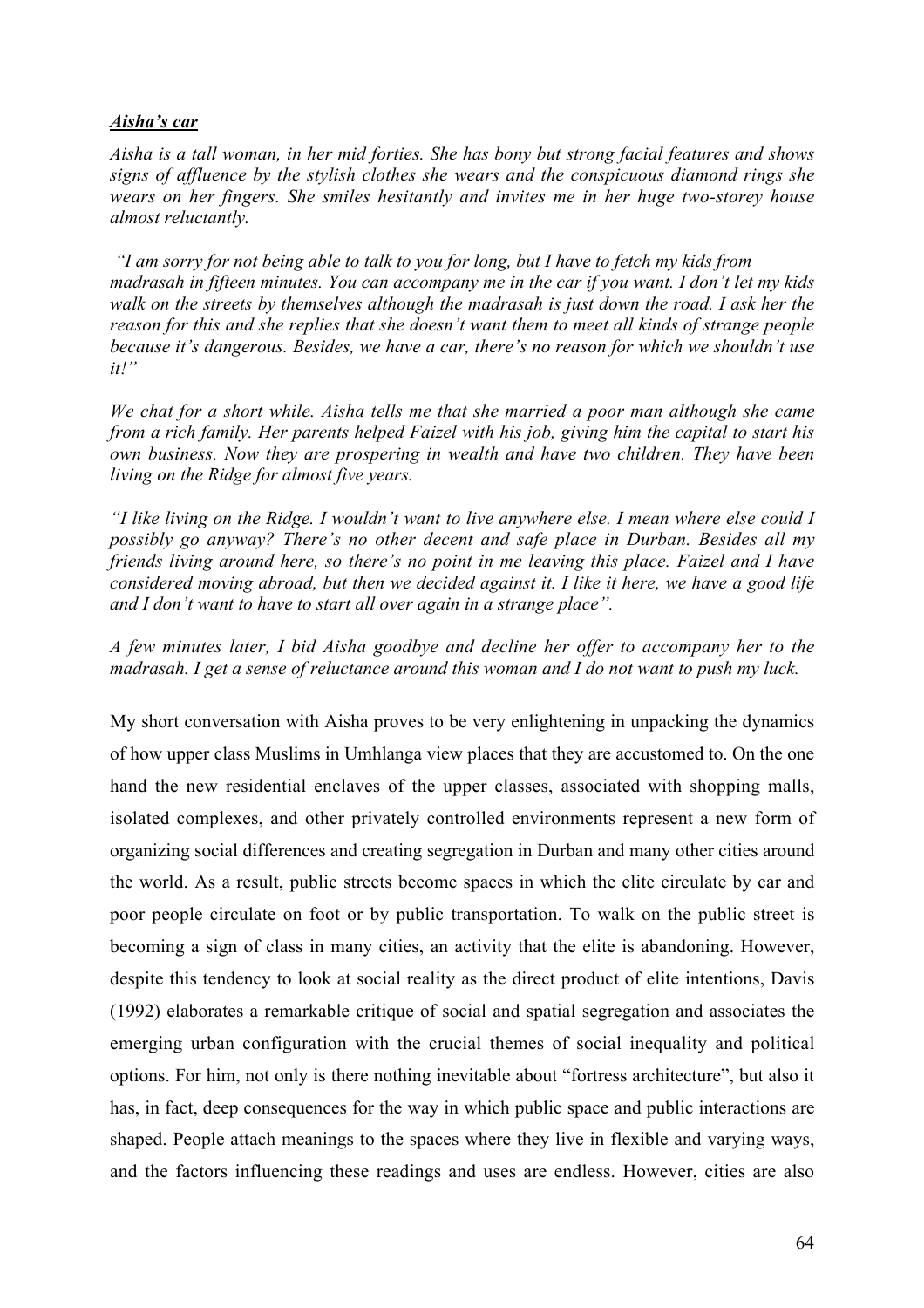material spaces with relative stability and rigidity that shape and bound peoples' lives and determine the types of encounters possible in public space. When walls are built up, they form the stage for public life regardless of the meanings people attach to them and regardless of the multiple "tactics" of resistance people use to appropriate space (Davis, 1992).

On the other hand, Aisha's reluctance to immigrate and 'start all over again in a strange place' reflects the comfort zone, which she has appropriated for herself and her family. Her unwillingness to move does not arise out of financial concerns, but rather out of fear of having to start from scratch. The status that she has acquired over years of living in affluence before and after she got married will be hard to establish again in a new place.

The second issue that Aisha raises by her refusal to detach herself from her 'friends' is the consequences of this segregation for the Muslim *Ummah*? If the *Ummah* itself is a representative of the symbolic belonging to a larger Muslim community, then the caste divisions which pertain within the Muslim community in Durban is in direct contradiction to what the *Ummah* proposes. The caste divisions amongst the Sunni Sufis and the *Tablighi Jamaat*, which arises out of diasporic attachment to India and the social divisions prevailing there, contradicts the very core of the Islamic belief. In Islam, caste and class do not exist and do no matter since all Muslims, irrespective of their social status belong to a 'brotherhood' epitomised by the *Ummah*. The divisions occurring amongst Muslims in Durban and the deliberate spatial separation, which masks itself under pretexts around safety, property value, niceness etc. illustrate how the affluent Muslims, especially those of the *Tablighi Jamaat*, choose to re-fashion this understanding of the *Ummah* to suit their own purposes. Cultural capital takes precedence over the belief of equality on many levels. Caste, class and race consciousness become important markers of this community's identity.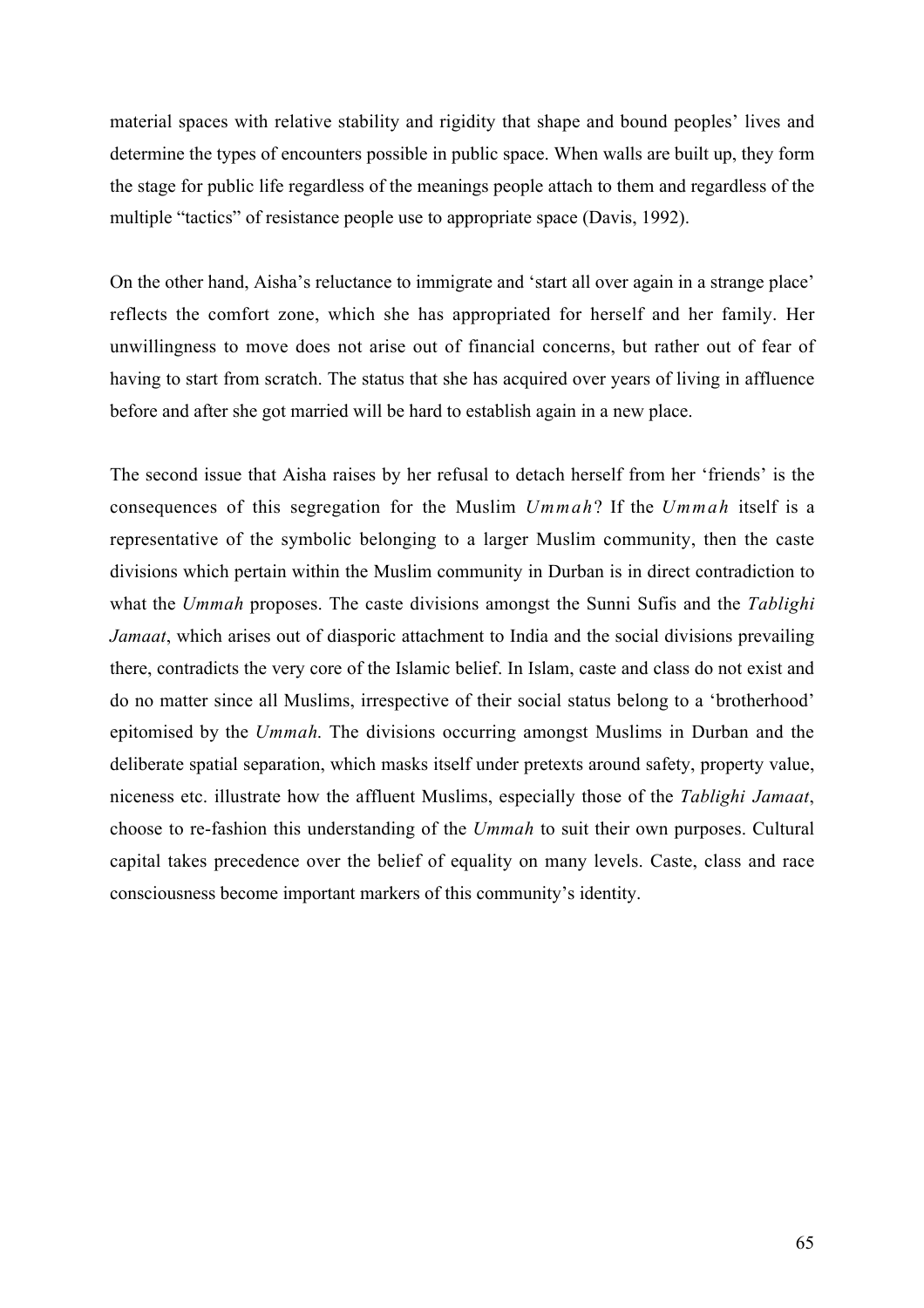# *The Taalim*

*It is a solemn atmosphere. We are about ten women sitting on a mat that has been laid on the clean marbled floor of Zaynab's house. I flip through the pages of the book that has been handed over to me. The book is without a doubt promoting the Tabliqui Jamaat ideology. I am uneasy; I have never liked gatherings of this sort. The women around me are all dressed in beautifully embroidered jilbabs. Underneath their garbs, I can see their jeans, high-heeled shoes, and gold bracelets. Although all of them are middle-aged, they all have carefully manicured hands, wear flashy diamonds on their fingers and their athletic bodies suggest regular visits to the gym. Needless to mention, they all arrived in BMWs and have the latest cell-phones, some of which ring during the congregational readings. The explicit markers of cultural capital ranging from the enormous houses and their accompanying BMW cars parked in front of doorways or in garages, to the glittering diamond rings adorning the women's fingers are all signs of luxury and habitus.*

*The reading starts. Tasneem, one of the richest of the lot, asks me to read. I read and make the fatal mistake of daring to question what is written in one of the books. The women are not happy about my question at all and I get a curt reply about my mistake in questioning the book. Whatever is in the book should not be questioned I'm told.*

*One woman in particular, Dilshad, seems to lead the whole reading Taalim. She is the one who does the speeches, reads by heart, while everyone else listens to her. She also cautions everyone in the audience to be humble, to be generous in giving to the poor and to avoid being flashy about one's riches. Occasionally, Tasneem's cell-phone rings and she proceeds to take the calls, chatting away in front of everyone. Tasneem, I'm told later by the other women, 'came with the money'. She married a middle-class man and made him what he is today – a rich one. Tasneem is also the one who has the most issues with the other members of the community as well as with the Imam. However, all the other women remain 'friends' with her, she is highly regarded in the community because of her status.*

*The Taalim ends. I am formally introduced to everyone as the Mauritian student who is studying 'rich Muslims' in Durban! While most of the women just smile and say hello, Dilshad on the other hand, engages more and asks me questions about my background, what I'm studying and even invites me to her house for lunch. She also tells me that she and her husband often organize Jamaat groups, which travel all over the world to propagate Islam. Her charisma and passionate character makes a huge impact on me.*

## **Identity markers: Hierarchy, Women, religion and the veil.**

My experience with the *Taalim* proved to be very instructive in unpacking the hierarchy prevalent amongst the women residing in Umhlanga Halls. Although the women are or more or less the same economic status, it is Dilshad in particular who comes across as the one who maintains discipline in the group. Another interesting factor is the tensions present amongst the well established rich families, characterized by Tasneem's outward self-confidence in breaking the flow of things, and the nouveau riche, characterized by the other women's obedience to Dilshad's summons. Another interesting factor is the dialectic between the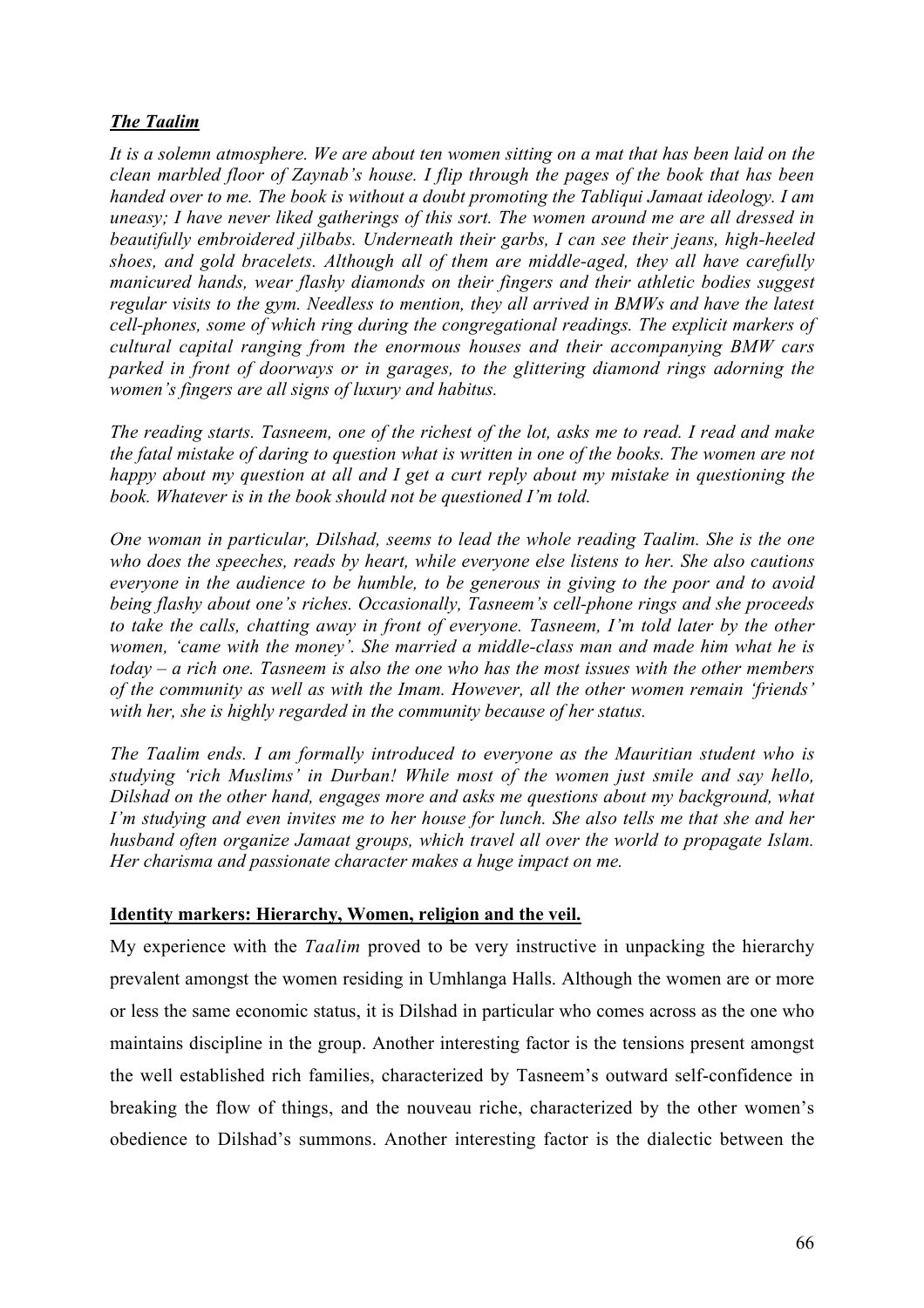acceptances of western values of materialism, revealed by the clothing labels and expensive cars, and the values of humility being promoted during the readings.

One of the main identity markers of the Muslim women of Umhlanga Halls is the wearing of the *hijab*. As Hall (2000) argues, identity is maintained through social and material conditions. If a group is symbolically marked as the enemy or as taboo, that will have real effects because the group will be socially excluded and materially disadvantaged. Ironically, while the ruling of the *Tablighi Jamiat* is that women should cover their hair, the Sunni *Ulema* Council, whose main support lies amongst working class Muslims, is far less strict on matters of dress codes (Vahed, 2000). It seems that the more affluent classes have embraced the veil/*hijab* in greater numbers. Paradoxically, the same *hijab* has become a passport for freedom for the Muslim women living in affluent families. This is characterized by the women's freedom to move around in shopping malls, surfing competitions, flea markets and so on. The wearing of designer clothing and jewellery such as Cats shoes and Nike T-shirts, the carrying of cellular phones and the driving of luxury cars also accompany the embracing of the cloak and veil. The women of Umhlanga Halls freely embrace all the benefits of modern Western technology, without seeing the contradictions involved in their actions. The women's prominent participation in religious public arenas, in an attempt to propagate Islamic values amongst themselves and to their children through *Taalims* and *Tablighs* for example, is another feature of women's roles in affluent societies. Muslims attempting to grapple with the questions posed by modernity and social diversity feel a sense of vulnerability and weakness in the face of these challenges and have found strength in Islam as a source of stability and identity. More and more Muslims are holding on to a 'system of beliefs and practices that treat scriptural absolutism as the way to counter the pluralism and relativism engendered by modernity (Vahed, 2000). While Islam, on the one hand, has become one of the cores of their identity; ethnicity, language, class and regionalism still remain issues of contention amongst them.

Indeed, according to Hall & Held (1990:175), 'from the ancient world to the present day, citizenship has entailed a discussion, and a struggle, over the meaning and scope of membership of the community in which one lives'. Therefore, ontological commitments to race or ethnicity, far from being denied, should be placed in the richer context of these identity markers. In addition, 'ethnicity cannot be divorced form other changes of the  $20<sup>th</sup>$ century: urbanization, communication networks, new relationships of production, the increase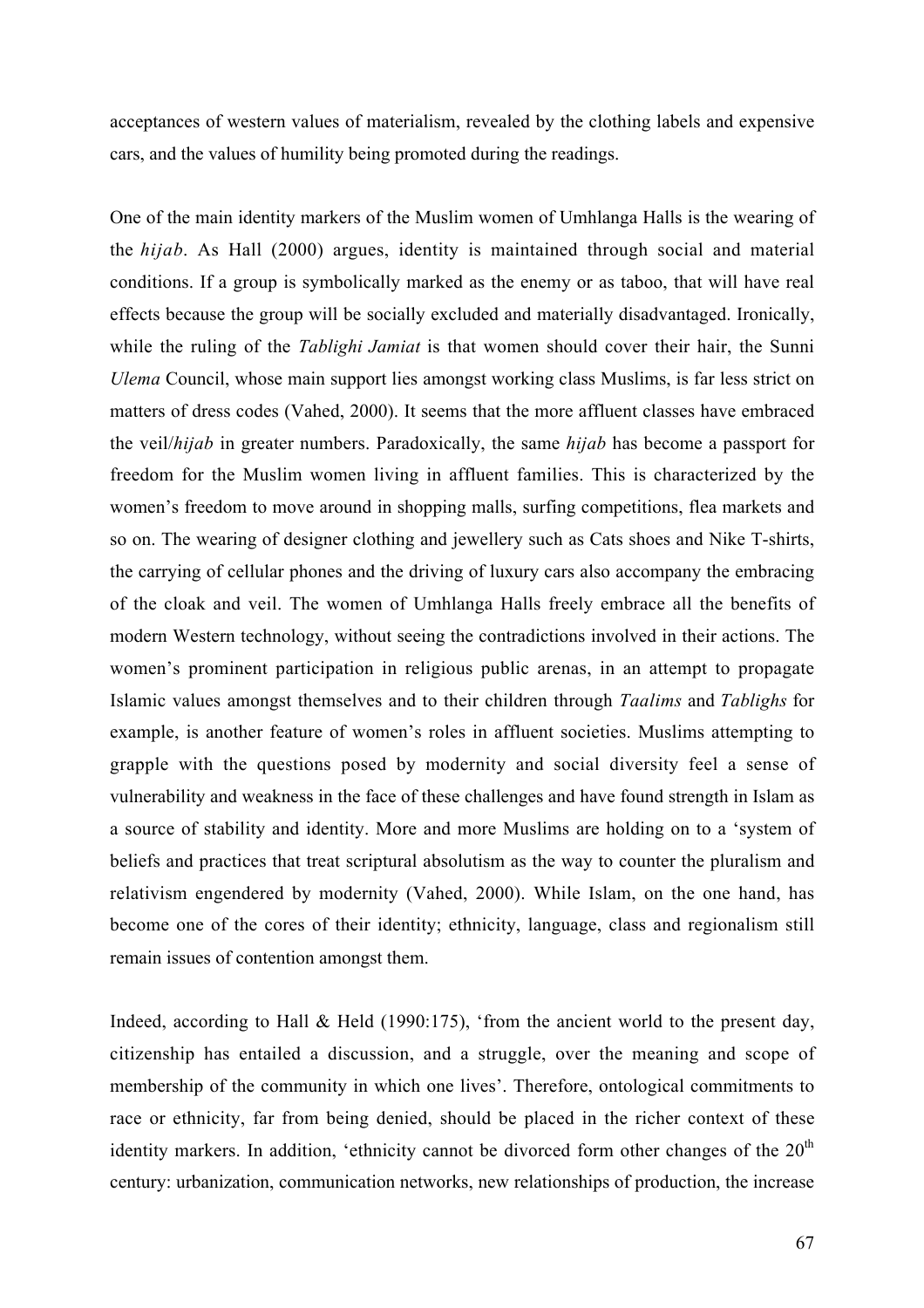in migratory, and, commercial movements (Maxted & Zegeye, 1997). These communities provide an apt focus for understanding the variegated ways in which Muslims in particular localities have been negotiating the unfolding post apartheid democratic landscape. They are an expression of a confluence of global and local Islamization discourses, mediated by changing discursive and material circumstances. The communities can be regarded as a response to moral anxieties experienced by communities after 1994. The protagonists of these communities have chosen 'splendid isolation' as a means of producing moral propriety among the community. A spirit of self-help, ideologically produced during mosque sermons, through the mobilizing role of the Imam serves to galvanise members around the need to retain communal cohesion and support. These mosque-based ideologies play a central role in reproducing a discourse that distances their adherents from the surrounding community. Their mode of action is thus based on a desire to establish a relatively isolated identity insulated from external influences and processes.

Another crucial point that arises out of this gathering is the female diasporic experience. The activism, which Dilshad displays, reveals clearly how the local micro politics of the diasporic public sphere come to be intertwined with transnational diasporic political activism. It is noteworthy that women in general have been very active in transnational movements, either on their own or in alliance with men (Sayyid, 2003). In transcending a possible construction of their local identity as 'victims' - as a doubly oppressed racialised minority women's group – the South African Muslim women I studied are very active in redefining their social positioning not only in South Africa but also globally and transnationally. By travelling in *Tablighi* congregations to other parts of South Africa, Mauritius and Fiji, amongst other countries (countries where Indian diasporas are present), they are rewriting the political and religious terms of their citizenship - from passive to active, from the private sphere to the public sphere, from racialised minority to an elite cadre of global citizens seeking to propagate Islam in their understanding; the *Tablighi* ideology. One of the ways in which they try to achieve this is the building of the pre-school at the mosque and through the regular *Taalims* they hold in Umhlanga. However, while on the one hand their intentions are genuine and heartfelt, their choice of segregation contradicts their very actions. This process of playing on multiple citizenships, Muslim but of the *Tablighi* School coming from Mehmon and Gujarati decent, is what typifies contemporary diasporas and makes the chaorder they represent quite different from that of earlier, pre-national diasporas.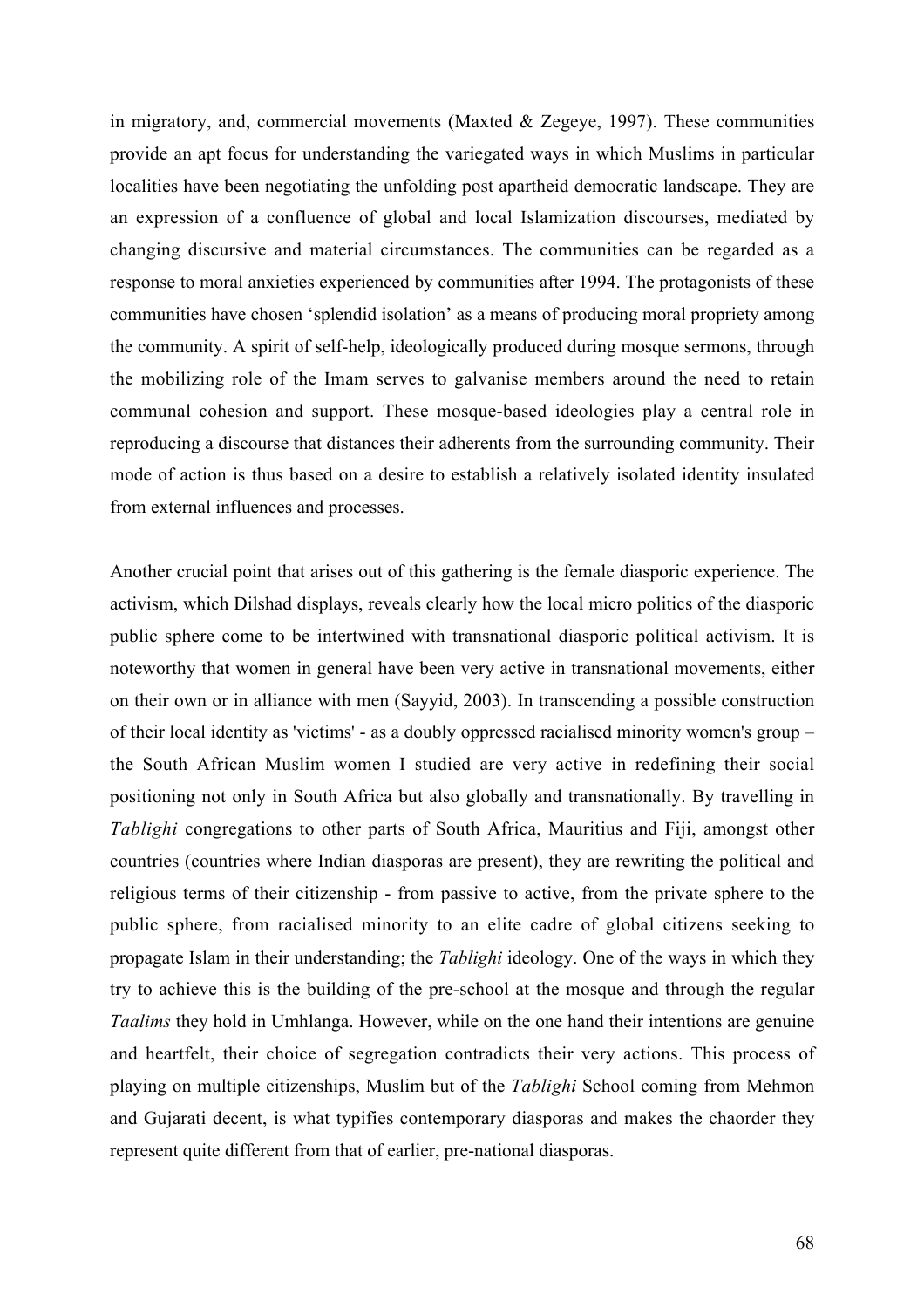## *Imran - The 'new' South African debate – race, class and caste.*

*Imran<sup>37</sup> is a short stout man of black origin. He is dressed in simple clothes, clothes that have no doubt been worn over and over again. His manner is shy and he is obviously surprised by my willingness to talk to him. I am not sure if it is because of my gender or just because he is associating me with one of the community residents. I introduce myself and he shrugs his shoulders indifferently saying that he can spare me a few minutes.*

*"I'm a Masters student at the University of Natal-Natal and I am doing some research on Muslim residents in gated communities, well let's say rich areas like Umhlanga and since you know the people who come to the mosque, I thought it would be a good idea to talk to you".*

*As the conversation progresses, he starts to warm up towards me. His manner changes totally when I tell him that I'm from Mauritius. He smiles immediately and opens up. Is it my identity as an outsider that makes him less wary of me? Probably yes. The remaining transcripts are pieces of conversation between Imran and I.*

*Imran: "You know most Muslims living in Umhlanga are rich, that is what makes them think that they can behave as they wish. Sometimes they are rude to me, but most of the times, they do not even have long conversations with us. There are a few black men that come to the mosque, especially on Fridays for Jummah, but the black men stick together and the Indians do too. There are also a few white Muslims that come, and many people from outside, those who do not live in Umhlanga but who work here".*

*Me: Who comes to the mosque? I mean in terms of Sunni Sufis and Tablighi Jamaat? Does everyone use the same mosque?*

*Imran: "Yes everyone uses the same mosque, but sometimes I am embarrassed. The two sides accuse me of not giving them enough attention and they have some issues amongst themselves. Both groups complain that I favour the other side, but I'm only the Imam here, and they pay me, I cannot say anything, I have to do things as they wish. I'm a poor man after all and I have to think of my family".*

*Me: What about the women? Do you get along well with them?*

*Imran: "Some women I talk to. Most don't talk to me. I think someone should talk to them about wearing the jilbaab. Many come to fetch their children from the pre-school and they come wearing tight jeans, it's a lack of respect. I don't like some of the women, they treat me as if I'm invisible".*

*Surprisingly, the interview takes an unexpected turn when Imran starts asking me questions. (i) "How do you think we can make the people, especially the women living in Umhlanga come to the mosque more often for prayer?" (ii) "What is your advice on how we can make the men come together and stop squabbling about issues such as caste/schools of thought?" (iii) "Who can tell the women to dress more appropriately when they come to mosque to fetch their kids?"*

 <sup>37</sup> Imran is the Imam from Malawi. The committee, which has helped build the Mosque, employs him under a contractual basis. His family is in Malawi and he goes back to his home a few times during the year.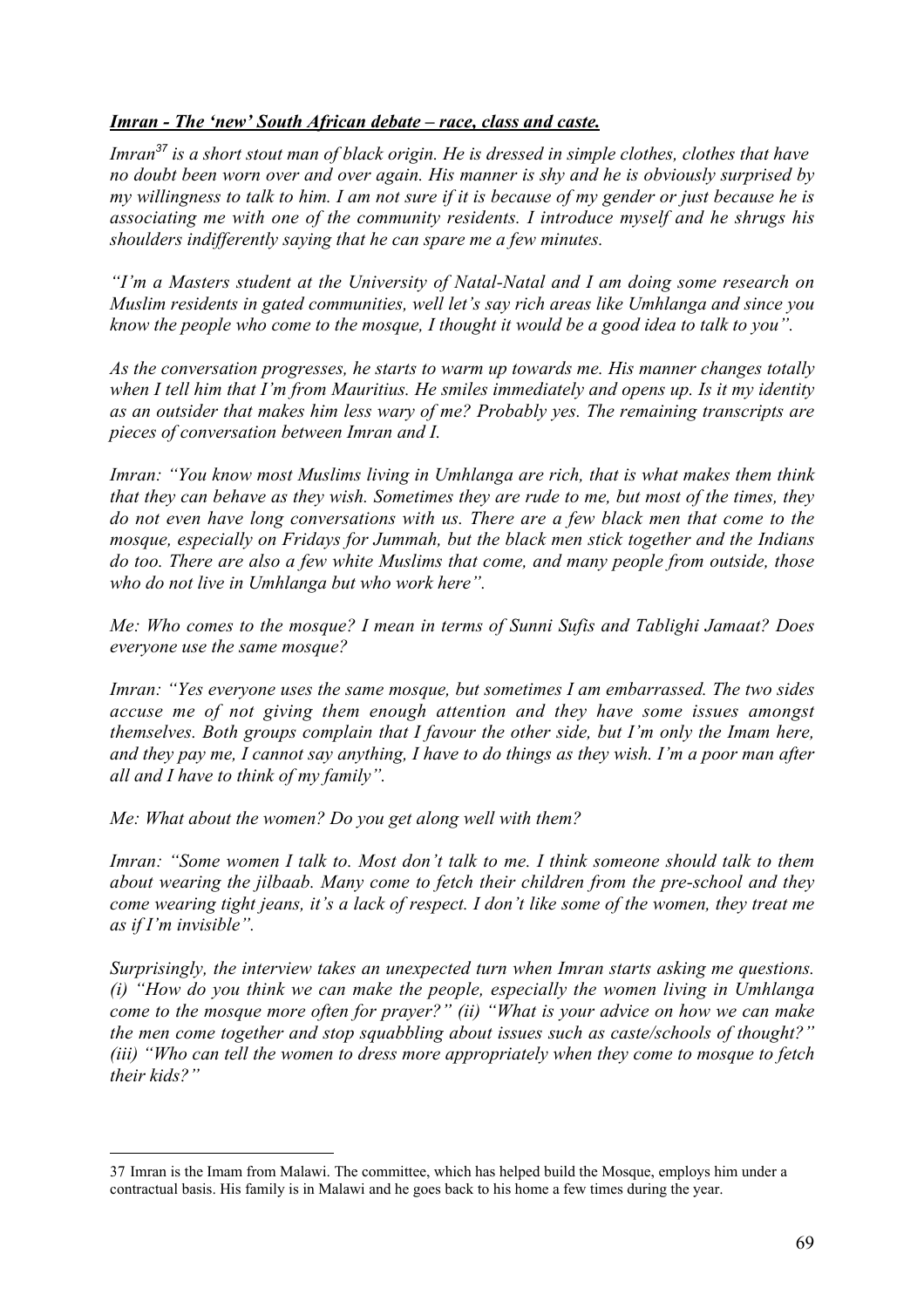# *Forty-five minutes later, I leave Imran with my phone number. The meeting had turned out to be an eye-opener.*

My conversation with Imran highlights an important factor informing Muslims identities in the 'new' South Africa. Hall (2000) has pointed out that identities are not unified. There are often contradictions within them, which, have to be negotiated. For example, the black Muslims' ideologies may be religiously similar to that of the Indian Muslims', but culturally different in fundamental ways. The fact that identity is relational, and difference is established by symbolic marking in relation to others (Hall, 2000), the process of identity making is therefore an ongoing process. Imran sees himself as an Imam, someone who is supposed to have authority over the rest of the community by virtue of his religious status. However, because of his economic and racial status, he is not allowed by members frequenting the mosque to affirm his identity as a figure of authority. He therefore chooses to adopt the same identity that many other disadvantaged South African black people have. This almost 'forced' repressed identity reiterates the class dynamics prevalent within the Muslim community.

Imran's own identity is largely attributed to racist ideology amongst Indians and Blacks. Racism has been shown to be a contributor to patterns of urban and suburban separation and exclusion in South Africa (Vahed, 2000). Even though Apartheid has ended, cities, such as the greater Durban area, continue to experience high levels of residential segregation based on discriminatory real estate practices and mortgage structures designed to insulate whites and Indians from blacks (2000). Blacks are less likely to move to the suburbs in the first place, and then more likely to return to the city. Residential proximity to blacks intensified fears of crime and those who are racially prejudiced are even more fearful. However the fear factor is not the only cause of Imran's subjugation by the Muslim community. The condescending manner with which he is treated by the men and women indicate signs the racist belief that 'black is inferior'. The Imam is not allowed to assume the social and religious status, which he is entitled to by virtue of his race. Things might have been different is the Imam was a rich Indian man.

Furthermore, the mosque's failure in bringing about a united Muslim community in Umhlanga is typified by the internal clashes that occur amongst the Sunni Sufis and the *Tablighi* Jamaat groups. Ironically, whereas the mosque was initially built under the premise that everyone would use it, it has turned out to be a source of conflict amongst the Muslims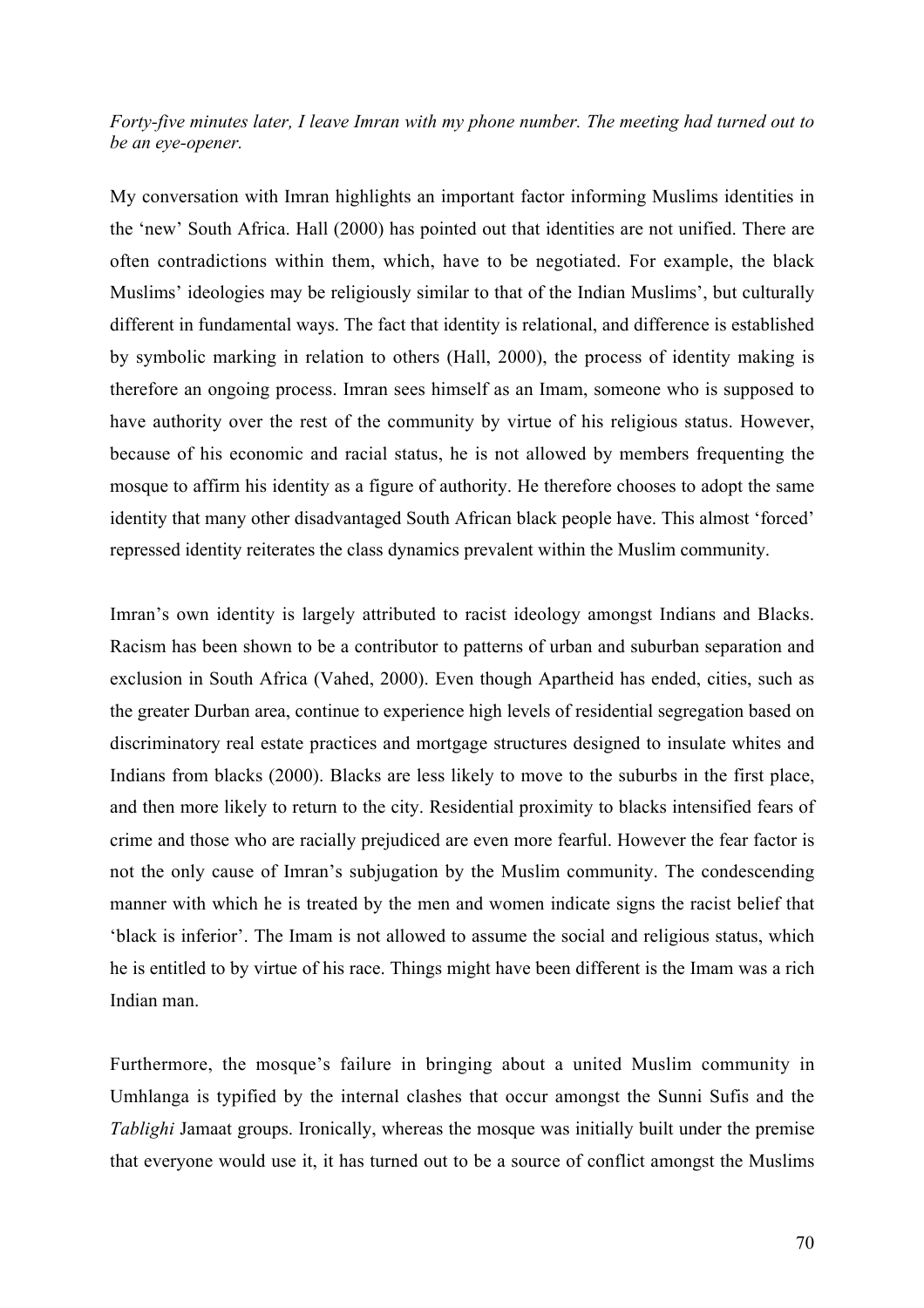residing in Umhlanga, conflict arising out of caste differences. Furthermore, the lack of interaction and integration amongst black and Indian Muslims in the mosque once again highlight race consciousness and demarcation permeating in this community. In many ways, the mosque is a reflection of the Muslim community in terms of its sub-groups, as it is in Durban. Built with the capital of the rich, it is mostly used as a ground for the imposition of the upper class's ideologies and beliefs.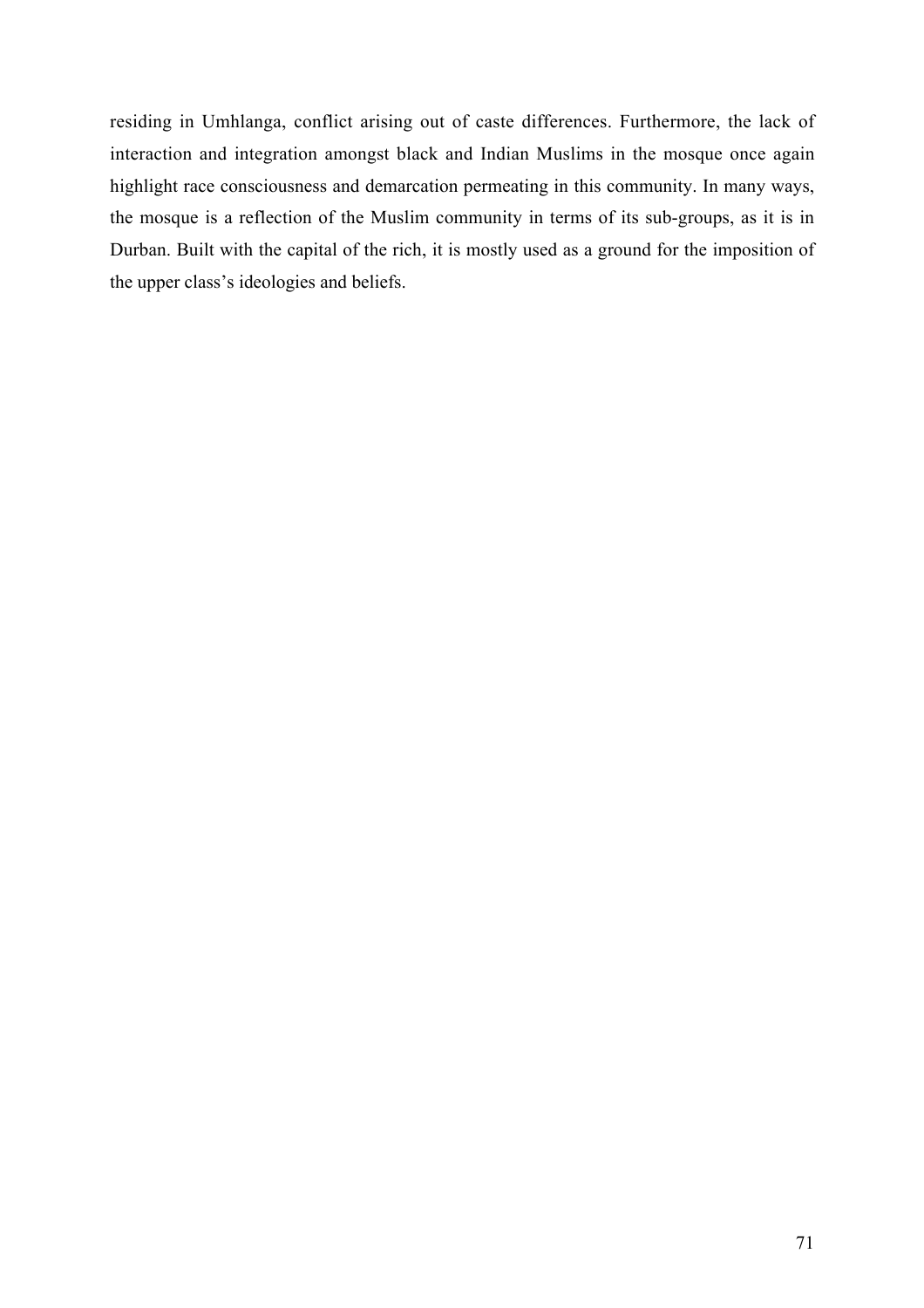## *The Case of Umhlanga Crest*

*I smile to myself. I am used to this scenery by now… the big houses, the golf course, and the cleanliness…. Today I'm going to meet Shameema. She lives in a gated condominium very much like Umhlanga Halls. I jump out of the bus and walk towards the gated area. The layout of the community is outstanding in neatness. All the houses are arranged in a parallel manner, green-roofed and similar gardens. I reach the front gate, it is slightly open and the security guard is nowhere to be found. Intrigued by the absence of the guard, I buzz Shameema's house number. A few minutes later, the security guard appears, and asks me to come in, without checking my identity card and no questions asked.*

*Shameema's maid meets me at the front door. Her house exhibits an air of classy minimalism, few ornaments, yet beautifully set up. I sit on the leather couch and wait for her. A few minutes later, she comes wearing a bathrobe. Shameema is in her early thirties, has short black hair and is easy-going. I like her immediately. We chat a bit and she shows me some of the books that the women use for the Taalim, apologizing for leaving me alone as she goes to get dressed.*

*When she comes back from her room, we talk about her reasons for moving to Somerset Park. "I have been making duahs for a long time to find a nice and safe place to live since I got my kids. Alhamdullilah I found this place. I like it here although the property was slightly expensive, but it was worth it. I mean it is safe here and you have all the peace and quiet that you want. Nobody interferes in your affairs. You can still have social life, through the Taalims and you also meet the other women at the gym sometimes. Besides it is near my husband's place of work, so it's suitable".*

*"It is pretty here, I like it. It is very pretty. You know these days you have to move in safe areas, you cannot afford to live in places where everyone else is coming to buy houses. It's not easy these days".*

*When I tell her about the guard's absence at the front gate, she says, "Yeah I know I have to tell my husband to report him. These guards are not always there, it's annoying because it makes the place unsafe. You might think you're safe all the time… but when the guards are slack, you never know who might come in".*

Dualistic thinking is a form of social splitting used to cope with anxiety and fear. It oversimplifies and dichotomises cultural definitions and social expectations to differentiate the self from the other. Psychological splitting, as by Melanie Klein's (1975) argument, can be used as a form of denial and resistance, providing a means of distancing oneself from a undesirable self-image and projecting it onto another. Social splitting is often used to project social fears onto a more vulnerable group. The advertisements for gated communities evoke this social splitting and even go a step further by envisaging what is being defended against, thereby reinforcing the reverse process that designates those living outside the walls as being outsiders (Low, 2003).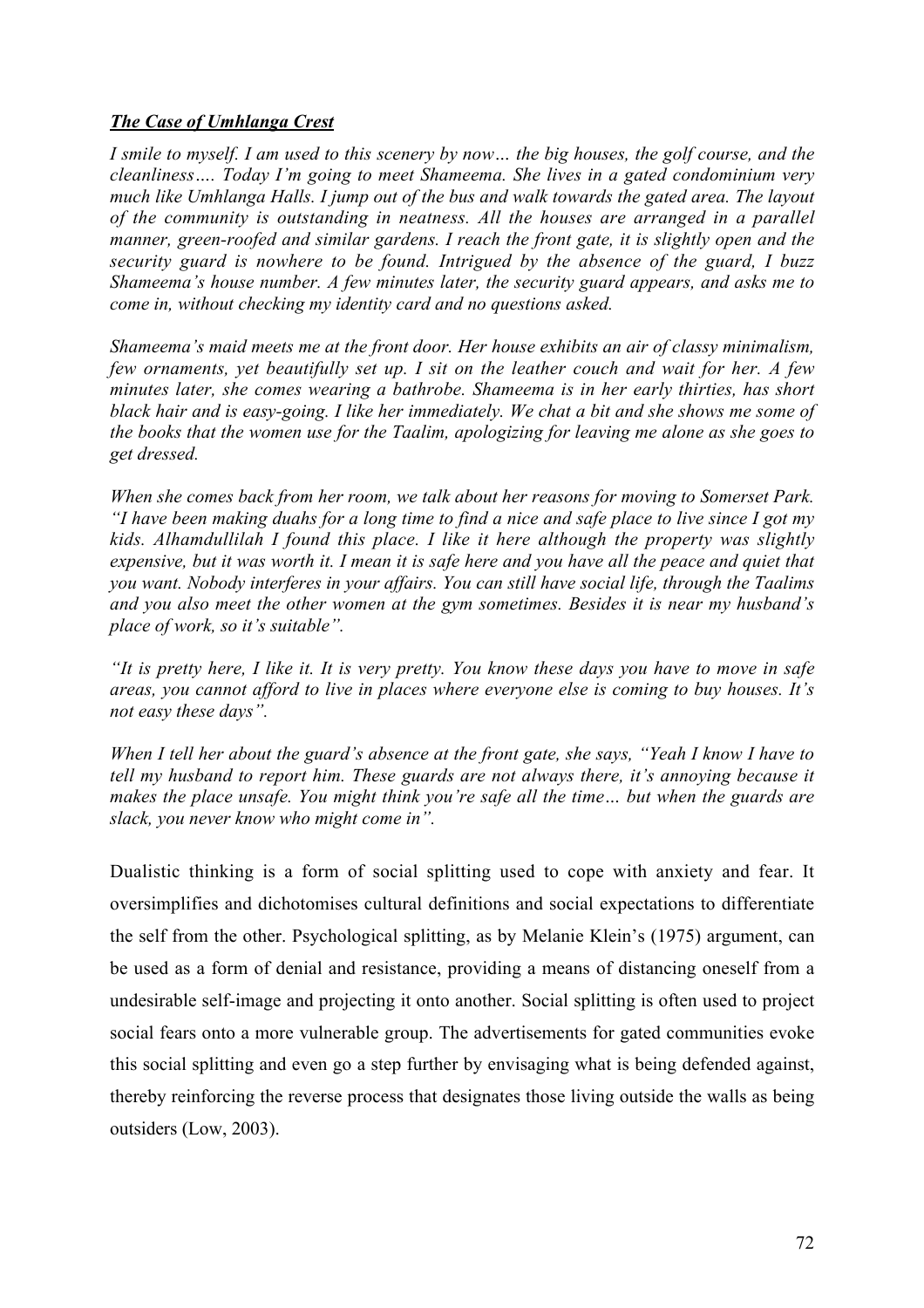Shameema's annoyance at the guard's lack of vigilance highlights her fear of crime but also the fear of privacy invasion. The connection between a place and a person also resides in symbolic meanings of the landscape. When these symbols are threatened, as with the crime rates in South Africa, place-protective behaviours occur. Indeed, the cultural markers of the fear throughout South Africa in the form or razor wire and high walls surrounding residences are obvious everywhere in the condominium she lives in as well as in Umhlanga Halls. They are represented in the numerous security companies' 'Armed Response' notices that 'decorate' closed gates and are emblazoned on patrol cars that outnumber local police. The culture of fear manifests its largest indicator of cultural capital in the development of gated community environments such as Umhlanga Halls (During ton, 2004). Yet, residents claim that those communities are merely retirement homes, or spacious environments, of cleaner areas – anything that what they really are. While this conversation supports the cultural disposition that informs the habitus referred to earlier (a fear of crime as rationalization for moving to a gated community), the conversation also flushes out the larger issue of what residents call "forced removal" (2004). Such allegations are not only destructive to the process of creating a 'new' rainbow South Africa, but, are also ideologically laden and culturally loaded considering the socio-political history of South Africa (2004).

Another interesting factor is the issue of niceness. Shameema reiterates her likeness of a 'nice' and 'pretty' environment even though the property she bought was rather expensive. Constance Perin (1977), a cultural anthropologist who writes about peoples' need to live in 'nice' and 'neat' environments argues that all land use practices, planning, and zoning are value laden. They act as moral codes for unstated rules governing what are widely regarded as correct social categories and relationships (Low, 2003). Image and investment, along with safety and hassle-free living, are what many gated community residents look for (Low, 2003). The aesthetic control of the landscape is one strategy by which 'niceness' is expressed and used to mark a residential development and the people within it as upper class. Elite families to demarcate their estates and buffer their property boundaries have long used aesthetic management (2003).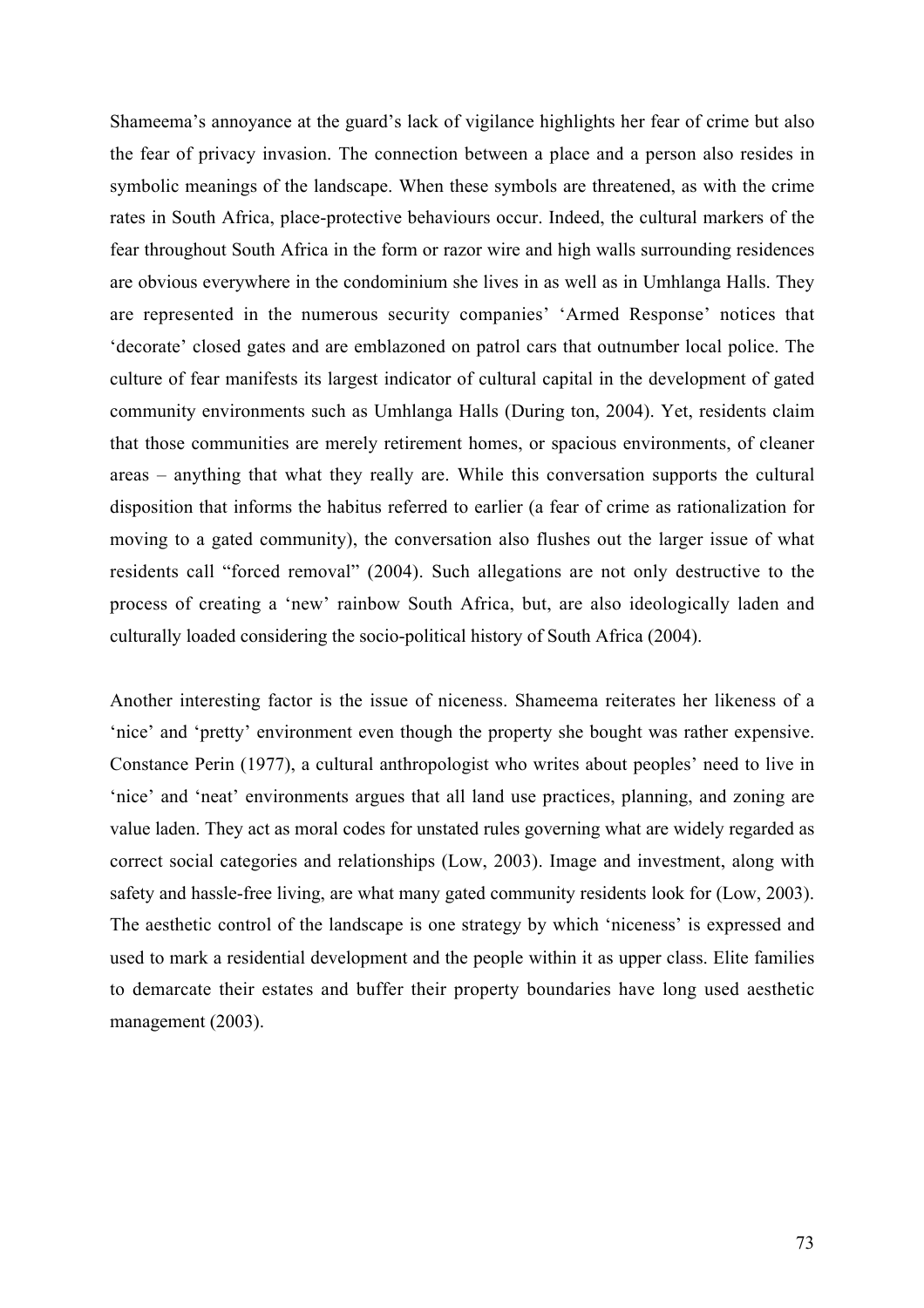## *Surayah*

*Suraya's house is probably the biggest one I have seen since I started my fieldwork. Located on the Ridge, as residents of Umhlanga Crest call it, her property gate opens up on a beautiful fountain, surrounded by greens and ferns. The rather long path leading up to the front door is paved with white marbled tiles and as I enter the lobby, I cannot help but admire the perfection with which the house is adorned. Suraya is in her mid-fifties, and her quiet manner displays signs of tiredness. Somehow she looks rather preoccupied. I greet her and introduce myself.*

*"I am not sure what kind of information you're looking for but I'll try to help you in any way I can".*

*I thank her and start chatting. She tells me that she has been victim of some horrible crime and that she does not feel safe anymore because of what happened.*

*"You know when you are rich and you live in a place like that, people take advantage of you. Even people you think you know they are the ones that you cannot trust the most. You never know what's on their minds, and to think that they work for you! They are jealous of us. I came to live here because I wanted my children to be safe, just like we were when we were kids. Although we had to live in specific areas, at least we knew we could be safe. Now I don't know what to do anymore. I am disturbed by what happened to my family and I can ever stop worrying, especially for my children".*

*"We have more alarms since this thing happened, we have employed security personnel and I have told my children to always carry their cell-phones with them in case they need to contact us urgently".*

*She starts crying. She is obviously disturbed by the event that took place in her house and sees it as a violation of her rights. I smile, thank her for her time and leave the huge house.*

Low (2003) argues that one of the most common reasons for the choice of living in gated communities is residents' desire to re-create a childhood place with the feelings of emotional security and protection of childhood. Gated community residents want to recapture physical elements of their childhood landscapes, just like other people, but this desire is entangled with an unconscious longing for security they identify with living behind gates and walls, by being protected. Even though people grow up in the same place and time, they live in their own psychological worlds and perceptual environments. Different aspects of a place become emotionally salient. The same is true for re-creating the past – only fragments and defining moments of a childhood landscape survive for each person – but these memories are powerful and influence preferences about where to live and how. The link between emotional security and the built environment is forged in a number of ways. Enlarging Marcus's (1976) idea that home is a symbol of self to encompass the house and its physical surroundings, gated communities provide another layer of symbolic identification by adding a boundary created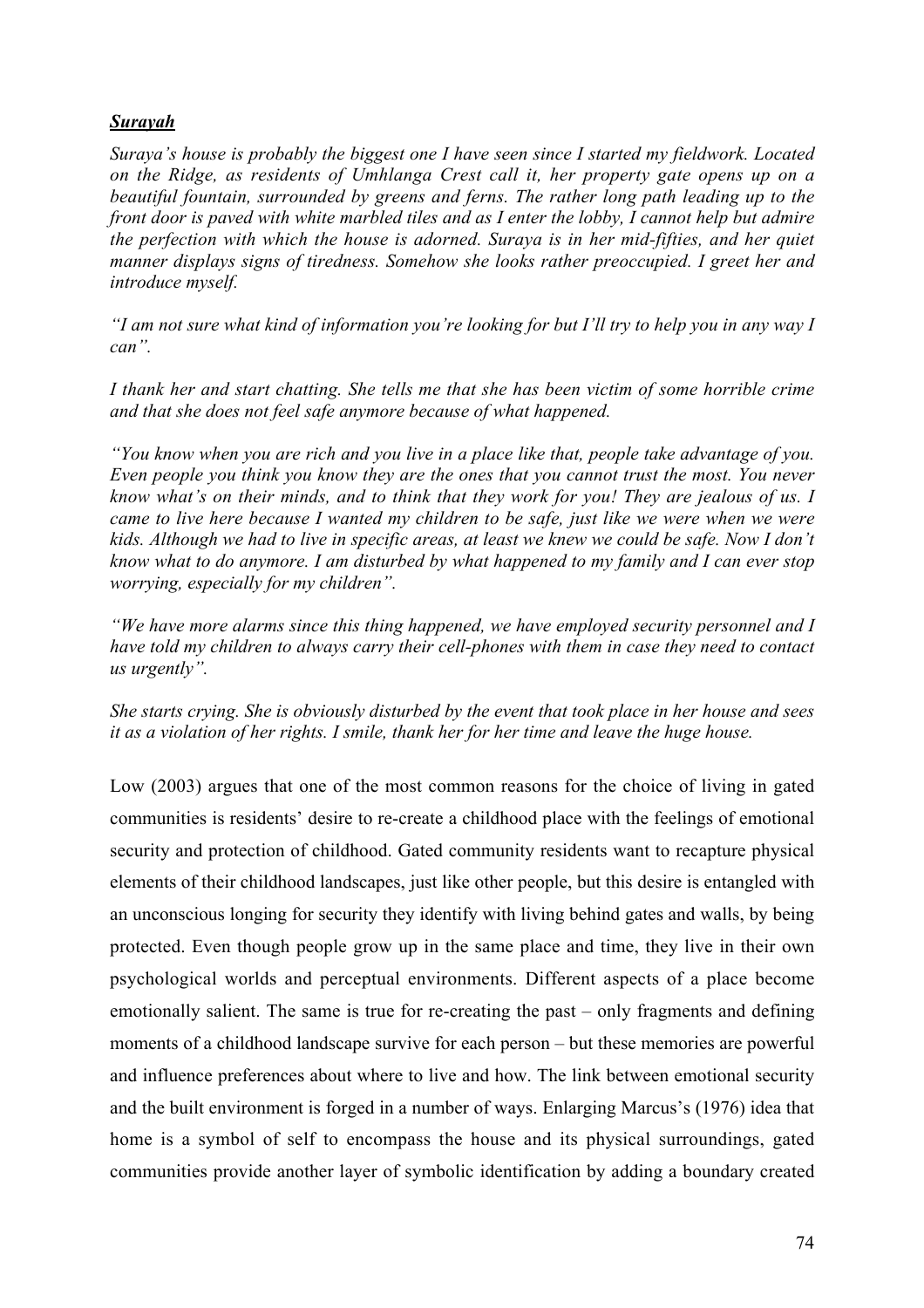by gates, walls and guards. The social impact of gating provides the same paradox. The degree of control restricts participation and limits aspects of interaction and struggle important to furthering local democracy. Suraya's wish to regain the security that she felt when she was younger exemplifies her unconscious aspiration to live in a place in which she can be distanced from 'others' that she does not 'trust' so that she and her children can be safe. The event that took place in her home has only served to reinforce her fear of invasion and lack on control over it.

One explanation for the gated community's popularity is that it materially and metaphorically incorporates otherwise conflicting, and in some cases polarized, social values that make up the moral terrain of upper-class life. For example, it reflects urban and suburban tensions in the 'new' South Africa regarding social class, race and ethnicity and at the same time represents the perennial concern with creating community. The gated community's symbolic power rests on its ability to order personal and social experience. Architectural symbols such as gates and walls also provide a rationale for the moral inconsistencies of everyday life. For instance, many residents want to feel safe in their homes and argue that walls and gates help keep criminals out, even in areas such as Umhlanga where crime rates are the lowest in Durban. Living in a gated community represents a new version of the upper-middle class South African dream precisely because it temporarily suppressed and masks, even denies and fuses, the inherent anxieties and conflicting social values of modern urban and suburban life. It transforms South Africans' and especially Muslims' dilemma of how to protect themselves and their children from danger, crime, and un-Islamic influences by reinforcing the norms of the upper-middle class lifestyle in a historically segregated urban environment (Low, 2003).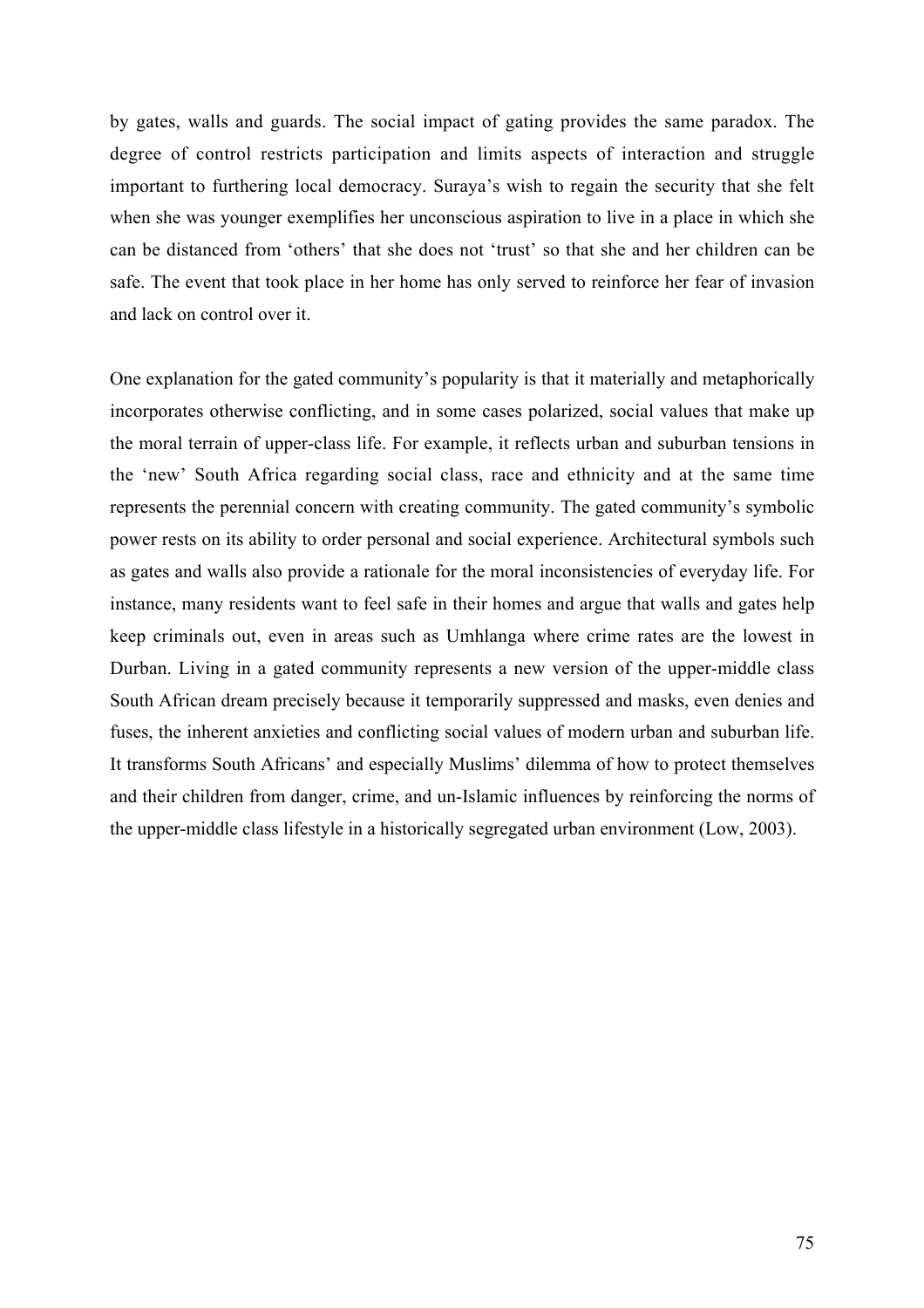## *The end*

*This is my last field note entry. I would like to believe that I have been to deconstruct the reasons for which Muslims choose to live in gated communities. Of course I have managed to scratch only the first surface layer. The Muslim women with who I worked with have chosen to segregate themselves behind walls for a particular reason, and they know it. I wonder whether they admit it to themselves. Has any of them ever asked themselves what the point of holding Taalims promoting togetherness and belonging is, when they choose keep up boundaries between themselves and others? Has Apartheid not taught them to realise how spatial segregation can be harmful to the bigger society?*

*It is not my place to judge although my findings make me uneasy. I don't really like what I discovered as I'm aware of the negative implications involved in spatial segregation. But I would lie to you and to myself if I said that I would never have considered living in a gated community. On the one hand I have thought about this for a long time. I have wondered how it would be like to live in those wonderfully clean, spacious and meticulously groomed environments. And on the other hand, I understand the rationale of the need to create and sustain a non-segregated society since I've lived in this country for 5 years now. I understand the implications of my own understanding of the Ummah and how it contradicts the very logic of separating oneself from others. But I also know that deep inside of myself I want and aspire to raise myself to the upper-middle class section of society.*

*As I leave Umhlanga Halls for the last time, gazing at the 'perfect' life I've always aspired, I smile in retrospect. The choice to live in a gated community, especially for a Muslim who believes in the Ummah, is a choice to forget about that very Ummah.*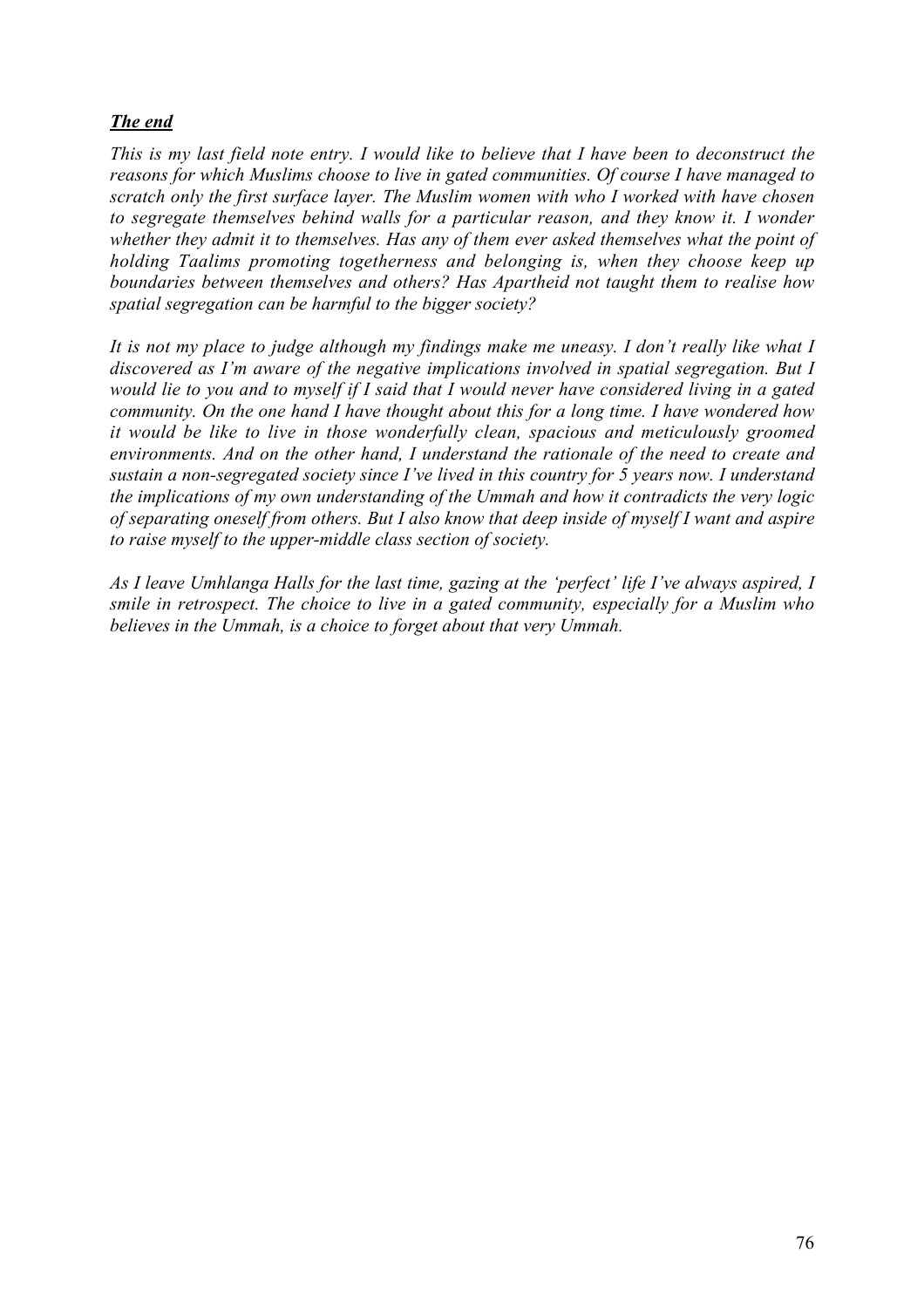# **CHAPTER 5**

#### **CONCLUSIONS**

As argued in Chapter 3, globalization and economic restructuring weaken existing social relations and contribute to the breakdown of traditional ways of maintaining social order. Social control mechanisms and their associated institutions, such as the police and schools, are no longer seen as effective. This breakdown in local control threatens some neighborhood residents, and the gated residential community becomes a viable and socially acceptable option. The creation of gated communities (and the addition of guard houses, walls, and entrance gates to established neighborhoods) is an integral part of the building of the fortress city, a social control technique based on the so-called militarization of the city. In South Africa, it is a strategy for regulating and patrolling an urban poor comprised predominantly of black people living in townships.

Furthermore, crucial to the analysis of identity (as well as any encounters that occur) in contemporary southern Africa is the complex and ubiquitous process of globalisation. The term 'globalisation' is described not only as the space-time compression of the world, but also as an intensification of consciousness of the world as a whole (Robertson, 1992). As discussed in Chapter 3, globalisation does not entail the elimination of space, but rather its transformation, the creation of a system where increasing areas are linked through new technology, but certain nodal points where power is centralised, are strengthened (Mosco, 1996: 205). Within such a globalised system, the global order's centres are no longer the capitals of nation-states but rather "pulse points of complex networks" (Comaroff, 1996: 172). In Abu-Lughod's (1991) words, one gains a sense of 'multiple cores' (1991: 131). In the cultural study of identity, Lawrence Grossberg (1996) replaces the logic of temporality, which emphasises the acquisition of new identities through time, with one of spatiality. He states, "Subjectivity as spatial… involves taking literally the statement that people experience the world from a particular position" (Grossberg, 1996: 100). The politics of space is vital to the process of globalisation and identity construction. It is especially relevant to the Umhlanga Halls and Umhlanga Crest residents' situation. The link between living a Muslim life whereby every other person is considered to be equal and the need to affirm one's own identity in terms of one's social background, leads Umhlanga Halls and Umhlanga Crest residents to use their diasporic attachments of the Indian caste system as a pretext to join the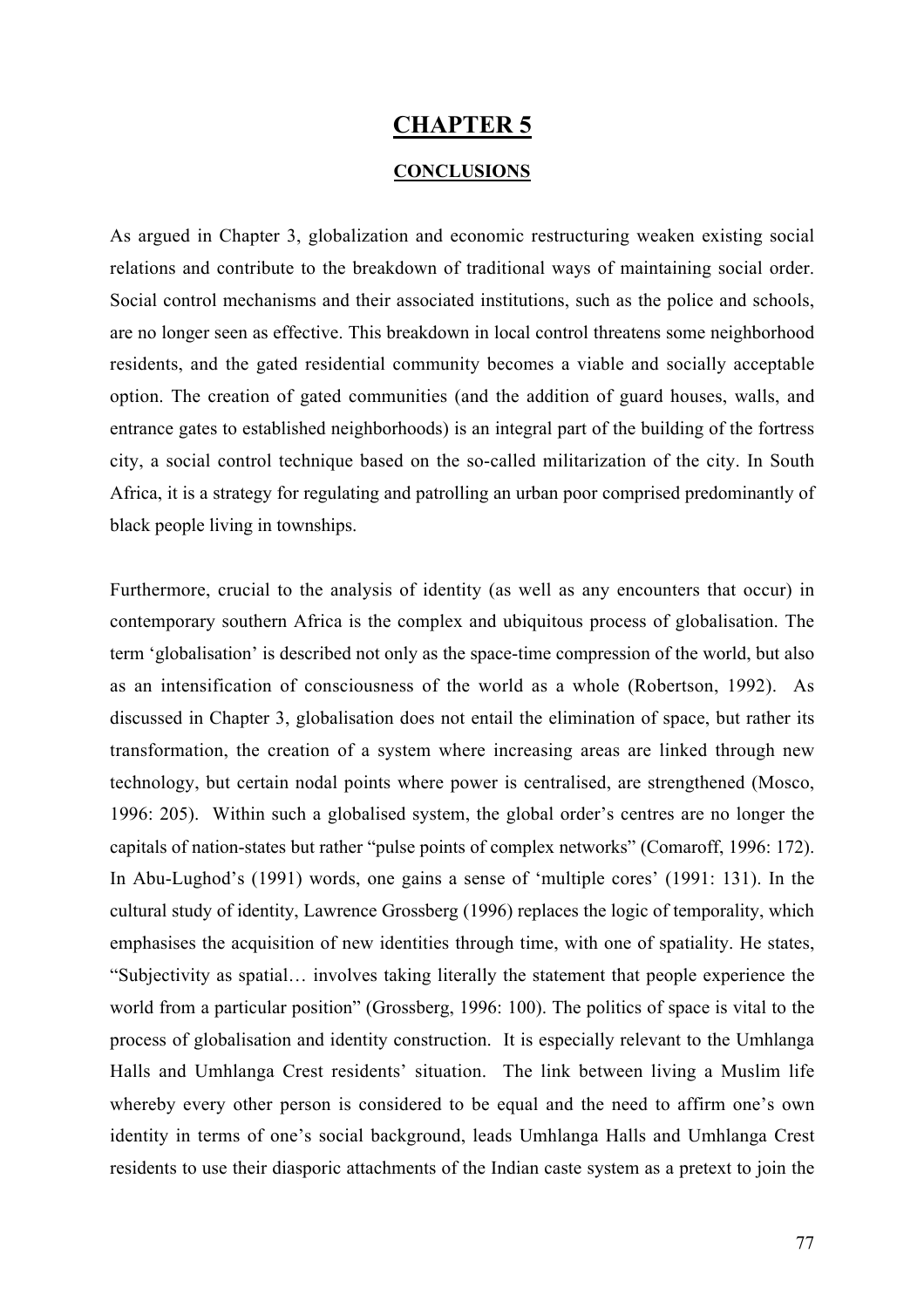race for capitalist gain and support. This is demonstrated through, on the one hand, their practice of preaching Islam during the Taalims and, on the other, and their refusal to integrate with the Muslims of Sunni Sufi origin.

Although the greater Durban area is not as big as global cities like Los Angeles or London, its people are very scattered and differentiated along lines of class and race, as illustrated by the obvious dialectical disparities manifesting in the urban geography. As such, Geertz (1973) underscored how contemporary people who live in close proximity often do not share a common culture, but instead interact with people who are dispersed, resulting in an increasingly interconnected world: "we are trying to find our field in a seriously scrambled world that does not divide itself cleanly at the joints into societies or traditions…such identities escape in part from either-or classification and become defined more by a logic of 'both—and-and' in which the subject shares partial overlapping identities with other similarly constituted decentred subjects that inhabit reticular social forms" (Kearney, 1995:558). In other words, remoteness in the global context does not mean exclusion from global political, economic, social and cultural networks, although in Africa, it might well coincide with subordination. Global social interaction is perhaps less active in Umhlanga Halls and Umhlanga Crest and therefore they have potentially less agency. The new technology of communication is lauded as providing new and unlimited possibilities of access to people from different temporal and spatial zones to the 'joys' of the modern world. The greater potential, which it offers is countered with the reality that this will not be available to all, especially in the 'new' South Africa.

Furthermore, Bilkis, Zaynab, Aisha, and all the other women living in Umhlanga Halls and Umhlanga Crest illustrate how important place identity and place attachment can be when making decisions about where to live. Questions of "who we are" often relate to "where we live" because place is such an important component of how people define themselves. Low (2003) argues that place identity figures prominently in determining where a person lives, and contributes to feelings of satisfaction and a sense of security. A component of place identity is "place attachment" – the social, psychological, and cultural bond that forms between individuals or groups and their environment. Place attachment developed over time through personal experience and through cultural habitus. Those experiences could include factors such as living in a particular location, buying or decorating a home, telling stories about a particular landscape, and learning about religious or cultural importance of a site all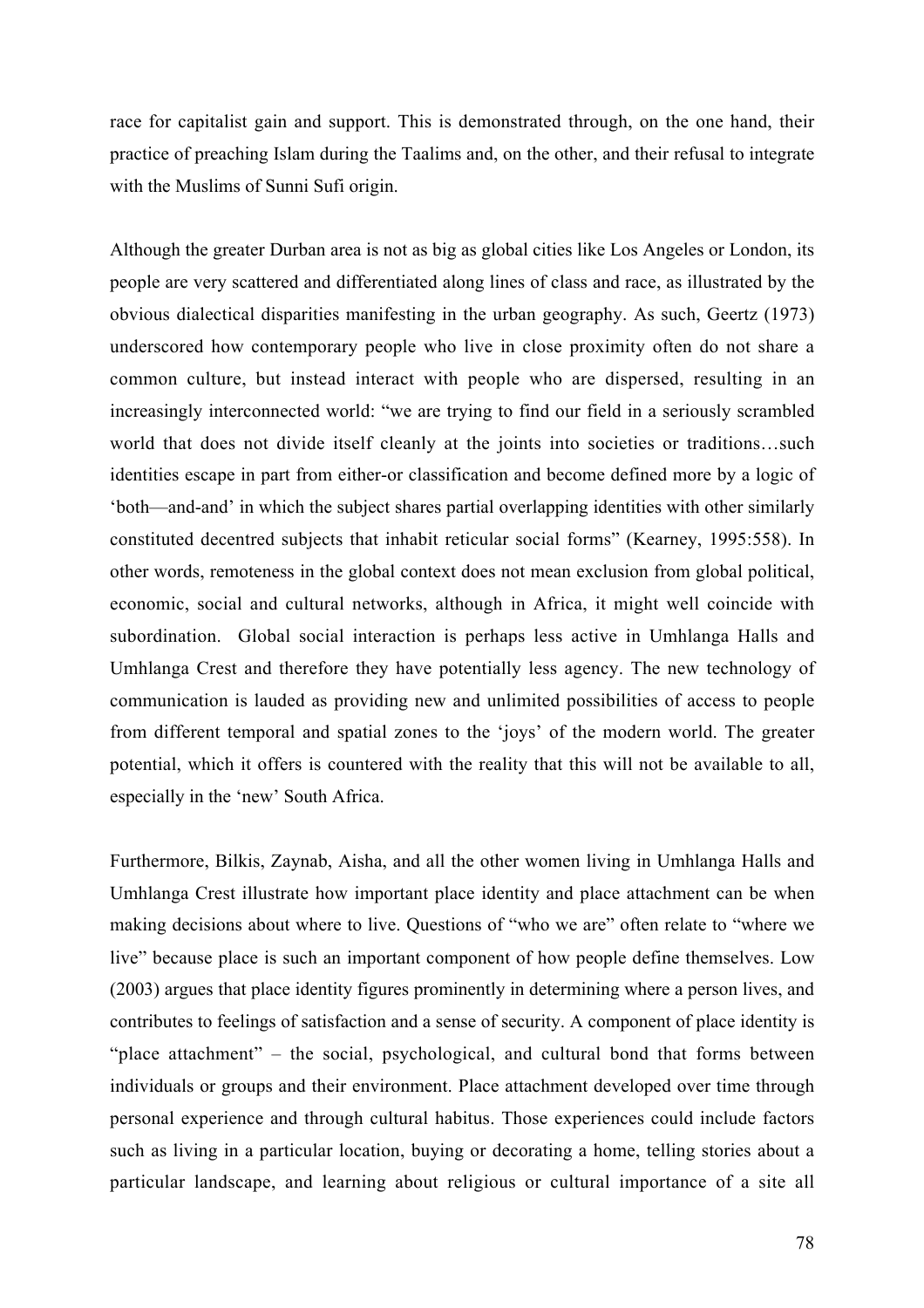contribute to sense of place attachment (Low, 2003). Place attachment is also developed from cultural capital. The example of Bilkis's disdain for other Muslims of lower social class than hers demonstrates her inability to relate to 'these people' through her social upbringing. As a result, in order to differentiate herself from 'these people', she chooses to live in a place that she knows they cannot 'infiltrate' by virtue of 'their' economic 'disadvantage'.

#### **The Municipality and urban sustainability**

As far as the eThekwini Municipality's plan to create an integrated Durban area is concerned, geographic and demographic factors point to its potential failure in those regards. Developers such as Moreland and others are continuing on their mission to create a Northern Durban, which is technologically friendly, architecturally safe and aesthetically appealing to a small upper-class segment of the Durban population. At the present moment, current land use management in the eThekwini area is fraught by institutional fragmentation. Different parts of the Durban area are managed through different legislation, authorities, procedures and plans. Delivery of the land use management service is fragmented. Some areas of Durban are covered by complex formal systems of land use management, while others have no land use management system at all (eThekwini Municipality, 2003). Municipal officers' claims that the Mayor intends to distribute ten percent of the Durban North to the poorer classes neither shows any sign of concretisation, nor any sign that such a plan could work. The urban and economic pattern of Umhlanga is tailored for an elite class by virtue of its housing schemes, business enterprises, property values, and distance to 'downtown'. Heterotopic environments do not suit the lower classes that cannot afford the luxury of embellishing their housing situations.

#### **Consequences of gated community developments**

As established throughout this study, gated community developments have many consequences on the urban landscape but also on the social landscape. The combination of the four main social trends that gated community developments reflect, namely segregation in search for stability and control of the neighbourhood; privatisation; militarization (that is, private armament); and architectural separation (Bremner, 1998; CSIR, 2000) is determining the development of the contemporary South African urban landscape. Not all of these processes are new: the wish, or the thrust, for segregation can be linked to the apartheid experience. An entirely new aspect, however, is that of the state or the municipality becoming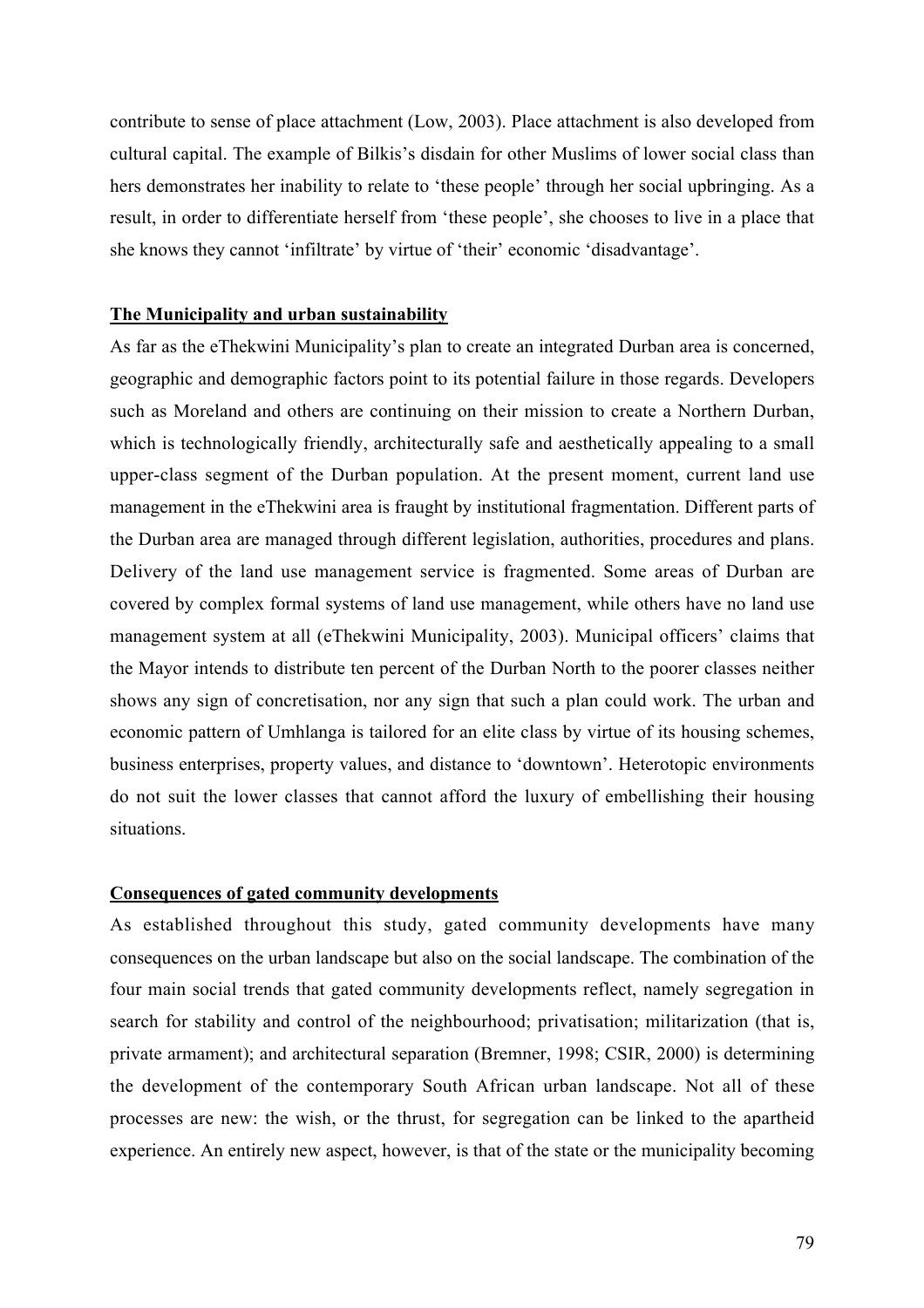redundant for certain functions such as the preservation of law and order, and the maintenance of infrastructure.

One of the consequences of the increased development of gated communities is the loss of a liveable urban centre. The upper classes are not attracted to the 'grimy' downtown of Durban with its small-scale office parks, narrow asymmetrical streets and run down infrastructure. As a result, they opt for spatial fragmentation and segregation, which immediately comes evident due to the scale of intervention. It also starts to exclude potential users from previously or current public open spaces or facilities. They may contribute to safer environments, but also to many social divisions in cities. Privatisation is also another consequence. In cities fragmented by fortified enclaves it is difficult to maintain the principles of openness and free circulation that are the most significant organizing values of modern cities. As a result, the character of public space and of citizens' participation in public life changes. A new aesthetic of security shapes all types of constructions and imposes its new logic of surveillance and distance as a means for displaying status (Low, 1999), and it is changing the character of public life and public interaction. Among the diverse elements changing the city, the new enclaves for residence, work, and consumption of the upper classes are provoking the deepest transformations. Although they have different uses and many specializations (some for residence, others for work, leisure, or consumption), all types of fortified enclaves share some basic characteristics. They are privatised property for collective use; they are physically isolated, either by walls or empty spaces or other design devices; they are turned inward and not to the street; and they are controlled by armed guards and security systems that enforce rules of inclusion and exclusion. (Caldeira, 1999, in Low, 1999).

Another huge consequence of gating has been the huge influence of property prices all around South Africa. Prices depend on the extent on security measures. At the present moment, a detached one-storey house in Umhlanga Crest is selling from R 2 million upwards. In prestige communities in particular, where security and lifestyle are two sides of the same coin, land and house prices have multiplied (Roberts 1996). Particularly for the white and black middle class, for the first time homeowners, and for single-person households who flee urban blight and inner-city flats, gated communities are becoming the most important housing alternative in 'desirable areas' (Cohen 1998). As such architectural separation has come to fore. Many, such as Davis (1992), have noted how peoples' obsession with security has transformed urban regions into literal fortresses. This shift is most often than not manifested in the physical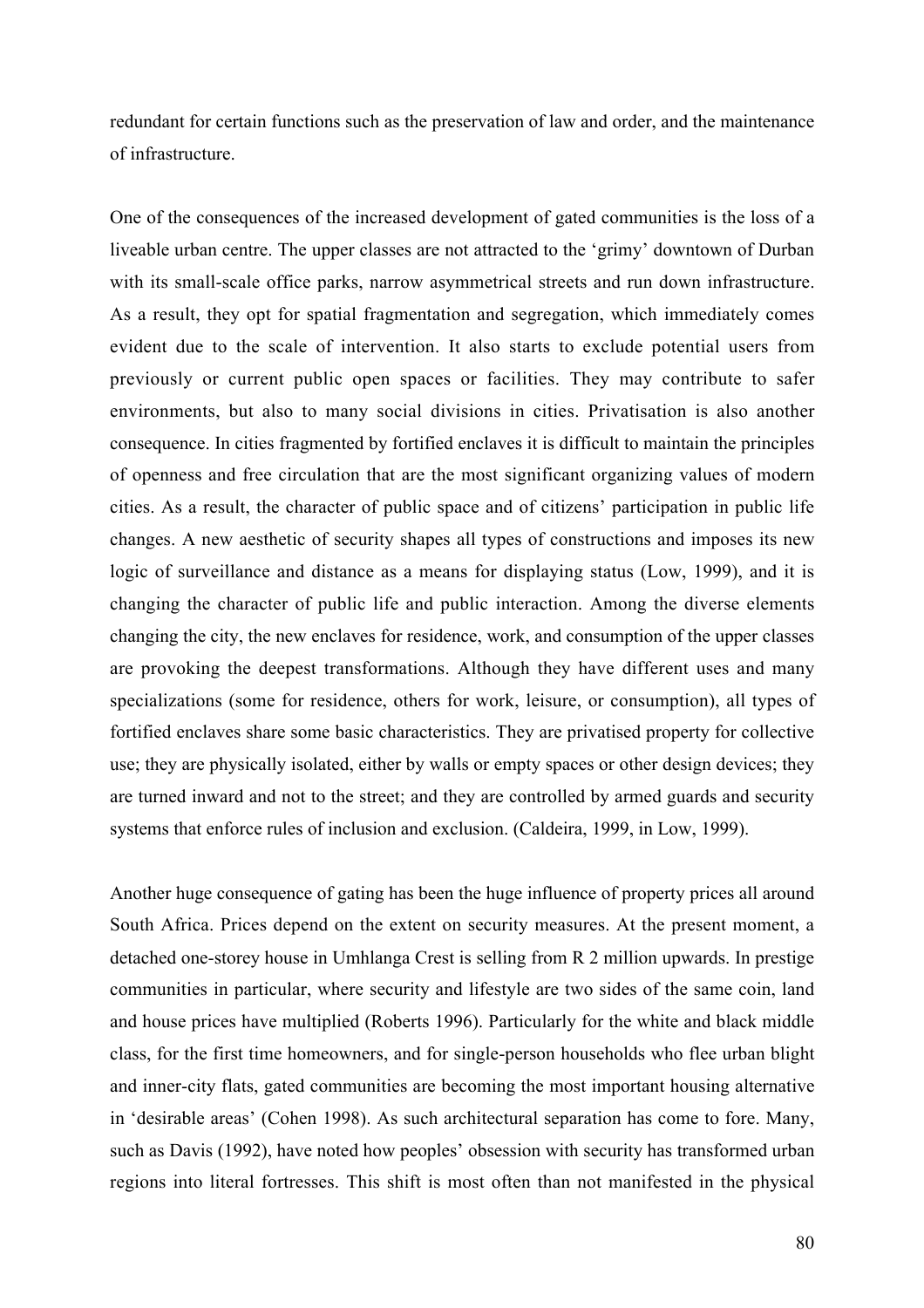dissemination of city space, which is divided into fortified cells of affluence and places of terror where police battle the criminalized poor. A common feature of closed condominiums is isolation and distance from the city, a fact that is presented as offering the possibility of a better lifestyle. The latter is expressed, for example, by the location of the development in "nature" (green parks, lakes etc.), and in the use of phrases inspired by ecological discourses. However, it is clear in the advertisements that isolation means separation from those considered to be socially inferior, and that the key factor to assure this is security. This means fences and walls surrounding the condominium, guards on duty 24 hours a day controlling the entrances, and an array of facilities and services to ensure security. In other words, this area clearly represents the new trend of movement of wealthy residents as well as services and commerce to the periphery of the city and to enclosed areas.

#### **Identities of resistance**

Could the choice to live in gated communities be acts of resistance emerging from identities of resistance? Pile & Keith (1997) suggest that the spatial practices of resistance are not just the mobilization of a class across space, nor the mobilization of an interest group in a particular place, but about insinuation. Thus, resistance, then, not only takes place in place, but also seeks to appropriate space, to make new spaces (1997). As argued earlier, identities of resistance stem from previous acts of domination or subjugation, which are more and less obviously political, and political identities have been closely associated with the politics of resistance. However, Fanon's (1986) work for instance proposes that a recognition that political identities are not just made out of siding either with the oppressor or against the oppressor. Subjectivities are about feelings – fears, desires, repulsions – which are not so easily contained within a narrowly structural analysis of politics. The dialectic of repositioning is fought not only in overt political spaces, not only through self-consciously manipulated deceits, but also in inner spaces too, as is characterized in the *Taalims* held in Umhlanga Halls. Fanon's argument that it may be necessary to overcome resistance in order to achieve resistance, tallies well with the *Taalim* being overtly against any potential Sufi Sunni ideological endorsement. "The colonized must conquer parts of themselves in order to liberate themselves" (Fanon, 1986); that is, power colonizes internally as well as externally, and achieving the overthrow of external power is more easily conceived of than the idea of shedding the guilt and shame induced by internal colonization, as had happened during Apartheid. Political resistance seeks to overthrow the perceived dangers in the practices of the powerful, while psychic resistance seeks unconsciously to maintain the repression in of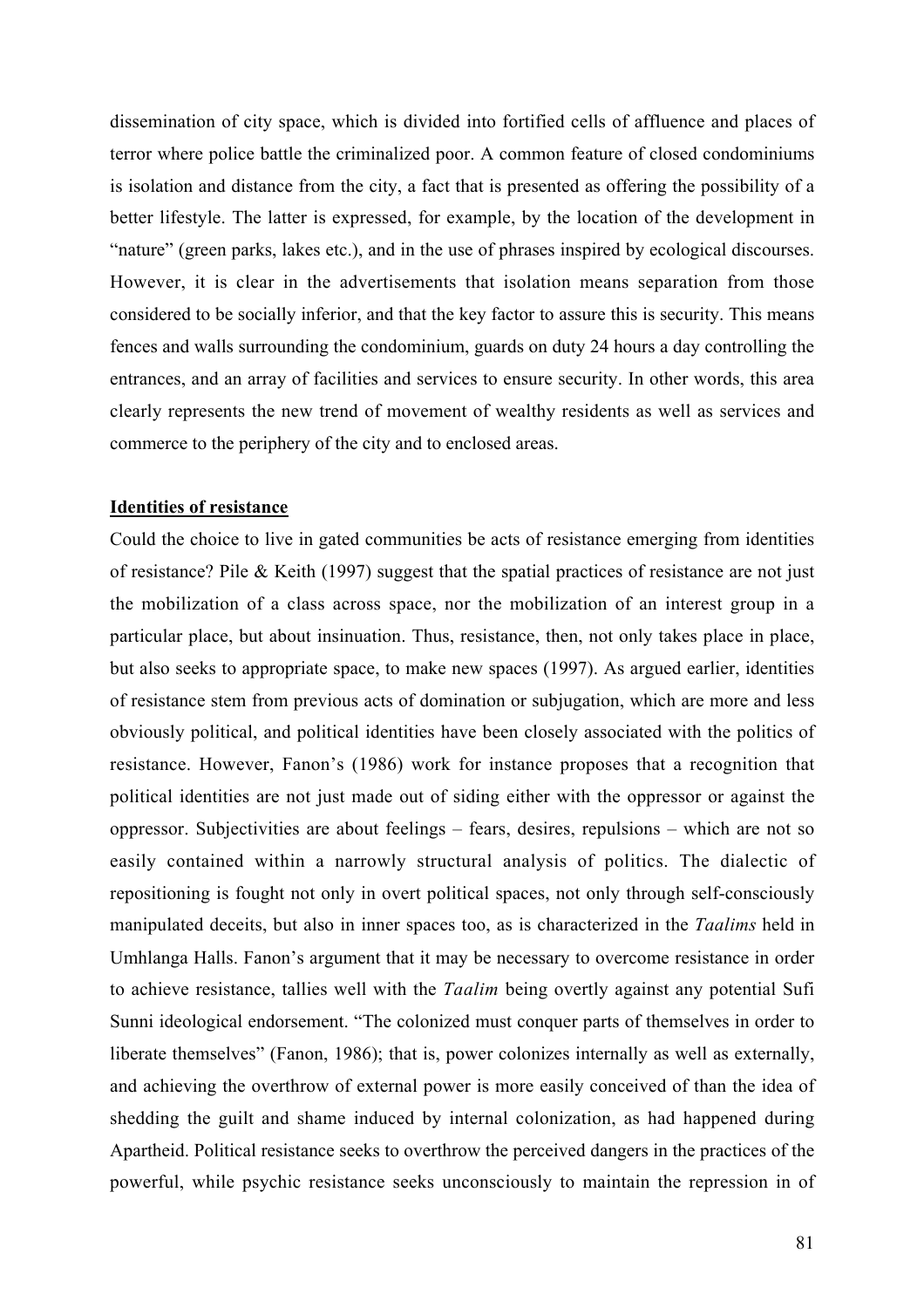traumatic or potentially dangerous memories, feelings, or impulses. Having been previously 'colonised' by the Apartheid government, both on a political and spatial level, the predominantly *Tablighi* Muslims living in Umhlanga Halls and Umhlanga Crest may be projecting the same pattern upon less Sunni Sufis and those of a less economically advantaged Muslim community.

Accordingly, it becomes clear that spatialities are constitutive not only of domination, but also of resistance<sup>38</sup>; that struggles for power are spatialised and constituted in space in specific ways – from opposition to repositioning; that power relations intersect in specific ways, that resistance in one direction can be oppression in another, and that resistance occurs in spaces beyond those defined by power relations; that acts of resistance have to be understood not only in terms of their location in power relations but also through their intended and received meanings (Pile & Keith, 1997). Pile & Keith (1997) argue that political subjectivities are constituted through political struggles, but also that there are many spaces of struggle through which people become political. The effects of these geographies of resistance are multiple, fluid, dynamic and in some ways uncontainable or at least unintended. The material effects of power are physically and literally everywhere in Umhlanga Halls. It matters that power seems to be everywhere, but wherever one looks, the same power is open to gaps, inconsistencies, ambivalences, possibilities for inversion, parody and so on; open, that is, to more than one geography of resistance, as characterized by the social tensions inherent amongst those living in Umhlanga Halls and those living in Umhlanga Crest.

 <sup>38</sup> It has been a key feature of the arguments presented that resistance is analysed and theorized as a diagnosis of, and a reaction to, the injurious effects of power relations, although the idea that resistance is merely an oppositional stance has been interrupted by a sense that political identities are strategic, tactical, mobile, multifaceted, blurred, awkward, ambivalent. Further, once passive, inert and singular notions of spatiality and identity are abandoned, then it becomes clear that resistance is as much defined through the struggle to define liberation, space and subjectivity as through the elite's attempts to defeat, prevent and oppress those who threaten their authority. At the heart of questions of resistance lie questions of spatiality – the politics of lived spaces. The politics of location involves not only a sense of where one is in the world – a sense gained from the experiences of history, geography, culture, self and imagination – mapped through the simultaneously spatial and temporal interconnections between people, but also the political definition of the grounds on which struggles are to be fought. In this sense, location has more to do with the active constitution of the grounds on which political stances, than with the latitude and longitude of experiences of circumscription, marginalisation and exclusion. The idea of location does not suggest, therefore, that the grounds on which struggles are defined are permanent, fixed and universal. Instead, underlying this idea is a sense that space is discrete and discontinuous, but also relational and close. Location is both the ground which defines struggle and a highly contested terrain, which cannot provide any secure grounding for struggle. Location is simultaneously about unity and difference, about definitions of who occupies the same or a similar place and who does not, which do not presume – and, further, undermine the presumption – that there is a sameness of their struggle. Engagements in the politics of location, further, involve the definition of boundaries – but once more, these are not to be seen as fixed, impermeable and permanent. Neighborhood territorializations can form the basis or re-forging identity across the national borders of global diasporas. The politics of identity is undeniably also a politics of place (Pile & Keith, 1997).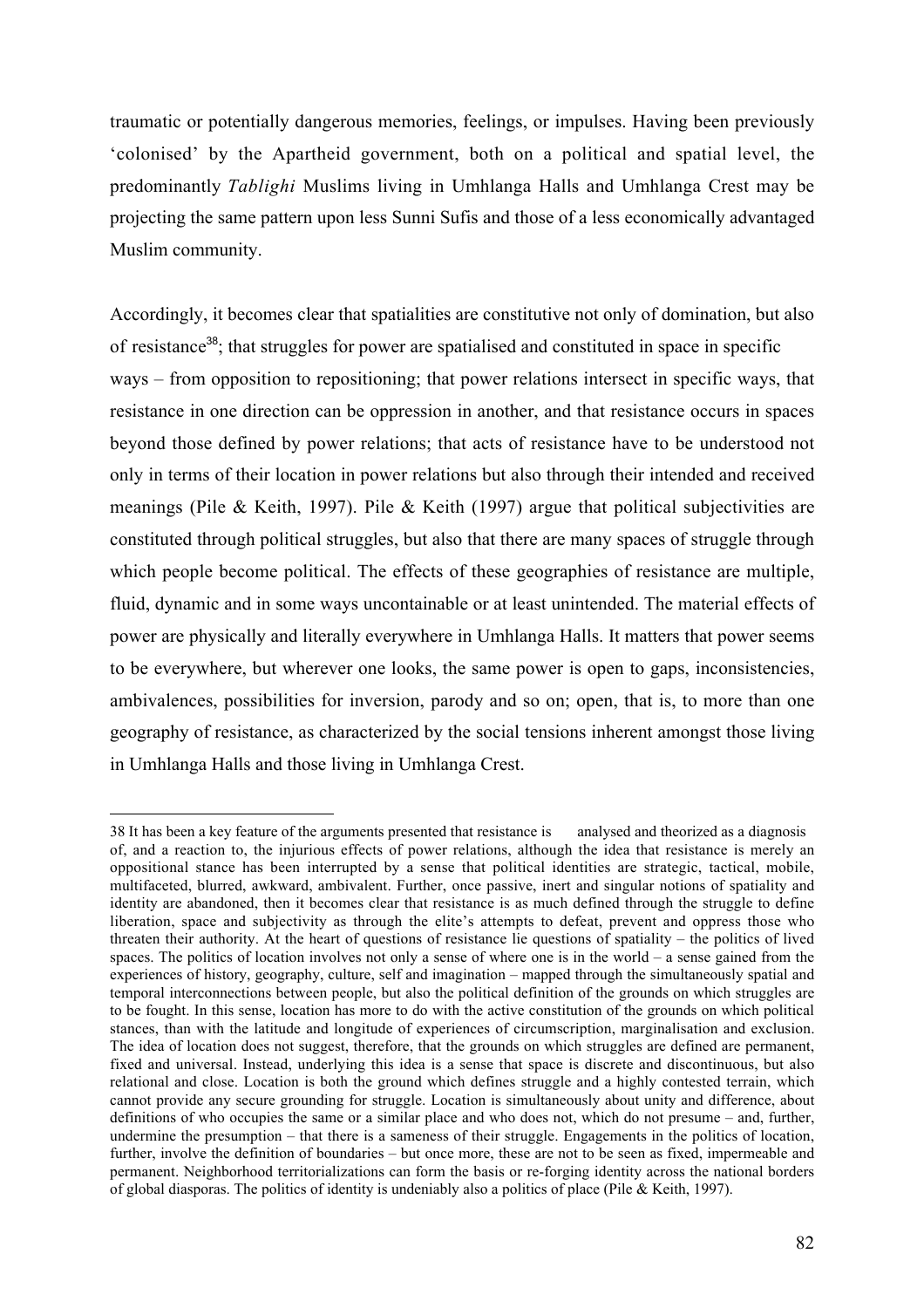The Muslims living in Umhlanga Halls and Umhlanga Crest have various reasons for their decision to move to gated communities and each person has his/her own individual psychological justification. Some say their reasons are purely societal and that they move for security reasons and fear of crime. Others claim that the resale value of their properties is the reason why they move to gated neighbourhoods. On a personal level, reasons varying from control of environment, sense of security and safety and exclusion are prevalent. The need to remain 'pure' by living far away from those 'other' Muslims living in Chatsworth or downtown indicate that the rich Muslims of predominantly *Tablighi Jamaat* use social splitting to remove the bad 'things' from their living environment as much as they can by means of urban segregation. Whatever their reasons, the Muslims residing in gated communities have defied the norm by choosing to locate themselves in areas which not only resemble very closely those of the Apartheid system, but which are also still very much predominantly white. By adopting the urban residential values of a minority of rich white elite South Africans, the Muslims are unconsciously or consciously re-creating the past, only this time the segregation and separation takes place closer to home, amongst their fellow Muslims. While I do not claim to speak on behalf of the people with whom I had the pleasure to work during my fieldwork, I hope that the insight provided by my research will enable readers to understand some of dynamics involved in Muslim identity formation in South African gated communities.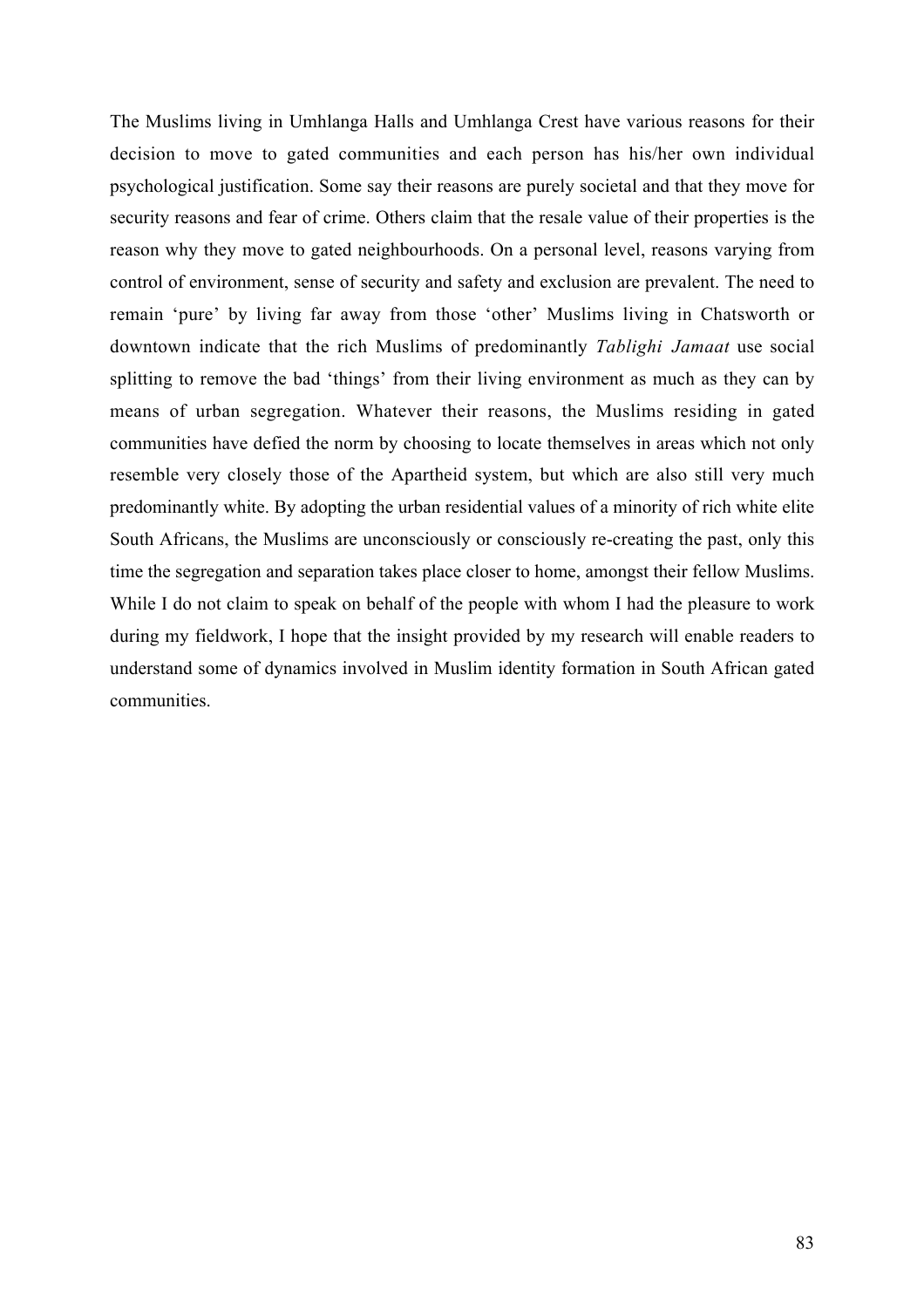## **GLOSSARY**

Aljaff – Low people

Ashraf – Noble class

Azaan - The formal call to prayer in Arabic

Barelwi - The Indo-Pakistani version of the ideological branch characterising Indian diaspora globally. The Barelwi branch advocates for a more cultural and populist adherence to Islam with its various reference and practice of cultural festivals.

Bid'ah - Innovations in Islam as per Islamic orthodoxy

Biradari - Fraternity of Indian Muslims based on their Indian village of origin

Daawah – Public propagation of Islam

Deobandi - The other major Indo-Pakistani ideological branch which calls for a strict adherence to Islamic principles and lifestyle, without giving much weight to cultural customs and traditions.

Dhobi - Washerman

Duah - Individualised or collective prayers to God

Hadiths – Sacred Islamic texts

Haraam - Forbidden by Islamic Law

Hijab - Female Muslim headscarf

ICO – Islamic Conference Organization

Imam - Religious head of a mosque and its congregation in general, but also understood as a leader in a community

Jilbabs – Long dress for Islamic wear

Jummah – A special Friday prayer

Kabaria – Greengrocer

Kutum – Joint household

Madrasah - Islamic school/institution from where Islamic knowledge is partaken

Maulana - Priest

Mawloods – Group gatherings of people belonging to the Sufi Sunni School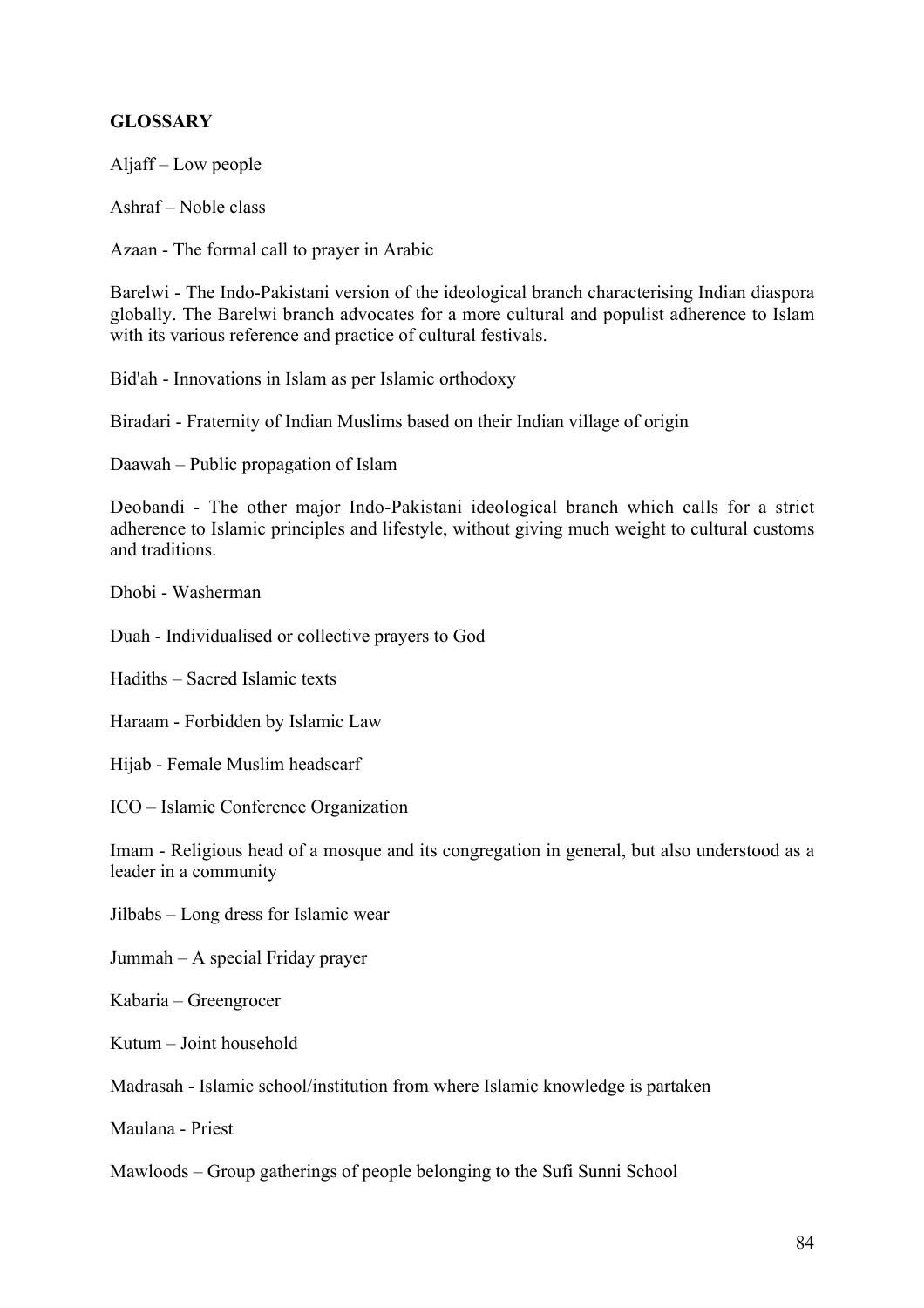Muharram – A Month in the Islamic calendar

Pirs or Peers - In popular Islam, living saints or mystics who claim divine powers to solve problems miraculously

Qassab - Butcher

Quran – Holy Book

Salaam – Paying respects to the Prophet

Sufi - Muslim mystic

Surahs - Divine verses from the Quran

Taalim – Congregational reading of religious texts.

Ulema - Traditional clergy as the custodians of Islamic knowledge

Ummah - Global community/brotherhood identification or brotherhood of Muslims, and adhered to by Muslims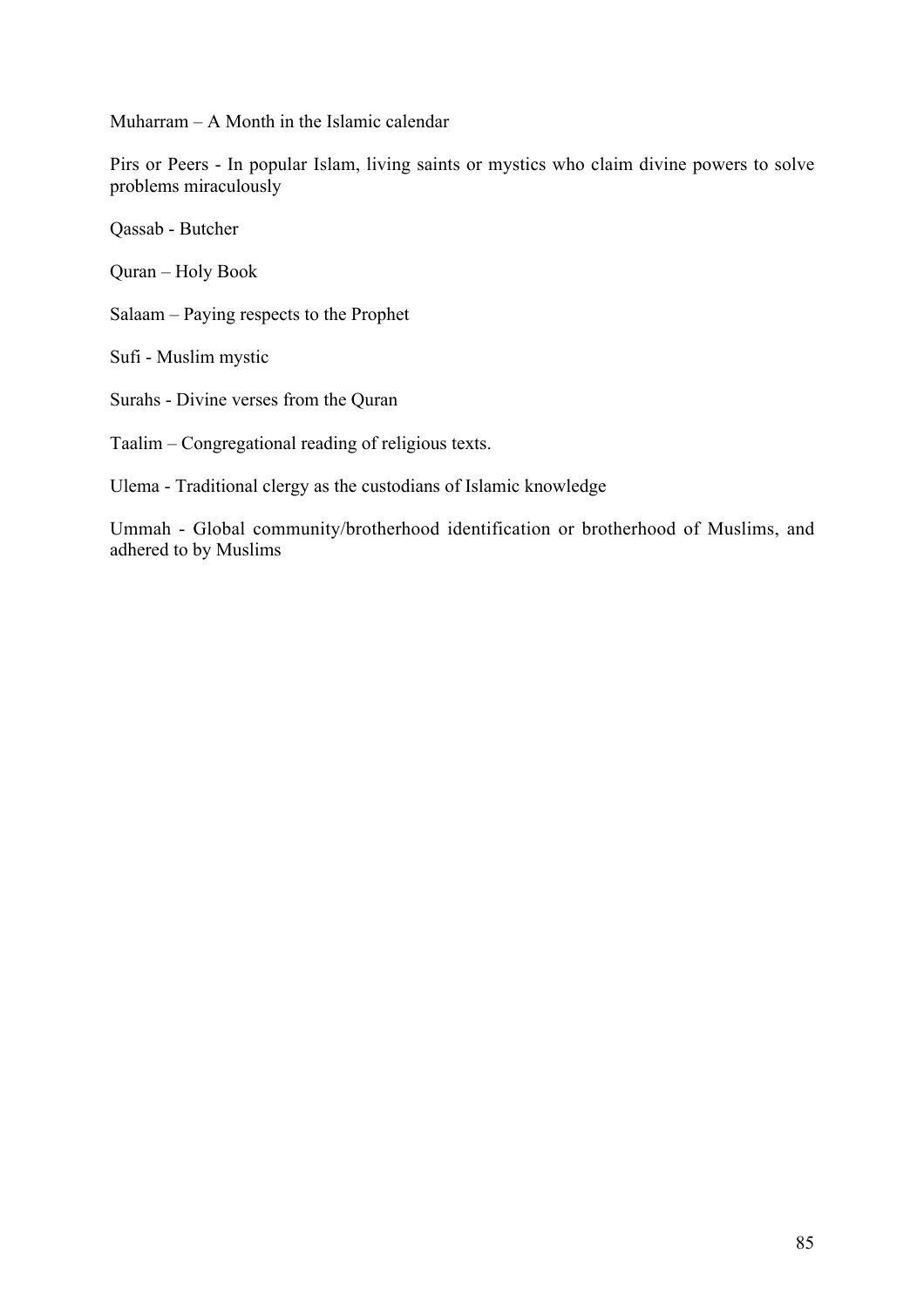### **Bibliography**:

Abu-Lughod, L. (1991). Going beyond global babble. *Culture, globalization and the world system; contemporary conditioning for the representation of identity*. Macmillan.

Abu-Lughod, L. (2000) 'Locating ethnography'. In *Ethnography*; Volume 2. Pp 261-267.

Appadurai, A. (1986). 'Theory in Anthropology: Centre and Periphery'. In *Comparative Studies in Society and History*. Volume 28(2). Pp 356-361.

Appadurai, A. (1990). 'Disjuncture and difference in the global cultural economy'. In Featherstone, M. (ed) *Global Culture: nationalism, globalization and modernity*. Sage: London.

Appadurai, A. (1996). *Modernity at large: Cultural Dimensions of Globalization*. Public Worlds Series. University of Minnesota Press. USA.

Bahr & Jurgens, U. (1993). In Hook. D & Vrdoljak. M. (2001). 'Fear and Loathing in Northern Johannesburg: The Security Park as Heterotopia'. In *Psychology in Society*. Volume 27. Pp 61-83.

Blakely, E.J., & Snyder, M.G., (1997). *Fortress America: Gated Communities in the United States*. Brookings Institution Press. Washington, D.C.

Booyzen, A. (2001). 'Enclosed neighbourhoods in perspective'. Unpublished thesis. University of Pretoria: Town and Regional Planning Department.

Bourdieu, P. (1977). 'Outline of a Theory of Practice'. Cambridge University Press.

Bourdieu, P. (1993). 'The Field of Cultural Production'. Polity Press: Cambridge.

Bremner, L. (1999). "Crime and the emerging landscape of post-apartheid Johannesburg" in H. Judin and I. Vladislavic, *blanc\_architecture, apartheid and after*, Rotterdam: Nai Publishers.

Caldeira, T. P. R. (1999). 'Fortified Enclaves: The New Urban Segregation'. In Low, S. (1999). *Theorizing the City.* Rutgers University Press. New Brunswick: New Jersey.

Castells, M. (1983). *The City and the Grassroots.* University of California Press: Berkeley.

Castells, M. (1996). *The Rise of the Network Society*. Blackwell Publishers Ltd. Oxford.

Castells, M. (1997). *The Power of Identity: The Information Age: Economy, Society and Culture*. Volume II. Blackwell Publishers Inc, Massachusetts. USA.

Castells, M. (1998). *End of Millennium*. Basil Blackwell. Oxford. UK.

Clifford, J. (1994). 'Diasporas'. In *Cultural Anthropology*. Volume 9(3). Pp 302-339.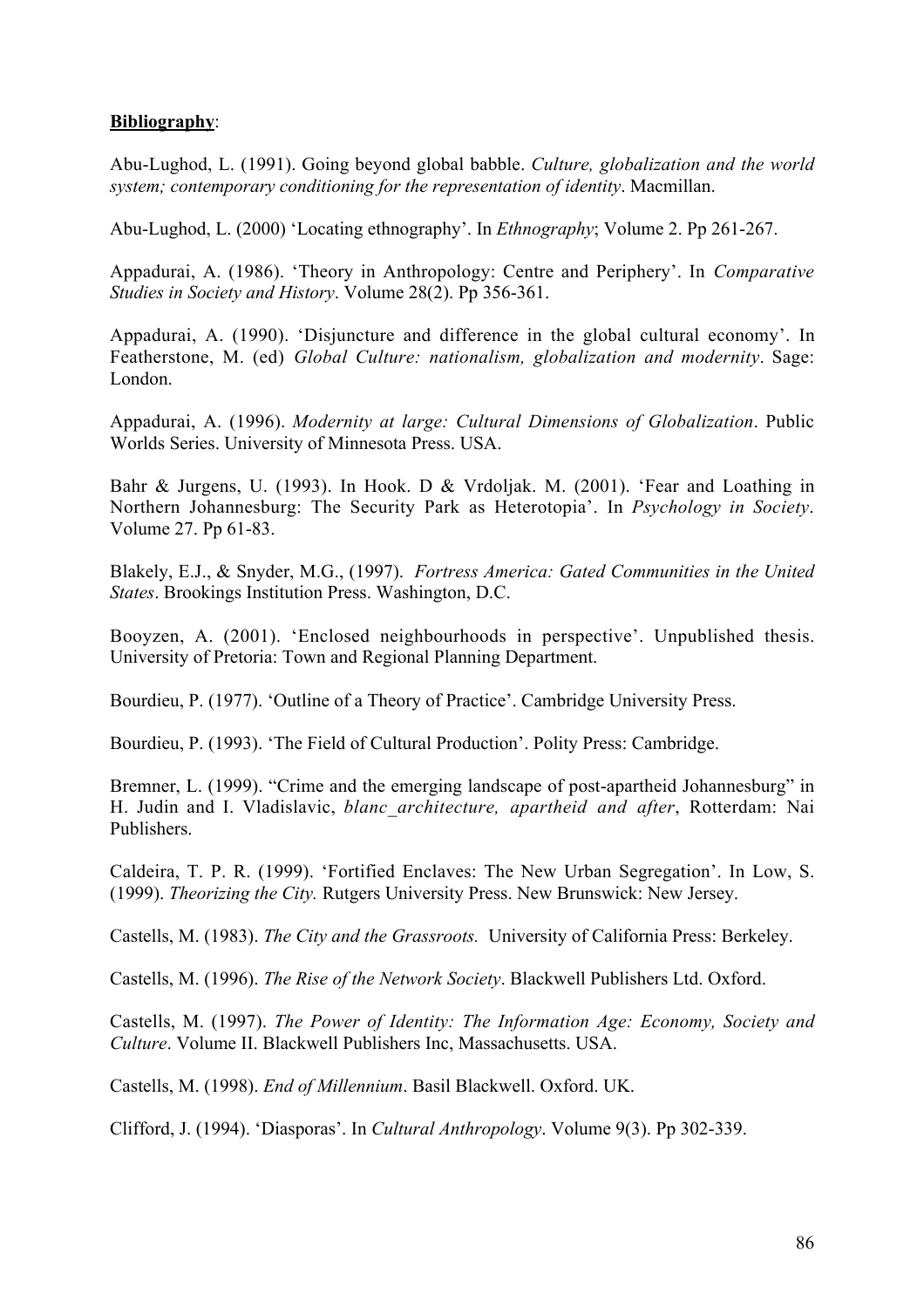Cohen, P. (1997). In Soja, E.W. (2000). *Thirdspace: Journeys to Los Angeles and other Imagined Places*. Blackwell Publishers, Massachusetts. USA

Cohen, P. (1998). In Soja, E.W. (2000). *Thirdspace: Journeys to Los Angeles and other Imagined Places*. Blackwell Publishers, Massachusetts. USA

Comaroff, J. (1996). Ethnicity, nationalism, and the politics of difference in an age of revolution. In E.N. Wilmsen and P. McAllister (Eds.). *The politics of difference: Ethnic premises in a world of power.* Chicago: University of Chicago Press.

Crime Statistics, South Africa, 1998. http://www.lib.uct.ac.za/govpubs/crimestats.htm

Daniels. (1985). In Soja, E.W. (2000). *Thirdspace: Journeys to Los Angeles and other Imagined Places*. Blackwell Publishers, Massachusetts. USA

Davis, M. (1992). 'Fortress Los Angeles: The Militarization of Urban Space'. In M. Sorkin (ed). *Variations on a Theme Park* (pp. 154-180). Noonday Press: New York

Dixon, J. & Durrheim, K. (2000). 'Displacing place-identity. In *British Journal of Social Psychology*. Volume 39. Pp 27-44.

Durington, M (2004). 'Race, Space and Place in Suburban Durban: An Ethnographic Assessment of Gated Community Development and Residents'. (Forthcoming).

Ebr..-Vally, R. (2001). *Kala Pani: Caste and Color in South Africa*. Kwela Books and SA History Online: South Africa.

Elder, G. S. (1998). 'The South African Body: Space, Race and heterosexuality'. In

Ellin, N. (1997). *Post Modern Urbanism*. Princeton University Press: New York.

eThekwini Municipality Online Website, 2003. http://www.durban.gov.za/eThekwini/Services/eta

Fabian, J. (1971). 'Language, history and anthropology'. In *Philosophy of Social Sciences.* Volume 1. Pp 19-47.

Fanon, F. (1986). *Black skin, white masks*. Pluto Press. London.

Flowerdew, R. & Martin, D. (eds). (1997). *Methods in Human Geography*. Longman. Harlow, UK.

Foucault, J.P. (1986). In Hook. D & Vrdoljak. M. (2001). 'Fear and Loathing in Northern Johannesburg: The Security Park as Heterotopia'. In *Psychology in Society*. Volume 27. Pp 61-83.

http://www.gatedcomsa.co.za/crime.htm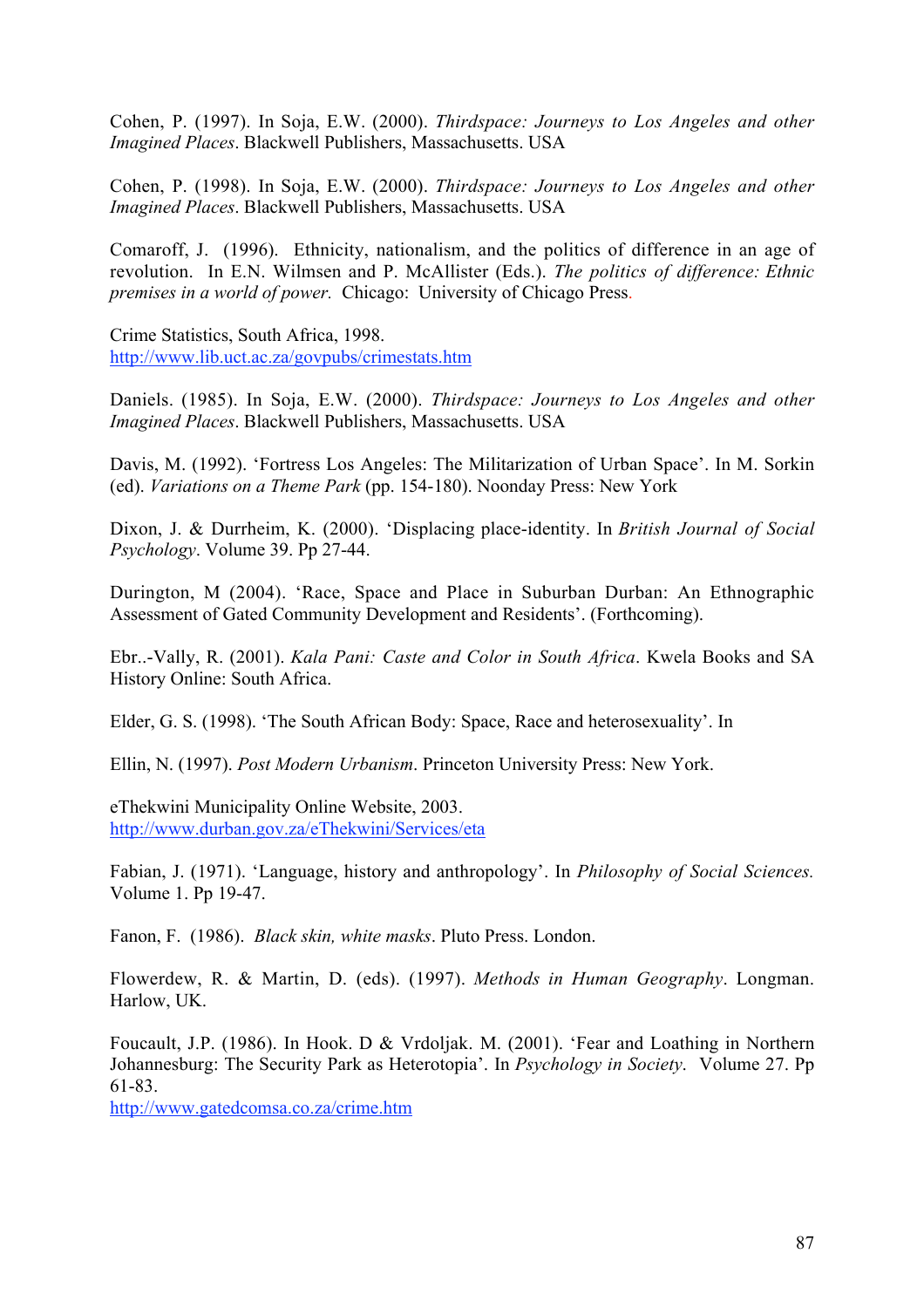Foucault, J.P. (1997). In Hook. D & Vrdoljak. M. (2001). 'Fear and Loathing in Northern Johannesburg: The Security Park as Heterotopia'. In *Psychology in Society*. Volume 27. Pp 61-83.

http://www.gatedcomsa.co.za/crime.htm

Frescura, F. (2001). In Robinson, Jennifer. (1996). *The Power of Apartheid: State, power and space in South African cities*. Butterworth- Heinemann Ltd: UK.

Geertz, C. (1973). Thick Description: Toward an Interpretive Theory of Culture', In The Interpretation of Cultures, Pp 3-30. Basic Books. New York.

Graham, S. & Marvin, S. (2001). *Splintering Urbanism: Networked Infrastructures, Technological Mobilities, and the Urban Condition*. Routledge. New York.

Grossberg, L. (1996). Identity and cultural studies– Is that all there is? In S. Hall and P. Du Gay (Eds.). *Questions of cultural identity.* London: Sage Publications.

Gupta, A. and Ferguson, J. (1992). 'Beyond "Culture": Space, Identity and the Politics of Difference'. In *Cultural Anthropology*, Volume 7(1). Pp 6-23.

Habib & Southall, R. (2003). The State of the Nation: South Africa, 2003-2004. HSRC Press. Pretoria.

Hall, S. (1995). 'New Cultures for old'. Chapter 5. In Massey, D. & Jess, P. (eds). (1995). *A Place in the World?: Places, Cultures and Globalization*. Oxford University Press. Oxford, UK.

Hall, S. (1996). *Critical Dialogues in Cultural Studies.* Routledge. London & New York.

Hall, S. (2000). 'The Spectacle of the Other: Cultural Representations and Signifying Practices'. In *Representation*. Sage: London.

Hall & Held (1990). In Hook. D & Vrdoljak. M. (2001). 'Fear and Loathing in Northern Johannesburg: The Security Park as Heterotopia'. In *Psychology in Society*. Volume 27. Pp 61-83.

http://www.gatedcomsa.co.za/crime.htm

Hammersley, M. & Atkinson, P. (eds.) (1995). *Ethnography. Principles in Practice.* 2nd Edition. Routledge: London, UK.

Hannigan, J. (1998). *Fantasy City. Pleasure and profit in the postmodern metropolis*. Harmondsworth: Penguin Books. Routledge, London, UK.

Harrison, S. (1984). 'Drawing a circle in Washington Square Park'. In *Stud, U.S. Commun*. Volume 10(2). Pp 68-83.

Harvey, D. (1978). 'The urban process under capitalism: A framework for analysis'. In *International Journal of Urban and Regional Research. Volume* 2(1). Pp 101-31.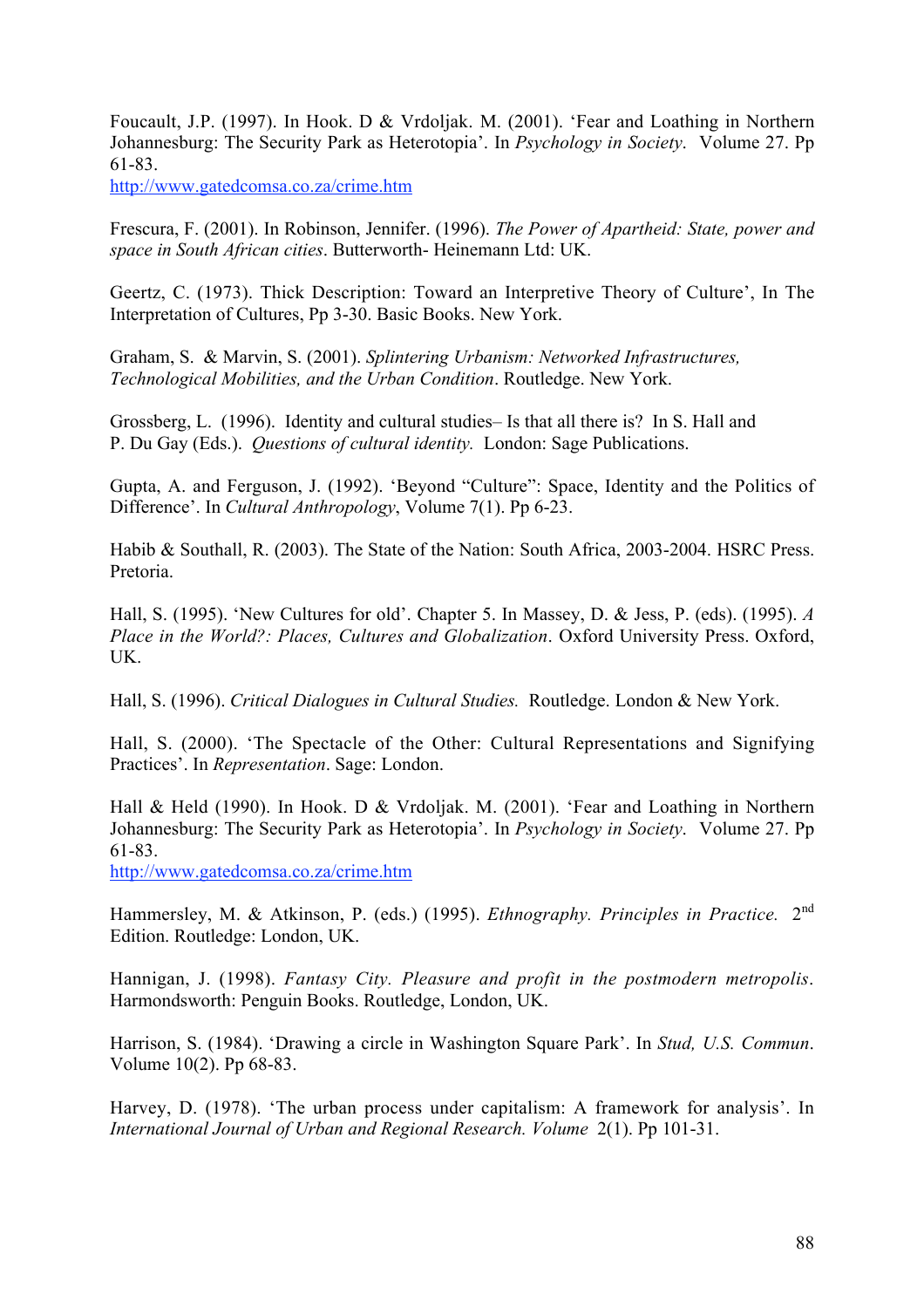Harvey, D. (1985). *Studies in the History and Theory of Capitalist Urbanization, Consciousness and the Urban Experience*. Volume 1. Basil Blackwell: Oxford.

Harvey, D. (1990). *The Condition of Postmodernity: An Enquiry into the Origins of Cultural Change*. Basil Blackwell: Oxford.

Henderson & Castells, M. (1987). In Soja, E.W. (2000). *Thirdspace: Journeys to Los Angeles and other Imagined Places*. Blackwell Publishers, Massachusetts. USA

Hook. D & Vrdoljak. M. (2001). 'Fear and Loathing in Northern Johannesburg: The Security Park as Heterotopia'. In *Psychology in Society*. Volume 27. Pp 61-83. http://www.gatedcomsa.co.za/crime.htm

Johnston et al., (1994). In Marcuse, P. (2001). 'Enclaves Yes, Ghettoes No: Segregation and the State', Paper prepared for the *International Seminar on Segregation in the City, Lincoln Institute of Land Policy Conference Paper.*

Jurgen, U. & Gnad, M. (2001). 'Gated communities in South Africa – experiences from Johannesburg'. In *Environment and Planning B: Planning and Design 2002*. Volume 29. Pp 337-353.

Jurgens, U. (1991). In Hook. D & Vrdoljak. M. (2001). 'Fear and Loathing in Northern Johannesburg: The Security Park as Heterotopia'. In *Psychology in Society*. Volume 27. Pp 61-83.

Kearney, M. (1995). 'The Local and the Global: The Anthropology of Globalization and Transnationalism'. In *Annual Review of Anthropology*. Volume 24. Pp 547-565.

Keith, M & Pile, S. (1993). *Place And The Politics Of Identity*. Routledge. London & New York.

King, A. (1990). *Urbanism, colonialism, and the world economy*. Routledge. New York.

Klein, M. (1975). 'On the sense of loneliness'. In *Envy and Gratitude and Other Works, 1946-1964*. Pp 300-313. Delta. New York.

Kitchin, R. & Tate, N.J. (2000). *Conducting Research in Human Geography: Theory, Methodology and Practice*. Prentice Hall. London, UK.

Kruger, T., Landman, K. & Liebermann, S. (2001). *Designing Safer Places: a manual for Crime prevention through planning and design*. Pretoria, CSIR. *Land Policy*, Cambridge USA, July *25-28*, 2001: 1-14.

Kruger, T. & Landman, K. (2003). 'Living in an enclaved society: practical implications of environmental design'. Paper delivered at the Institute for Municipal Law Enforcement of Southern Africa (IMLE) Conference. Pretoria.

Landman, K. (2000). 'An Overview of enclosed neighborhood in South Africa'. CSIR Publication: Pretoria.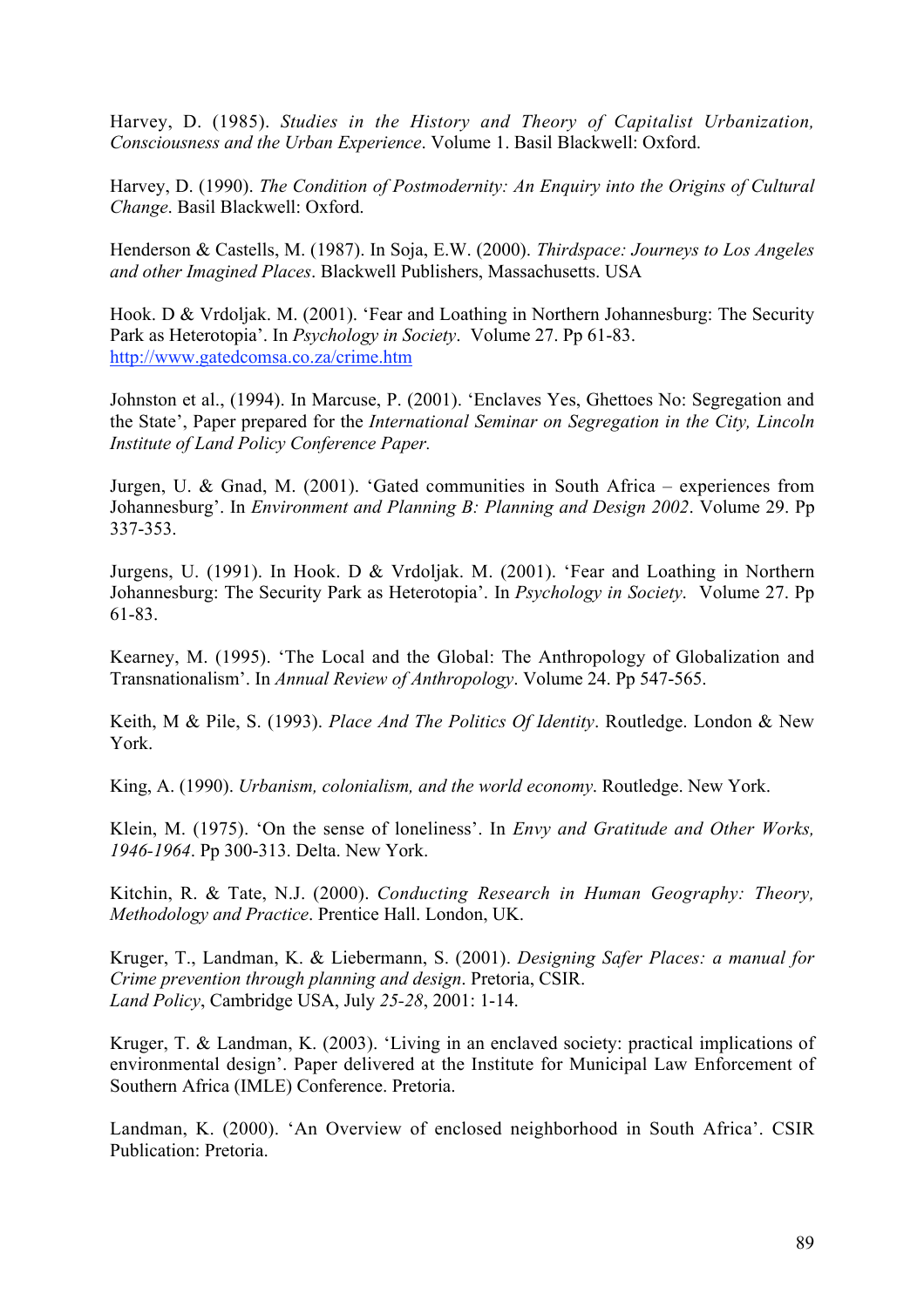Landman, K. (2000). 'Gated Communities and Urban Sustainability: Taking a Closer Look at the Future'. Paper delivered at the  $2<sup>nd</sup>$  Southern African Conference on Sustainable Development in the Built Environment. Pretoria.

Landman, K. (2002). 'Gated Communities in South Africa: building bridges or barriers?' Paper delivered in International Conference on Private Urban Governance. Mainz, Germany.

Landman, K. (2003). 'Alley-gating and neighborhood gating: are they two sides of the same face?' Paper delivered at the conference Gated Communities: Building Social Division or Safer Communities? Glasgow.

Lees, L. (1997). 'Ageographia, Heterotopia, and Vancouver's New Public Library'. In *Environment and Planning D: Society and Space*. Volume 15(3). Pp 321-347.

Leyshon, A. (1995). 'Annihilating Space?: the speed-up of communications'. In Allen, J. & Hamnett, C. (eds). (1995). *A Shrinking World? Global Unevenness and Inequality*. Open University, Oxford University Press. London, UK.

Low, M.S. (1996). 'The Anthropology of Cities: Imagining and Theorizing the City'. In *Annual Review of Anthropology*. Volume 25. Pp 383-409.

Low, S. & Lawrence-Zúniga, D. (2003). *The anthropology of space and place: Locating Culture.* Blackwell Publishers: USA.

Low, S. (1999). *Theorizing the City: The New Urban Anthropology Reader*. Rutgers University Press: New Brunswick.

Low, S. (2000). *On the Plaza: The Politics of Public Space and Culture*. University of Texas Press: Austin.

Low, S. (2003). *Behind the Gates: Life, Security, and the Pursuit of Happiness in Fortress America*. Routledge. New York & London.

Marcus, C.C. (1976). 'The house as symbol of self'. In *Environmental Psychology*. Edition. H. Proshansky, W.H. Ittelson, & L. G. Rivlin, Pp 435-448. Holt, Rinehart & Winston. New York.

Marcuse, P. & Van Kempen, R. (eds.) (2000). *Globalizing Cities. A New Spatial Order'*. Blackwell Publishers Ltd: Oxford, UK.

Marcuse, P. (2001). 'Enclaves Yes, Ghettoes No: Segregation and the State', Paper prepared for the *International Seminar on Segregation in the City, Lincoln Institute of Land Policy Conference Paper.*

Marston, S.A. (1990). 'Who are "The People"? Gender, Citizenship, and the Making of the American Nation'. In *Environment and Planning D: Society and Space*. Volume 8. Pp 449- 458.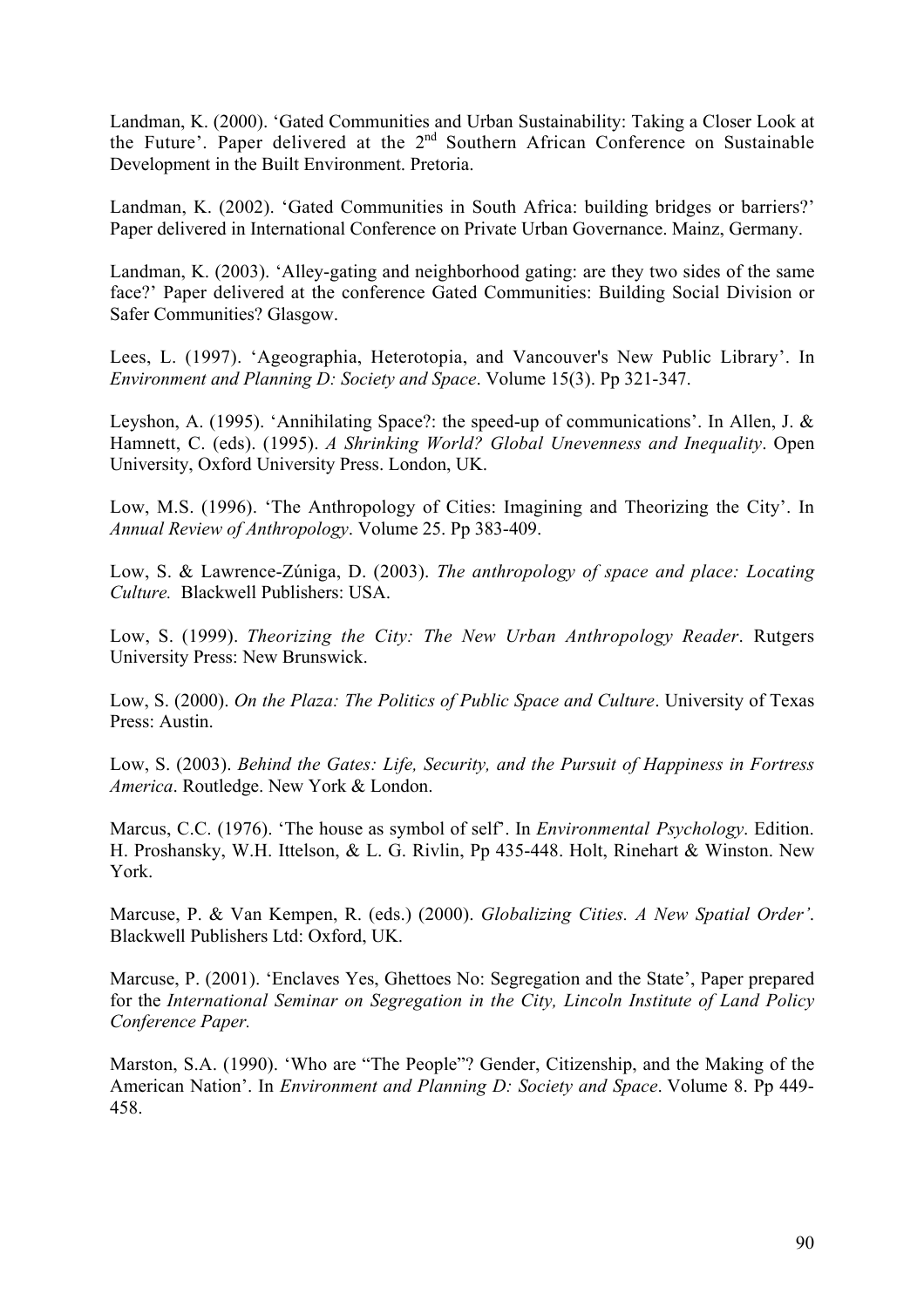Marvin, S.J., Chappells, H.C. & Guy, S. (1999). 'Technical Development Pathways, Smart Meters and the Environment'. In *Computers, Environment and Urban Systems.* Volume 23. Pp 109-126.

Massey, D. (1995). The Conceptualization of place/ Chapter 2. In Massey, D. & Jess, P. (eds). (1995). *A Place in the World?: Places, Cultures and Globalization*. Oxford University Press. Oxford, UK.

McDonough, G. (1992). 'Gender, Bars, and Virtue in Barcelona'. In *Anthropological Quarterly.* Volume 65. Pp 19-33.

Maxted, J.E. & Zegeye, A. (1997). 'State Disintegration and Human Rights in Africa: Liberia and Somalia'. In *International Journal of Comparative Sociology* (also published in *Lives in the Balance: Perspectives on Global Injustice and Inequality* edited by Lauderdale, P. & Amster,R., Brill, Leiden.

Mills. (1991). In Maxted, J.E. & Zegeye, A. (1997). 'State Disintegration and Human Rights in Africa: Liberia and Somalia'. In *International Journal of Comparative Sociology* (also published in *Lives in the Balance: Perspectives on Global Injustice and Inequality* edited by Lauderdale, P. & Amster,R., Brill, Leiden.

Mishra, V. (1996). Introduction. Diasporas. Spec. Double issue of SPAN 34-35 (Nov. 1992- May 1993): 1-2. "The Diasporic Imaginary: Theorizing the Indian Diaspora." Textual Practice10.3 (1996): 421-47.

Mosco, V. (1996). *The political economy of communication.* London, Thousand Oaks and New Delhi: Sage Publications

Nast, H. & Pile, S. (eds.) *Places Through the Body.* Routledge: London.

Ndebele, N, (1991). In Zegeye, A. (2001). *Social Identities in the New South Africa After Apartheid.* Volume 1. Kwela Books & South African History Online: Cape Town.

Ong, A. (1999). *Flexible Citizenship: The Cultural Logics of Transnationality*. Duke University Press: Durham.

Perin, C. (1977). *Everything in its place: Social order and land use in America*. Princeton University Press. Princeton: New York.

Pile, S. & Keith, M. (1996) The Body and the City: Psychoanalysis, Subjectivity and Space. Routledge. London.

Pile, S. & Keith, M. (1997). *Geographies of resistance*. Routledge: London & New York.

Rafudeen, A. (2002). 'Towards forging an "African' Muslim identity'. In *The Annual Review of Islam in South Africa*. Volume 5. ARISSA Publications University of Cape Town. South Africa. (http://web.uct.ac.za/depts/religion/IE/).

Rahman, F. (1979). *ISLAM*. University of Chicago Press. Chicago, USA.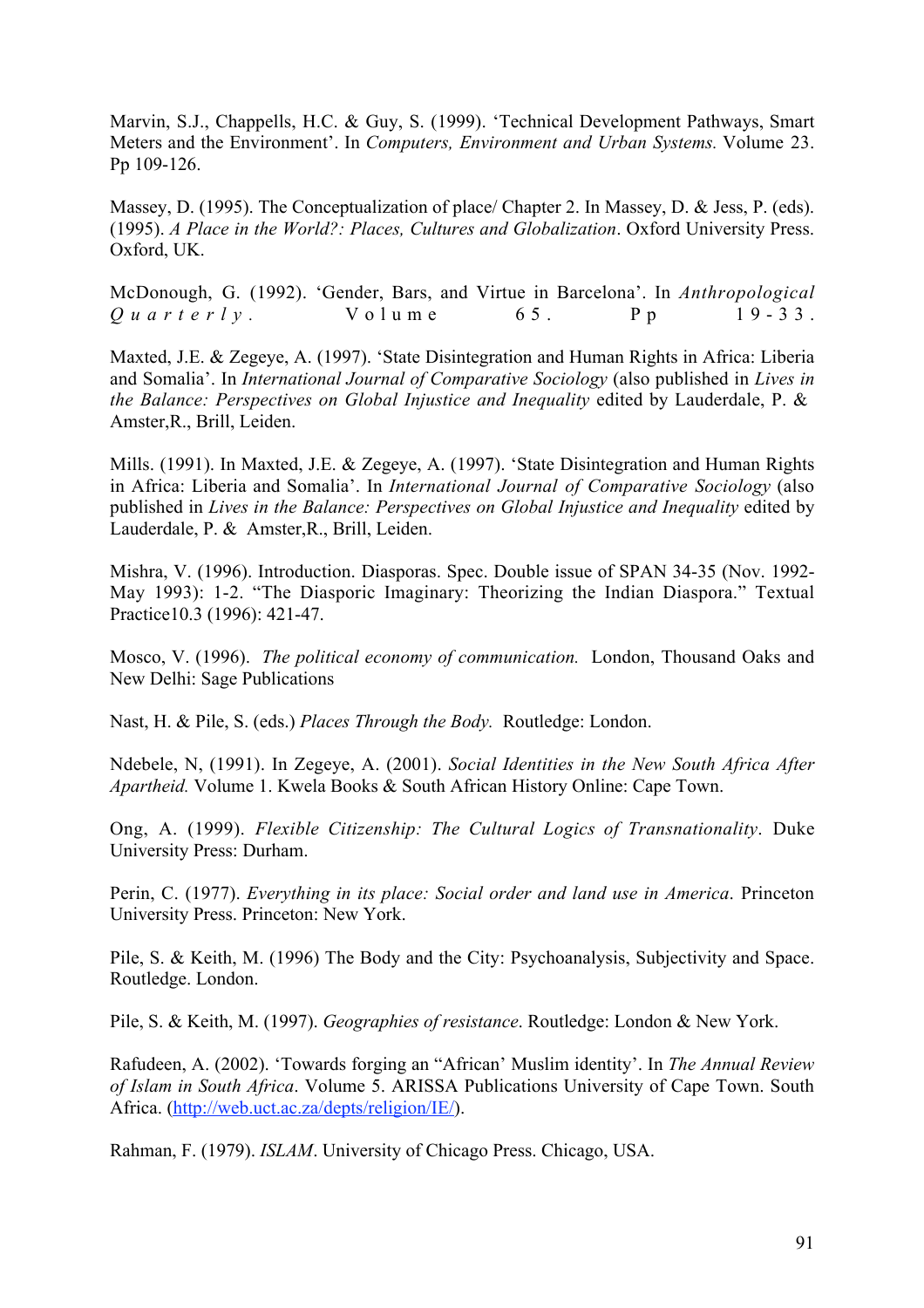Roberts. (1996). In Pile, S. & Keith, M. (1997). *Geographies of resistance*. Routledge: London & New York.

Robertson, R. (1992)*. Globalization.* London, Thousand Oaks and New Delhi: Sage Publications.

Robinson, J. (1996). *The Power of Apartheid: State, power and space in South African cities*. Butterworth- Heinemann Ltd: UK.

Rose, G. (1995). 'Place and Identity: a sense of place'. Chapter 3. In Massey, D. & Jess, P. (eds). (1995). *A Place in the World?: Places, Cultures and Globalization*. Oxford University Press. Oxford, UK.

Rothstein, F. A. & Blim, M. (1991). *Anthropology and the Global Factory: Studies of the New Industrialization in the late Twentieth Century*. Bergin & Garvey: New York. Routledge, London, UK.

Ruby. J. (1996). 'Visual Anthropology'. In *Encyclopedia of Cultural Anthropology*, David Levinson & Melvin Ember, editors. New York: Henry Holt & Company, Vol 4. Pp1345- 1351.

Rushdie, S. (1991). *Imaginary Homelands*. Granta Books: London.

Saffran, W. (1991). 'Diasporas in Modern Societies: Myths of Homeland and Return'. In *Diaspora*. Volume 1(1). Pp 83-99.

Sayyid, S. (2003). Beyond Westphalia: Nations and Diasporas; The case of the Muslim Ummah. Unknown Publisher.

Schönteich, M (2002). "Crime levels in South Africa, its provinces and cities". http://www.gatedcomsa.co.za/crime.htm.

Shaw, R. (1997). In Schönteich, M (2002). "Crime levels in South Africa, its provinces and cities".

Shaw, R. (2000). In Schönteich, M (2002). "Crime levels in South Africa, its provinces and cities".

Soja, E.W. (1985). In Soja, E.W. (2000). *Thirdspace: Journeys to Los Angeles and other Imagined Places*. Blackwell Publishers, Massachusetts. USA

Soja, E.W. (1989). *Postmodern Geographies: the reassertion of space in critical social theory*. Verso: London.

Soja, E.W. (2000). *Thirdspace: Journeys to Los Angeles and other Imagined Places*. Blackwell Publishers, Massachusetts. USA.

Thorton, R. (1996). 'The Potentials of Boundaries in South Africa: Steps Towards a Theory of the Social Edge'. In Werbner, R. & Ranger, T. (eds). (1996). *Postcolonial Identities in Africa*. Zed Books. London, UK.